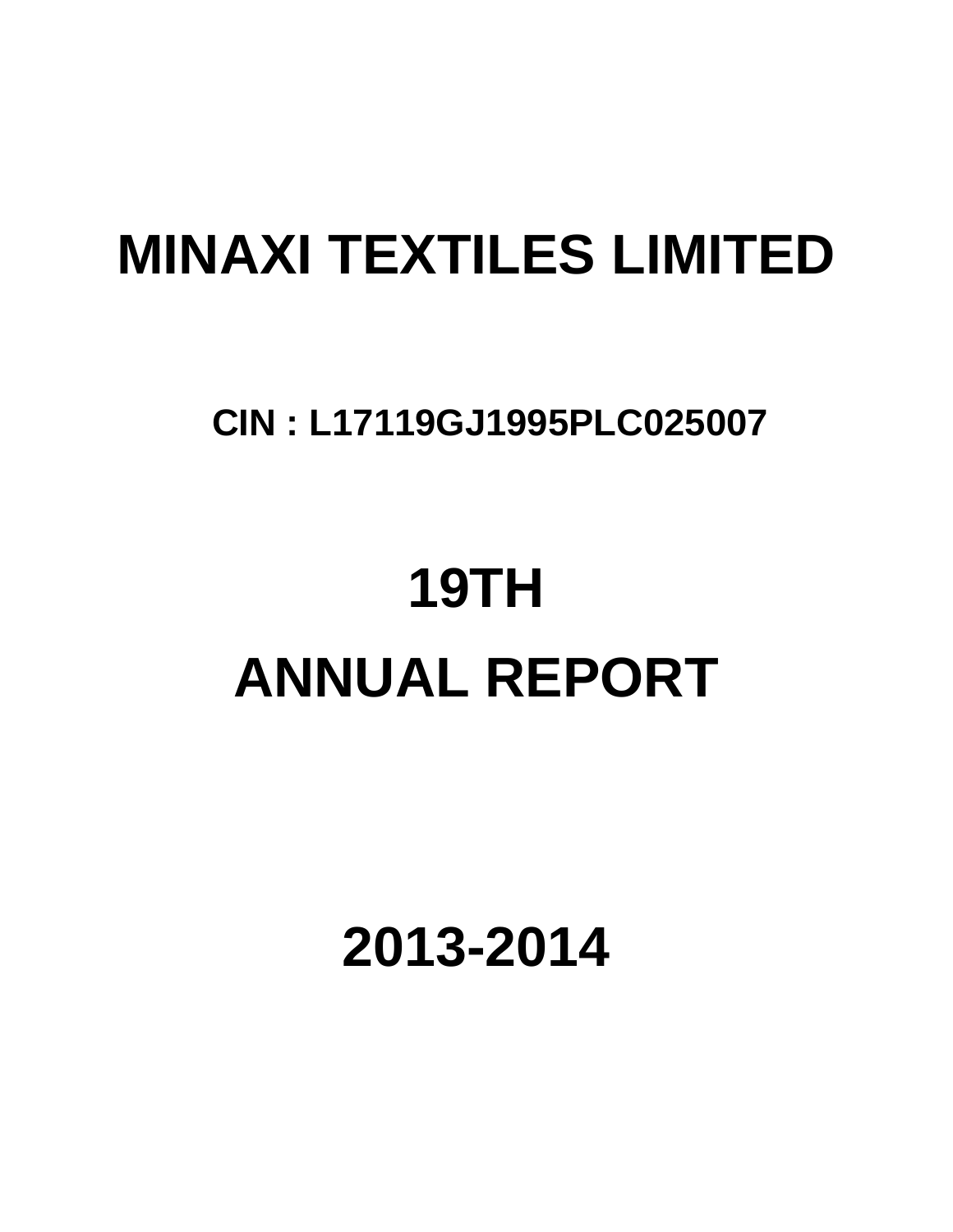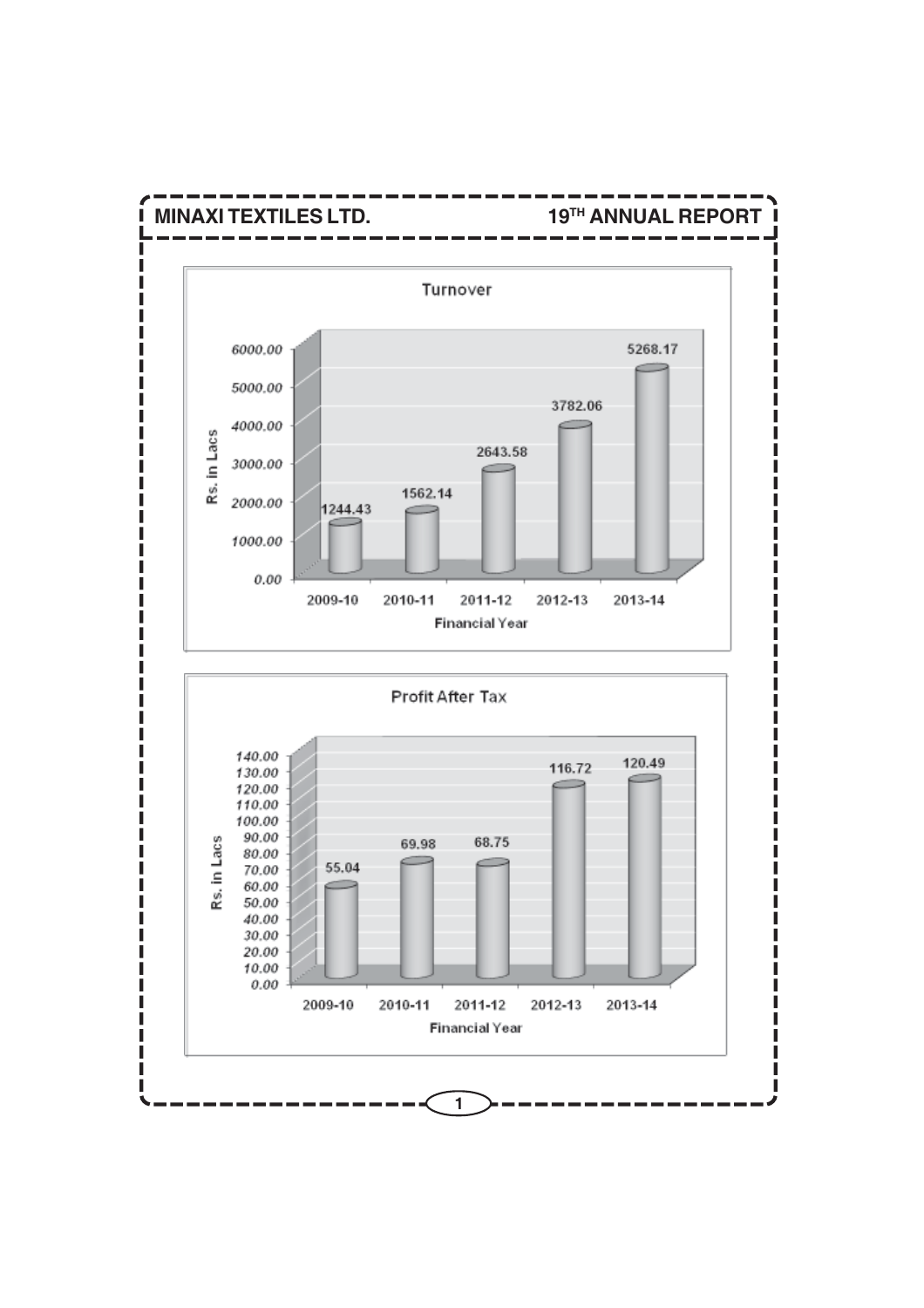### **BOARD OF DIRECTORS**

Shri. Bharatbhai P. Patel Managing Director Shri. Dineshbhai P. Patel Chairman Shri. Kiritkumar S. Patel Whole Time Director Shri. Nirmal B. Patel Whole Time Director Shri. Kanubhai S. Patel Non Executive Director Shri. Jashwantkumar K. Patel Independent Director Shri. Vasudevbhai L. Patel Independent Director Shri. Ghanshyam C. Patel Independent Director Shri. Dharmendra N. Patel Independent Director Shri. Sandipkumar J. Patel Independent Director

#### **AUDIT COMMITTEE AUDITORS**

Shri. Jashwantkumar K. Patel R.R.S & Associates Shri. Vasudevbhai L. Patel Chartered Accountants Shri. Sandipkumar J. Patel Ahmedabad-380009

#### **NOMINATION AND REMUNERATION STAKEHOLDERS RELATIONSHIP COMMITTEE COMMITTEE** Shri. Vasudevbhai L. Patel Shri. Dharmendra N. Patel

Shri. Ghanshyam C. Patel Shri. Bharatbhai P. Patel Shri. Dineshbhai P. Patel Shri. Dineshbhai P. Patel

#### **COMPLIANCE OFFICER**

Shri. Bharatbhai G. Mehta

#### **BANKER REGISTERED OFFICE & WORKS**

Bank of India Plot No. 3311, Unit No.2, GIDC Industrial Estate, Ahmedabad Main Branch Phase-IV, Village Chhatral, Taluka-Kalol, Bhadra, Ahmedabad Dist. Gandhinagar (N.G), Gujarat Website **: www.minaxitextiles.com** Tel. No. **:** 91-02764-234008  **:** 91-02764-234142 e-Mail **:** minaxitx@yahoo.com

### **REGISTRARS AND SHARES TRANSFER AGENTS**

**2**

### **Head Office : Mumbai Branch Office : Ahmedabad**

**Sharepro Services (India) Pvt. Ltd.**

## 13AB, Samhita Ware-housing Complex, 416-420, 4<sup>th</sup> Floor, Sakinaka Telephone Exchange Lane, Ellisbridge, Ahmedabad – 380 006 Off. Andheri-Kurla Road, Phone **:** 079 26582381 / 82 / 83 / 84 Sakinaka, Andheri East, Fax : 079 26582385

2nd Floor, Devnandan Mall, Opp. Sanyas Ashram, Mumbai – 400 072 Mail sharepro.ahmedabad@shareproservices.com

## **MINAXI TEXTILES LTD.** 19<sup>TH</sup> ANNUAL REPORT

Shri. Ghanshyam C. Patel Opp : State Bank of Saurashtra, Shri. Dharmendra N. Patel Nr. Stadium Circle, Navrangpura,

Shri. Nirmal B. Patel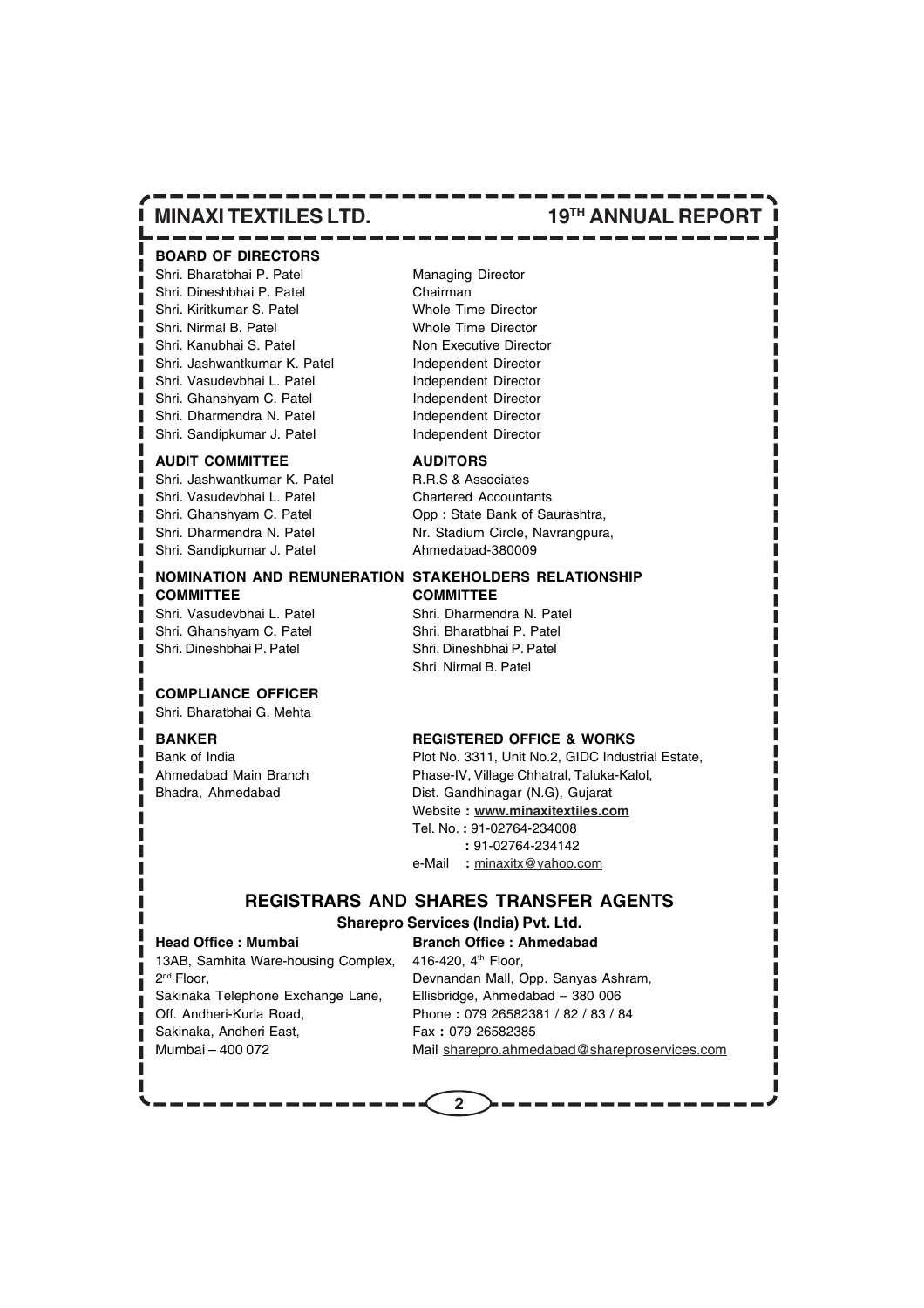### **Important Communication to Shareholders**

#### **"Green Initiative in the Corporate Governance"**

To support the green initiative of Government in the right spirit, members who holds shares in electronic mode and who have not registered their email addresses, so far, are requested to register their email address and changes therein from time to time, with the Depository through their concerned Depository Participants. Members who hold shares in physical form are requested to fill the below mentioned prescribed form, giving their consent to receive the Notices calling general meetings, audited financial statements, auditors' report, directors' report, explanatory statement or any other communication in electronic mode, and register the said form with Sharepro Services (India) Pvt. Ltd. The said form is also available on the Company's **website www.minaxitextiles.com.**

Members who have not registered their e-mail address so far are requested to register their e-mail address, by sending and e-mail stating clearly your name, folio no., if you are holding shares in physical form / DP ID and Client ID if you are holding shares in dematerialized form to sharepro.ahmedabad@shareproservices.com

Please note that you will be entitled to be furnished, free of cost, with a physical copy of the notice, balance sheet and all other documents required by law to be attached thereto including the profit & loss account and auditors' report etc., upon receipt of a requisition from you, any time, as a member of the Company.

We are sure you would appreciate the "Green Initiative" and your Company's desire to participate in such initiatives.

### **Email Address Registration Form**

(For members who holds shares in Physical Forms)

## **MINAXI TEXTILES LIMITED**

**CIN : L17119GJ1995PLC025007**

Registered Office **:** Plot No.3311, Unit No.2, GIDC Industrial Estate, Phase-IV, Village Chhatral,

Taluka Kalol, Dist – Gandhinagar

Ledger Folio No. **Ledger Folio No. No.** of Share(s) held **:** 

|                                                                                                   |  |                                                      | I hereby give my / our consent to receive the Notices calling general meetings, audited financial statements,<br>auditors' report, directors' report, explanatory statement and all other documents required by law to be<br>attached thereto or any other communication in electronic mode at my/our above mentioned email ID. |
|---------------------------------------------------------------------------------------------------|--|------------------------------------------------------|---------------------------------------------------------------------------------------------------------------------------------------------------------------------------------------------------------------------------------------------------------------------------------------------------------------------------------|
|                                                                                                   |  |                                                      |                                                                                                                                                                                                                                                                                                                                 |
| Note:                                                                                             |  |                                                      |                                                                                                                                                                                                                                                                                                                                 |
| 1)                                                                                                |  | Opp. Sanyas Ashram, Ellisbridge, Ahmedabad - 380 006 | Members are requested to send their duly completed form as above to the Registrar and Transfer<br>Agent (RTA) namely Sharepro Services (India) Pvt. Ltd. 416-420, 4 <sup>th</sup> Floor, Devnandan Mall,                                                                                                                        |
| Members are also requested to inform about any change in their email ID immediately to RTA.<br>2) |  |                                                      |                                                                                                                                                                                                                                                                                                                                 |
| 3)                                                                                                |  |                                                      | This form is also available on the Company's website www.minaxitextiles.com.                                                                                                                                                                                                                                                    |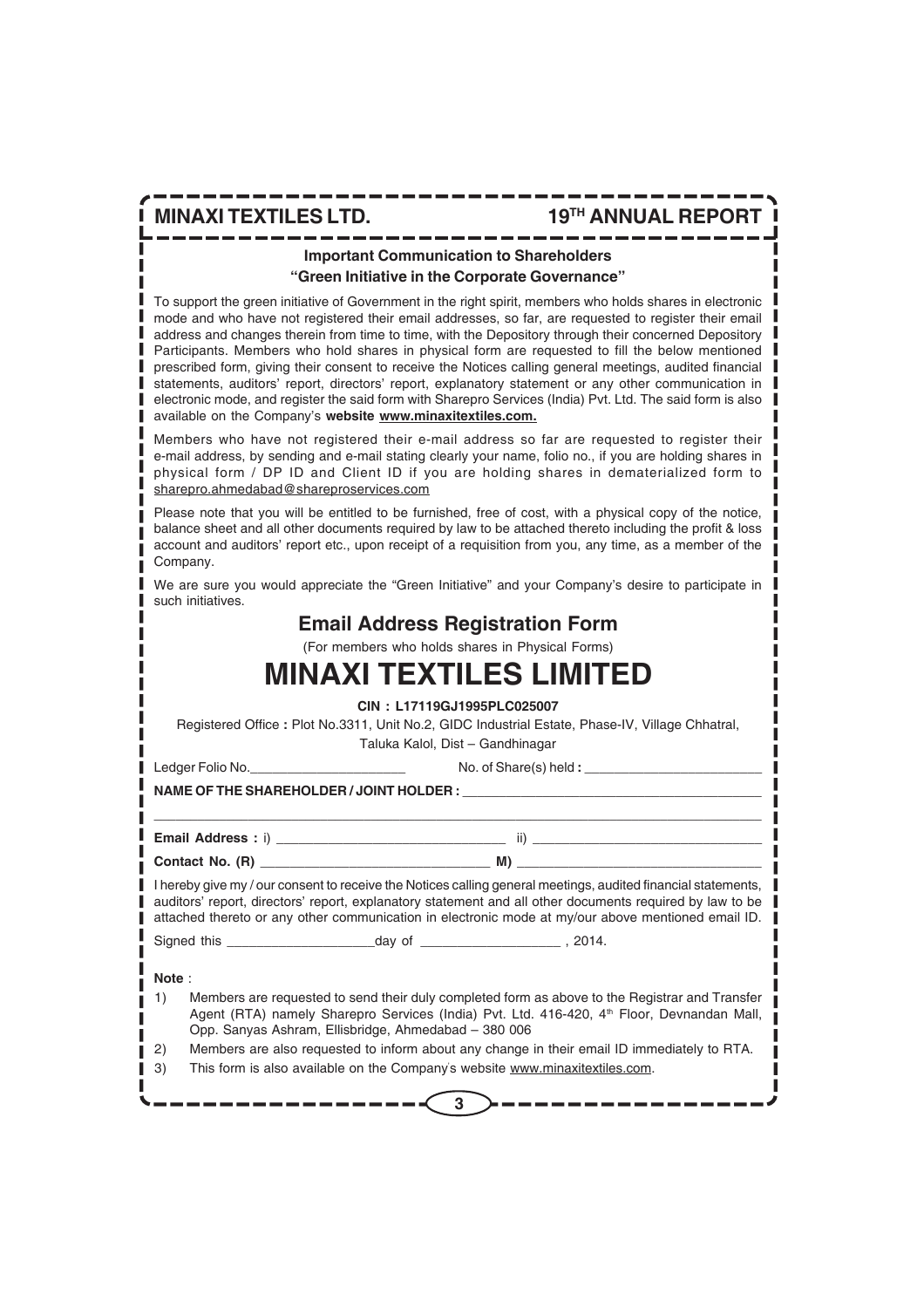### **NOTICE**

[Note : The business of this meeting may be transacted through electronic voting system]

**NOTICE** is hereby given that the 19<sup>th</sup> Annual General Meeting of the Members of the Company Minaxi Textiles Limited will be held on Tuesday, 30<sup>th</sup> day of September, 2014 at 11:00 a.m. at Registered office of the Company Plot No.3311, Unit No.2, GIDC Industrial Estate, Phase-IV, Village Chhatral, Taluka Kalol, Dist – Gandhinagar (N.G) to transact the following business **:**

#### **ORDINARY BUSINESS :**

- 1. To receive, consider, approve and adopt the Audited Accounts for the Financial Year ended on 31<sup>st</sup> March 2014, and the reports of the Board of Directors and Auditors thereon.
- 2. To appoint a director in Place of Shri. Bharatbhai P. Patel, who retires by rotation and being eligible, offers himself for reappointment.
- 3. To appoint a director in Place of Shri. Kanubhai S. Patel, who retires by rotation and being eligible, offers himself for reappointment.
- 4. To appoint Auditors to hold office from the conclusion of this Annual General Meeting of the Company until the conclusion of next Annual General Meeting and fix their remuneration and in this regard to consider and, if thought fit, to pass, with or without modification, the following resolution as an Ordinary Resolution.

**"RESOLVED THAT** M/s. R.R.S & Associates, Chartered Accountants be and are hereby appointed as Auditors of the Company to hold office from the conclusion of this Annual General Meeting of the Company until the conclusion of the next Annual General Meeting of the Company on such remuneration as shall be fixed by the Board of Directors, exclusive of traveling and other out of pocket expenses.**"**

#### **SPECIAL BUSINESS :**

5. TO CONSIDER AND IF THOUGHT FIT TO PASS, THE FOLLOWING RESOLUTION AS AN ORDINARY RESOLUTION

**"RESOLVED THAT** pursuant to the provisions of Sections 196, 197, 203 and any other applicable provisions of the Companies Act, 2013 and the rules made there under (including any statutory modification(s) or re-enactment thereof for the time being in force), read with Schedule V to the Companies Act, 2013 (corresponding to Sections 198, 269 and 309 read with Schedule XIII and any other applicable provisions, of the Companies Act, 1956), approval be and is hereby accorded to the re-appointment of Shri. Kiritkumar S. Patel (holding DIN 00372855), as a Whole Time Director, for a further period of 5 (five) years with effect from  $1<sup>st</sup>$  February, 2014 on the terms and conditions including remuneration as are set out hereunder.

**FUNCTIONS :** Shri. Kiritkumar S. Patel shall, subject to the supervision and control of the Board of Directors and / or the Managing Director of the Company, carry out such duties as may be entrusted to and delegated to him and he shall also perform such other duties as shall from time to time be delegated to him by the Board of Directors and / or Managing Director of the Company.

**REMUNERATION :** The Company shall, in consideration of the performance of his duties, pay to Shri. Kiritkumar S. Patel the following remuneration **:**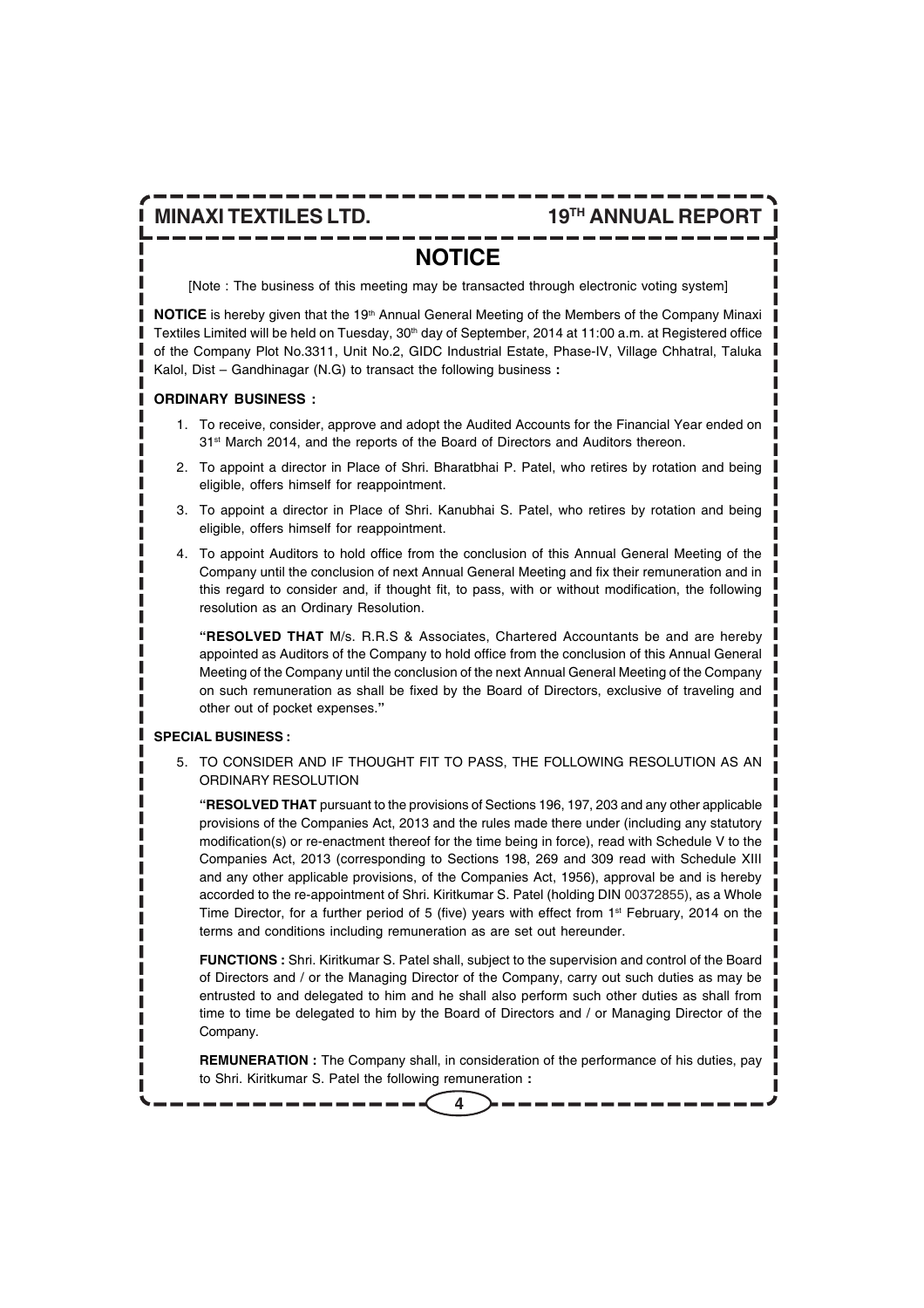| 1. | Salary                          | ₹ 80,000 per month                                                                                                                                                                                                                                                                                      |
|----|---------------------------------|---------------------------------------------------------------------------------------------------------------------------------------------------------------------------------------------------------------------------------------------------------------------------------------------------------|
| 2. | Conveyance                      | Free use of Company's car with driver for official purpose                                                                                                                                                                                                                                              |
| 3. | Travelling/Boarding/<br>Lodging | Actual expenditure to be reimbursed – Boarding / Lodging<br>by the Company for outstation journey for official work, in<br>India or abroad.                                                                                                                                                             |
| 4. | Leave Travel                    | Entitled to travel with family by any Concession mode, <i>i.e.</i><br>air / train / road once in two years for visiting any place in<br>India.                                                                                                                                                          |
| 5. | <b>Medical Benefit</b>          | Actual Expenses incurred for Whole Time Director and his<br>family.                                                                                                                                                                                                                                     |
| 6. | <b>Other Perquisites</b>        | As may be determined by the Board of Directors from time to<br>time and may be payable monthly or otherwise provided that<br>the perquisites shall be evaluated as per Income Tax Act<br>and Rules wherever applicable. The remuneration for a part<br>of the year shall be computed on pro rata basis. |

**SITTING FEES :** As long as Shri. Kiritkumar S. Patel functions as the Whole Time Director, he shall not be paid any sitting fees for attending the meetings of the Board of Directors / Committee thereof. **"**

**"RESOLVED FURTHER THAT** where in a financial year during the currency of his tenure, the Company has no profits or its profits are inadequate the remuneration payable to him shall not exceed the ceiling prescribed in Section II of Part II of Schedule V of the Companies Act, 2013 or any enactment thereof for the year, which will be payable to him as minimum remuneration for that year.**"**

#### **6. TO CONSIDER AND IF THOUGHT FIT TO PASS, THE FOLLOWING RESOLUTION AS AN ORDINARY RESOLUTION**

**"RESOLVED THAT** pursuant to the provisions of Sections 149, 150, 152 and any other applicable provisions of the Companies Act, 2013 and the rules made thereunder (including any statutory modification(s) or re-enactment thereof for the time being in force) read with Schedule IV to the Companies Act, 2013, Shri. Jashwantkumar K. Patel (holding DIN 02268796), Director of the Company who retires by rotation at the Annual General Meeting and in respect of whom the Company has received a notice in writing from a member proposing his candidature for the office of Director, be and is hereby appointed as an Independent Director of the Company to hold office for five consecutive years for a term up to 31st March, 2019.**"**

**7. TO CONSIDER AND IF THOUGHT FIT TO PASS, THE FOLLOWING RESOLUTION AS AN ORDINARY RESOLUTION**

**"RESOLVED THAT** pursuant to the provisions of Sections 149, 150, 152 and any other applicable provisions of the Companies Act, 2013 and the rules made thereunder (including any statutory modification(s) or re-enactment thereof for the time being in force) read with Schedule IV to the Companies Act, 2013, Shri. Vasudevbhai L. Patel (holding DIN 02268821), Director of the Company whose period of office is liable to determination by retirement of directors by rotation and in respect of whom the Company has received a notice in writing from a member proposing his candidature for the office of Director, be and is hereby appointed as an Independent Director of the Company to hold office for five consecutive years for a term up to 31st March, 2019.**"**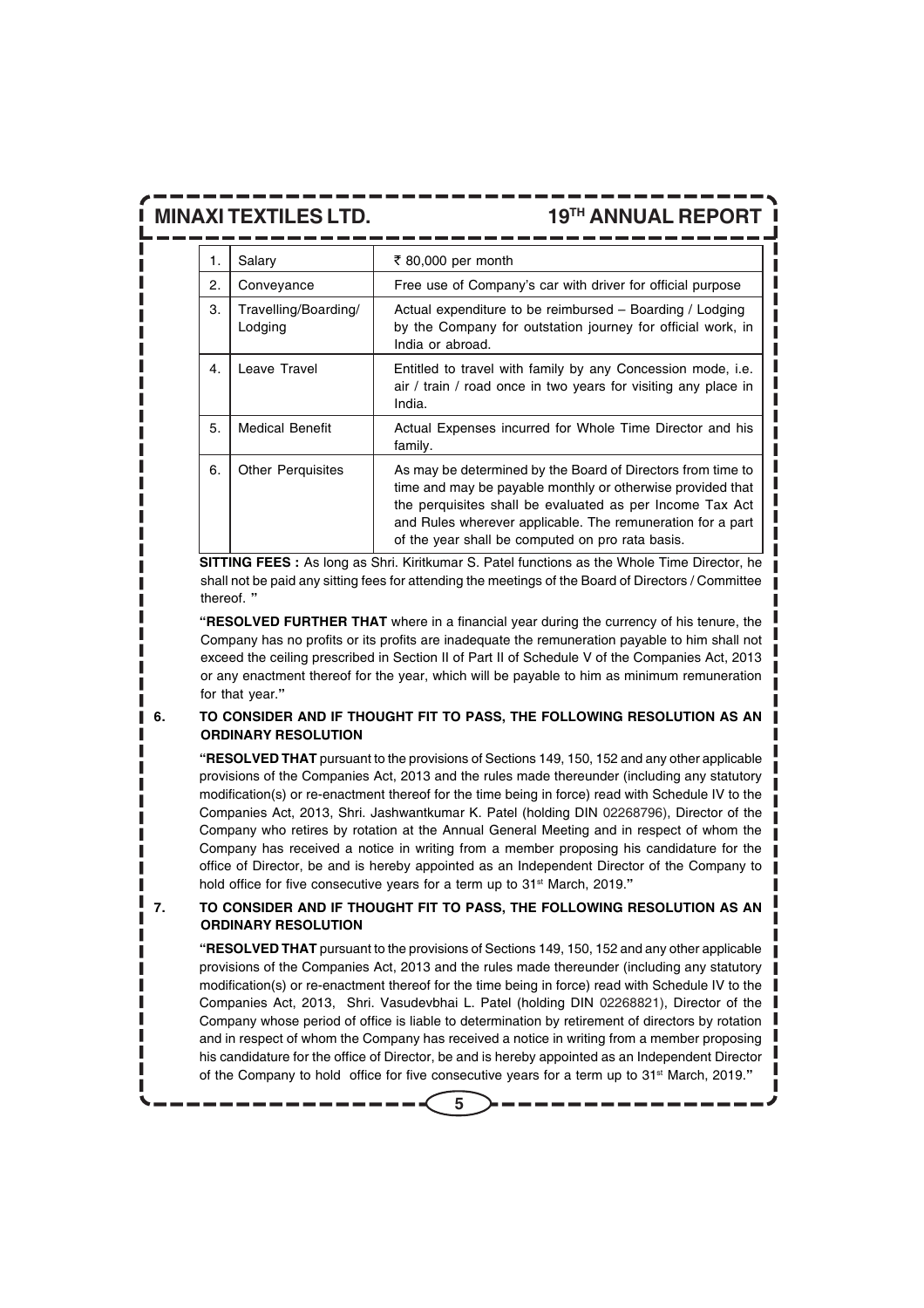### **8. TO CONSIDER AND IF THOUGHT FIT TO PASS, THE FOLLOWING RESOLUTION AS AN ORDINARY RESOLUTION**

**"RESOLVED THAT** pursuant to the provisions of Sections 149, 150, 152 and any other applicable provisions of the Companies Act, 2013 and the rules made thereunder (including any statutory modification(s) or re-enactment thereof for the time being in force) read with Schedule IV to the Companies Act, 2013, Shri Ghanshyam C. Patel (holding DIN 02268850), Director of the Company whose period of office is liable to determination by retirement of directors by rotation and in respect of whom the Company has received a notice in writing from a member proposing his candidature for the office of Director, be and is hereby appointed as an Independent Director of the Company to hold office for five consecutive years for a term up to 31st March, 2019.**"**

#### **9. TO CONSIDER AND IF THOUGHT FIT TO PASS, THE FOLLOWING RESOLUTION AS AN ORDINARY RESOLUTION**

**"RESOLVED THAT** pursuant to the provisions of Sections 149, 150, 152 and any other applicable provisions of the Companies Act, 2013 and the rules made thereunder (including any statutory modification(s) or re-enactment thereof for the time being in force) read with Schedule IV to the Companies Act, 2013, Shri Dharmendra N. Patel (holding DIN 02609546), Director of the Company whose period of office is liable to determination by retirement of directors by rotation and in respect of whom the Company has received a notice in writing from a member proposing his candidature for the office of Director, be and is hereby appointed as an Independent Director of the Company to hold office for five consecutive years for a term up to 31st March, 2019.**"**

#### **10. TO CONSIDER AND IF THOUGHT FIT TO PASS, THE FOLLOWING RESOLUTION AS AN ORDINARY RESOLUTION**

**6**

**"RESOLVED THAT** pursuant to the provisions of Sections 149, 150, 152 and any other applicable provisions of the Companies Act, 2013 and the rules made thereunder (including any statutory modification(s) or re-enactment thereof for the time being in force) read with Schedule IV to the Companies Act, 2013, Shri Sandipkumar J. Patel (holding DIN 03584779), Director of the Company whose period of office is liable to determination by retirement of directors by rotation and in respect of whom the Company has received a notice in writing from a member proposing his candidature for the office of Director, be and is hereby appointed as an Independent Director of the Company to hold office for five consecutive years for a term up to 31st March, 2019.**"**

#### **Regd. Office :**

Plot No. 3311, Unit No.2, **By Order of the Board** GIDC Industrial Estate, For, Minaxi Textiles Ltd. Village Chhatral, Phase-IV, Taluka Kalol, Dist. Gandhinagar(N.G) Guiarat **Dineshbhai P. Patel** 

Chairman

Date : 31/07/2014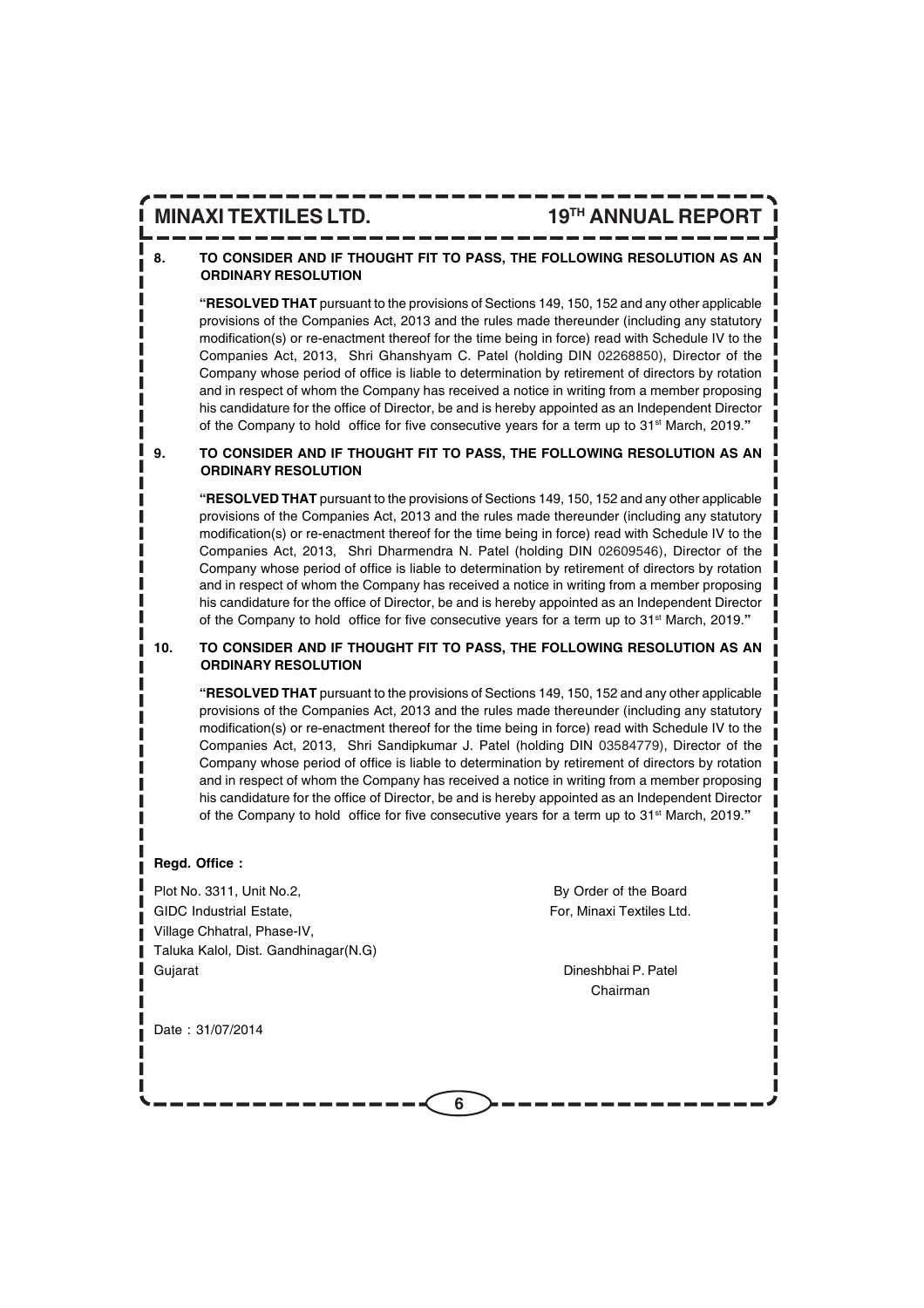#### **NOTES :**

**1. A MEMBER ENTITILED TO ATTEND AND VOTE AT THE MEETING IS ENTITLED TO APPOINT A PROXY TO ATTEND AND, ON A POLL, VOTE INSTEAD OF HIMSELF, SUCH PROXY NEED NOT BE A MEMBER OF THE COMPANY.**

Proxies in order to be effective must be received by the Company not less than 48 hours before the meeting.

- 2. An explanatory statement pursuant to section 102 of the Companies Act, 2013, in respect of special business in the Notice is annexed hereto.
- 3. Relevant documents referred to in the accompanying Notice are open for inspection by the members at the registered office of the company on all working days, except Sundays, between 11 a.m. and 1 p.m. up to the date of meeting.
- 4. The Annual Report for the year 2013-2014 of the company as circulated to the members will be made available on the Company's website at www.minaxitextiles.com and also on the website of the Stock Exchange at www.bseindia.com.
- 5. The Register of Members and the Share Transfer Books of the Company will remain closed from Friday, 26<sup>th</sup> day of September, 2014 to Tuesday, 30<sup>th</sup> day of September, 2014 (both days inclusive).
- 6. Members are requested to contact M/s. Sharepro Services (India) Pvt. Ltd., 416-420, 4<sup>th</sup> Floor, Devnandan Mall, Opp. Sanyas Ashram, Ellisbridge, Ahmedabad – 380 006 for recording any change of address, bank mandate, ECS or nominations, and for redressal of complaints contact the Compliance Officer Shri. Bharatbhai Mehta at the Registered Office of the Company.
- 7. Members are requested to note that the Company's shares are under compulsory electronic trading for all investors and therefore, they are requested to dematerialize their share holding to avoid inconvenience.
- 8. Members who hold shares in dematerialized form are requested to bring their client ID and DP ID numbers for easy identification of attendance at the meeting.
- 9. Members are requested to bring their copies of Annual Report at the meeting. Shareholders seeking any information with regard to account are requested to write to the Company early so as to enable the Management to keep the information ready.
- 10. Members / Proxies are requested to bring the duly filled Attendance Slip at the Annual General Meeting. Corporate Members are requested to send a duly certified copy of the Board Resolution authorizing their representative(s) to attend and vote on their behalf at the Meeting.
- 11. Voting through electronic means

Pursuant to the provisions of Section 108 of the Companies Act, 2013, Rule 20 and 21 of Companies (Management and Administration) Rules, 2014 and Clause 35B of the Listing Agreement, the Company is pleased to provide members facility to exercise their right to vote by electronic means for the business to be transacted at the Annual General Meeting (AGM) through e-voting services provided by Central Depository Services Limited (CDSL).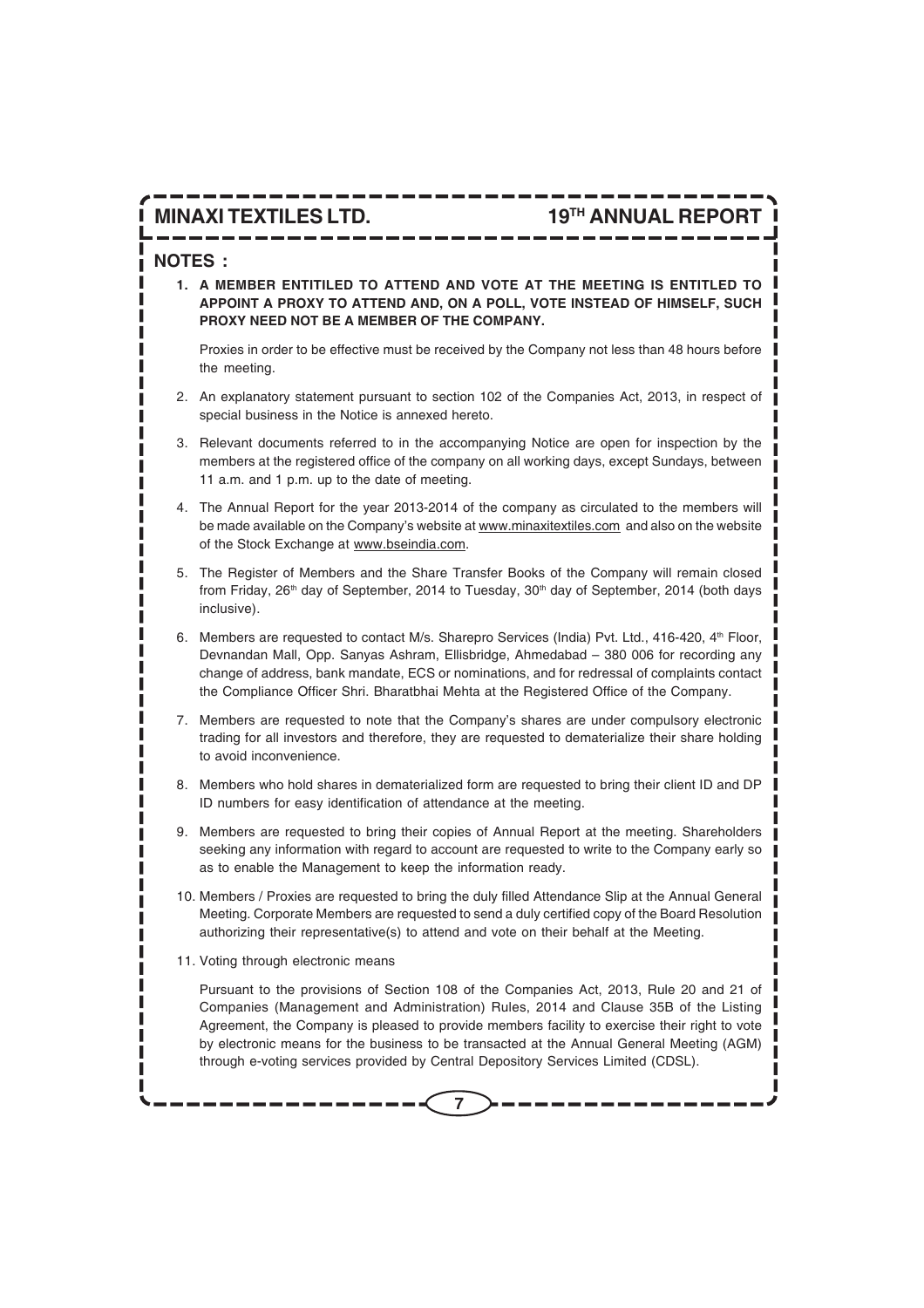### **Procedure / Instructions for e-voting are as under :**

#### **A. For shareholders who receive notice of annual general meeting through e-mail:**

- i. If you are holding shares in Demat form and had logged on to https://www.evotingindia.co.in and casted your vote earlier for EVSN of any Company, then your existing login id and password are to be used.
- ii. Log on to the e-voting website https://www.evotingindia.com
- iii. Click on "Shareholders" tab to cast your vote.
- iv. Now, select the Electronic Voting Sequence Number-"EVSN" (i.e. 140812019) along with "COMPANY NAME" (Minaxi Textiles Ltd.) from the drop down menu and click on "SUBMIT"
- v. Now, fill up the following details in the appropriate boxes:

|                                                                                                                                                                                   | For Members holding shares<br>in Demat Form                                                                                                                                                                                                                                 | For Members holding<br>shares in Physical Form |  |  |  |  |
|-----------------------------------------------------------------------------------------------------------------------------------------------------------------------------------|-----------------------------------------------------------------------------------------------------------------------------------------------------------------------------------------------------------------------------------------------------------------------------|------------------------------------------------|--|--|--|--|
| User ID                                                                                                                                                                           | For NSDL: 8 Characters DP ID followed by<br>8 Digits Client ID<br>For CDSL: 16 digits beneficiary ID                                                                                                                                                                        | Folio Number registered<br>with the Company    |  |  |  |  |
| <b>PAN</b>                                                                                                                                                                        | Enter your 10 digit alpha-numeric PAN issued by the Income Tax Department<br>when prompted by the system while e-voting (applicable for both demat<br>shareholders as well as physical shareholders)                                                                        |                                                |  |  |  |  |
|                                                                                                                                                                                   | Shareholders who have not updated their PAN with the Company/ Depository<br>Participant are requested to use the first two letters of their name and the last<br>8 digits of the demat account/folio number in the PAN field.                                               |                                                |  |  |  |  |
|                                                                                                                                                                                   | In case the folio number is less than 8 digits enter the applicable number of 0's<br>before the number after the first two characters of the name in CAPITAL letters.<br>e.g. If your name is Ramesh Kumar with folio number 100 then enter<br>RA00000100 in the PAN field. |                                                |  |  |  |  |
| DOB*                                                                                                                                                                              | Enter the Date of Birth as recorded in your demat account or in the Company<br>records for the said demat account or folio in dd/mm/yyyy format.                                                                                                                            |                                                |  |  |  |  |
| <b>Dividend</b><br>Enter the Dividend Bank Details as recorded in your demat account or in the<br><b>Bank</b><br>Company records for the said demat account or folio.<br>Details* |                                                                                                                                                                                                                                                                             |                                                |  |  |  |  |

\* Please enter DOB or Dividend Bank details in order to login. If the details are not recorded with the depository or Company please enter **the number of shares held by you as on the cut-off date** in the **Dividend Bank details field.**

**8**

vi. After entering these details appropriately, click on "SUBMIT" tab.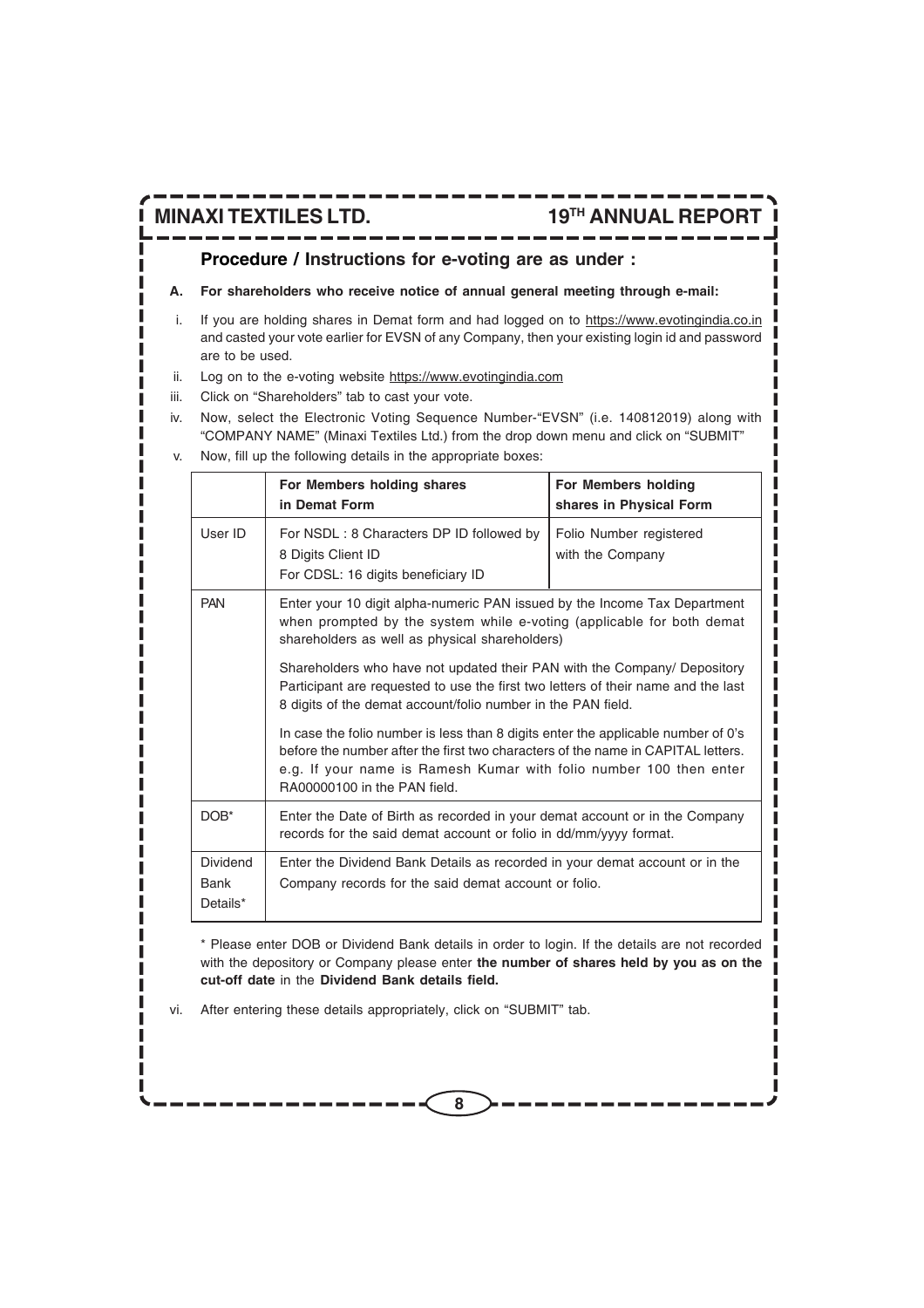- Members holding shares in physical form will then reach directly to the EVSN selection screen. However, members holding shares in demat form will now reach 'Password Creation' menu wherein they are required to mandatorily enter their login password in the new password field. The new password has to be minimum eight characters consisting of at least one upper case (A-Z), one lower case (a-z), one numeric value (0-9) and a special character( $@$  # \$ %& \*). Kindly note that this password is to be also used by the demat holders for voting for resolutions of any other company on which they are eligible to vote, provided that company opts for evoting through CDSL platform. It is strongly recommended not to share your password with any other person and take utmost care to keep your password confidential.
- viii. Click on the relevant EVSN on which you choose to vote.
- ix. On the voting page, you will see Resolution Description and against the same the option "YES/ NO" for voting.

Select the option YES or NO as desired. The option YES implies that you assent to the Resolution and option NO implies that you dissent to the Resolution.

- x. Click on the "Resolutions File Link" if you wish to view the entire Resolutions.
- xi. After selecting the Resolution you have decided to vote on, click on "SUBMIT". A confirmation box will be displayed. If you wish to confirm your vote, click on "OK", else to change your vote, click on "CANCEL" and accordingly modify your vote.
- xii. Once you "CONFIRM" your vote on the resolution, you will not be allowed to modify your vote.
- xiii. Institutional shareholders (i.e. other than Individuals, HUF, NRI etc.) are required to log on to https://www.evotingindia.co.in and register themselves, link their account(s) which they wish to vote on and then cast their vote. They should upload a scanned copy of the Board Resolution/ Authority letter in PDF format in the system for the scrutinizer to verify the same. Further, they are requested to send the scanned copy of the Board Resolution/ Authority letter to the email id of Scrutinizer (csashokppathak@gmail.com), RTA (sharepro.ahmedabad@ shareproservices.com) and Company (minaxitx@yahoo.com).
- **B. For shareholders who receive the notice of annual general meeting in physical form :**
- i. Please follow all steps from Sr. No. (i) to Sr. No. (xiii) above to cast vote.
- ii. In case you have any queries or issues regarding e-voting, you may refer the Frequently Asked Questions ("FAQs") and e-voting manual available at https://www.evotingindia.co.in under help section or write an email to helpdesk.evoting@cdslindia.com.

#### **C. For shareholders who wish to vote using Ballot Form (in lieu of e-voting):**

- Shareholders may fill in the Ballot Form (in lieu of e-voting) and submit the same in a sealed envelope addressed to the Scrutinizer, Shri Ashok P. Pathak, Scrutinizer, C/o. Minaxi Textiles Limited, Plot No.3311, Unit No.2, GIDC Industrial Estate, Phase-IV, Village Chhatral, Taluka Kalol, Dist – Gandhinagar (N.G) so as to reach by 6.00 p.m. on Friday, September 26, 2014. Unsigned, incomplete or incorrectly ticked forms are liable to be rejected and the decision of the scrutinizer on the validity of the forms will be final. Read the instructions provided in Ballot Form carefully.
- ii. Shareholders of the Company, holding shares either in physical form or in dematerialized form, as on Friday, August 15, 2014, may cast their vote by way of Postal Ballot. The Ballot Form received after Friday, September 26, 2014 (6.00 p.m. IST) will be treated as invalid.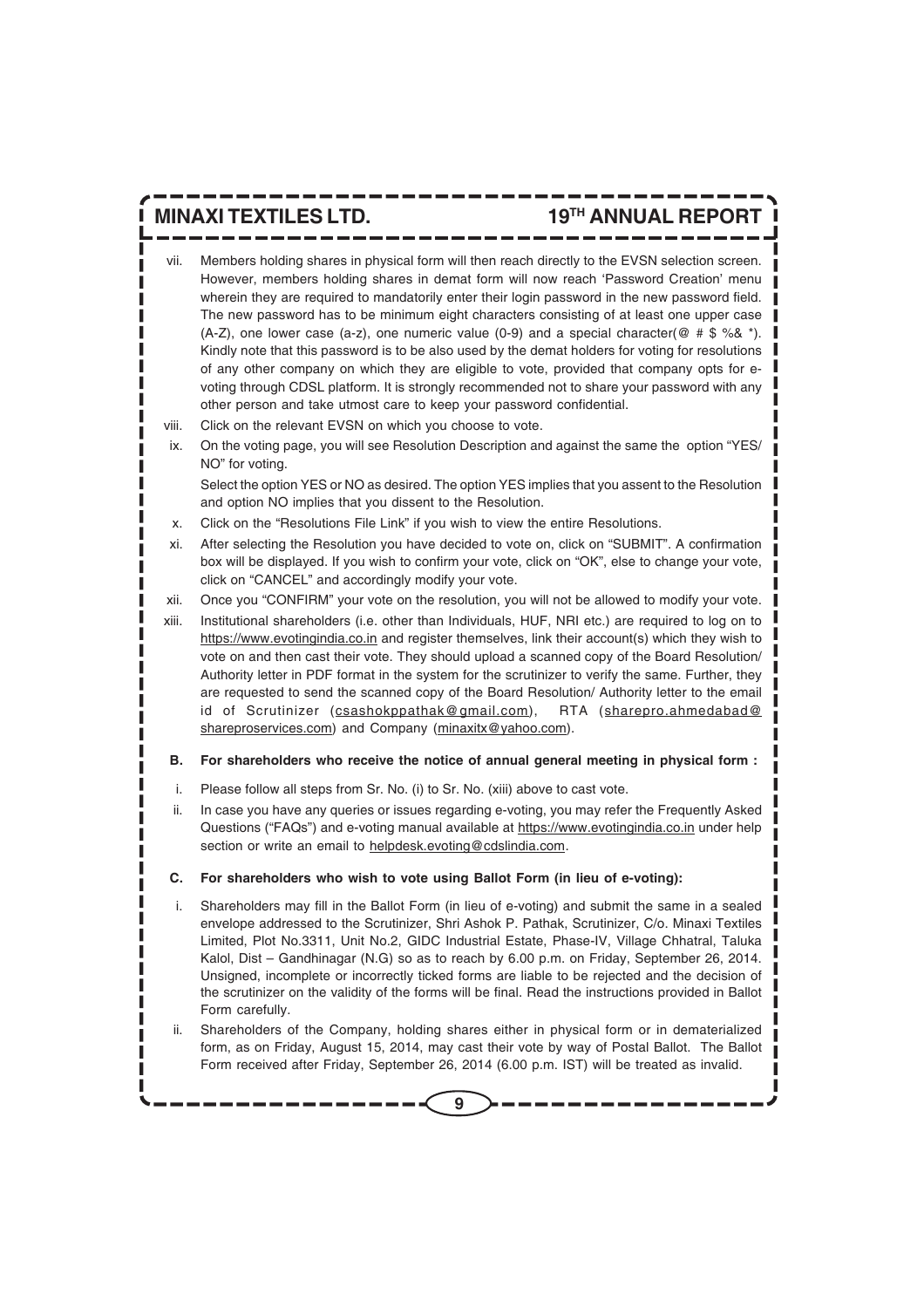- iii. Shareholders may request for physical copy of the Ballot Form by sending an e-mail to minaxitx@yahoo.com by mentioning their Folio / DP ID & Client ID or else Shareholders can download Ballot Form from the company's website www.minaxitextiles.com .
- iv. A shareholder can opt for only one mode of voting i.e. either through e-voting or by Ballot. If a shareholder casts votes by both modes, then voting done through e-voting shall prevail and Ballot shall be treated as invalid.
- 12. General Instructions :
	- i. The e-voting period commences on Wednesday, September 24, 2014 (9.00 a.m. IST) and ends on Friday, September 26, 2014 (6.00 p.m. IST). During this period, shareholders of the Company, holding shares either in physical form or in dematerialized form, as on Friday, August 15, 2014, may cast their vote electronically. The e-voting module shall be disabled by CDSL for voting thereafter. Once the vote on a resolution is cast, the shareholder shall not be allowed to change it subsequently.
	- ii. The voting rights of shareholders shall be in proportion to their shares of the paid up equity share capital of the Company as on Friday, August 15, 2014.
- iii. Shri Ashok P. Pathak, Practicing Company Secretary (Membership No.ACS 9939 and COP No. 2662) has been appointed as the Scrutinizer to scrutinize the e-voting process (including the ballot form received from the shareholders) in a fair and transparent manner.
- iv. The scrutinizer shall within a period of not exceeding three working days from the conclusion of the e-voting period unblock the votes in the presence of at least two witnesses not in employment of the Company and make a scrutinizer's report of the votes cast in favour or against, if any, forthwith to the Chairman of the Company.
- v. The results of the e-voting along with the scrutinizer's report shall be placed on the Company's website www.minaxitextiles.com and on the website of CDSL www.evoting.cdsl.com within two days of passing of the resolution at the 19<sup>th</sup> AGM of the Company on Tuesday, September 30, 2014 and communicated to BSE Limited, where the shares of the Company are listed.

#### **Regd. Office :**

Plot No. 3311, Unit No.2, **By Order of the Board** GIDC Industrial Estate. The Contract of the Formula Contract Formula Contract Formula Contract Textiles Ltd. Village Chhatral, Phase-IV, Taluka Kalol, Dist. Gandhinagar(N.G) Gujarat Dineshbhai P. Patel

Chairman

Date : 31/07/2014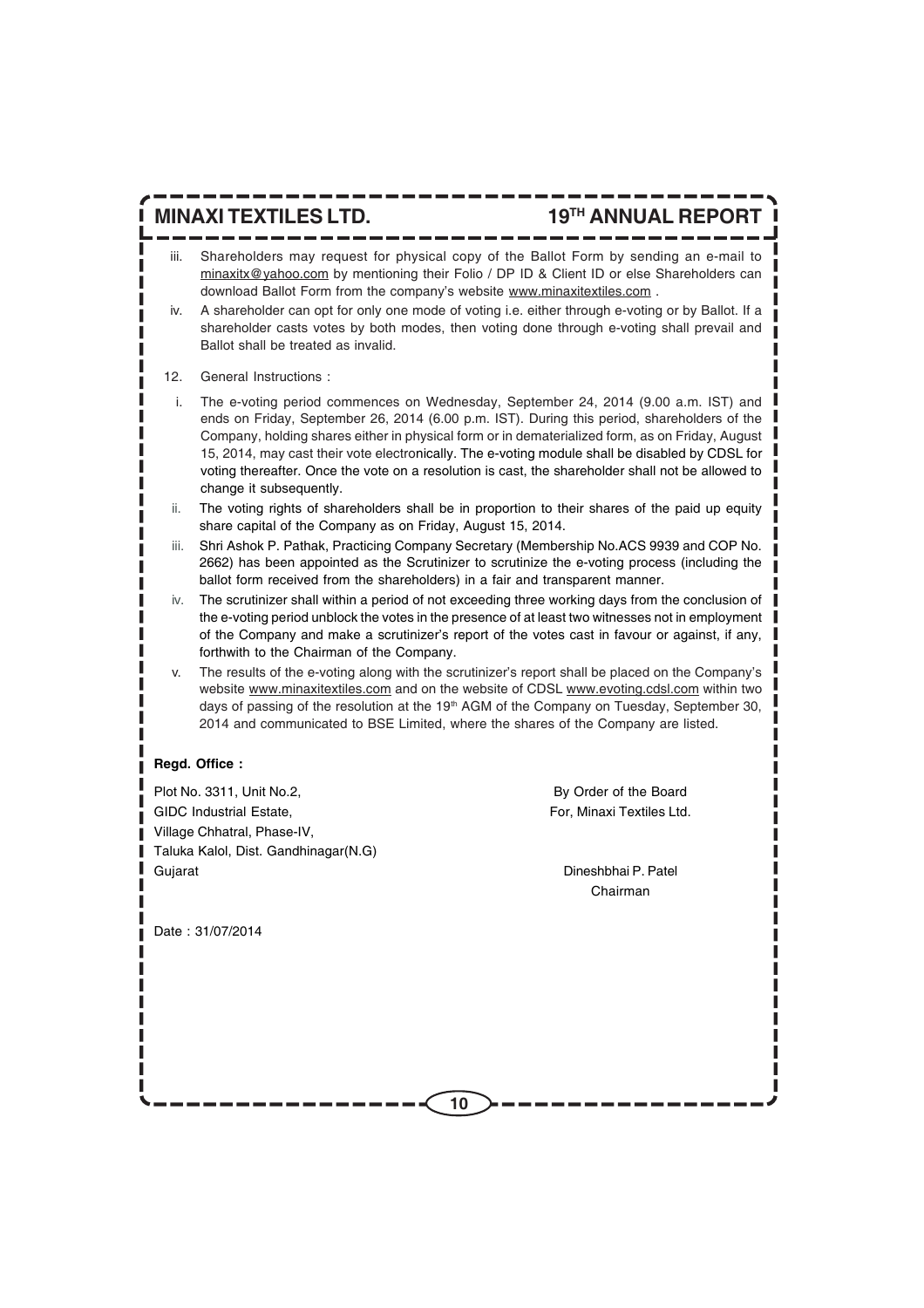Ш

### **MINAXI TEXTILES LTD.** 19<sup>TH</sup> ANNUAL REPORT

I

## **ANNEXURE TO THE NOTICE**

Notes on Directors seeking appointment / re-appointment at the annual general meeting as required under the revised Clause 49 of the Listing Agreement entered into with the Stock Exchanges.

| Item No 2                              |                                                                                                                                                                                                                                           |
|----------------------------------------|-------------------------------------------------------------------------------------------------------------------------------------------------------------------------------------------------------------------------------------------|
| Name                                   | Shri Bharatbhai Prabhudas Patel                                                                                                                                                                                                           |
| Qualification                          | Commerce Graduate                                                                                                                                                                                                                         |
| Experience                             | 25 years in the business in which company operates                                                                                                                                                                                        |
| Other directorship                     | None                                                                                                                                                                                                                                      |
| Chairman / Member of the Committees    | None                                                                                                                                                                                                                                      |
| of the Board of the other companies on |                                                                                                                                                                                                                                           |
| which he is a director                 |                                                                                                                                                                                                                                           |
| No. of shares held in the company      | 8977815 Equity Shares of ₹1 each                                                                                                                                                                                                          |
| Disclosure of the relationships        | Shri, Bharatbhai P. Patel is brother in law of Shri, Kiritkumar                                                                                                                                                                           |
|                                        | S. Patel, Whole Time Director and Father of Shri Nirmal                                                                                                                                                                                   |
|                                        | B. Patel, Whole Time Director of the Company.                                                                                                                                                                                             |
| Item No 3                              |                                                                                                                                                                                                                                           |
| Name                                   | Shri, Kanubhai Somabhai Patel                                                                                                                                                                                                             |
| Qualification                          | Commerce Graduate                                                                                                                                                                                                                         |
| Experience                             | Over 47 years of wide ranging experience                                                                                                                                                                                                  |
| Other directorship                     | None                                                                                                                                                                                                                                      |
| Chairman / Member of the Committees    | None                                                                                                                                                                                                                                      |
| of the Board of the other companies on |                                                                                                                                                                                                                                           |
| which he is a director                 |                                                                                                                                                                                                                                           |
| No. of shares held in the company      | 321702 Equity Shares of ₹1 each                                                                                                                                                                                                           |
| Disclosure of the relationships        | Shri. Kanubhai S. Patel is not, in any way, concerned /<br>interested / related with any of the other directors of the<br>company.                                                                                                        |
| Item No 5                              |                                                                                                                                                                                                                                           |
| Name                                   | Shri, Kiritkumar S. Patel                                                                                                                                                                                                                 |
| Qualification                          | Diploma in Civil Engineering                                                                                                                                                                                                              |
| Experience                             | Over 27 years of wide ranging experience                                                                                                                                                                                                  |
| Other directorship                     | None                                                                                                                                                                                                                                      |
| Chairman / Member of the Committees    | None                                                                                                                                                                                                                                      |
| of the Board of the other companies on |                                                                                                                                                                                                                                           |
| which he is a director                 |                                                                                                                                                                                                                                           |
| No. of shares held in the company      | 4136606 Equity Shares of ₹1 each                                                                                                                                                                                                          |
| Disclosure of the relationships        | Shri, Bharatbhai P. Patel is Brother- in -Law and Shri<br>Kiritkumar S. Patel is Maternal Uncle of Shri Nirmal B. Patel<br>and he is not, in any way, concerned / interested / related<br>with any of the other directors of the company. |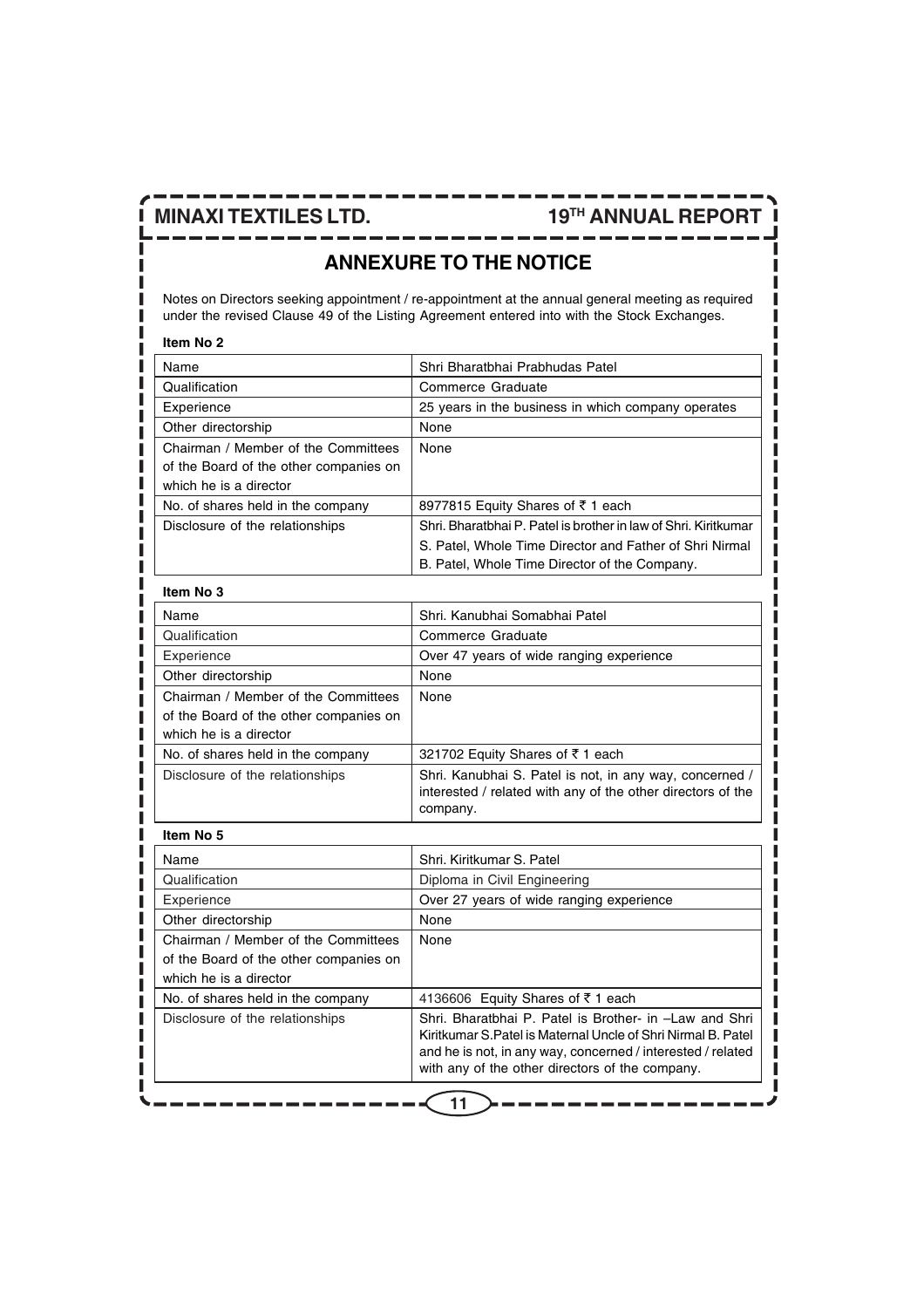|  |     |                |  | ___ |  |  |     |    |  |         |     |     |  |
|--|-----|----------------|--|-----|--|--|-----|----|--|---------|-----|-----|--|
|  |     |                |  |     |  |  |     |    |  |         |     |     |  |
|  |     |                |  |     |  |  |     |    |  |         |     |     |  |
|  | . . | -------------- |  |     |  |  | - 1 | -- |  | _ _ _ _ | - 1 | - 1 |  |
|  |     |                |  |     |  |  |     |    |  |         |     |     |  |

| Item No 6                                                                                               |                                                                                                                                         |  |  |  |
|---------------------------------------------------------------------------------------------------------|-----------------------------------------------------------------------------------------------------------------------------------------|--|--|--|
| Name                                                                                                    | Shri, Jashwantkumar K. Patel                                                                                                            |  |  |  |
| Qualification                                                                                           | Bachelor degree in Civil Engineering                                                                                                    |  |  |  |
| Experience                                                                                              | Over 31 years of wide ranging experience                                                                                                |  |  |  |
| Other directorship                                                                                      | None                                                                                                                                    |  |  |  |
| Chairman / Member of the Committees<br>of the Board of the other companies on<br>which he is a director | None                                                                                                                                    |  |  |  |
| No. of shares held in the company                                                                       | None                                                                                                                                    |  |  |  |
| Disclosure of the relationships                                                                         | Shri. Jashwantkumar K. Patel is not, in any way,<br>concerned / interested / related with any of the other<br>directors of the company. |  |  |  |

------

### **Item No 7**

ш

| Name                                                                                                    | Shri, Vasudevbhai L. Patel                                                                                                            |
|---------------------------------------------------------------------------------------------------------|---------------------------------------------------------------------------------------------------------------------------------------|
| Qualification                                                                                           | Bachelor degree in Civil Engineering                                                                                                  |
| Experience                                                                                              | Over 28 years of wide ranging experience                                                                                              |
| Other directorship                                                                                      | None                                                                                                                                  |
| Chairman / Member of the Committees<br>of the Board of the other companies on<br>which he is a director | None                                                                                                                                  |
| No. of shares held in the company                                                                       | None                                                                                                                                  |
| Disclosure of the relationships                                                                         | Shri. Vasudevbhai L. Patel is not, in any way,<br>concerned / interested / related with any of the other<br>directors of the company. |

#### **Item No 8**

| Name                                                                                                    | Shri. Ghanshyam C. Patel                                                                                                            |
|---------------------------------------------------------------------------------------------------------|-------------------------------------------------------------------------------------------------------------------------------------|
| Qualification                                                                                           | Bachelor degree in Civil Engineering                                                                                                |
| Experience                                                                                              | Over 16 years of wide ranging experience                                                                                            |
| Other directorship                                                                                      | None                                                                                                                                |
| Chairman / Member of the Committees<br>of the Board of the other companies<br>on which he is a director | None                                                                                                                                |
| No. of shares held in the company                                                                       | None                                                                                                                                |
| Disclosure of the relationships                                                                         | Shri. Ghanshyam C. Patel is not, in any way, concerned<br>/ interested / related with any of the other directors of the<br>company. |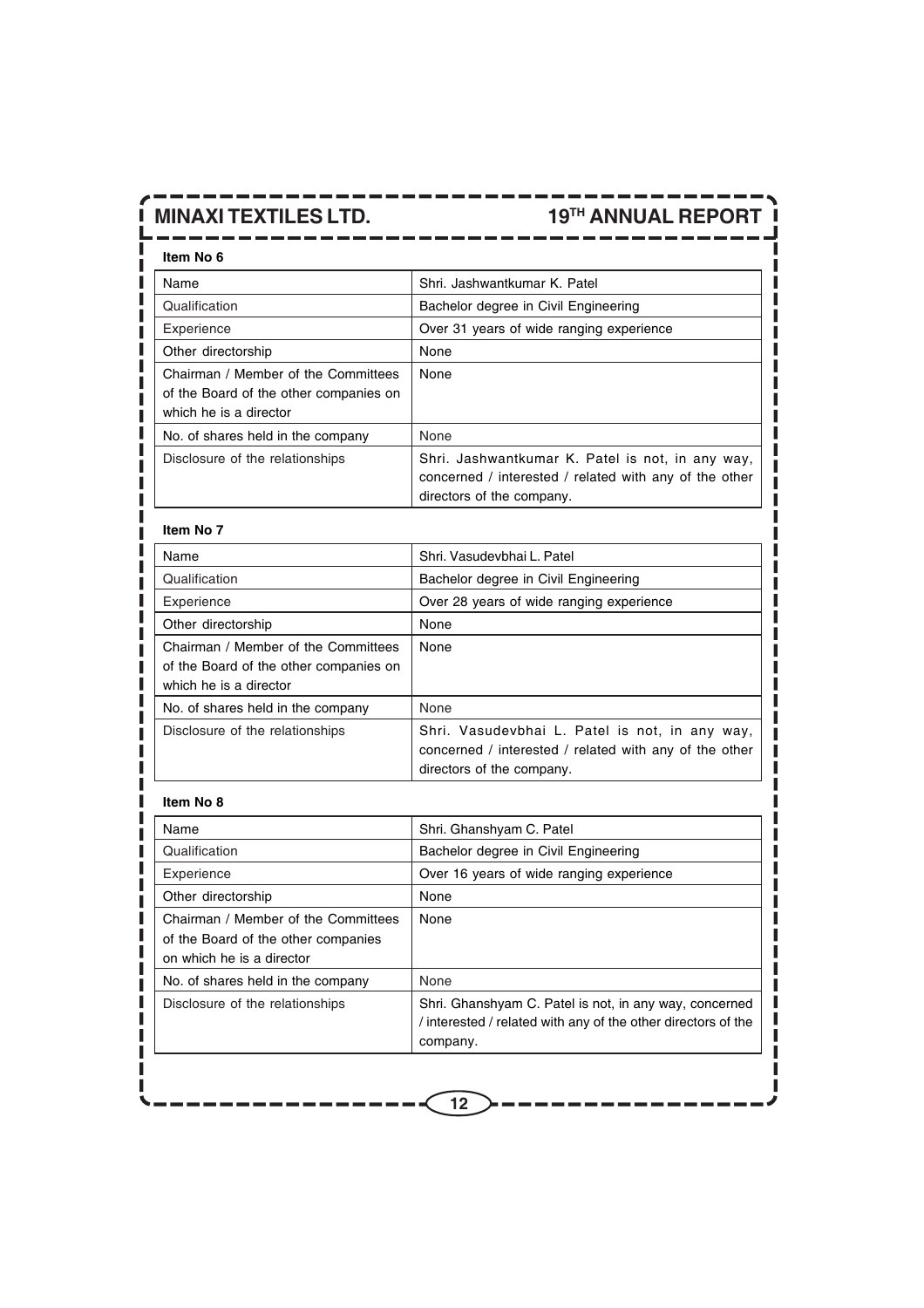### **Item No 9**

| Name                                                                                                    | Shri, Dharmendra N. Patel                                                                                                            |
|---------------------------------------------------------------------------------------------------------|--------------------------------------------------------------------------------------------------------------------------------------|
| Qualification                                                                                           | Commerce Graduate                                                                                                                    |
| Experience                                                                                              | Over 25 years of wide ranging experience                                                                                             |
| Other directorship                                                                                      | None                                                                                                                                 |
| Chairman / Member of the Committees<br>of the Board of the other companies<br>on which he is a director | None                                                                                                                                 |
| No. of shares held in the company                                                                       | None                                                                                                                                 |
| Disclosure of the relationships                                                                         | Shri. Dharmendra N. Patel is not, in any way,<br>concerned / interested / related with any of the other<br>directors of the company. |

ا سا سا

#### **Item No 10**

| Name                                                                                                    | Shri. Sandipkumar J. Patel                                                                                                            |  |  |  |
|---------------------------------------------------------------------------------------------------------|---------------------------------------------------------------------------------------------------------------------------------------|--|--|--|
| Qualification                                                                                           | Commerce Graduate                                                                                                                     |  |  |  |
| Experience                                                                                              | Over 5 years of wide ranging experience                                                                                               |  |  |  |
| Other directorship                                                                                      | None                                                                                                                                  |  |  |  |
| Chairman / Member of the Committees<br>of the Board of the other companies<br>on which he is a director | None                                                                                                                                  |  |  |  |
| No. of shares held in the company                                                                       | None                                                                                                                                  |  |  |  |
| Disclosure of the relationships                                                                         | Shri. Sandipkumar J. Patel is not, in any way,<br>concerned / interested / related with any of the other<br>directors of the company. |  |  |  |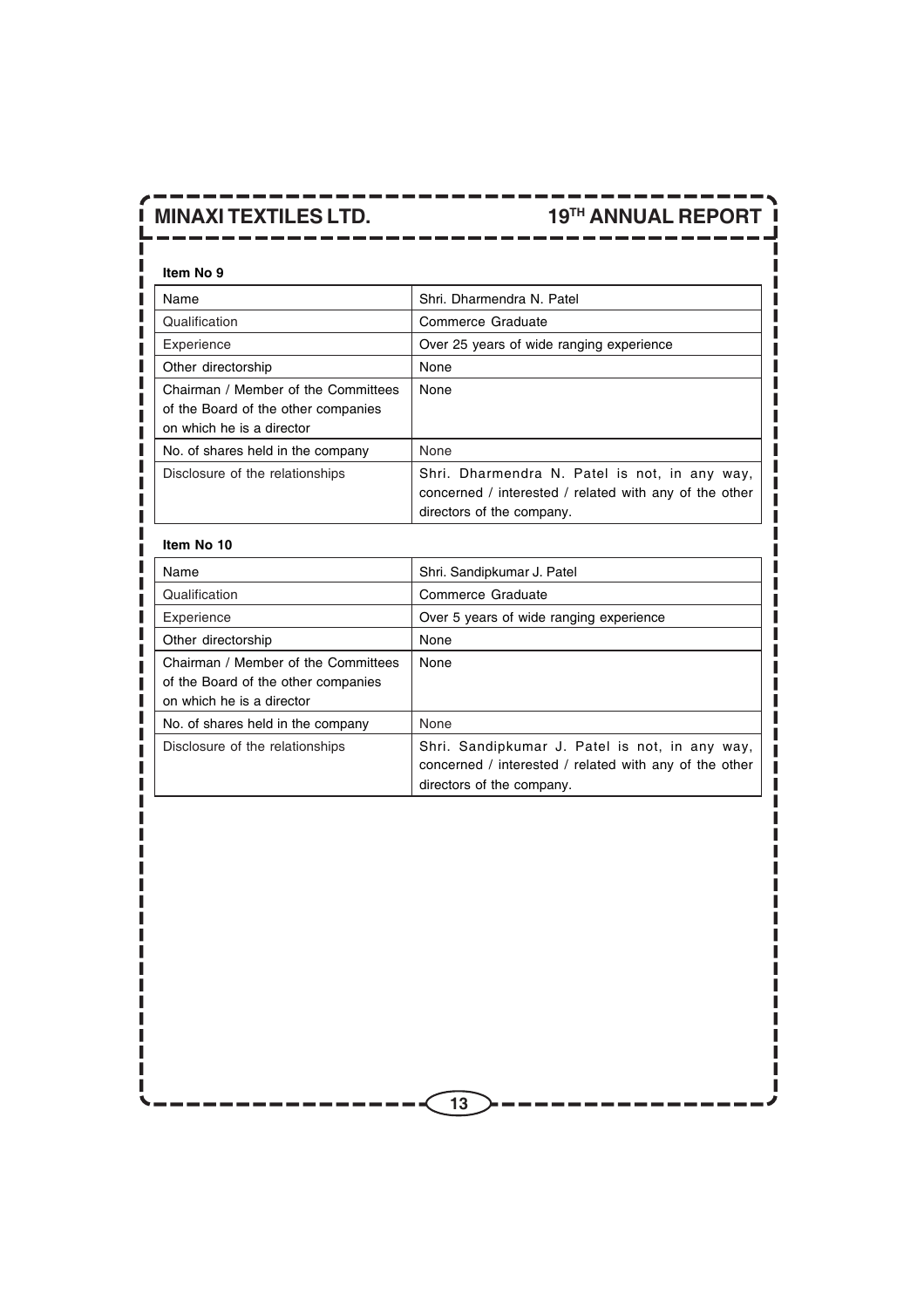### **THE STATEMENT PURSUANT TO SECTION 102 OF THE COMPANIES ACT, 2013 SET OUT ALL MATERIAL FACTS MENTIONED IN ACCOMPANYING NOTICE DATED 31/07/2014**

The statement pursuant to Section 102 of the Companies Act, 2013 set out all material facts relating to the Special Business mentioned in the accompanying Notice are as follows :

#### **ITEM NO 5**

Whereas the terms of appointment of Shri. Kiritkumar S. Patel as Whole Time Director expired on 31<sup>st</sup> January, 2014.

Whereas the Board of Directors of the Company at its meeting held on 31<sup>st</sup> January, 2014 reappointed Shri. Kiritkumar S. Patel as Whole Time Director for a further period of 5 years with effect from  $1<sup>st</sup>$ February, 2014 (i.e. up to  $31<sup>st</sup>$  January, 2019) on terms and conditions mentioned in the resolution, subject to the approval by a resolution of the shareholders of the company in a general meeting. Shri. Kiritkumar S. Patel has wide-ranging experience in the business in which company operates. Thus with his knowledge and experience, the company can grow further.

The resolution at Item No 5 of the Notice seeks the approval of the members to the said appointment by way of ordinary resolution. Your directors recommend the resolution to the shareholders for adoption.

Shri. Kiritkumar S. Patel is brother in law of Shri. Bharatbhai P. Patel and Maternal Uncle of Shri. Nirmal B. Patel and So, Shri. Kiritkumar S. Patel, Shri. Bharatbhai P. Patel and Shri. Nirmal B. Patel be considered as interested in his appointment. However, None of the other directors of the Company including Key Managerial Personnel, if any, is, in any way, concerned or interested in the resolution.

### **ITEM NO 6**

Shri Jashwantkumar K. Patel is a Non-Executive Independent Director of the Company. He joined the Board of Directors of the Company in July, 2008.

Shri Jashwantkumar K. Patel is the Chairman of the Audit Committee of the Company.

Shri Jashwantkumar K. Patel holds Bachelor degree in Civil Engineering. He is a person of integrity and possess relevant expertise and experience.

Shri Jashwantkumar K. Patel does not hold by himself or for any other person on a beneficial basis, any shares in the Company.

Shri Jashwantkumar K. Patel is not disqualified from being appointed as Director in terms of Section 164 of the Companies Act, 2013 and has given his consent in Form DIR-8 to act as Director. The Company has also received a declaration to the effect that he meets the criteria of independence as provided in Section 149(6) of the Companies Act, 2013.

Shri Jashwantkumar K. Patel retires by rotation at the ensuing Annual General Meeting under the erstwhile applicable provisions of Companies Act, 1956. In terms of Section 149 and any other applicable provisions of the Companies Act, 2013, Shri Jashwantkumar K. Patel being eligible and offering himself for appointment, is proposed to be appointed as an Independent Director for five consecutive years for a term upto 31st March, 2019. A notice has been received from a member proposing Shri Jashwantkumar K. Patel as a candidate for the office of Director of the Company.

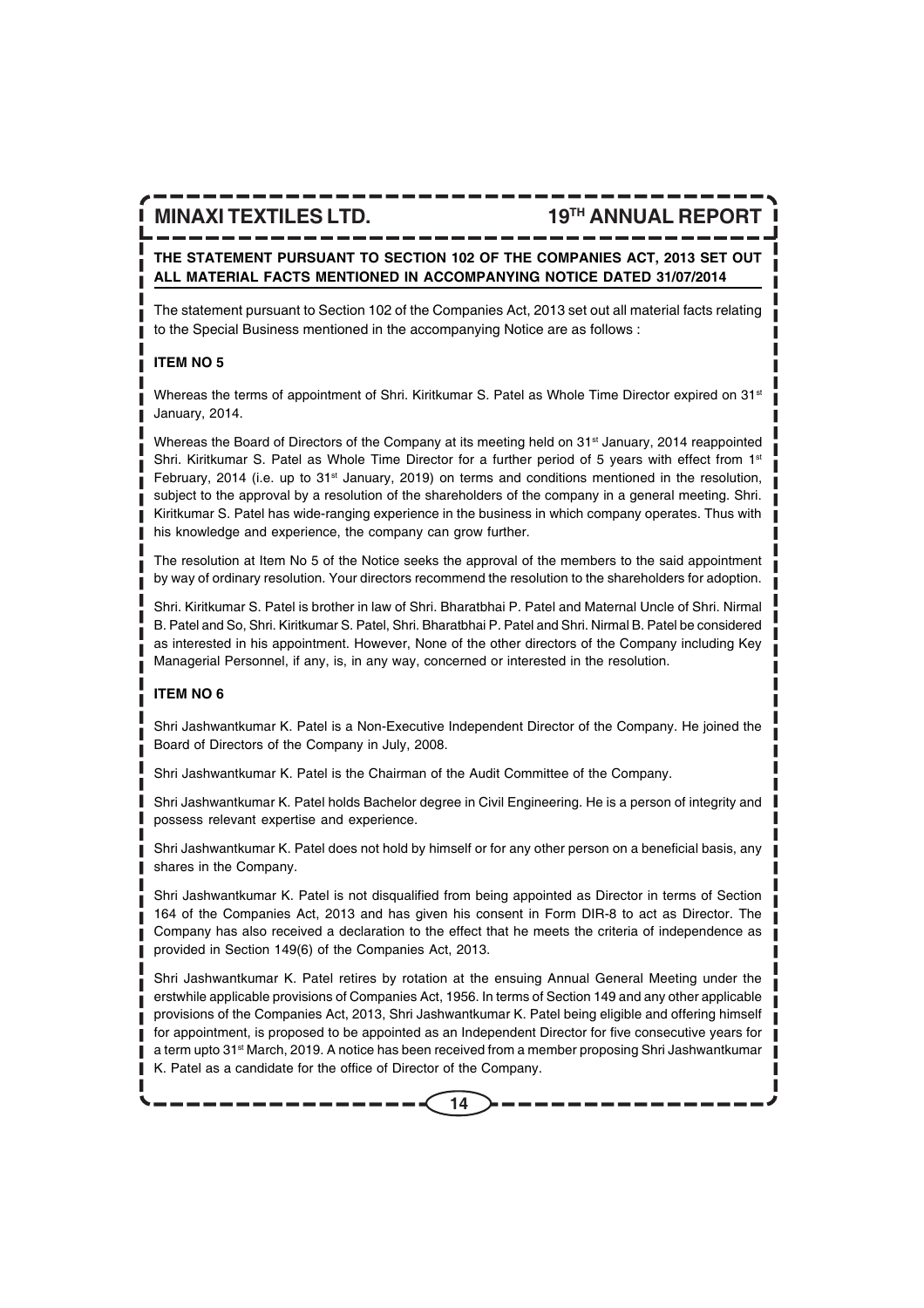In the opinion of the Board, Shri Jashwantkumar K. Patel fulfils the conditions specified in the Companies Act, 2013 and rules made thereunder for his appointment as an Independent Director of the Company and is independent of the management. Copy of the draft letter for appointment of Shri Jashwantkumar K. Patel as an Independent Director would be available for inspection without any fee by the members at the Registered Office of the Company during normal business hours on any working day.

The Company has received a notice in writing from a shareholder alongwith the requisite deposit pursuant to Section 160 of the Act, proposing the candidature of Shri Jashwantkumar K. Patel for the office of Independent Directors, to be appointed as such under the provisions of Section 149 of the Act.

The Board considers that his continued association would be of immense benefit to the Company and it is desirable to continue to avail services of Shri Jashwantkumar K. Patel as an Independent Director. Accordingly, the Board recommends the resolution in relation to appointment of Shri Jashwantkumar K. Patel as an Independent Director for a consecutive period of five years upto 31.03.2019, for the approval by the shareholders of the Company.

Except Shri Jashwantkumar K. Patel, being an appointee, none of the Directors and Key Managerial Personnel of the Company and their relatives is concerned or interested, financial or otherwise, in the resolution set out at Item No. 6. This Explanatory Statement may also be regarded as a disclosure under Clause 49 of the Listing agreement with the Stock Exchange.

#### **ITEM NO. 7**

Shri Vasudevbhai L. Patel is a Non-Executive Independent Director of the Company. He joined the Board of Directors of the Company in July, 2008. Shri Vasudevbhai L. Patel is Chairman of the Nomination and Remuneration Committee and a member of the Audit Committee, of the Board of Directors of the Company.

Shri Vasudevbhai L. Patel is not a Director in any other Company. He does not hold by himself or for any other person on a beneficial basis, any shares in the Company.

Shri Vasudevbhai L. Patel is not disqualified from being appointed as Director in terms of Section 164 of the Companies Act, 2013 and has given his consent in Form DIR-8 to act as Director. The Company has also received a declaration to the effect that he meets the criteria of independence as provided in Section 149(6) of the Companies Act, 2013.

Shri Vasudevbhai L. Patel is a director whose period of office is liable to determination by retirement of directors by rotation under the erstwhile applicable provisions of the Companies Act, 1956. In terms of Section 149 and other applicable provisions of the Companies Act. 2013, Shri Vasudevbhai L. Patel being eligible and offering himself for appointment, is proposed to be appointed as an Independent Director for five consecutive years for a term upto 31<sup>st</sup> March, 2019. A notice has been received from a member proposing Shri Vasudevbhai L. Patel as a candidate for the office of Director of the Company.

In the opinion of the Board, Shri Vasudevbhai L. Patel fulfils the conditions specified in the Companies Act, 2013 and rules made thereunder for his appointment as an Independent Director of the Company and is independent of the management. Copy of the draft letter for appointment of Shri Vasudevbhai L. Patel as an Independent Director setting out the terms and conditions would be available for inspection without any fee by the members at the Registered Office of the Company during normal business hours on any working day.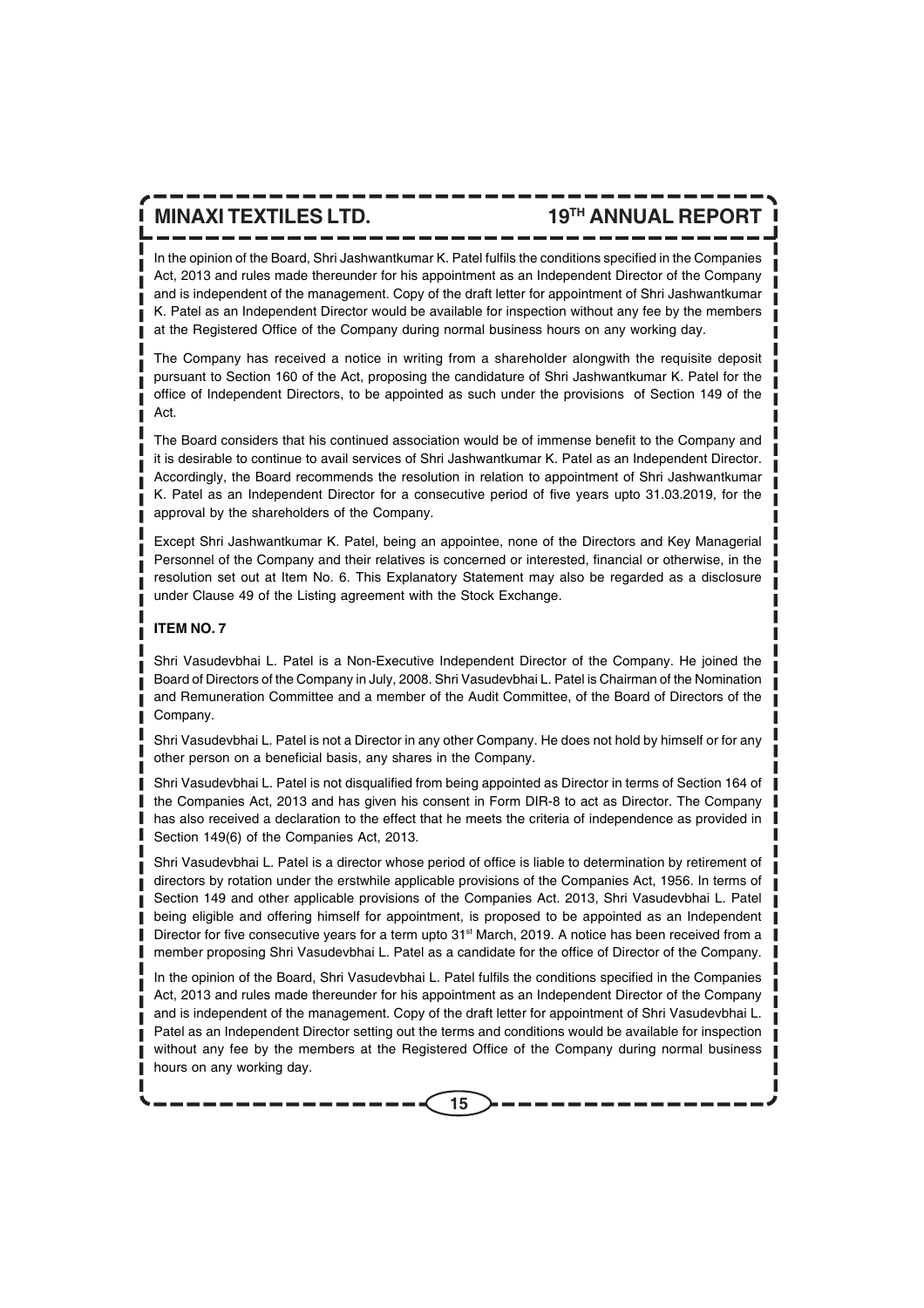The Company has received a notice in writing from a shareholder alongwith the requisite deposit pursuant to Section 160 of the Act, proposing the candidature of Shri Vasudevbhai L. Patel for the office of Independent Directors, to be appointed as such under the provisions of Section 149 of the Act.

The Board considers that his continued association would be of immense benefit to the Company and it is desirable to continue to avail services of Shri Vasudevbhai L. Patel as an Independent Director. Accordingly, the Board recommends the resolution in relation to appointment of Shri. Vasudevbhai L. Patel as an Independent Director for a consecutive period of five years upto 31.03.2019, for the approval by the shareholders of the Company.

Except Shri. Vasudevbhai L. Patel, being an appointee, none of the Directors and Key Managerial Personnel of the Company and their relatives is concerned or interested, financial or otherwise, in the resolution set out at Item No. 7. This Explanatory Statement may also be regarded as a disclosure under Clause 49 of the Listing agreement with the Stock Exchange.

#### **ITEM NO. 8**

Shri Ghanshyam C. Patel is a Non-Executive Independent Director of the Company. He joined the Board of Directors of the Company in July, 2008. Shri Ghanshyam C. Patel is member of the Nomination and Remuneration Committee and the Audit Committee, of the Board of Directors of the Company.

Shri Ghanshyam C. Patel is not a Director in any other Company. He does not hold by himself or for any other person on a beneficial basis, any shares in the Company.

Shri Ghanshyam C. Patel is not disqualified from being appointed as Director in terms of Section 164 of the Companies Act, 2013 and has given his consent in Form DIR-8 to act as Director. The Company has also received a declaration to the effect that he meets the criteria of independence as provided in Section 149(6) of the Companies Act, 2013.

Shri Ghanshyam C. Patel is a director whose period of office is liable to determination by retirement of directors by rotation under the erstwhile applicable provisions of the Companies Act, 1956. In terms of Section 149 and other applicable provisions of the Companies Act 2013, Shri Ghanshyam C. Patel being eligible and offering himself for appointment, is proposed to be appointed as an Independent Director for five consecutive years for a term upto 31<sup>st</sup> March, 2019. A notice has been received from a member proposing Shri Ghanshyam C. Patel as a candidate for the office of Director of the Company.

The Company has received a notice in writing from a shareholder alongwith the requisite deposit pursuant to Section 160 of the Act, proposing the candidature of Shri Ghanshyam C. Patel for the office of Independent Directors, to be appointed as such under the provisions of Section 149 of the Act.

In the opinion of the Board, Shri Ghanshyam C. Patel fulfils the conditions specified in the Companies Act, 2013 and rules made thereunder for his appointment as an Independent Director of the Company and is independent of the management. Copy of the draft letter for appointment of Shri Ghanshyam C. Patel as an Independent Director setting out the terms and conditions would be available for inspection without any fee by the members at the Registered Office of the Company during normal business hours on any working day.

The Board considers that his continued association would be of immense benefit to the Company and it is desirable to continue to avail services of Shri Ghanshyam C. Patel as an Independent Director. Accordingly, the Board recommends the resolution in relation to appointment of Shri Ghanshyam C. Patel as an Independent Director for a consecutive period of five years upto 31.03.2019, for the approval by the shareholders of the Company.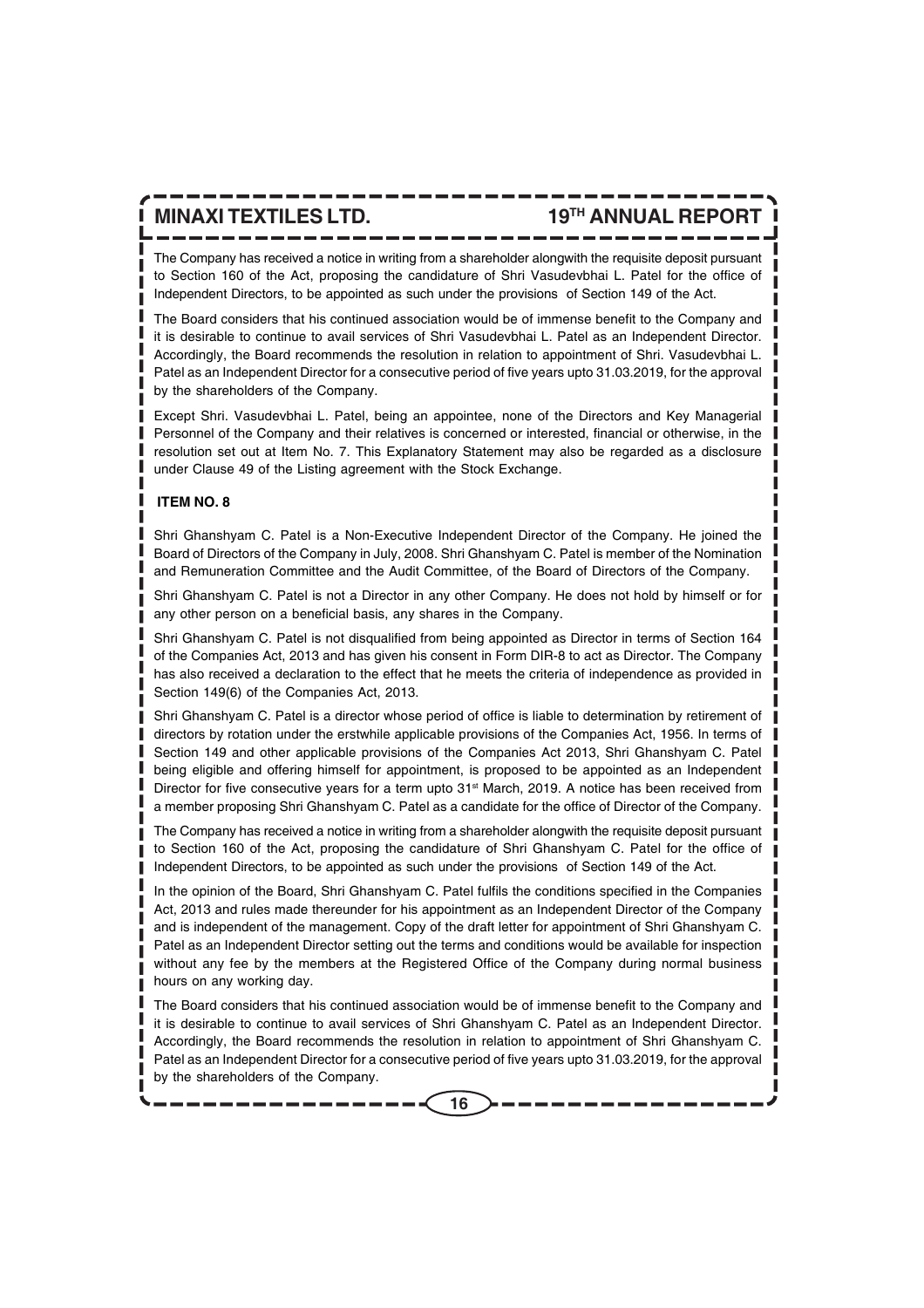Except Shri Ghanshyam C. Patel, being an appointee, none of the Directors and Key Managerial Personnel of the Company and their relatives is concerned or interested, financial or otherwise, in the resolution set out at Item No. 8. This Explanatory Statement may also be regarded as a disclosure under Clause 49 of the Listing agreement with the Stock Exchange.

#### **ITEM NO. 9**

Shri Dharmendra N. Patel is a Non-Executive Independent Director of the Company. He joined the Board of Directors of the Company in July, 2008. Shri Dharmendra N. Patel is Chairman of the Stakeholders Relationship Committee and a member of the Audit Committee, of the Board of Directors of the Company.

Shri Dharmendra N. Patel is not a Director in any other Company. He does not hold by himself or for any other person on a beneficial basis, any shares in the Company.

Shri Dharmendra N. Patel is not disqualified from being appointed as Director in terms of Section 164 of the Companies Act, 2013 and has given his consent in Form DIR-8 to act as Director. The Company has also received a declaration to the effect that he meets the criteria of independence as provided in Section 149(6) of the Companies Act, 2013.

Shri Dharmendra N. Patel is a director whose period of office is liable to determination by retirement of directors by rotation under the erstwhile applicable provisions of the Companies Act, 1956. In terms of Section 149 and other applicable provisions of the Companies Act 2013, Shri Dharmendra N. Patel being eligible and offering himself for appointment, is proposed to be appointed as an Independent Director for five consecutive years for a term upto 31<sup>st</sup> March, 2019. A notice has been received from a member proposing Shri Dharmendra N. Patel as a candidate for the office of Director of the Company.

The Company has received a notice in writing from a shareholder alongwith the requisite deposit pursuant to Section 160 of the Act, proposing the candidature of Shri Dharmendra N. Patel for the office of Independent Directors, to be appointed as such under the provisions of Section 149 of the Act.

In the opinion of the Board, Shri Dharmendra N. Patel fulfils the conditions specified in the Companies Act, 2013 and rules made thereunder for his appointment as an Independent Director of the Company and is independent of the management. Copy of the draft letter for appointment of Shri Dharmendra N. Patel as an Independent Director setting out the terms and conditions would be available for inspection without any fee by the members at the Registered Office of the Company during normal business hours on any working day.

The Board considers that his continued association would be of immense benefit to the Company and it is desirable to continue to avail services of Shri Ghanshyam C. Patel as an Independent Director. Accordingly, the Board recommends the resolution in relation to appointment of Shri Dharmendra N. Patel as an Independent Director for a consecutive period of five years upto 31.03.2019, for the approval by the shareholders of the Company.

Except Shri Dharmendra N. Patel, being an appointee, none of the Directors and Key Managerial Personnel of the Company and their relatives is concerned or interested, financial or otherwise, in the resolution set out at Item No. 9. This Explanatory Statement may also be regarded as a disclosure under Clause 49 of the Listing agreement with the Stock Exchange.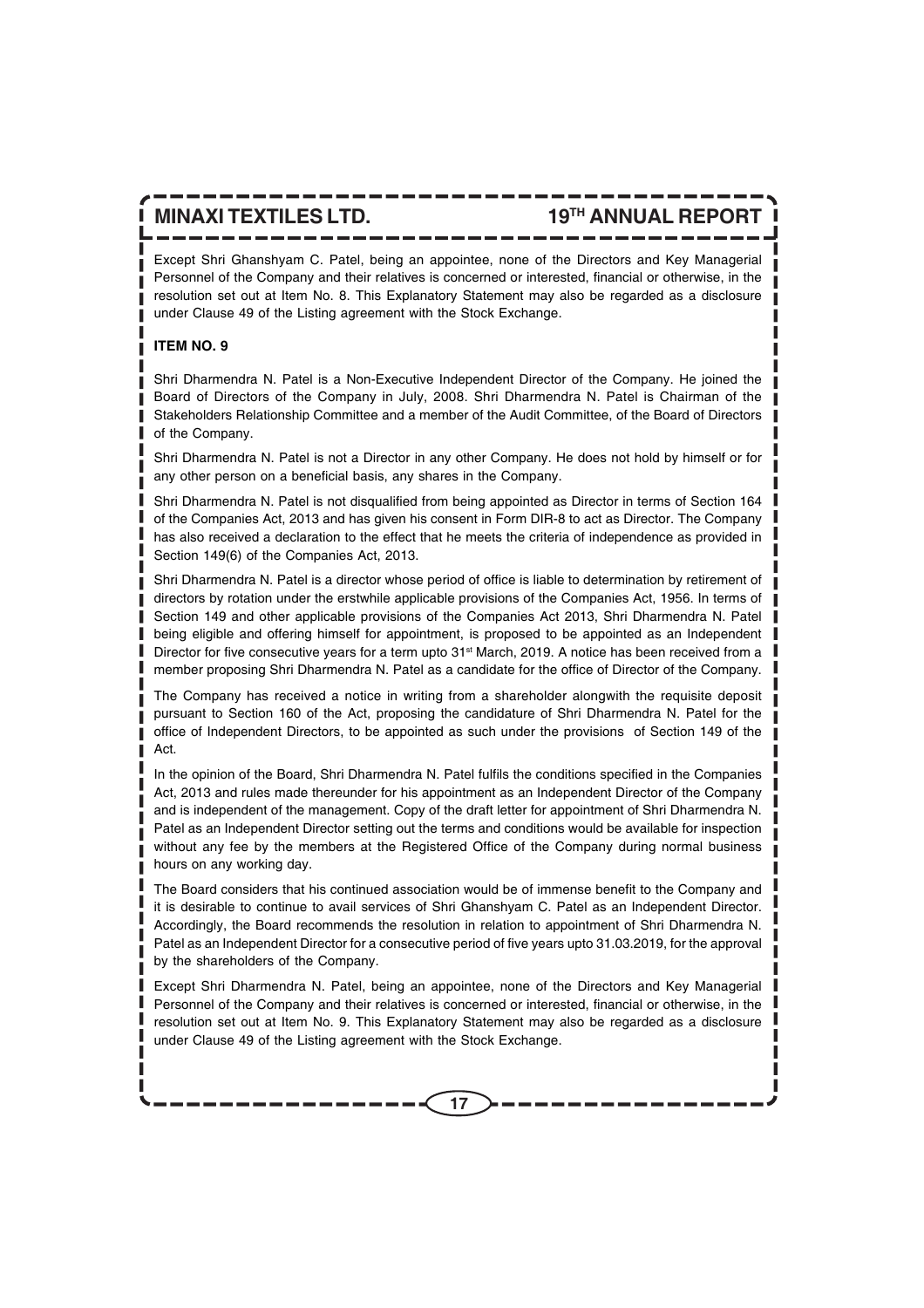### **ITEM NO. 10**

Shri Sandipkumar J. Patel is a Non-Executive Independent Director of the Company. He joined the Board of Directors of the Company in July, 2011. Shri Sandipkumar J. Patel is a member of the Audit Committee, of the Board of Directors of the Company.

Shri Sandipkumar J. Patel is not a Director in any other Company. He does not hold by himself or for any other person on a beneficial basis, any shares in the Company.

Shri Sandipkumar J. Patel is not disqualified from being appointed as Director in terms of Section 164 of the Companies Act, 2013 and has given his consent in Form DIR-8 to act as Director. The Company has also received a declaration to the effect that he meets the criteria of independence as provided in Section 149(6) of the Companies Act, 2013.

Shri Sandipkumar J. Patel is a director whose period of office is liable to determination by retirement of directors by rotation under the erstwhile applicable provisions of the Companies Act, 1956. In terms of Section 149 and other applicable provisions of the Companies Act, 2013, Shri Sandipkumar J. Patel being eligible and offering himself for appointment, is proposed to be appointed as an Independent Director for five consecutive years for a term upto 31<sup>st</sup> March, 2019. A notice has been received from a member proposing Shri Sandipkumar J. Patel as a candidate for the office of Director of the Company.

The Company has received a notice in writing from a shareholder alongwith the requisite deposit pursuant to Section 160 of the Act, proposing the candidature of Shri Sandipkumar J. Patel for the office of Independent Directors, to be appointed as such under the provisions of Section 149 of the Act.

In the opinion of the Board, Shri Sandipkumar J. Patel fulfils the conditions specified in the Companies Act, 2013 and rules made thereunder for his appointment as an Independent Director of the Company and is independent of the management. Copy of the draft letter for appointment of Shri Sandipkumar J. Patel as an Independent Director setting out the terms and conditions would be available for inspection without any fee by the members at the Registered Office of the Company during normal business hours on any working day.

The Board considers that his continued association would be of immense benefit to the Company and it is desirable to continue to avail services of Shri Sandipkumar J. Patel as an Independent Director. Accordingly, the Board recommends the resolution in relation to appointment of Shri Sandipkumar J. Patel as an Independent Director for a consecutive period of five years upto 31.03.2019, for the approval by the shareholders of the Company.

Except Shri Sandipkumar J. Patel, being an appointee, none of the Directors and Key Managerial Personnel of the Company and their relatives is concerned or interested, financial or otherwise, in the resolution set out at Item No. 10. This Explanatory Statement may also be regarded as a disclosure under Clause 49 of the Listing agreement with the Stock Exchange. **Regd. Office :**

| Plot No. 3311, Unit No.2,            | By Order of the Board     |
|--------------------------------------|---------------------------|
| <b>GIDC</b> Industrial Estate,       | For, Minaxi Textiles Ltd. |
| Village Chhatral, Phase-IV,          |                           |
| Taluka Kalol, Dist. Gandhinagar(N.G) |                           |
| Gujarat                              | Dineshbhai P. Patel       |
|                                      | Chairman                  |
|                                      |                           |
| Date: 31/07/2014                     |                           |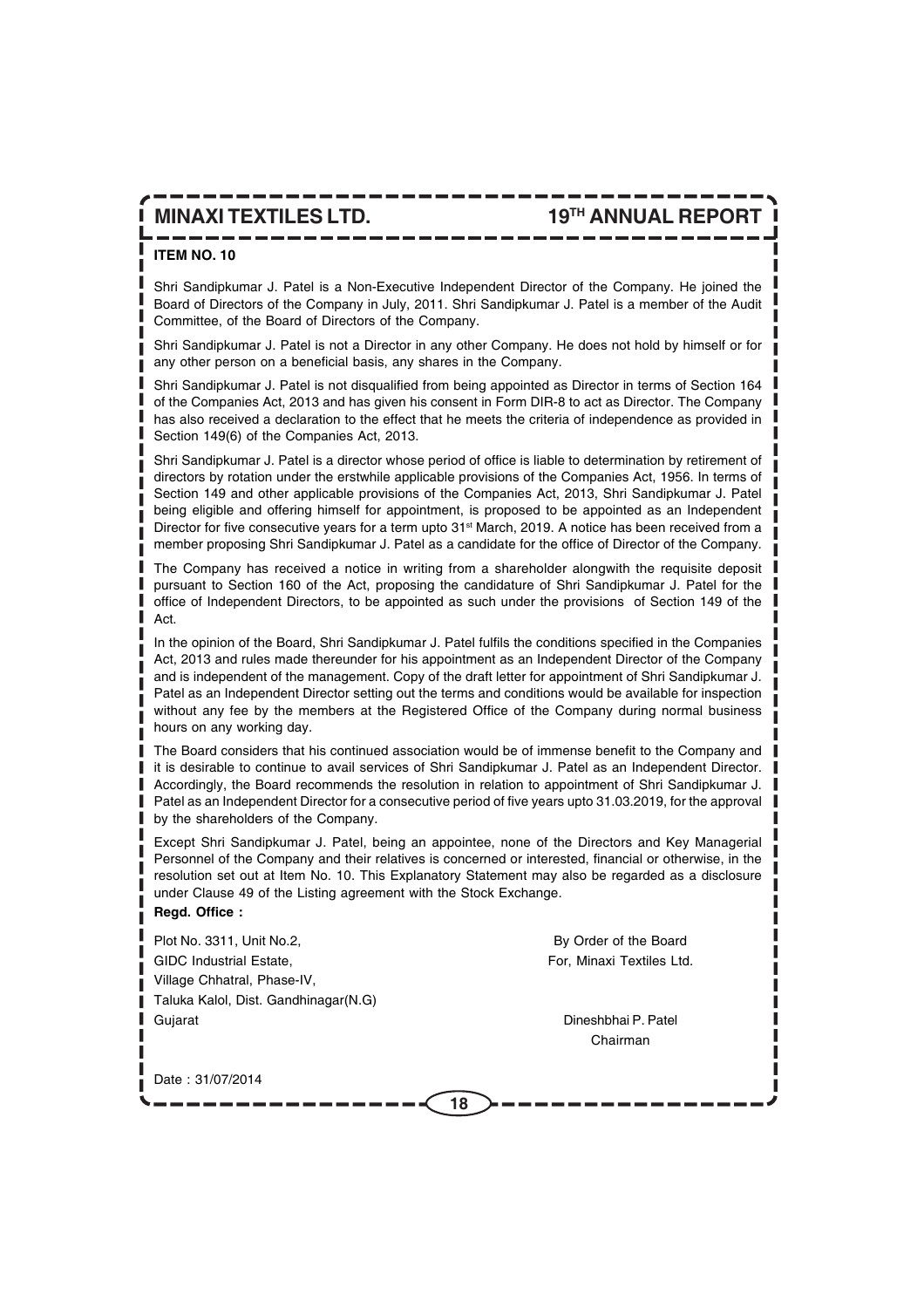### **DIRECTORS' REPORT**

**To,**

**The Members,**

**Minaxi Textiles Ltd**

Your directors have pleasure in presenting herewith their Ninteenth Annual Report together with the Audited Statements of Accounts for the period ended on 31<sup>st</sup> March, 2014.

#### **PERFORMANCE HIGHLIGHTS :**

| <b>Particulars</b>                         | <b>Current year</b><br>Ended on<br>31/03/2014<br>₹ | Previous year<br>Ended on<br>31/03/2013<br>₹ |
|--------------------------------------------|----------------------------------------------------|----------------------------------------------|
| Revenue from Operations                    | 52,68,16,959                                       | 37,82,06,791                                 |
| Other Income                               | 20,75,362                                          | 10,63,281                                    |
| Profit Before Tax                          | 1,58,94,175                                        | 1,79,00,105                                  |
| Less: Provision for Current Tax            | 31,00,000                                          | 54,00,000                                    |
| : Deferred Tax                             | 17,91,742                                          | 4,29,953                                     |
| : Income Tax pertaining to earlier years   | (16,630)                                           | 3,98,584                                     |
| : MAT Credit Entitlement                   | (10, 30, 353)                                      | <b>NIL</b>                                   |
| <b>Profit after Tax</b>                    | 1,20,49,416                                        | 1,16,71,568                                  |
| Add: Balance Brought Forward               | 3,25,76,885                                        | 2,09,05,317                                  |
| Balance Carried to Balance Sheet (Surplus) | 4,46,26,301                                        | 3,25,76,885                                  |

#### **DIVIDEND :**

To conserve the resources for the expansion projects under pipeline, your directors do not recommend any dividend for the financial year ended on 31<sup>st</sup> March, 2014.

#### **BUSINESS PERFORMANCE & PROSPECTS :**

During the year under report, the company has achieved a gross turnover of Rs.5268.16 Lacs as compare to Rs.3782.07 Lacs during the previous year and the operations for the year under review has resulted in the net profit of Rs.120.49 Lacs. Your company could achieve stable growth in business due to continued pursuit of our strategy to work with innovation ideas, developing new areas of its activates & reducing cost of production through process innovation. Directors hope better performance during the current year.

As reported last year, company has successfully completed project of modernization, upgradation cum expansion during the year. Company has installed 30 imported optimax 4r machines, New humidification plant & imported warp tying machines during the year.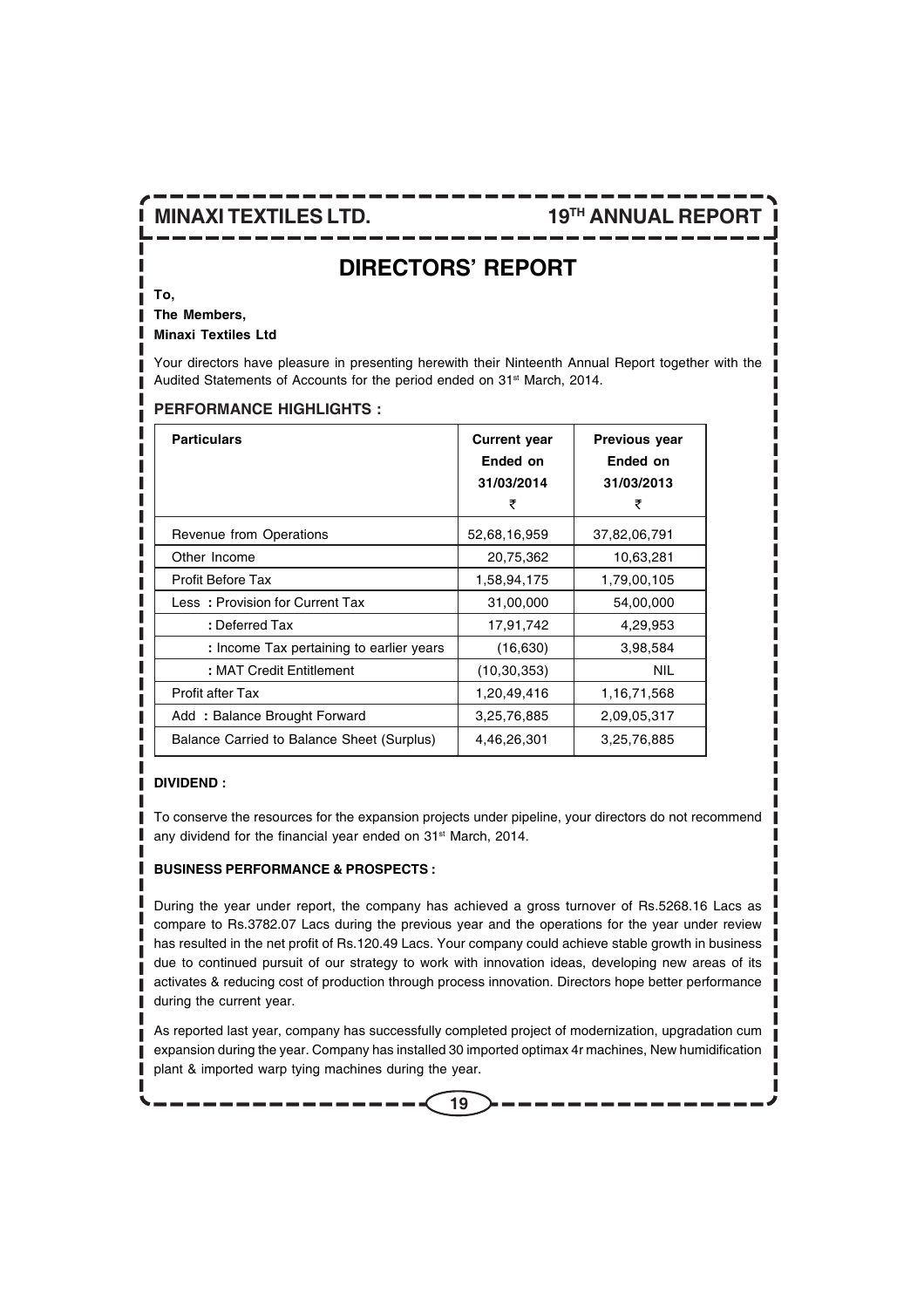As per central govt. scheme under Tuf Scheme the company will get 15% capital subsidy and interest subsidy of 6% from central govt. & 5% from state govt. vat benefits and also Rs.1/- per unit concession in power from Gujarat Electricity Board. A detailed analysis of the financial results is given in the management discussion and analysis report which form part of this report.

#### **QUALITY, HEALTH, SAFETY & ENVIRONMENT (QHSE) AND CORPORATE SOCIAL RESPONSIBILITY :**

Minaxi's commitment towards excellence in Health, Safety and Environment is one of the company's core values by complying with the Laws and Regulations first, and then going beyond the mandate to keep our planet safe for future generations. Minimizing the environment impact of our operations assumes utmost priority.

The company is unwavering in its policy of 'safety of persons overrides all production targets' which drives all employees to continuously break new grounds in safety management for the benefit of the people, property, environment and the communities in which Minaxi operates. Our comprehensive QHSE Policy, as well as dedicated measures by conducting the Risk Assessment, Identification of significant environment aspects of all manufacturing plants and signatory commitment of Responsible Care, Greatest emphasis is given to safety measures for minimizing accidents and incidents.

### **CORPORATE SOCIAL RESPONSIBILITY (CSR) : (Criteria prescribed under section 135 is not attracted)**

Every Company is required to constitute / formulate CSR Committee if it gets attracted in one of the criteria prescribed in Section 135.

According to Section 135 of the Companies Act, 2013, Every Company having Net Worth of Rs.500 Crore or More, or Turnover of Rs.100 Crore or more, or Net Profit of Rs.5 crore or more during any financial year shall constitute a Corporate Social Responsibility Committee and should undertake Corporate Social Responsibility as prescribed in Schedule VII.

None of the above criteria is applicable to the company for the financial year 2013-2014 and hence the company is not required to constitute CSR Committee.

#### **FINANCE :**

The Company is at present enjoying financial assistance in the form of working capital facilities and term loan from Bank of India, Main Branch, Bhadra, Ahmedabad and vehicle loan from Bank of India, Kalol Branch. During the year under review, the company regularly paid the principal and interest to the Bank.

#### **PUBLIC DEPOSIT :**

The Company has complied with the provisions of Section 58A of the Companies Act, 1956 read with Companies (Acceptance of Deposits) Rules, 1975.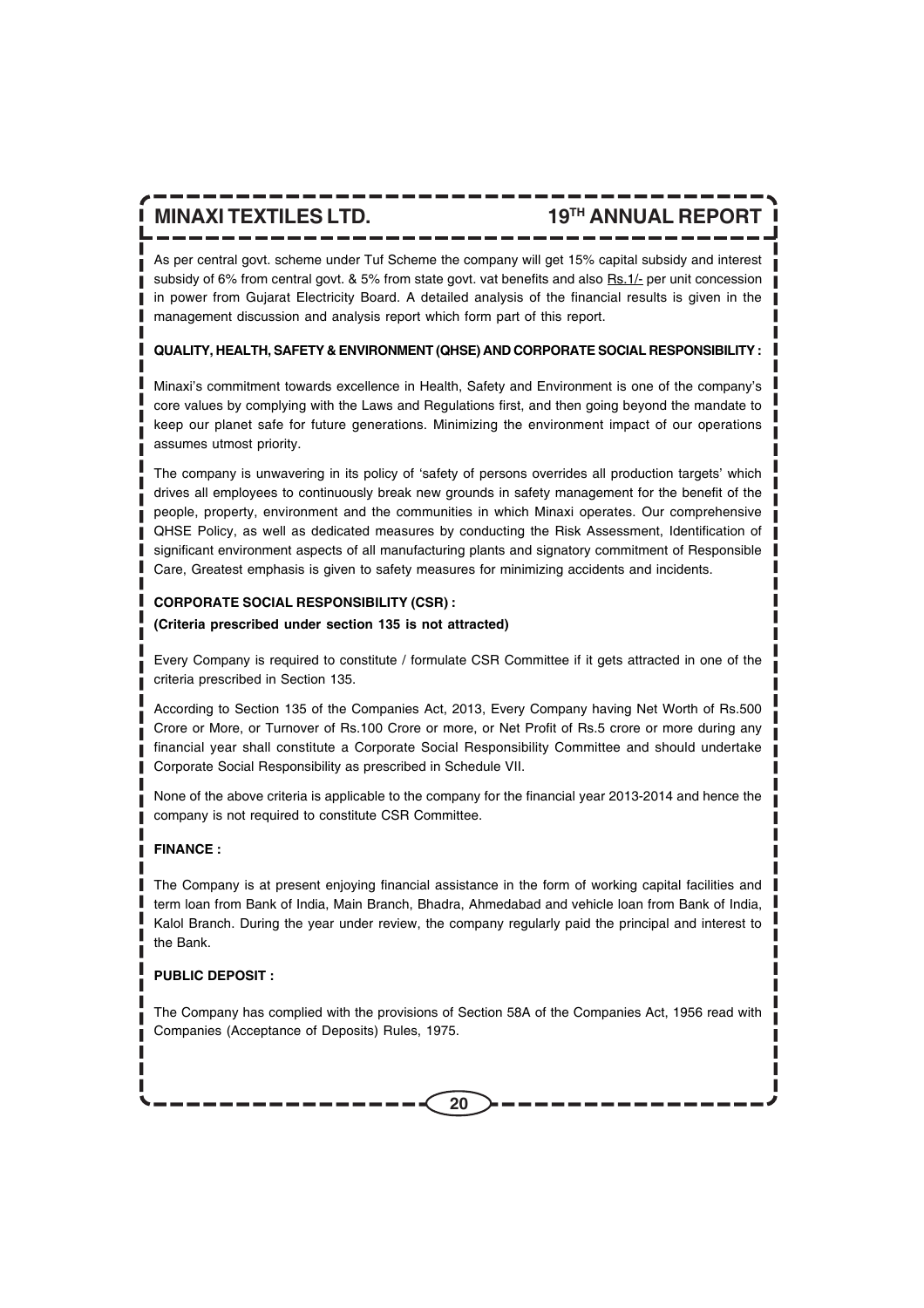### **CONSERVATION OF ENERGY, TECHNOLOGY ABSORPTION, FOREIGN EXCHANGE EARNINGS / OUTGO :**

The information relating to conservation of Energy, Technology, Absorption and Foreign Exchange Earning / Outgo as required under section 217(1)(e) of the Companies Act, 1956 read with the Companies (Disclosure of Particulars in the Report of the Board of Directors) Rules, 1988 is given by way of annexure attached hereto which forms part of this report.

#### **PARTICULARS OF EMPLOYEES :**

The information required under the provision of Section 217(2A) of the Companies Act, 1956 read with the Companies (Particulars of Employees) Amendment Rules, 2011 be treated as Nil as none of the employees of the Company was in receipt of total remuneration exceeding of  $\bar{\tau}$  60,00,000 p.a. or ₹ 5,00,000 p.m. for part of the year during the financial year under review. No employee is related to any Director of the Company.

#### **BOARD OF DIRECTORS :**

In accordance with provisions of Section 152(6)(a) of the Companies Act, 2013, Shri Bharatbhai P. Patel and Shri Kanubhai S. Patel retires by rotation and being eligible offers themselves for reappointment.

Shri. Kiritkumar S. Patel has been appointed as Whole Time Director of the Company w.e.f.01<sup>st</sup> January, 2014 for a further period of five (5) years.

According to Section 149(13) of the Act, the independent directors are the directors who are not liable to retire by rotation.

The Board recommend the appointment of Shri Jashwantkumar K. Patel, Shri. Vasudevbhai L. Patel, Shri Ghanshyam C. Patel, Shri. Dharmendra N. Patel and Shri. Sandipkumar J. Patel Independent Directors for a consecutive period of five years for a term upto 31.03.2019 in due compliance of Section 149(13) of the Act.

#### **PAYMENT OF SITTING FEES TO INDEPENDENT DIRECTOR :**

The Board of Directors at its meeting held on 30<sup>th</sup> May, 2014 have resolved for payment of Sitting Fees to each Independent Director out of the funds of the company for all services in attending the meetings of the Board or a Committee thereof a fees of  $\bar{\tau}$  2,000 for each meeting of the Board or of a committee thereof attended by them w.e.f.  $30<sup>th</sup>$  May, 2014 in accordance with Section 149(9) read with Section 197(5) and Section 197(7) of the Companies Act, 2013 and Rule 4 of the Companies (Appointment & Remuneration of Managerial Personnel) Rules 2014.

#### **RE-CONSTITUTION OF AUDIT COMMITTEE :**

The Board of directors of the company at its meeting held on  $30<sup>th</sup>$  May, 2014 has reconstituted an Audit Committee, in line with Section 177 of the Companies Act, 2013, comprising five independent Non-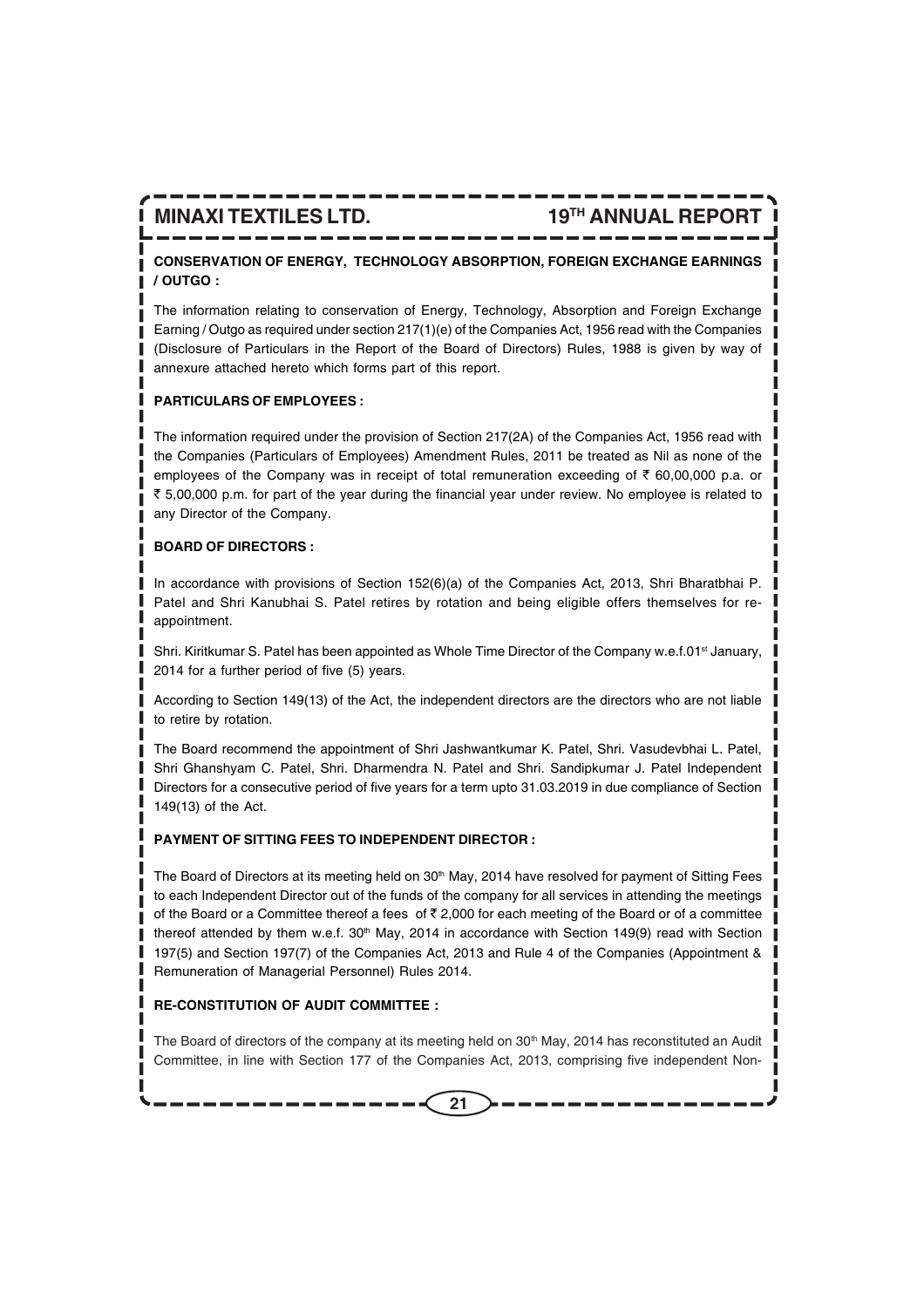Executive Directors viz. Shri. Jashwantkumar K. Patel, Chairman (having financial and accounting knowledge), Shri. Vasudevbhai L. Patel, Shri. Dharmendra N. Patel, Shri. Ghanshyambhai C. Patel and Shri. Sandipkumar J. Patel. The constitution of Audit Committee meets with the requirements under Clause 49 of the Listing agreement of the Stock Exchanges as well.

The Committee periodically discussed the Financial Reporting process, reviewed the Financial Statements, and discussed the quality of the applied accounting principles and significant judgment that affected the Company's Financial Statements. Before presenting the audited accounts to the members of the Board, the Audit Committee recommended the appointment of the statutory auditors, subject to the Board's approval. The audit Committee reviewed with adequacy of internal control systems with the management, statutory and internal auditors.

At present, the constitution, composition and functioning of the Audit Committee also meets the requirements of Section 177 of the Companies Act, 2013 and Clause – 49 of the Listing Agreement entered into with the Stock Exchanges.

The terms of reference of the Audit Committee are as under :

- (i) to recommend appointment, remuneration and terms of appointment of Auditors of the company.
- (ii) to review and monitor the auditor's independence and performance, and effectiveness of audit process,
- (iii) to examine the financial statement and the auditor's report thereon.
- (iv) to approve or any subsequent modification of transactions of the company with related parties.
- (v) to scrutinize inter-corporate loans and investments,
- (vi) to carry out valuation of undertakings or assets of the company, wherever it is necessary,
- (vii) to evaluate the internal financial controls and risk management systems.
- (viii) to monitor the end use of funds raised through public offers, if any, and related matters.
- (ix) to formulate and oversee the vigil mechanism for the directors and employees to report their genuine concern or grievances. If any of the members of the committee have a conflict of interest in a particular case, they should recuse themselves and the others on the committee who deal with the matter on hand.

#### **CONSTITUTION OF NOMINATION AND REMUNERATION COMMITTEE (NRC) :**

Pursuant to the provisions of Section 178 of the Companies Act, 2013 read with Companies (Meetings of Board and its Powers) Rules, 2014 Rules framed there under, every listed company and prescribed class of companies, shall constitute Nomination and Remuneration Committee (NRC) of the Board consisting of 3 or more non-executive directors out of which not less than ½ shall be independent director.

In view of the above provision of law, the Board of Directors at its meeting held on 30<sup>th</sup> May, 2014 has constituted NRC committee consisting of Shri. Vasudevbhai L. Patel, Chairman of the Committee/ Independent Director, Shri Ghanshyam C. Patel, Independent Director and Shri Dineshbhai P. Patel, Executive Chairman of the company, as member of the committee.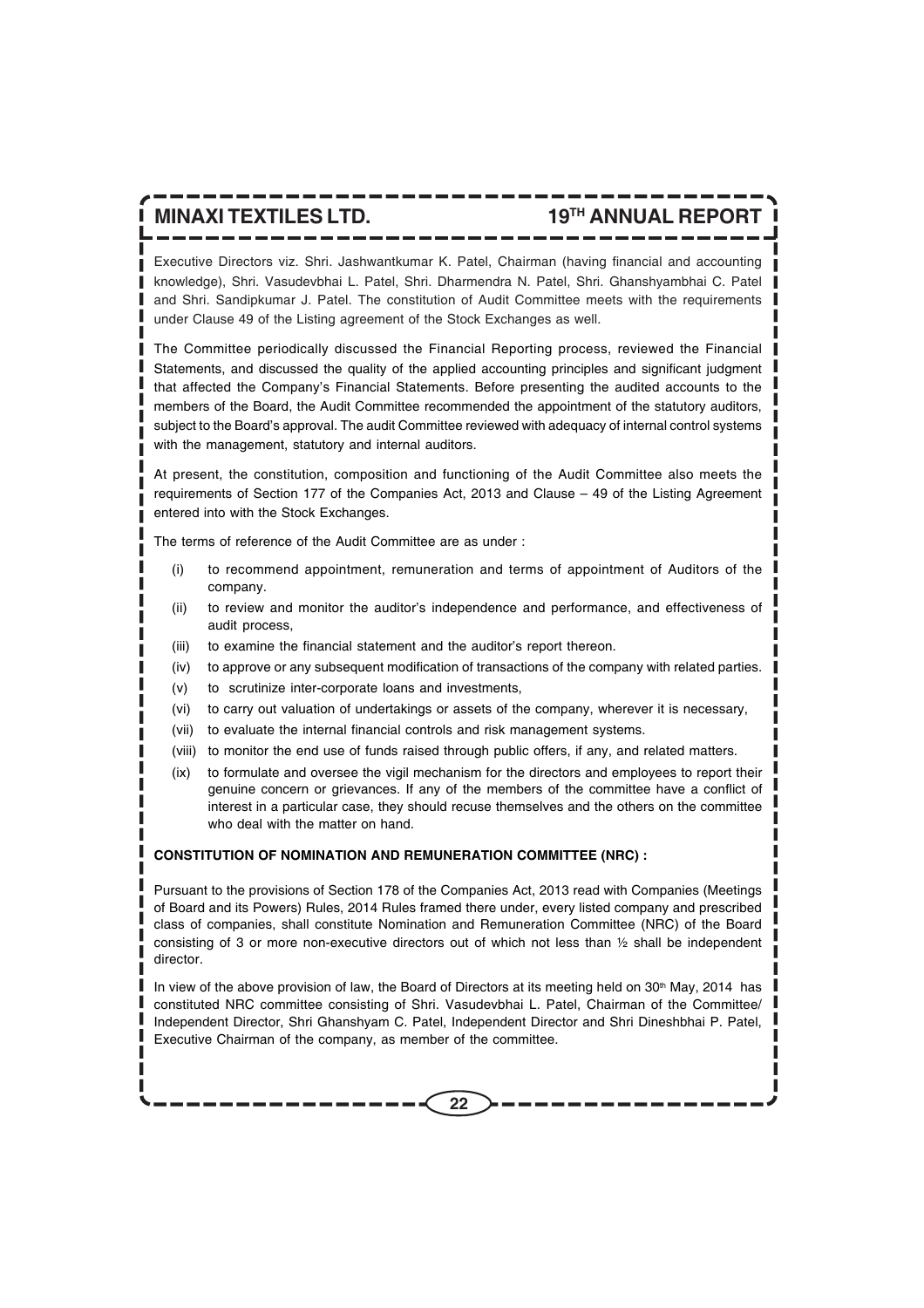The powers (terms of reference) delegated to the committee are as under :

- A. To identify persons who are qualified to become Directors and who may be appointed in Senior Management in accordance with the criteria laid down. The explanation "Senior Management" means personnel of the Company who are members of its core management team excluding Board of Directors comprising of all members of management one level below the executive directors, including the functional heads.
- B. To lay down the criteria for appointment of persons in senior management and appointment of directors.
- C. To recommend to the Board the person(s) to be appointed as directors and senior management and their removal in accordance with the criteria laid down by the committee.
- D. To carry out evaluation of performance of every director.
- E. To formulate the criteria for determining qualifications, positive attributes and independence of a director.
- F. To recommend to the Board a policy relating to the remuneration of the directors, key managerial personnel and other employees.

While formulating the policy the committee shall ensure that -

- a. The level and composition of remuneration is reasonable and sufficient to attract, retain and motivate directors of the quality required to run the company successfully.
- b. Relationship of remuneration to performance is clear and meets appropriate performance benchmarks, and
- c. Remuneration to directors, key managerial personnel and senior management involves a balance between fixed and incentive pay reflecting short and long term performance objectives appropriate to the working of the company and its goals.
- G. To ensure that the remuneration policy formulated by the committee be disclosed in the Board's Report.

#### **ESTABLISHMENT OF VIGIL MECHANISM**

As per Section 177 read with Rule 7 of Companies (Meetings of Board & its Powers) Rules, 2014, Every listed company and the companies belonging to the following classes shall establish a vigil mechanism :

- (i) The companies which accept deposits from the public.
- (ii) The companies which have borrowed money from banks and public financial institutions in excess of fifty crore rupees,

The Audit Committee will formulate the vigil mechanism to provide adequate safeguards against victimization of employees and directors who availed of the vigil mechanism and have a direct access to the chairman of the audit committee in exceptional case.

The audit committee is authorized to formulate the vigil mechanism to provide adequate safeguards against victimization of employees and directors who availed of the vigil mechanism and have a direct access to the chairman of the audit committee in exceptional case.

In case of repeated frivolous complaints being filed by the director or an employee the audit committee may take suitable action including reprimand if necessary.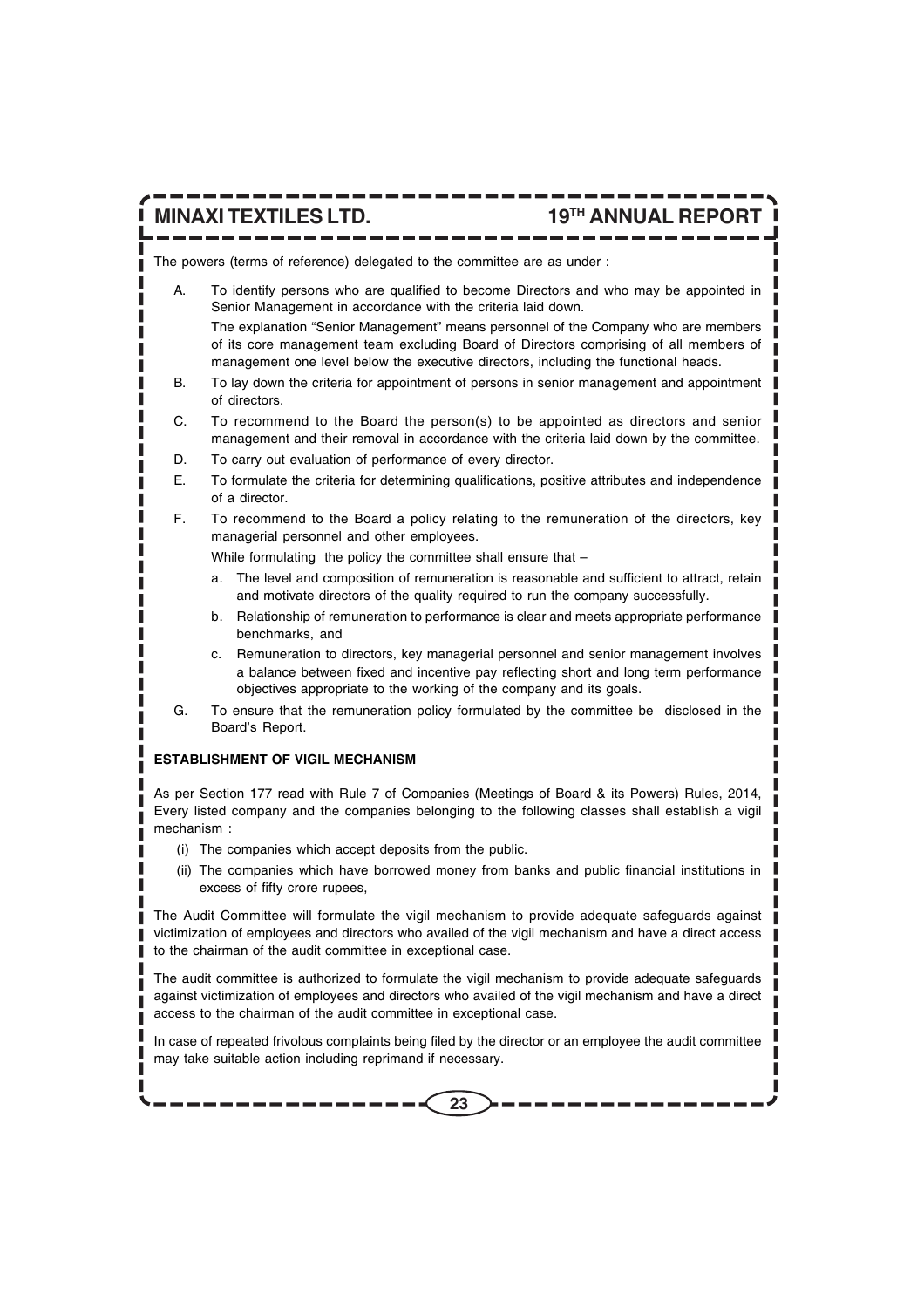**RE-CONSTITUTION OF STAKEHOLDERS RELATIONSHIP COMMITTEE i.e. SHAREHOLDERS AND INVESTORS GRIEVANCE COMMITTEE :**

The Board has re-constituted the Shareholders and Investors Grievance Committee vide resolution passed in its Meeting held on 29/07/2011.

According to Section 177, the company is required to constitute a Stakeholders Relationship Committee consisting of a Chairman who shall be a non executive director and such other members as may be decided by the Board.

In view of the above provision, the company has changed the name of the Shareholders and Investors Grievance Committee to Stakeholders Relationship Committee. Further, the membership of the company has also changed in light of the above provisions.

The Stake holders Relationship committee consists of Shri. Dharmendrabhai N. Patel, Chairman of the Committee/ Independent Director, Shri Bharatbhai P. Patel, Shri Dineshbhai P. Patel and Shri Nirmal B. Patel, as members of the committee.

The powers (terms of reference) delegated to the committee are as under :

- (i) To scrutinize and take on records the shares / securities transfers and transmission of shares / securities etc. made by the Registrar and Transfer Agent of the Company and authorize the registration of transfers in the Register of Members as well as in the Register of Transfers of the Company and to take all other consequential and incidental actions and measures.
- (ii) To carry out redressal of Stakeholders' complaints like transfer of shares, non-receipt of declared dividends, non-receipts of balances sheet etc.
- (iii) To consider and resolve the grievances of the security holders of the company.
- (iv) To overseas the performance of the Registrar and Transfer Agents and recommends measures for over all improvement in the quality of investors / shareholders services.

#### **ACCOUNTING STANDARDS AND FINANCIAL REPORTING :**

The Company incorporates the accounting standards as and when issued by the Institute of Chartered Accountants of India. The Company complied with the Stock Exchange and legal requirement concerning the Financial Statements at the time of preparing them for the Annual Report.

#### **MANAGEMENT'S DISCUSSION AND ANALYSIS REPORT :**

Management's Discussion and Analysis Report for the year under review, as stipulated under Clause 49 of the Listing Agreement executed with the Stock Exchanges, is presented in a separate section forming part of the Annual Report.

#### **CORPORATE GOVERNANCE :**

Your Company follows the principles of effective Corporate Governance. The Company has complied with the mandatory provisions of Corporate Governance as prescribed in the revised Clause 49 of the Listing Agreement executed with the Stock Exchange(s).

A separate section on Corporate Governance is included in the Annual Report and Certificate from Company's Auditors confirming the compliance with the code of Corporate Governance as enumerated in Clause-49 of the listing agreement with the Stock Exchange is annexed hereto.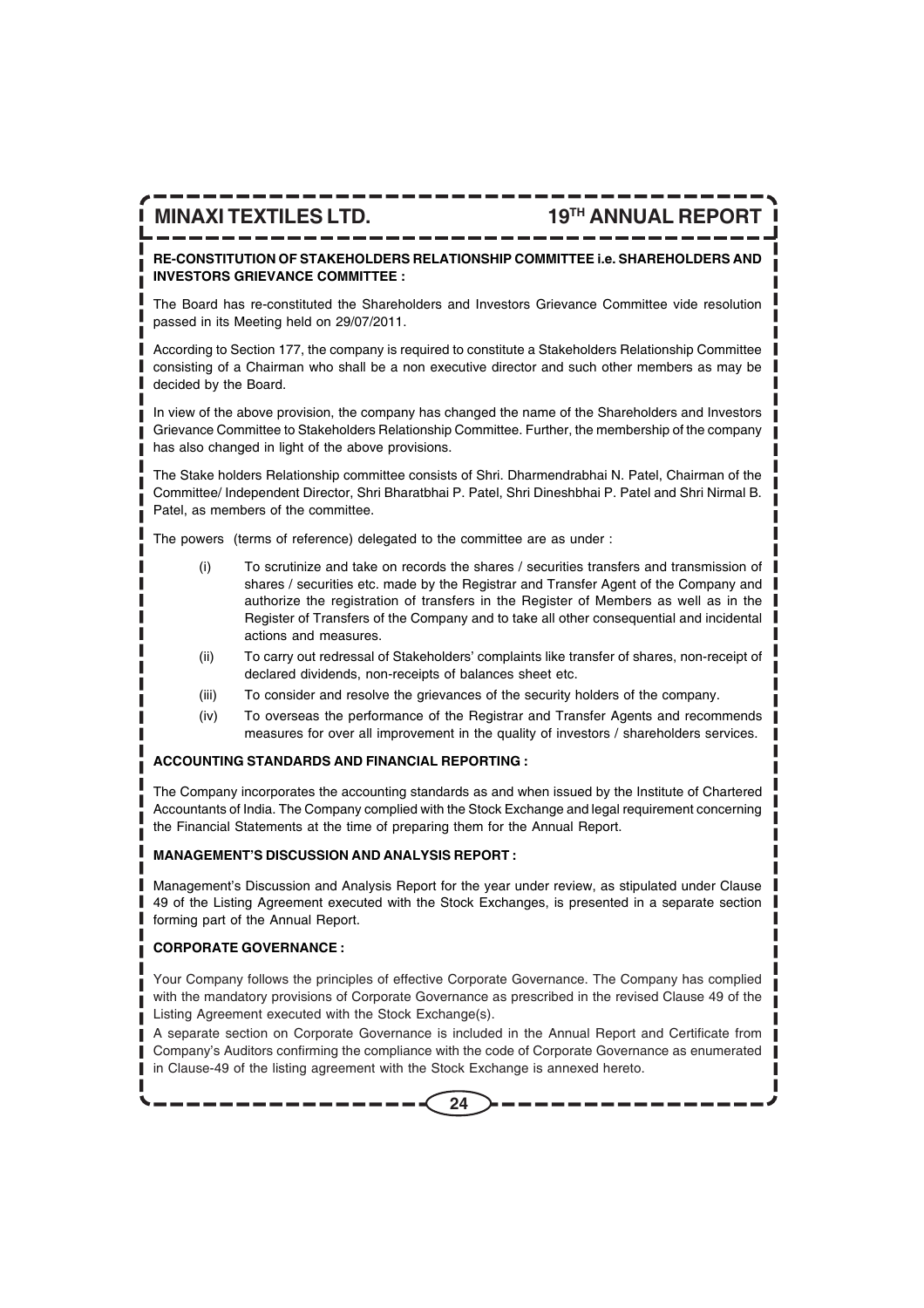#### **LISTING :**

The equity shares of the company are listed in the Bombay Stock Exchange Limited which has the connectivity in most of the cities across the country.

#### **DELISTING OF SHARES FROM AHMEDABAD STOCK EXCHANGE LIMITED**

As the trading volume in the company's shares on the Ahmedabad Stock Exchange Limited are insignificant/NIL which does not justify the payment of considerable amounts of listing fees and other expenses which the company is incurring, So the Board of Directors at its meeting held on 07<sup>th</sup> March, 2014 has decided to make an application for voluntarily delist Company's equity shares from the Ahmedabad Stock Exchange Limited to save the recurring costs without affecting the interest of the investors of the Company and without affecting the liquidity of equity shares of the Company.

The Equity Shares of the Company will continue to be listed in the Bombay Stock Exchange Limited (BSE) which has the connectivity in most of the cities across the country and the proposed delisting from the Ahmedabad Stock Exchange Limited will not be prejudicial to the interest of the Shareholders / Investors.

The company has previously made an application to the Stock Exchange, Ahmedabad to delist the Company's Equity Shares on 02nd February, 2005 as per SEBI (Delisting of Securities) Guidelines, 2003 with the consent of the members vide Special Resolution passed at an Annual General Meeting dtd. 30/09/2004. The company has made several correspondence for the queries raised by the Stock Exchange, Ahmedabad. For non payment / delayed payment of listing fees for the year 2004 – 2005, the company's equity shares could not be delisted even though all the compliances have already been carried out under delisting guidelines 2003.

As the delisting guidelines have been changed, the Board of Directors at its meeting held on 07.03.2014 has resolved to delist company's shares in the Ahmedabad Stock Exchange Limited. The Company has filed afresh application on 23/04/2014 for delisting of its securities from the Ahmedabad Stock Exchange Limited as per SEBI (Delisting of Equity Shares) Regulations, 2009.

#### **DEMATERIALISATION OF EQUITY SHARES :**

As per direction of the SEBI and the Bombay Stock Exchange Limited, the shares of the Company are under compulsory demat form. The Company has established connectivity with both the Depositories i.e. **N**ational **S**ecurities **D**epository **L**imited [NSDL] and **C**entral **D**epository **S**ervices India **L**imited [CDSL] and the demat activation number allotted to the Company is ISIN **:** INE52C01010. Consequent to subdivision of equity shares of  $\bar{\tau}$  10 each into the equity shares of  $\bar{\tau}$  1 each, the new ISIN allotted to the Company is ISIN : INE952C01028. Presently shares are held in electronic and physical mode (96.82**%** of shares in demat, 3.18**%** in physical mode.)

#### **AUDITORS :**

M/s. R.R.S & Associates, Chartered Accountants, Ahmedabad retire at the conclusion of this ensuing Annual General Meeting. The Company has received a certificate under Section 139(1) read with Section 141 of the Companies Act, 2013 to the effect that their re-appointment, if made will be in accordance to the specified limit. You are requested to consider their re appointment as Auditors of the Company for the Current Year.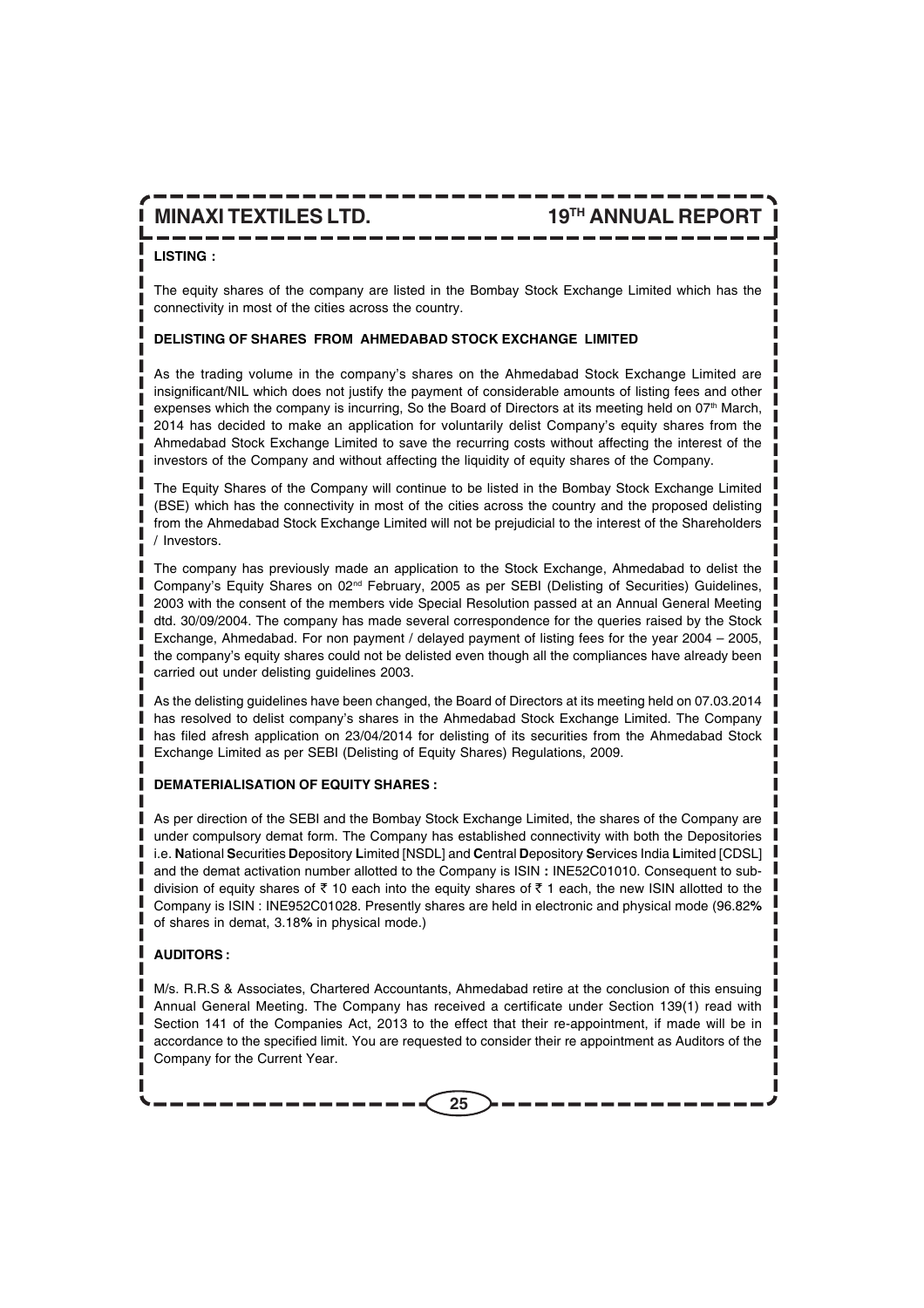#### **AUDITORS REPORT :**

The comments in the Auditors Report with Notes on Accounts referred to the Auditor's Report are self explanatory and, therefore do not call for any further explanation.

#### **APPOINTMENT OF SECRETARIAL AUDITOR FOR THE FINANCIAL YEAR 2014-2015**

The Board has considered the recommendation of Audit Committee regarding appointment and necessity of Secretarial Audit Report as mandate for every listed company in Section 204 of the Act, and has appointed M/s. Ashok P. Pathak & Co., Company Secretaries, Ahmedabad as Secretarial Auditor for the financial year 2014 -2015.

The Companies Act, 2013 has introduced the Secretarial Audit as a new class of audit in addition to Statutory Audit, Internal Audit and Cost Audit.

Pursuant to Section 204 of the Companies Act, 2013 read with Rule – 9 of the Companies (Appointment and Remuneration of Managerial Personnel) Rules, 2014, every listed company, and (i) every public company having a paid up share capital of  $\bar{\tau}$  50 Crores or more, or (ii) every public company having a turnover of  $\bar{\tau}$  250 Crores or more shall annex with its Boards Report made under section 134(3), a secretarial audit report, given by a Company Secretary in Practice in prescribed FORM No. MR - 3.

Secretarial Audit is a process to check compliance with the provisions of various laws and rules/ regulations/procedures, maintenance of books, records etc., by an independent professional to ensure that the company has complied with the legal and procedural requirements and also followed due processes. It is essentially a mechanism to monitor compliance with the requirements of stated laws and processes.

Timely examination of compliance reduces risks as well as potential cost of non-compliance and also builds better corporate image. Secretarial Audit establishes better compliance platform by checking the compliances with the provisions of various statutes, laws, rules & regulations, procedures by an independent professional to make necessary recommendations/ remedies. The primary objective of the Compliance Management backed Secretarial Audit is to safeguard the interest of the Directors including Independent Directors & officers of the companies, shareholders, creditors, employees, customers etc..

According to Sub-Section 2 of Section 204 of the Act, it shall be the duty of the company to give all assistance and facilities to the company secretary in practice, for auditing the secretarial and related records of the company. Further, a company secretary in practice conducting secretarial audit has been granted similar powers and rights as that granted to statutory auditor. (Section 143(14) of the Act).

The report of Board of Directors prepared under Section 134(3) of the Act shall include explanations or comments by the Board on every qualification, reservation or adverse remark or disclaimer made by the company secretary in practice in his secretarial audit report. (Sub-Section 3 of Section 204 of the Act).

#### **SECRETARIAL COMPLIANCE CERTIFICATE :**

The Compliance Certificate pursuant to the provisions of Section 383A(1) of the Companies Act, 1956 as to be filed separately in prescribed e-Form and is forming part of the Directors' Report.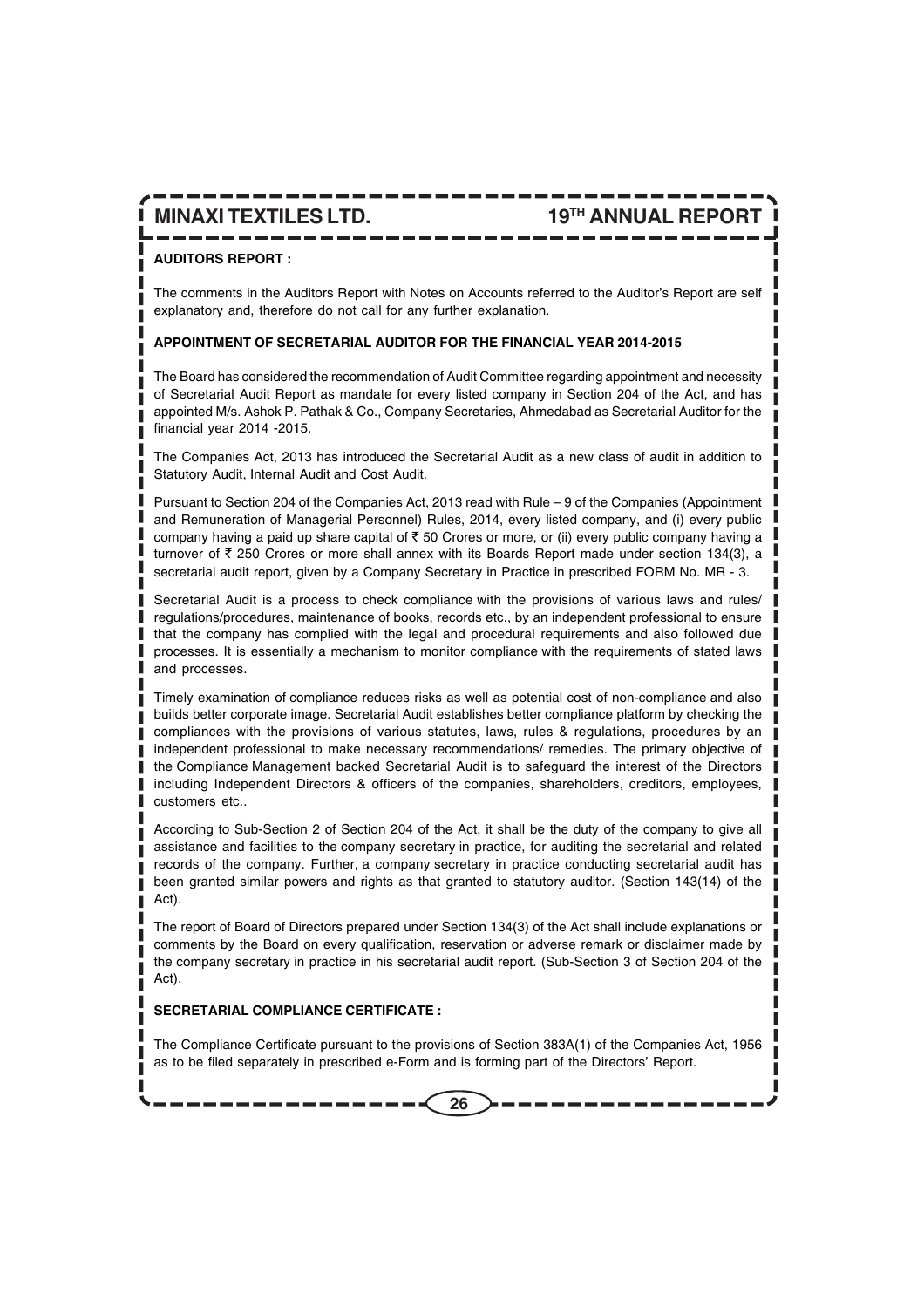#### **COST AUDIT :**

The Board of Directors at its meeting held on 30<sup>th</sup> May, 2013 has appointed M/s. S A & Associates, as Cost Accountants of the Company for the Financial Year ending on 31<sup>st</sup> March, 2014 (i.e. Financial Year 2013-2014) to conduct the audit of the Cost Records maintained by the Company under Section 233B (1) of the Companies Act, 1956 under revised procedure prescribed in general Circular No.15/2011 dated 11<sup>th</sup> April, 2011 read with Order No. 52/26/CAB-2010 dtd.24<sup>th</sup> January, 2012 issued by the Cost Audit Branch – CAB , Ministry of Corporate Affairs – MCA. Cost Auditor of the Company is in process to prepare Cost Audit Report for the Financial Year ending on 31<sup>st</sup> March, 2014.

#### **INSURANCE :**

The company has made necessary arrangements for adequately insuring its insurable interests.

#### **INDUSTRIAL RELATIONS :**

The directors are happy to note that the industrial relations continued to remain cordial during the year. The directors express their appreciation towards the workers, staffs and executive staffs for their coordination and hope for a continued harmonious relations.

#### **VISION :**

To be the India's best integrated textile solutions enterprise with leadership position across products and markets, exceeding costumers and shareholder expectation.

#### **OUR MISSION :**

- Offer innovative, customized and value added services to our customers
- Actively explore potential markets and products
- Optimize use of all resources
- Maximize people development initiatives
- Be a knowledge leader and an innovator in our businesses
- Exceed compliances and global quality standards
- Be an ethical, transparent and responsible global organization

#### **DIRECTORS' RESPONSIBILITY STATEMENT :**

Pursuant to the requirement under Section 217(2AA) of the Companies Act,1956 with respect to Director's Responsibilities Statement, it is hereby confirmed **:**

- (i) that in the preparation of the Annual Accounts for the Financial Year ended  $31^{st}$  March, 2014, the applicable accounting standards had been followed along with proper explanation relating to material departures;
- (ii) that the Director had selected such accounting policies and applied them consistently and made judgments and estimates that were reasonable and prudent so as to give a true and fair view of the state of affairs of the Company at the Financial Year and of the Profit or Loss of the Company for the Company for the year under review;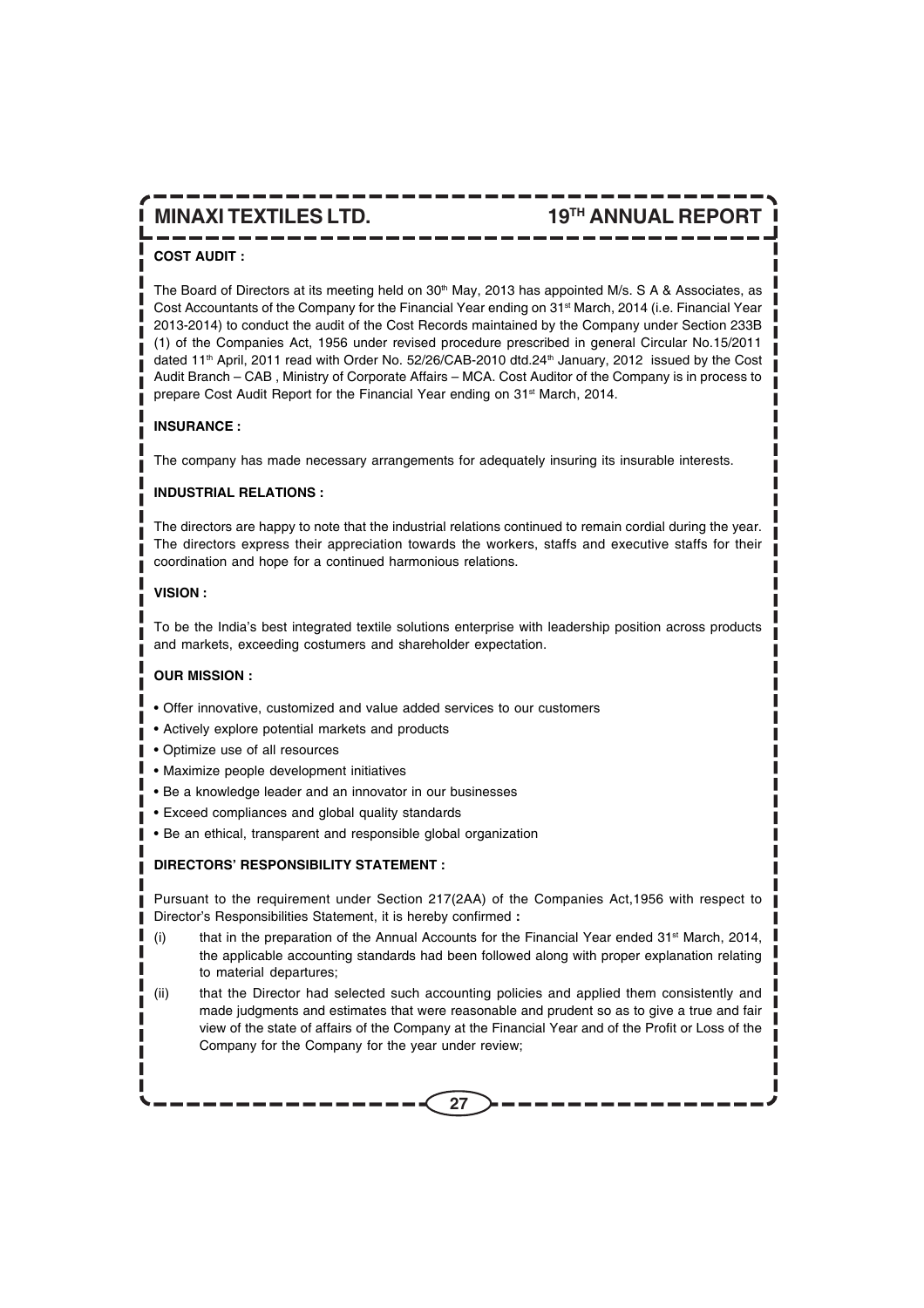- (iii) that the Directors had taken proper and sufficient care for the maintenance of Adequate accounting records in accordance with the provisions of the Companies Act 1956, for safeguarding the assets of the Company and for preventing and detecting fraud and other irregularities;
- (iv) that the Directors had prepared the accounts for the Financial Year ended  $31<sup>st</sup>$  March, 2014, on a going concern basis.
- (v) that the company has adequate internal systems and controls in place to ensure compliance of laws applicable to the company.

#### **CODE OF INDEPENDENT DIRECTORS – SCHEDULE IV :**

The Board has considered Code of Independent Directors as prescribed in Schedule IV of the Companies Act, 2013. The code is a guide to professional conduct for independent directors adherence to these standards by independent directors and fulfillment of their responsibility in a professional and faithful manner will promote confidence of the investment community and regulators.

The broad items for code for independent directors are :

- (i) Guidelines for Professional conduct.
- (ii) Role and Functions.
- (iii) Duties
- (iv) Manner and process of appointment.
- (v) Re-appointment on the basis of report of performance evaluation.
- (vi) Resignation or Removal.
- (vii) Atleast one Separate meeting of Independent Directors in a year without attendance of non independent directors or members of management.
- (viii) Evaluation mechanism of Independent Directors by entire Board of Directors.

#### **RELATED PARTY TRANSACTIONS :**

The company has not entered into any contract / agreement with Related Parties and have no transactions with Related Parties during the year under review.

There are no materially significant related party transactions i.e. transactions of material nature, with its promoters, the directors or the management, their subsidiaries or relatives etc., that may have potential conflicts with the interests of the company at large in the financial year 2013-2014.

However, the Board has taken note of the provisions of newly enacted Companies Act relating the Related Party Transactions as enumerated below :

Pursuant to Section 188 read with Rule 15 of the Companies (Meetings of Board & its Powers) Rules, 2014, a company shall enter into any contract or arrangement with a related party subject to the following conditions, namely :

(i) The agenda of the Board Meeting at which the resolution is proposed to be moved shall disclose –

- (a) The Nature of Related Party and the nature of relationship.
- (b) The nature, duration of the contract and particulars of the contract or arrangements.
- (c) The material terms of the contract or arrangements including the value, if any.

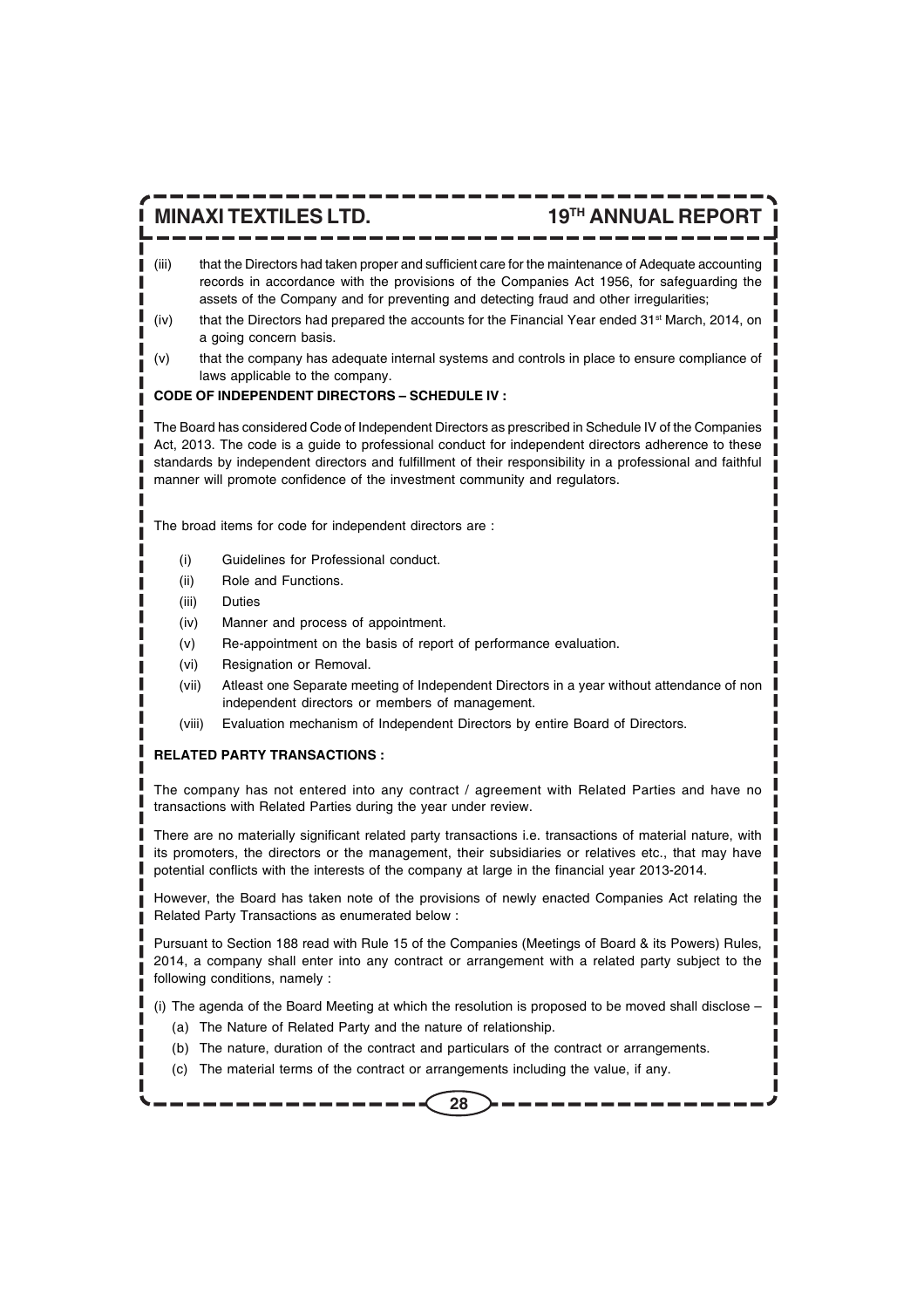- (d) Any advance paid or received for the contract or arrangement, if any.
- (e) The matter of determining the pricing and other commercial terms.
- (f) Whether all factors relevant to contract have been considered, if not the details of factors not considered with the rationale for not considering those factors, and
- (g) Any other information relevant or important for the Board to take a decision on the proposed transactions.
- (ii) Where any director is interested in any contract or arrangement with a related party, such director shall not be present at the meeting during discussion on the subject matter of the resolution relating to such contract or arrangement.

Except with the consent of Board of Directors, no company shall enter into any contract or arrangement with the related party with respect to –

- (a) Sell, purchase or supply of any goods or materials.
- (b) Selling or otherwise disposing of, or buying property of any kind,
- (c) Leasing of property of any kind
- (d) Availing or rendering of any services
- (e) Appointment of any agent for purchase or sell of goods, materials, services or property
- (f) Such related party's appointment to any office or place of profit in the company, its subsidiary or associate company
- (g) Underwriting the subscription of any securities or derivatives thereof.

Provided further that no member of the company shall vote on special resolution to approve any contract or arrangement if such member is a related party

Provided that no contract or arrangement, in the case of a company having a paidup share capital of not less than such amount, or transactions not exceeding such sums, as may be prescribed, shall be entered into except with the prior approval of the company by a special resolution.

#### **ACKNOWLEDGMENT :**

Your directors would like to express their grateful appreciation for the continued assistance and cooperation received from the Banks, Government Authorities and Shareholders. Your Directors are also grateful to the customers, suppliers and business associates of your company for their continued co-operation and support. Your directors wish to place on record their deep sense of appreciation to all the employees for their commendable teamwork and enthusiastic contribution to the growth of Company's business during the year under review.

#### **Regd. Office :**

| Plot No. 3311, Unit No.2,<br><b>GIDC</b> Industrial Estate,<br>Village Chhatral, Phase-IV, | By Order of the Board<br>For, Minaxi Textiles Ltd. |                          |
|--------------------------------------------------------------------------------------------|----------------------------------------------------|--------------------------|
| Taluka Kalol, Dist. Gandhinagar(N.G)                                                       |                                                    |                          |
| Gujarat                                                                                    | Dineshbhai P. Patel                                | Bharatbhai P. Patel      |
|                                                                                            | Chairman                                           | <b>Managing Director</b> |
| Date: 30/05/2014                                                                           | 29                                                 |                          |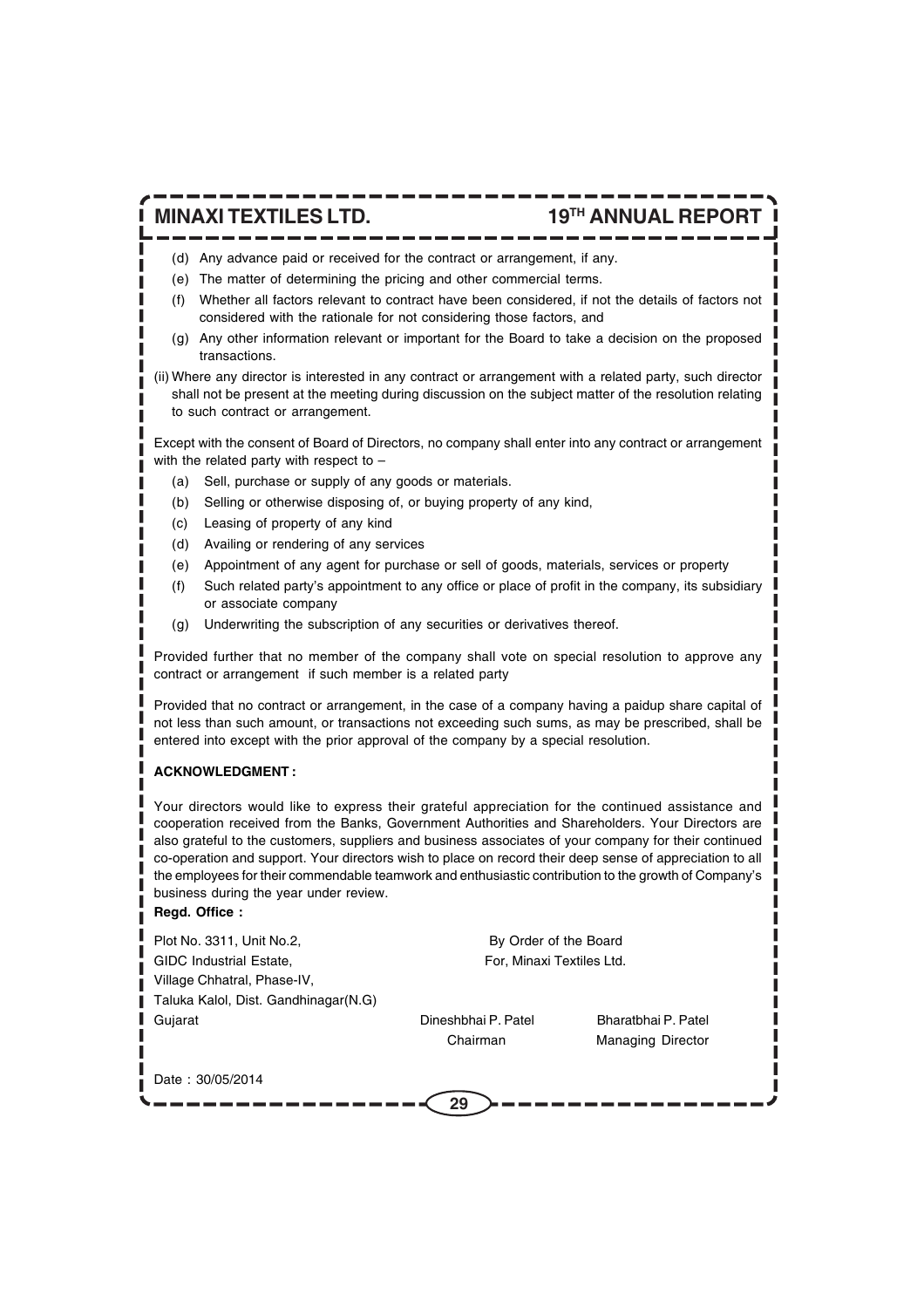## **ANNEXURE FORMING PART OF DIRECTORS' REPORT**

Disclosure of particulars with respect to conservation of energy as required under the Companies (Disclosure of Particulars in the Report of Board of Directors) Rules, 1988 and forming part of Report of Board of Directors for the year ended 31<sup>st</sup> March, 2014.

#### **A. CONSERVATION OF ENERGY :**

**(a) Energy Conservation Measures taken :**

All the Possible steps have taken to ensure reduction in the consumption of electricity and fuel.

**(b) Additional investment in proposal if any being implemented for reduction of consumption of energy:**

No additional investment is envisaged.

#### **(c) Impact of above measures :**

As a result of the measures taken, consumption of electricity and fuel has been kept at possible reasonable level during the year.

#### **B. TECHNOLOGY ABSORPTION :**

Efforts made in Technology absorption. NIL

#### **C. FOREIGN EXCHANGE EARNINGS AND OUTGO:**

a. Activities relating to export initiatives taken to increase exports, development of new export markets for products and services and export plans.

During the coming year we are actively looking to expand export activity to cover a wider geographical market

b. Foreign exchange outgo **:** As under. Foreign exchange earned. **:** As under

| <b>Particulars</b>                           | 2013-2014      | 2012-2013     |
|----------------------------------------------|----------------|---------------|
| Foreign Exchange Earnings Export (FOB Value) | 0.17(Thousand) | NIL           |
| CIF Value of Imports Spare Parts             | 20.05 (Lacs)   | $4.99$ (Lacs) |
| Capital goods                                | 1119.74 (Lacs) | 107.04 (Lacs) |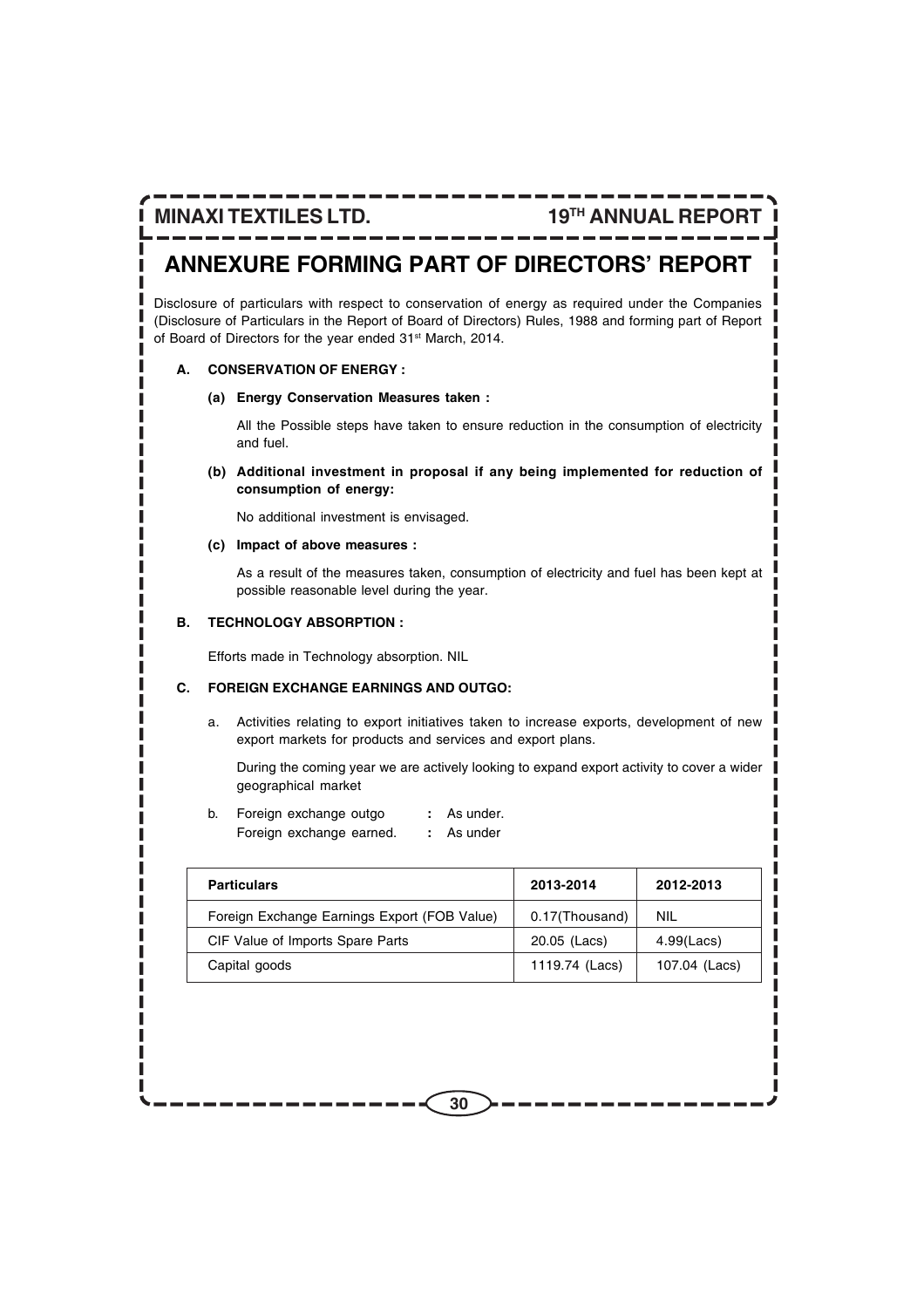П

**MINAXI TEXTILES LTD. 19TH ANNUAL REPORT**

## **FORM A**

**(DISCLOSURE OF PARTICULARS WITH RESPECT TO CONSERVATION OF ENERGY)**

|           | <b>Particulars</b>                       | 2013-2014                             | 2012-2013                                                                                              |
|-----------|------------------------------------------|---------------------------------------|--------------------------------------------------------------------------------------------------------|
|           | (A) Power and Fuel Consumption :         |                                       |                                                                                                        |
| 1.        | <b>Electricity</b>                       |                                       |                                                                                                        |
|           | Purchased Power (units)                  | 2036940                               | 1978036                                                                                                |
|           | Total Amount ₹                           | 1,32,84,482                           | 1,23,37,700                                                                                            |
|           | Rate (unit)                              | 6.52                                  | 6.24                                                                                                   |
| 2.        | <b>Boiler Fuel</b>                       |                                       |                                                                                                        |
|           | Quantity (kg)                            | <b>NIL</b>                            | <b>NIL</b>                                                                                             |
|           | Total Amount ₹                           | <b>NIL</b>                            | <b>NIL</b>                                                                                             |
|           | Average Rate (kg)                        | <b>NIL</b>                            | <b>NIL</b>                                                                                             |
| 3.<br>(a) | <b>LNG Gas</b>                           |                                       |                                                                                                        |
|           | In SCM                                   | <b>NIL</b>                            | <b>NIL</b>                                                                                             |
|           | In $\overline{\tau}$                     | <b>NIL</b>                            | <b>NIL</b>                                                                                             |
|           | Average Rate                             | <b>NIL</b>                            | <b>NIL</b>                                                                                             |
|           | <b>Total Units</b>                       | <b>NIL</b>                            | <b>NIL</b>                                                                                             |
|           | Rate per Unit                            | <b>NIL</b>                            | <b>NIL</b>                                                                                             |
| (b)       | L.E.O.                                   |                                       |                                                                                                        |
|           | In Liters                                | <b>NIL</b>                            | <b>NIL</b>                                                                                             |
|           | In ₹                                     | <b>NIL</b>                            | <b>NIL</b>                                                                                             |
|           | Average Rate                             | <b>NIL</b>                            | <b>NIL</b>                                                                                             |
|           | <b>Total Units</b>                       | <b>NIL</b>                            | <b>NIL</b>                                                                                             |
|           | Rate per Unit                            | <b>NIL</b>                            | <b>NIL</b>                                                                                             |
| (c)       | Furnace Oil (Diesel)                     |                                       |                                                                                                        |
|           | In Liters                                | <b>NIL</b>                            | <b>NIL</b>                                                                                             |
|           | In Amount                                | <b>NIL</b>                            | <b>NIL</b>                                                                                             |
|           | Average Rate (₹/Lt.)                     | <b>NIL</b>                            | <b>NIL</b>                                                                                             |
|           | (B) Consumption per unit of production : | practical<br>is<br>not<br>production. | In view of the multiplicity of products, it<br>to<br>apportion<br>consumption of utilities per unit of |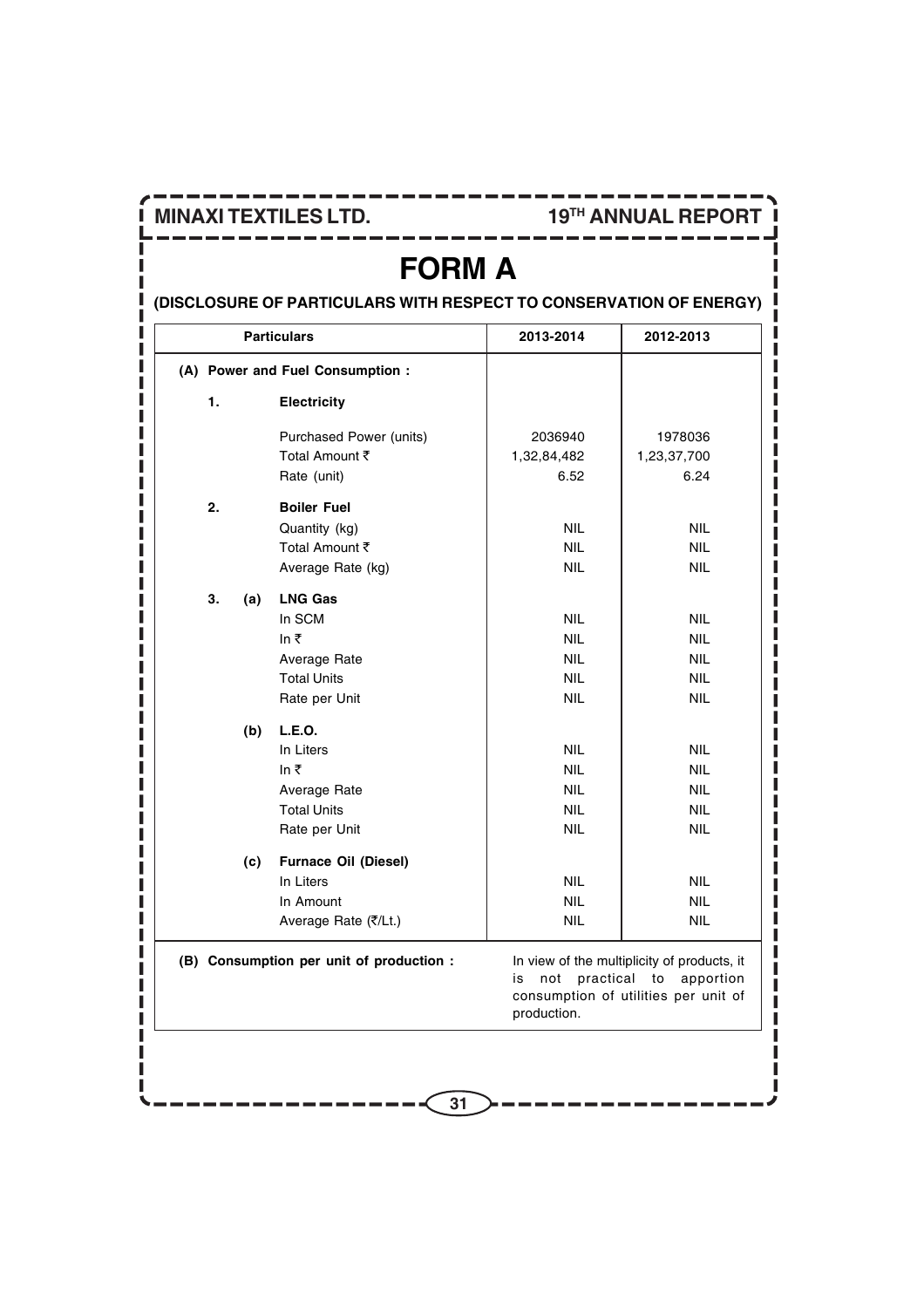### **SECRETARIAL COMPLIANCE CERTIFICATE**

#### **CIN – L17119GJ1995PLC025007**

**Nominal Capital : ₹ 7,00,00,000** 

To,

#### **The Members MINAXI TEXTILES LIMITED**

Plot No. 3311, Unit No. 2, GIDC Industrial Estate, Phase-IV Village Chhatral, Taluka Kalol Dist. Gandhinagar (N.G)-382729

We have examined the registers, records, books and papers of **MINAXI TEXTILES LIMITED** (the Company) as required to be maintained under the Companies Act, 1956, (the Act) and the Rules made there under and also the provisions contained in the Memorandum and Articles of Association of the Company for the financial year ended on **31ST MARCH, 2014** (financial year). In our opinion and to the best of our information and according to the examinations carried out by us and explanations furnished to us by the company, its officers and agents, we certify that in respect of the aforesaid financial year **:**

- 1. The company has kept and maintained all registers as stated in Annexure 'A' to this certificate, as per the provisions of the Act and the Rules made there under and generally all entries therein have been duly recorded.
- 2. The company has duly filed the forms and returns as stated in Annexure 'B' to this certificate, with the Registrar of Companies, Regional Director, Central Government, Company Law Board or other authorities under the Act, and the Rules made there under.
- 3. The company, being a public limited company, comments are not required.
- 4. The Board of Directors duly met 9 (Nine) times respectively on 30/05/2013, 19/07/2013, 31/07/ 2013, 26/10/2013, 24/12/2013, 06/01/2014, 31/01/2014, 07/03/2014 and 31/03/2014 in respect of which meetings proper notices were given and the proceedings were properly recorded and signed (no circular resolution was passed), in the Minutes Book maintained for the purpose.
- 5. The company has closed its Register of Members **F**rom Friday, 20th day of September, 2013 **T**o Monday, 30<sup>th</sup> day of September, 2013 (both days inclusive).
- 6. The annual general meeting for the financial year ended on  $31$ <sup>st</sup> March 2013 was held on 30/09/ 2013 after giving duly notice to the members of the company and the resolutions passed thereat were duly recorded in Minutes Book maintained for the purpose.
- 7. No Extra Ordinary General Meeting was held during the financial year.
- 8. As per the information and explanation provided to us, the company has not advanced any loans to its directors or persons or firms or companies referred to under section 295 of the Act.
- 9. The company has not entered into any contracts falling within the purview of Section 297 of the Act.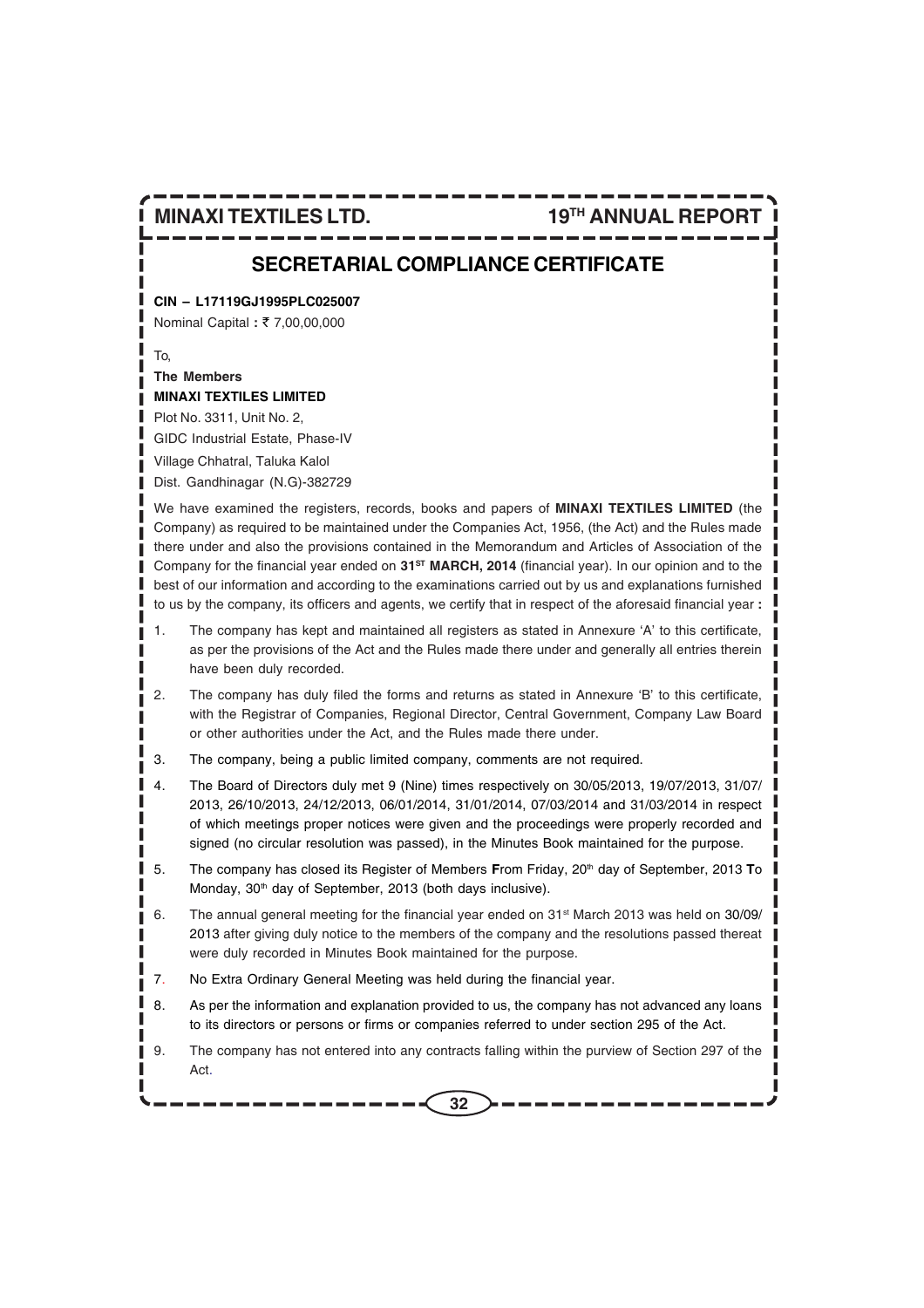- 10. The company has made necessary entries in the register maintained under section 301 of the Act.
- 11. As there were no instances falling within the purview of Section 314 of the Act, the company has not obtained any approvals from the Board of directors, members or Central Government.
- 12. The company has not issued any duplicate share certificates during the financial year.
- 13. The Company has **:**
	- (i) not made any allotment of securities during the financial year. The company has delivered all the certificates on lodgment thereof for transfer / transmission of securities during the year.
	- (ii) not deposited any amount in a separate Bank Account as no dividend was declared during the financial year.
	- (iii) not required to post warrants to any members of the company as no dividend was declared during the financial year.
	- (iv) transferred the amounts of  $\bar{\tau}$  93,175 on 07/11/2013 (vide SRN B88284930 dtd.02/11/2013) of unpaid dividend account which has remained unclaimed or unpaid for a period of seven years for the financial year 2005-2006 to Investor Education Protection Fund - IEPF pursuant to Section 205A(5) read with Investor Education Protection Fund (Awareness and Protection of Investors) Rules, 2001.
	- (v) generally complied with the requirements of Section 217 of the Act.
- 14. The Board of Directors of the company is duly constituted. There was no appointment of additional directors, alternate directors and directors to fill casual vacancies during the financial year.
- 15. The company has re-appointed Shri Bharatbhai P. Patel as Managing Director w.e.f.01/06/2013 at a Monthly Remuneration of ` 1,25,000, Shri Dineshbhai P. Patel as Whole Time Director w.e.f. 01/06/2013 at a monthly remuneration of  $\bar{\tau}$  80,000 and Shri Kiritkumar S. Patel as Whole Time Director w.e.f. 01/02/2014 at a monthly remuneration of  $\bar{\tau}$  80,000 during the financial year.
- 16. The company has not appointed any sole selling agents during the financial year.
- 17. The company was not required to obtain any approvals of the Central Government, Company Law Board, Regional Director, Registrar and/or such authorities prescribed under the various provisions of the Act during the financial year.
- 18. The directors have disclosed their interest in other firms/companies to the Board of Directors pursuant to the provisions of the Act and the rules made there under.
- 19. The company has not issued any shares/debentures or other securities during the financial year.
- 20. The company has not bought back any shares during the financial year.
- 21. The company has no redemption of preference shares/debentures during the financial year under review.
- 22. There were no transactions necessitating the company to keep in abeyance the rights to dividend, rights shares and bonus shares pending registration of transfer of shares.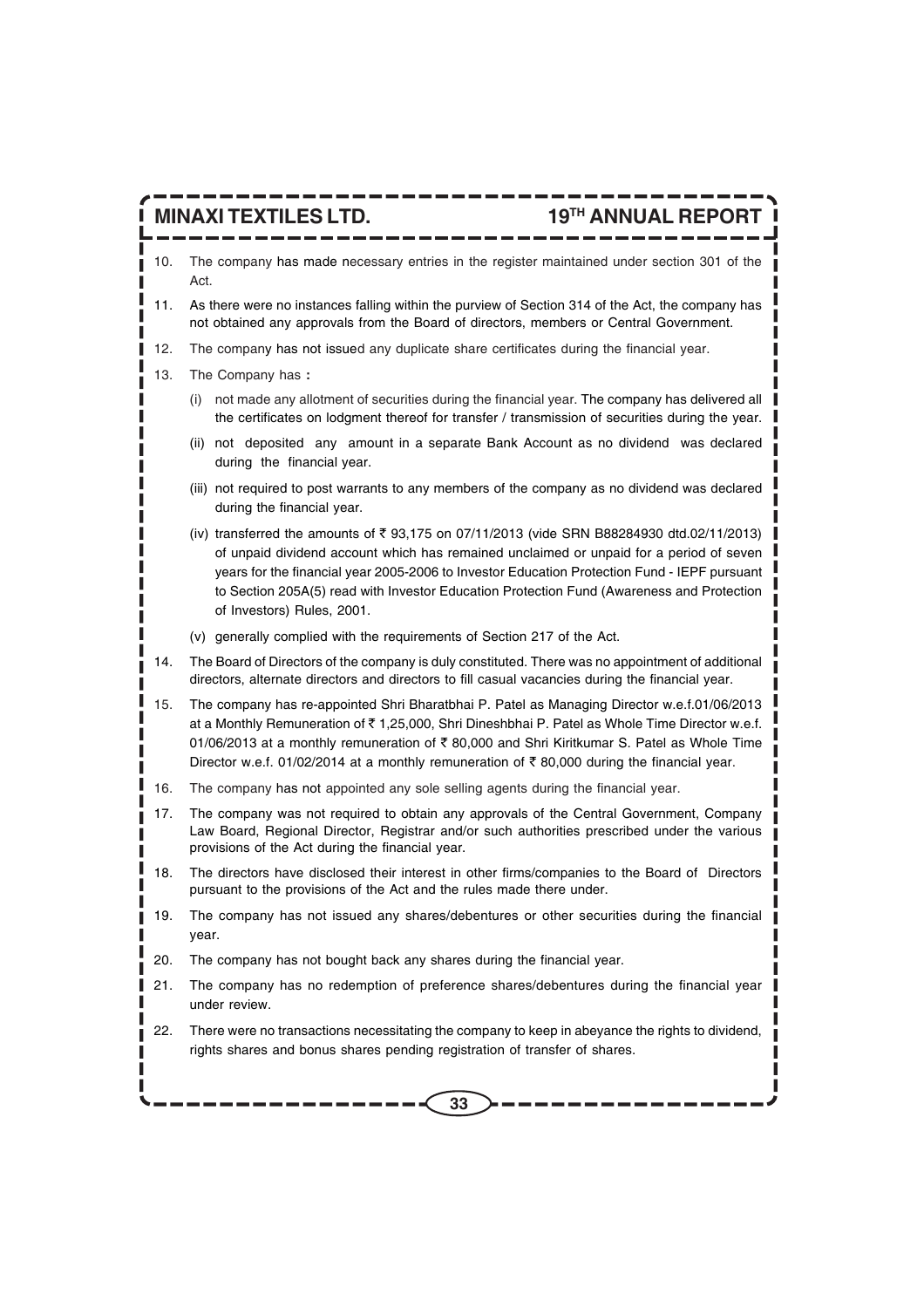- 23. The company has complied with the provisions of Section 58A read with Companies (Acceptance of Deposit) Rules, 1975 in respect of deposit accepted including unsecured loan taken during the year under review and the company has filed the copy of Statement in lieu of Advertisement with the Registrar of Companies, Gujarat on 31.01.2014.
- 24. The amount borrowed by the company during the financial year are within the borrowing limits of the Company.
- 25. The Company has not made any loans or advances or given guarantees or provided securities to other bodies corporate and consequently no entries have been made in the register kept for the purpose.
- 26. The company has not altered the provisions of the Memorandum with respect to situation of the company's registered office from one State to another during the year under scrutiny.
- 27. The company has not altered the provisions of the Memorandum with respect to the objects of the company during the year under scrutiny.
- 28. The company has not altered the provisions of the Memorandum with respect to name of the company during the year under scrutiny.
- 29. The company has not altered the provisions of the Memorandum with respect to share capital of the company during the year under scrutiny.
- 30. The Company has not altered its Articles of Association during the financial year.
- 31. As informed to us, there was no prosecution initiated against or show cause notices received by the company and no fines or penalties or any other punishment was imposed on the company during the financial year, for offences under the Act.
- 32. The company has not received any money as security from its employees during the financial year.
- 33. The Company has deposited both employee's and employer's contribution to provident fund with prescribed authority during the year under review.

**For, Ashok P. Pathak & Co., Company Secretaries,**

**Place: Ahmedabad Date : 30/05/2014**

> **Ashok P. Pathak Proprietor C.P.No. 2662**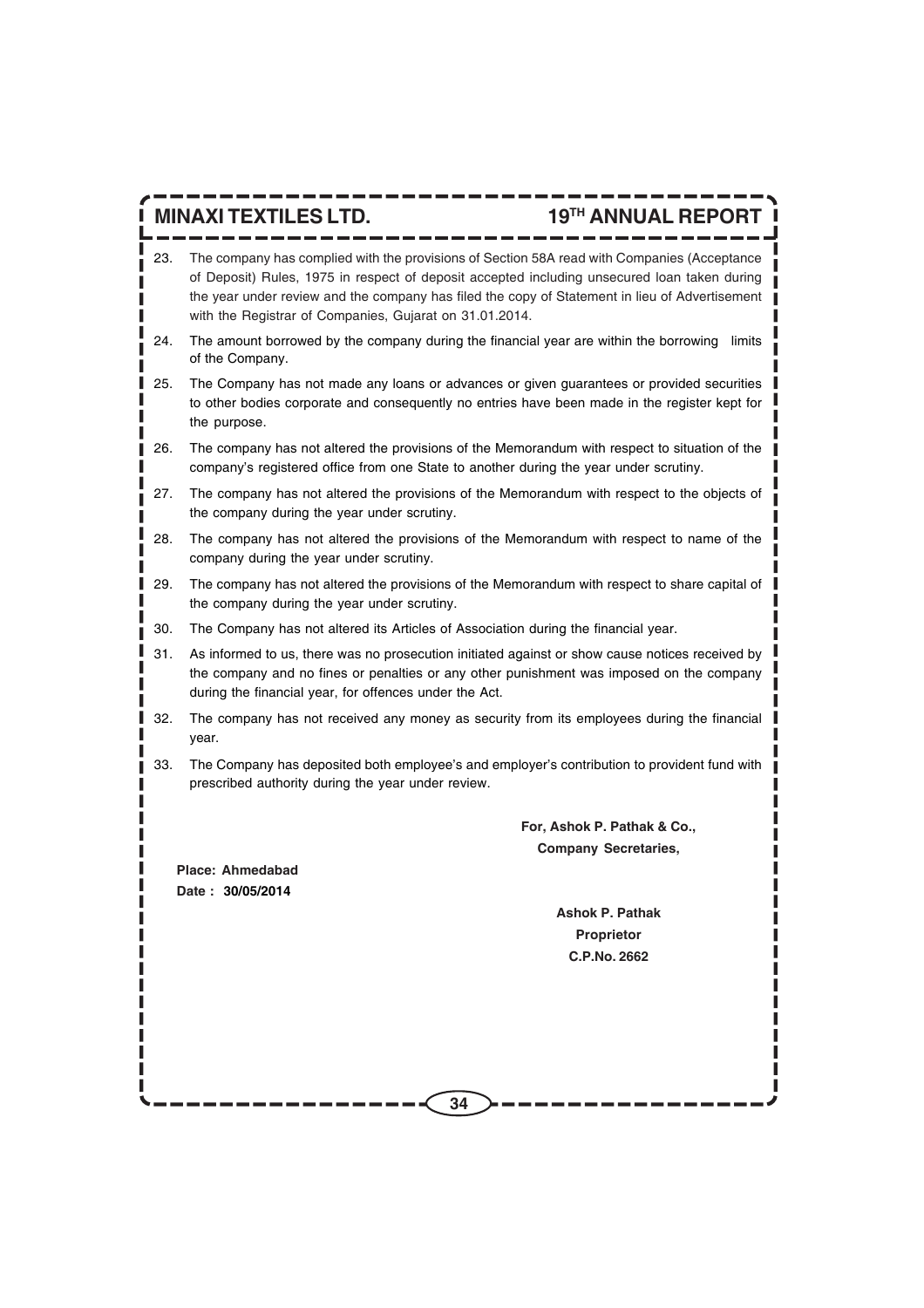### **ANNEXURE A - SECRETARIAL COMPLIANCE CERTIFICATE**

### **Name of the Company: MINAXI TEXTILES LIMITED**

**CIN : L17119GJ1995PLC025007**

**Authorized Capital :** ` **7,00,00,000**

Registers as maintained by the Company

| Sr. No. | <b>Section Number</b> | Name of the Register                               |
|---------|-----------------------|----------------------------------------------------|
| 1.      | 108                   | Register of Transfer                               |
| 2.      | 143                   | Register of Charges                                |
| 3.      | 150                   | Register of the Members                            |
| 4.      | 193                   | Minutes of all meetings of Board of Directors      |
| 5.      | 193(1)                | Minutes of General Meetings                        |
| 6.      | 301                   | Register of Contracts / Transactions / Disclosures |
| 7.      | 303                   | <b>Register of Directors</b>                       |
| 8.      | 307                   | Register of Directors' Shareholding                |

### **For, Ashok P. Pathak & Co., Company Secretaries,**

**Place: Ahmedabad Date : 30/05/2014**

> **Ashok P. Pathak Proprietor C.P.No. 2662**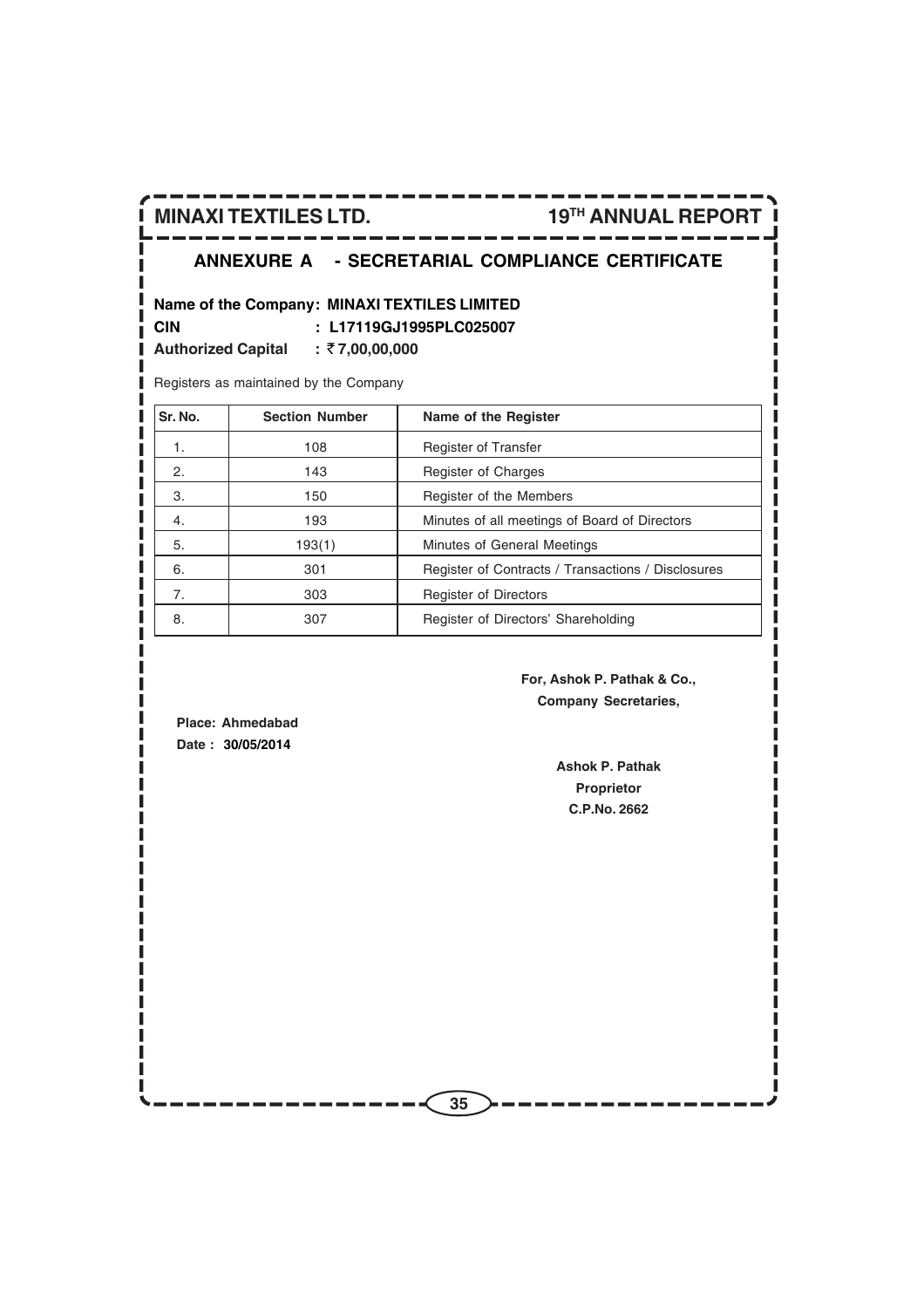## **ANNEXURE B - SECRETARIAL COMPLIANCE CERTIFICATE**

|          | Name of the Company : MINAXI TEXTILES LIMITED |
|----------|-----------------------------------------------|
| $\ $ CIN | : L17119GJ1995PLC025007                       |

**■** Authorized Capital : ₹ 7,00,00,000

Forms / Documents / Returns as filed by the Company with Registrar of Companies, Regional Director, Central Government or other authorities during the financial year ending 31<sup>st</sup> March, 2014.

**DURING THE PERIOD 2013-2014 (01/04/2013 To 31/03/2014)**

| Sr.<br>No. | e-Form<br>No. | Relevant<br><b>Section</b> | <b>Description</b>                                                                                                                                                                                                                                                                                                                                                                                                                                                              | Date of<br><b>Document</b> |
|------------|---------------|----------------------------|---------------------------------------------------------------------------------------------------------------------------------------------------------------------------------------------------------------------------------------------------------------------------------------------------------------------------------------------------------------------------------------------------------------------------------------------------------------------------------|----------------------------|
| 1.         | e-Form 8      | 135                        | Modification of Charge ID-10135006<br>by way of Supplemental deed of<br>Hypothecation dated 25/03/2013<br>executed by the Company in favour of<br>Bank of India to secure aggregate<br>credit limit of ₹ 2435.84 Lac.                                                                                                                                                                                                                                                           | 23/05/2013                 |
| 2.         | e-Form 23     | 192                        | Registration of Resolution for Re-<br>appointment of<br>a) Shri. Bharatbhai P. Patel,<br>Managing Director of the Company at<br>an increased remuneration of $\bar{\tau}$ 1.25<br>Lac per month w.e.f. 01/06/2013,<br>b) Shri. Dineshbhai P. Patel, Whole<br>Time Director of the Company at an<br>increased remuneration of ₹80000 per<br>month w.e.f.01/06/2013 vide<br>resolution passed in the Board<br>meeting held on 30/05/2013, subject<br>to approval of shareholders. | 03/06/2013                 |
| 3.         | e-Form 25C    | 269(2)                     | Return of Appointment of Managing or<br>Whole Time Director regarding Re-<br>Appointment of Shri Bharatbhai P.<br>Patel as Managing Director w.e.f.<br>01/06/2013.                                                                                                                                                                                                                                                                                                              | 03/06/2013                 |
| 4.         | e-Form 25C    | 269(2)                     | Return of Appointment of Managing or<br>Whole Time Director regarding Re-<br>Appointment of Shri Dineshbhai P.<br>Patel as Whole Time Director w.e.f.<br>01/06/2013.                                                                                                                                                                                                                                                                                                            | 03/06/2013                 |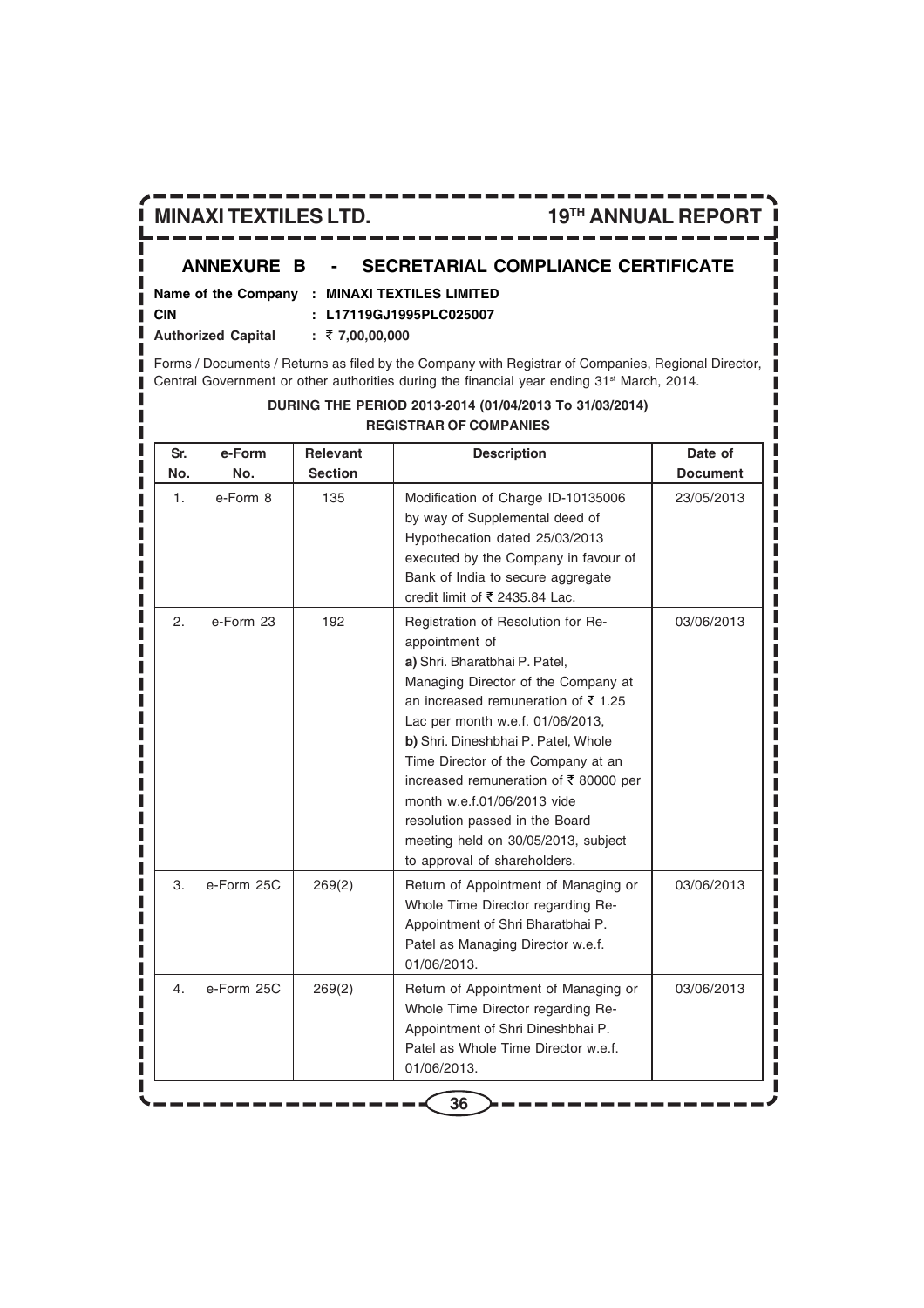|                | <b>MINAXI TEXTILES LTD.</b> |                                                                                                                |                                                                                                                                                                                                                       | <b>19TH ANNUAL REPORT</b> |
|----------------|-----------------------------|----------------------------------------------------------------------------------------------------------------|-----------------------------------------------------------------------------------------------------------------------------------------------------------------------------------------------------------------------|---------------------------|
| 5.             | $e$ - Form $62$             | Section<br>58A read<br>with Rule.<br>10 of the<br>Companies<br>(Acceptance<br>of<br>Deposit)<br>Rules,<br>1975 | Registration of Return of Deposit with<br>Non Banking Companies other than<br>Financial Companies with Registrar of<br>Companies, Gujarat - ROC                                                                       | 28/06/2013                |
| 6.             | e-Form 8                    | 135                                                                                                            | Modification of Charge ID-10135006<br>by way of Supplemental deed of<br>Hypothecation dated 20/07/2013<br>executed by the Company in favour of<br>Bank of India to secure aggregate<br>credit limit of ₹ 2490.37 Lac. | 31/07/2013                |
| 7 <sub>1</sub> | e-Form 8                    | 135                                                                                                            | Modification of Charge ID-90096567<br>by way of Supplemental<br>Memorandum of Entry dated<br>20/07/2013 in favour of Bank of India<br>to secure aggregate credit limit of<br>₹ 2490.37 Lac.                           | 31/07/2013                |
| 8.             | e-Form 66                   | 383A                                                                                                           | Compliance Certificate of M/s. Ashok<br>P. Pathak & Co., Practicing Company<br>Secretaries for the Financial Year<br>ended on 31/03/2013.                                                                             | 14/10/2013                |
| 9.             | e-Form 20B                  | 159                                                                                                            | Annual Return made up to the date of<br>Annual General Meeting held on<br>30/09/2013.                                                                                                                                 | 20/10/2013                |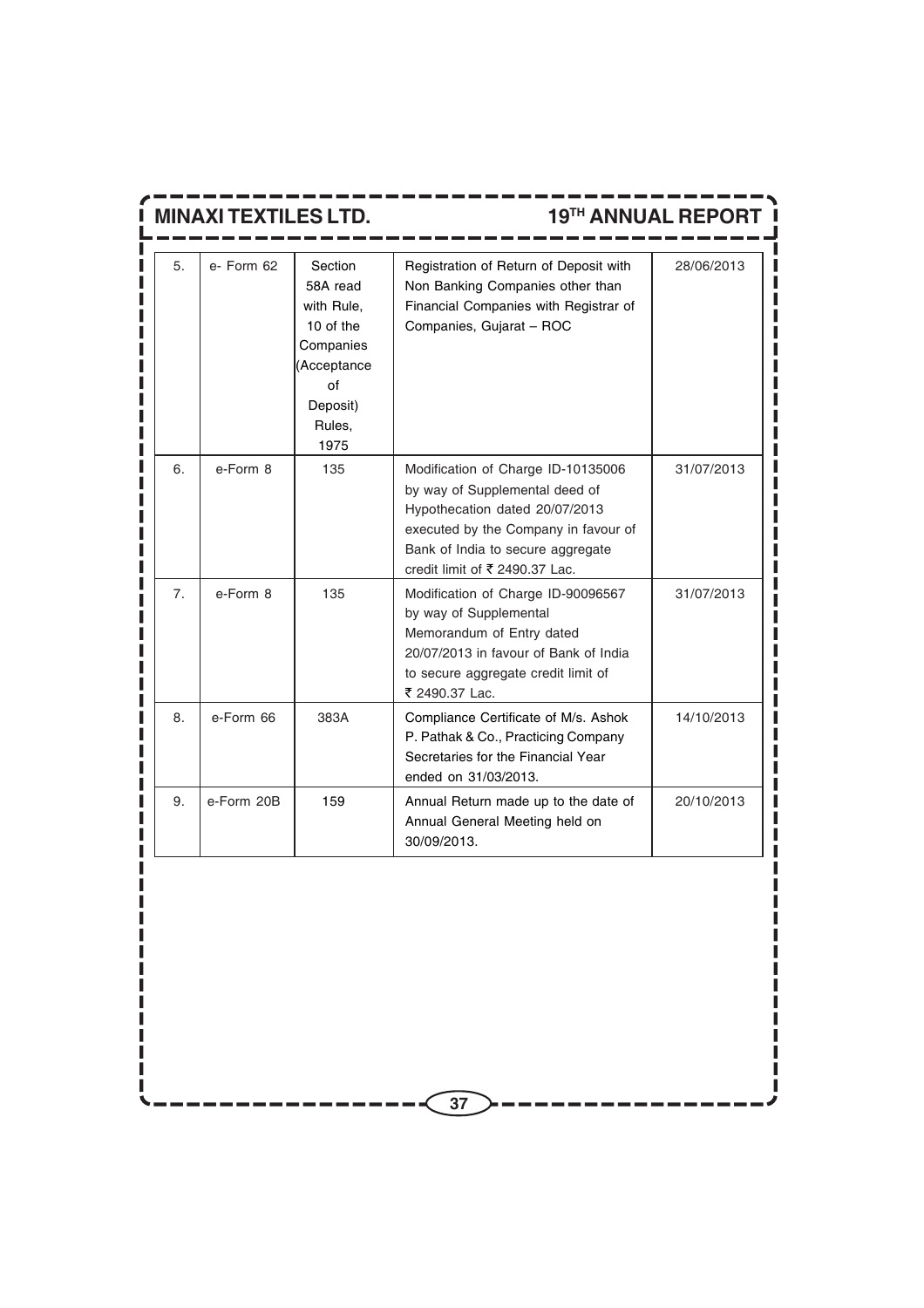| <b>NAXI TEXTILES LTD.</b> |                                                            |                                                                                                                                                                                                                   | 19TH ANNUAL REPORT                                                                                                                                                                                                                                                                                                 |            |  |
|---------------------------|------------------------------------------------------------|-------------------------------------------------------------------------------------------------------------------------------------------------------------------------------------------------------------------|--------------------------------------------------------------------------------------------------------------------------------------------------------------------------------------------------------------------------------------------------------------------------------------------------------------------|------------|--|
| 10.                       | e-Form<br>5 INV                                            | Pursuant to<br>Rule 3 of<br>the<br>Investor<br>Education<br>and<br>Protection<br>(Uploading<br>of<br>information<br>regarding<br>unpaid and<br>unclaimed<br>amounts<br>lying with<br>companies)<br>Rules,<br>2012 | Statement of unclaimed and unpaid<br>amount of ₹ 2,11,911.22 for the<br>Financial Year 31/03/2013 for AGM<br>held on 30/09/2013.<br>Information is required to be filed<br>every year within a period of 90 days<br>after the holding of AGM and every<br>year thereafter till completion of seven<br>years period | 20/10/2013 |  |
| 11.                       | e-Form<br>23AC XBRL<br>&<br>e-Form<br>23ACA<br><b>XBRL</b> | 220                                                                                                                                                                                                               | Submission of Balance Sheet and<br>Statement of Profit and Loss Account<br>in eXtensible Business Reporting<br>Language - XBRL Mode for the<br>financial year 2012-2013.                                                                                                                                           | 22/10/2013 |  |
| 12.                       | e-Form 1<br><b>INV</b>                                     | Section<br>205A(5)<br>read with<br>Rule 3 of<br><b>IEPF</b><br>(Aware-<br>ness and<br>Protection<br>of<br>Investors)<br>Rules,<br>2001                                                                            | Statement of amounts of ₹93,175<br>credited on 07/11/2013 vide SRN<br>B88284930 dated 02/11/2013 to<br>Investors Education and Protection<br>Fund for the financial year 2005-2006.                                                                                                                                | 11/11/2013 |  |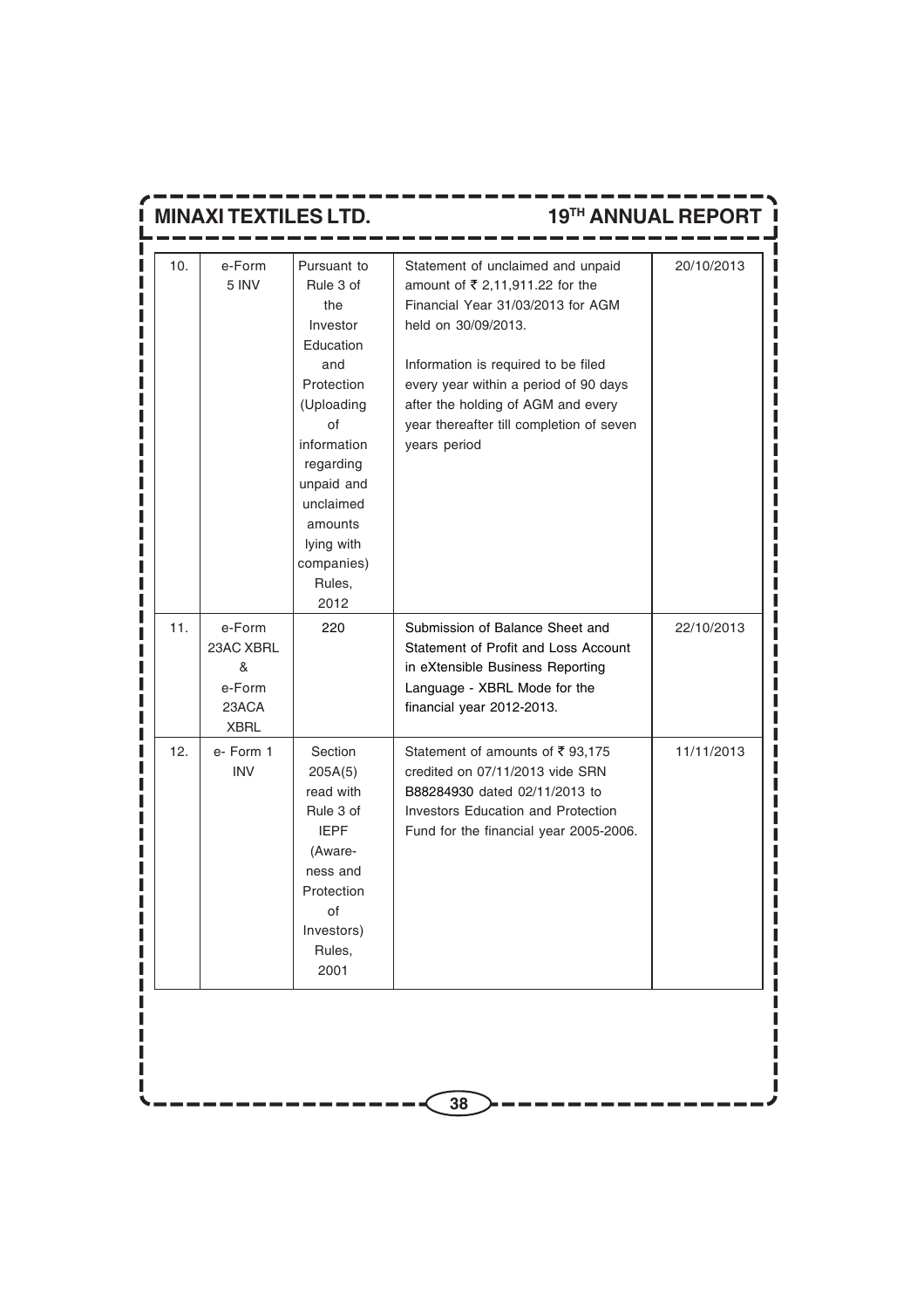| <b>MINAXI TEXTILES LTD.</b> |            |                                                                                                                |                                                                                                                                                                                                                       | 19TH ANNUAL REPORT |
|-----------------------------|------------|----------------------------------------------------------------------------------------------------------------|-----------------------------------------------------------------------------------------------------------------------------------------------------------------------------------------------------------------------|--------------------|
| 13.                         | e-Form 8   | 135                                                                                                            | Modification of Charge ID-10135006<br>by way of Supplemental deed of<br>Hypothecation dated 09/01/2014<br>executed by the Company in favour of<br>Bank of India to secure aggregate<br>credit limit of ₹ 2687.26 Lac. | 27/01/2014         |
| 14.                         | e-Form 8   | 135                                                                                                            | Modification of Charge ID-90096567<br>by way of Supplemental<br>Memorandum of Entry dated<br>10/01/2014 in favour of Bank of India<br>to secure aggregate credit limit of<br>₹ 2687.26 Lac.                           | 27/01/2014         |
| 15.                         | e- Form 62 | Section<br>58A read<br>with Rule,<br>4A of the<br>Companies<br>(Acceptance<br>Ωf<br>Deposit)<br>Rules,<br>1975 | Approval of Form of Statement in Lieu<br>of Advertisement for the Financial<br>Year 2013 - 2014 vide Board<br>Resolution dtd.31/01/2014                                                                               | 03/02/2014         |
| 16.                         | e-Form 25C | 269(2)                                                                                                         | Return of Appointment of Managing or<br>Whole Time Director regarding Re-<br>Appointment of Shri Kiritkumar S.<br>Patel as WholeTime Director w.e.f.<br>01/02/2014.                                                   | 05/02/2014         |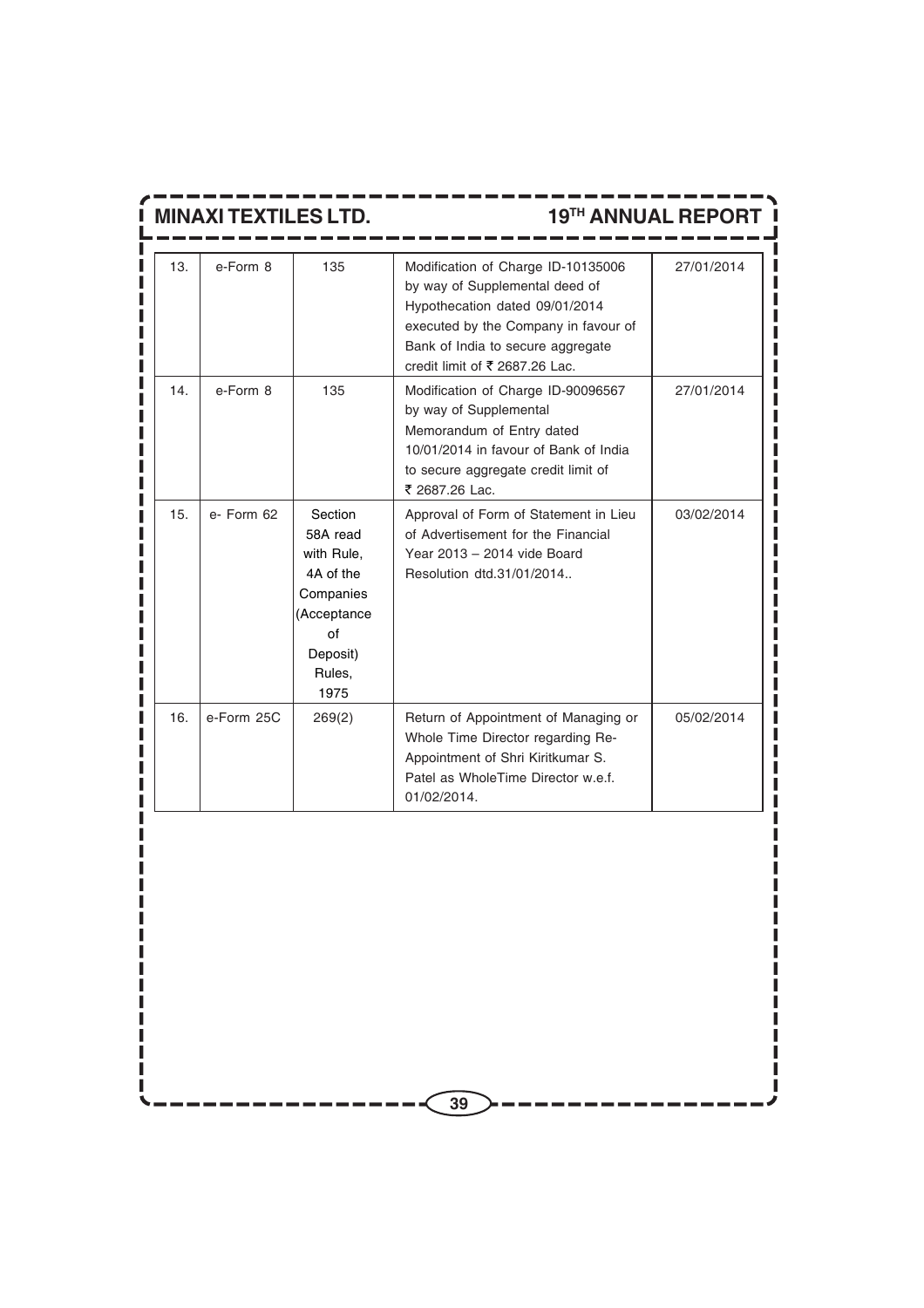## **CENTRAL GOVERNMENT** Sr. e-Form Relevant **Description** Date of **No. No. Section Document** 1.  $|e-$ Form 23C  $|$  233B(2)  $|$  Application to Central Government for  $|$  28/06/2013 appointment of S A & Associates as Cost Auditor to carry out audit of company's cost records in respect of textiles products for the Financial Year 2013-2014. 2. e-Form 23D 233B | Information by Cost Auditor to Central | 07/08/2013 Government for the financial year 2013-2014. 3. e- Form Pursuant to Form for filing XBRL document in 26/09/2013 I-XBRL | Section | respect of Cost Audit Report & other  $233B(4)$ ,  $\bigcup$  documents with the Central 600(3)(b) Government for the Financial Year of the 2012 -2013. Companies Act, 1956 and Companies (Cost Audit Report) Rules, 2011

## **REGIONAL DIRECTOR & OTHER AUTHORITIES**

**NIL**

**For, Ashok P. Pathak & Co., Company Secretaries,**

**Place: Ahmedabad Date : 30/05/2014**

> **Ashok P. Pathak Proprietor C.P.No. 2662**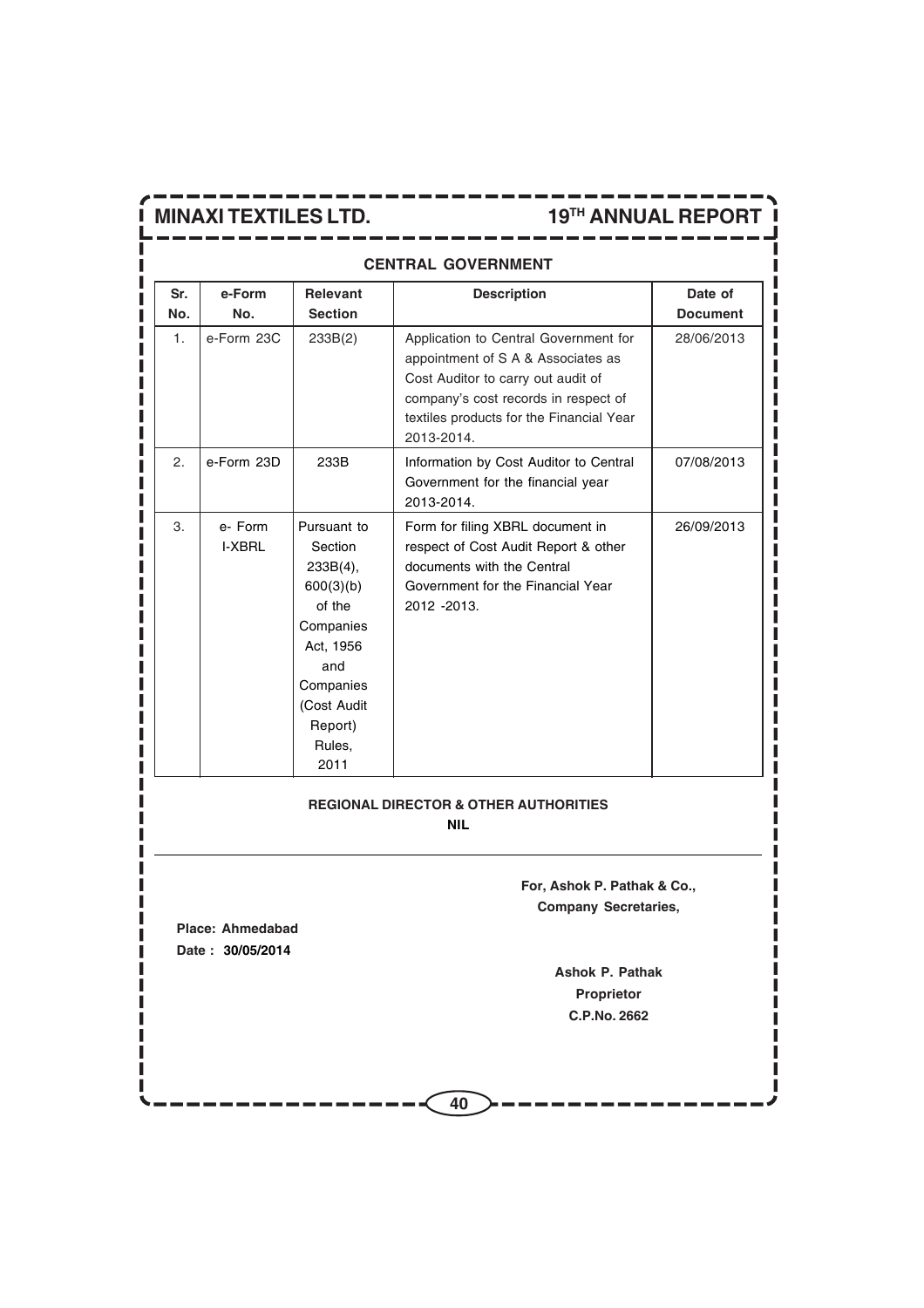**MINAXI TEXTILES LTD. 19TH ANNUAL REPORT**

## **MANAGEMENT DISCUSSION AND ANALYSIS REPORT**

## **A. BUSINESS HIGHLIGHTS :**

#### **Turnover :**

Minaxi Textiles Limited has achieved a turnover of  $\bar{\tau}$  5268.16 Lac in 2013-2014 as against ` 3782.07 Lac during the previous year recording a growth of over 39.29%.

#### **Other Income :**

Other income mainly consists of Interest Income. Other income for the year amounted to ₹ 20.75Lac as against ₹ 10.63 Lac during the previous year.

#### **Material Costs :**

Purchase costs includes raw material consumption for the year was  $\bar{\tau}$  2564.99 Lac as against  $\bar{\tau}$  2113.77 Lac during the previous year. Inventory of raw materials has gone down during the year by ₹ 167.87 Lac.

#### **Manufacturing Expenses :**

Purchase Cost also includes manufacturing expenses mainly comprises Power & Fuel ₹132.84Lac, repairs & maintenance  $\bar{\xi}$  6.46 Lac, as against  $\bar{\xi}$  123.38 Lac and  $\bar{\xi}$  16.66 Lac respectively during the previous year.

#### **Employee Emoluments :**

Employees emoluments is  $\bar{\tau}$  152.08 Lac during the year as against  $\bar{\tau}$  101.35 Lac during the previous year.

### **Administrative, Selling and Other Expenses :**

Major components of administrative, selling and other expenses include rent, postage, stationary, audit fees, traveling, commission on sales etc. Administrative, selling and other expenses for the year amounted to  $\bar{\tau}$  41.87 Lac as against  $\bar{\tau}$  45.53 Lac during the previous year. This expenses accounted for 0.79% of sales during the year as against 1.91% during the previous year.

### **Interest and Finance Charges :**

Interest and finance charges during the year come to  $\bar{\tau}$  209.15Lac as against  $\bar{\tau}$  176.70 Lac during the previous year.

#### **Depreciation :**

Depreciation charge for the current year came to  $\bar{\tau}$  113.94 Lac as against  $\bar{\tau}$  85.13 Lac during the previous year.

#### **Provision for Tax :**

Provision made during the year towards current tax was  $\bar{\xi}$  20.73 Lac. The Company has also provided  $\bar{\tau}$  17.92 Lac towards deferred tax during the year as against  $\bar{\tau}$  4.30 Lac during the previous year.

### **Profit / Loss after Tax :**

Profit after tax for the current year is  $\bar{\tau}$  120.49 Lac as against Profit of  $\bar{\tau}$  116.72 Lac occurred during the previous year.

#### **Earnings per Share :**

Basic and diluted earnings per share for the current year works out to  $\bar{\tau}$  0.22 as against  $\bar{\tau}$  0.21 during the previous year.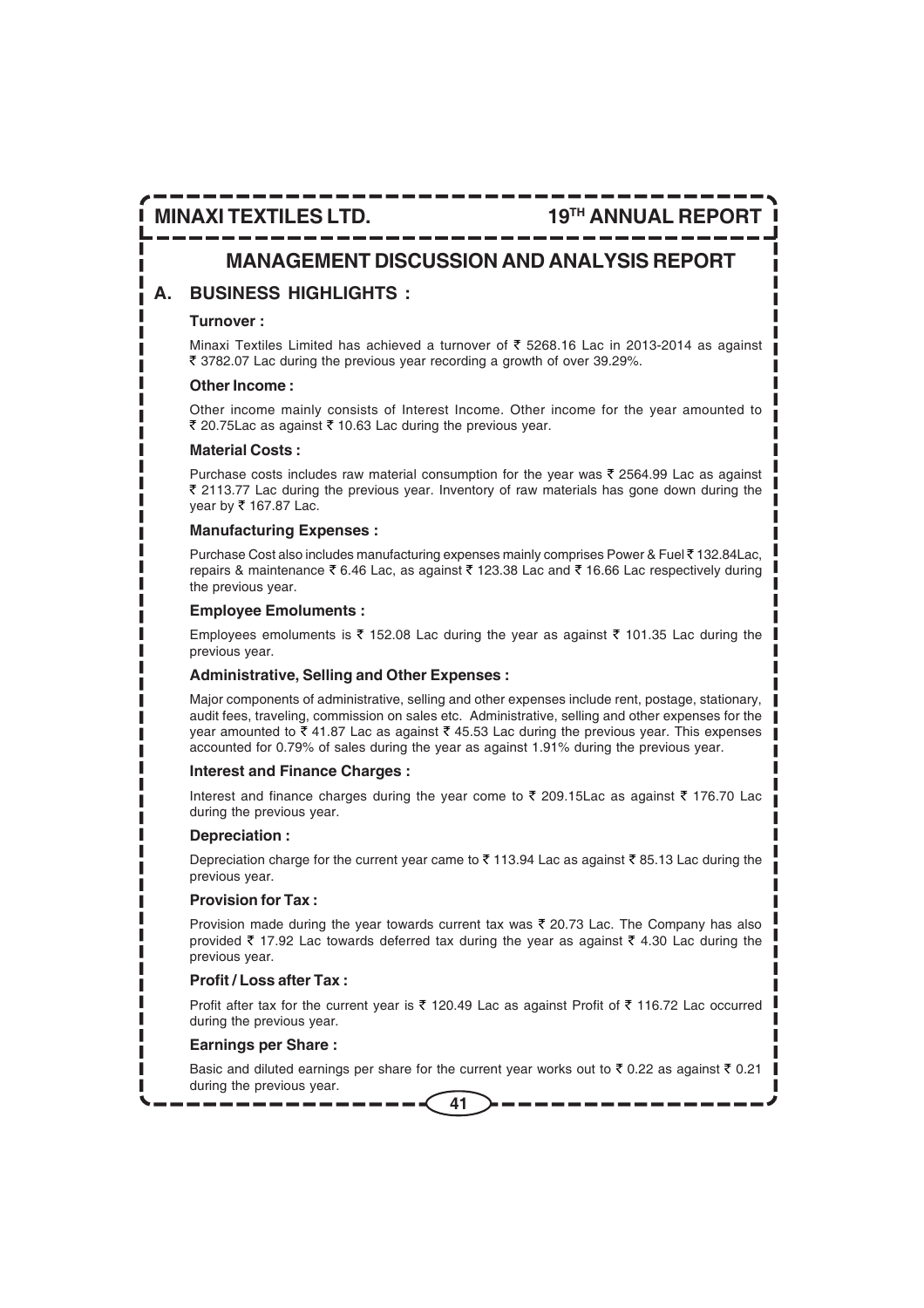## **Financial Condition :**

#### **Secured loans :**

Secured loans stood at  $\bar{\tau}$  885.03Lac as at 31<sup>st</sup> March, 2014 as against  $\bar{\tau}$  106.85 Lac as at 31st March, 2013.

#### **Inventories :**

Major items of inventories as of 31<sup>st</sup> March, 2014 are as under :

|                      |           | $(5 \text{ in } \text{Lac})$ |
|----------------------|-----------|------------------------------|
| <b>Particulars</b>   | 2013-2014 | 2012-2013                    |
| <b>Raw Materials</b> | 227.26    | 377.31                       |
| Stores, spares etc.  | 15.43     | 14.52                        |
| Finished goods       | 688.95    | 148.40                       |

#### **Debtors :**

Debtors as on 31<sup>st</sup> March, 2014 amounted to  $\bar{\tau}$  1576.83Lac as against  $\bar{\tau}$  864.72 Lac during the previous year.

### **Fixed Assets :**

Gross block of the fixed assets at the end of the year was  $\bar{\tau}$  2401.85 Lac compared to previous vear's figure of  $\bar{\tau}$  1289.57 Lac.

#### **B. SEGMENT WISE PERFORMANCE :**

The company is operating in only one segment i.e. Textiles. Your company has adopted various marketing strategies for sustained growth including increase in number of clients / customers to reduce the dependency on any single client / customer.

### **C. AN INDUSTRY OVERVIEW :**

The management is confident of improvement in the demand of company's products in the near future. The unit of the company is eco-friendly and have already adopted the concept of its products and recycle of waste.

The scenario of the textile industry and economy in general is buoyant even after the industry is exposed to global competition with globalization policy of the government. The industry is facing problems for availability of raw materials and high cost of power and steam. The process of development, increasing thrust of the government on the textiles industry, the future of industry appears quite bright.

### **D. SWOT ANALYSIS OF THE COMPANY :**

#### **Strength :**

- Management depth and ability to manage client relationships
- R & D capabilities to develop efficient and cost effective process at short notice having a State of the Art dedicated R & D Center
- · Multi-purpose and multi-production facilities having Quality Certifications
- Enhanced presence in the market through clientele basis

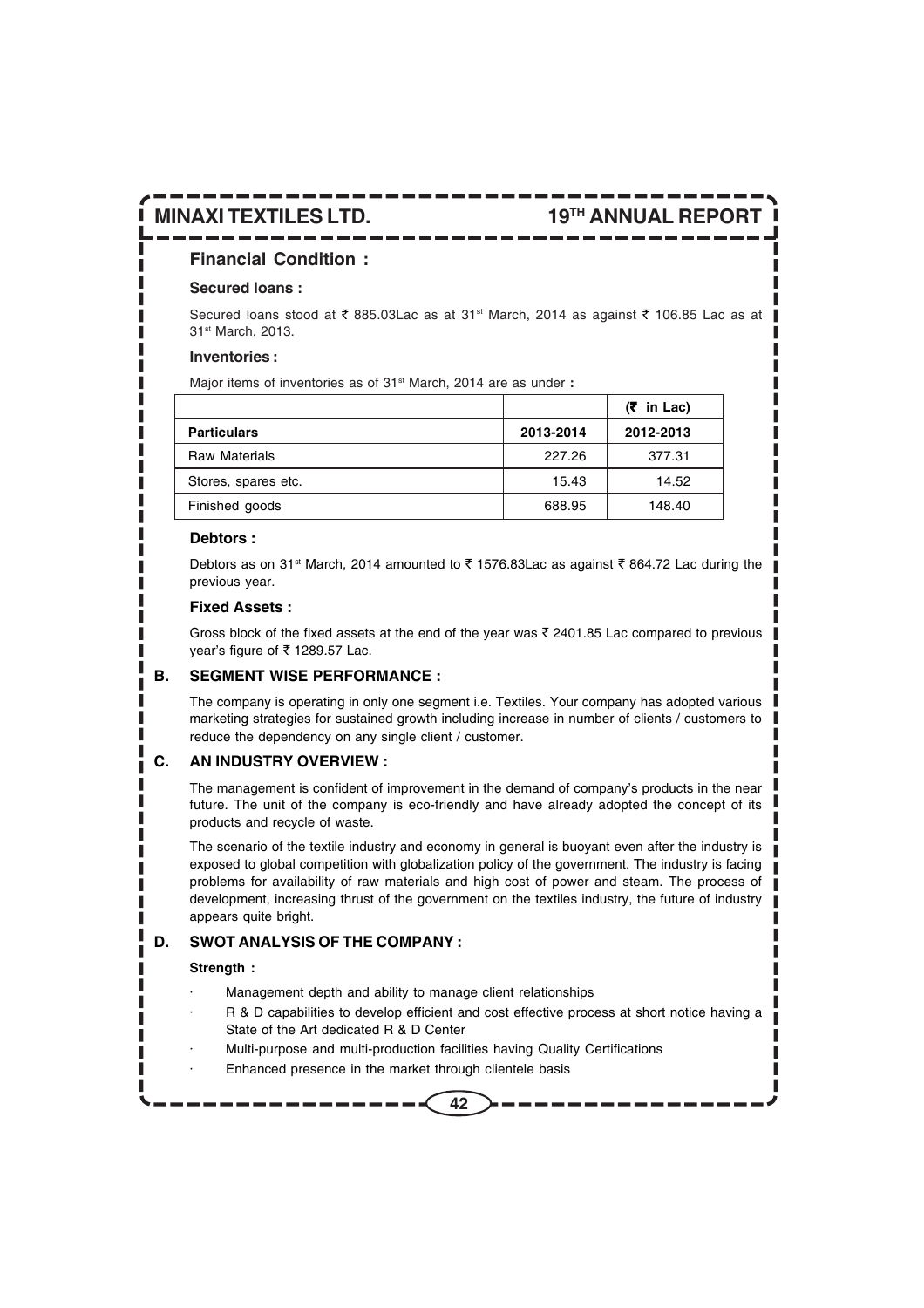**MINAXI TEXTILES LTD. 19TH ANNUAL REPORT**

## **Opportunities and Threats :**

The textiles industry in subject to tough competition amongst various segments of manufactures within and outside the country. The threat of competition is comparatively less in the product which your company is manufacturing. The increase in demand from business sector in terms of job works will provide opportunity to your company to increase its sale and capture more market share. Moreover, Indian textiles industry witnessing changes in business dynamics.

#### **E. RISKS AND CONCERNS :**

Your company is mainly focusing on R & D and manpower and the intelligence. Apart from the risk on account of interest rate and regulatory changes, business of the company are exposed to certain operating business risks, which is mitigated by regular monitoring and corrective actions. The company has taken necessary measures to safe guard its assets and interest etc.

#### **F. INTERNAL CONTROL SYSTEMS AND THEIR ADEQUACY :**

The company has proper and adequate system of internal controls commensurate with its size and nature of operations to provide reasonable assurance that all assets are safeguarded, transactions are authorized, recorded and reported properly and to monitor internal business process, financial reporting an compliance with applicable laws.

The internal control system has been designed so as to ensure that the financial and other records are reliable and reflects a true and fair view of the state of the Company's business.

A qualified and independent committee of the Board of Directors actively reviews the adequacy and effectiveness of internal control systems and suggests improvements for strengthening them.

### **G. INDUSTRIAL RELATIONS & HUMAN RESOURCE MANAGEMENT :**

The Company believes that human resource is the most important assets of the organization. It is not shown in the corporate balance sheet, but influences appreciably the growth, progress, profits and the shareholders' values. During the year your company continued its efforts aimed at improving the HR policies and processes to enhance its performance. The vision and mission of the company is to create culture and value system and behavioral skills to insure achievement of its short and long term objectives. The company continues to attract talent both from within and outside India to further its business interests. Industrial relations continue to be cordial.

#### **Cautionary Statement :**

Statement made in the Management Discussion & Analysis describing the company's objectives, projections, estimates, expectations may be "Forward-looking statements" within the meaning of applicable securities laws & regulations. Actual results could differ from those expressed or implied. Important factors that could make a difference to the Company's operations include economic conditions affecting demand supply and price conditions in the markets in which the company operates, changes in the government regulations, tax laws & other statutes and other incidental factors.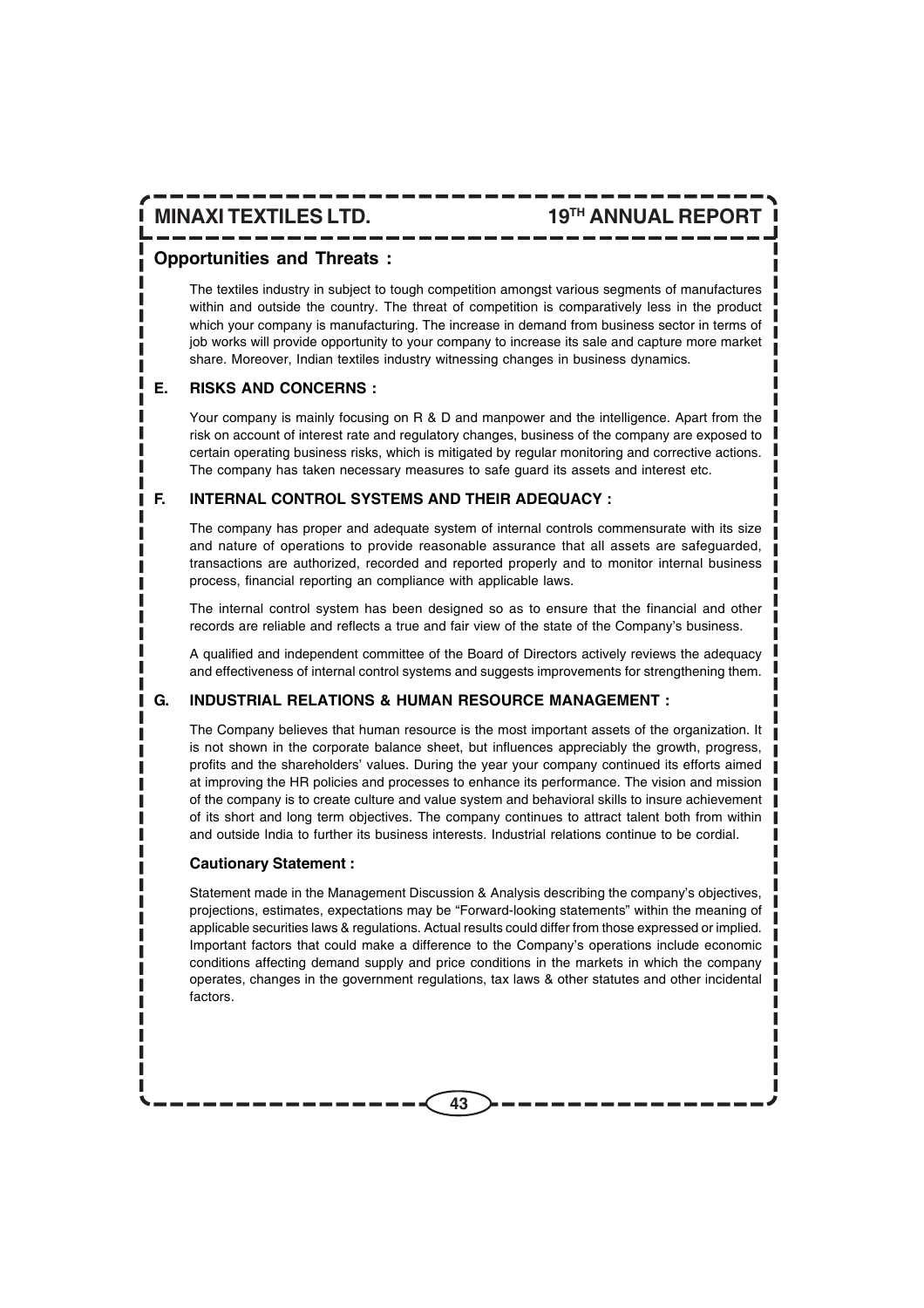# **CORPORATE GOVERNANCE REPORT**

**Corporate Governance and practices in accordance with the provisions of the Revised Clause 49 of the Listing Agreement :**

#### **1. Company's philosophy on Code of Governance :**

Corporate Governance helps to serve corporate purposes by providing a framework within which stake holders can pursue the objectives of the organization most effectively. Corporate Governance signifies acceptance by management of the inalienable rights of shareholders as the true owners of organization and of their own role as trustees on behalf of the shareholders. The company's essential character revolves around values based on transparency, integrity, professionalism and accountability. At the highest level, the company continuously endeavors to improve upon these aspects on an ongoing basis and adopts innovative approaches for leveraging resources, converting opportunities into achievements through proper empowerment and motivation, fostering a healthy growth and development of human resources to take the company forward.

#### **2. Board of Directors : Composition :**

The present Board of Directors consists of half of non-executive/independent directors. As of date, the Board Comprises of 4 (Four) whole time / executive directors and 1 (One) Promoter and non-executive and 5 (Five) non-executive / independent directors.

The number of non-executive/independent directors is 50% of the total number of directors. The Company, therefore, meets with the requirements relating to the composition of the Board of Directors.

| <b>CATEGORY</b>            | <b>NAME OF DIRECTORS</b>     |                          |
|----------------------------|------------------------------|--------------------------|
| Promoter                   | Shri, Bharatbhai P. Patel    | <b>Managing Director</b> |
| &                          | Shri, Dineshbhai P. Patel    | Chairman & Whole Time    |
| <b>Executive Directors</b> |                              | Director                 |
|                            | Shri, Kiritkumar S. Patel    | Whole Time Director      |
|                            | Shri, Nirmal B. Patel        | Whole Time Director      |
| Promoter                   |                              |                          |
| &                          | Shri. Kanubhai S. Patel      | Director                 |
| Non-Executive Director     |                              |                          |
| Independent                | Shri, Jashwantkumar K. Patel |                          |
| ጼ                          | Shri, Vasudevbhai L. Patel   |                          |
| Non-Executive Directors    | Shri. Ghanshyambhai C. Patel |                          |
|                            | Shri, Dharmendra N. Patel    |                          |
|                            | Shri. Sandipkumar J. Patel   |                          |

**44**

The composition and category of Directors are as follows **:**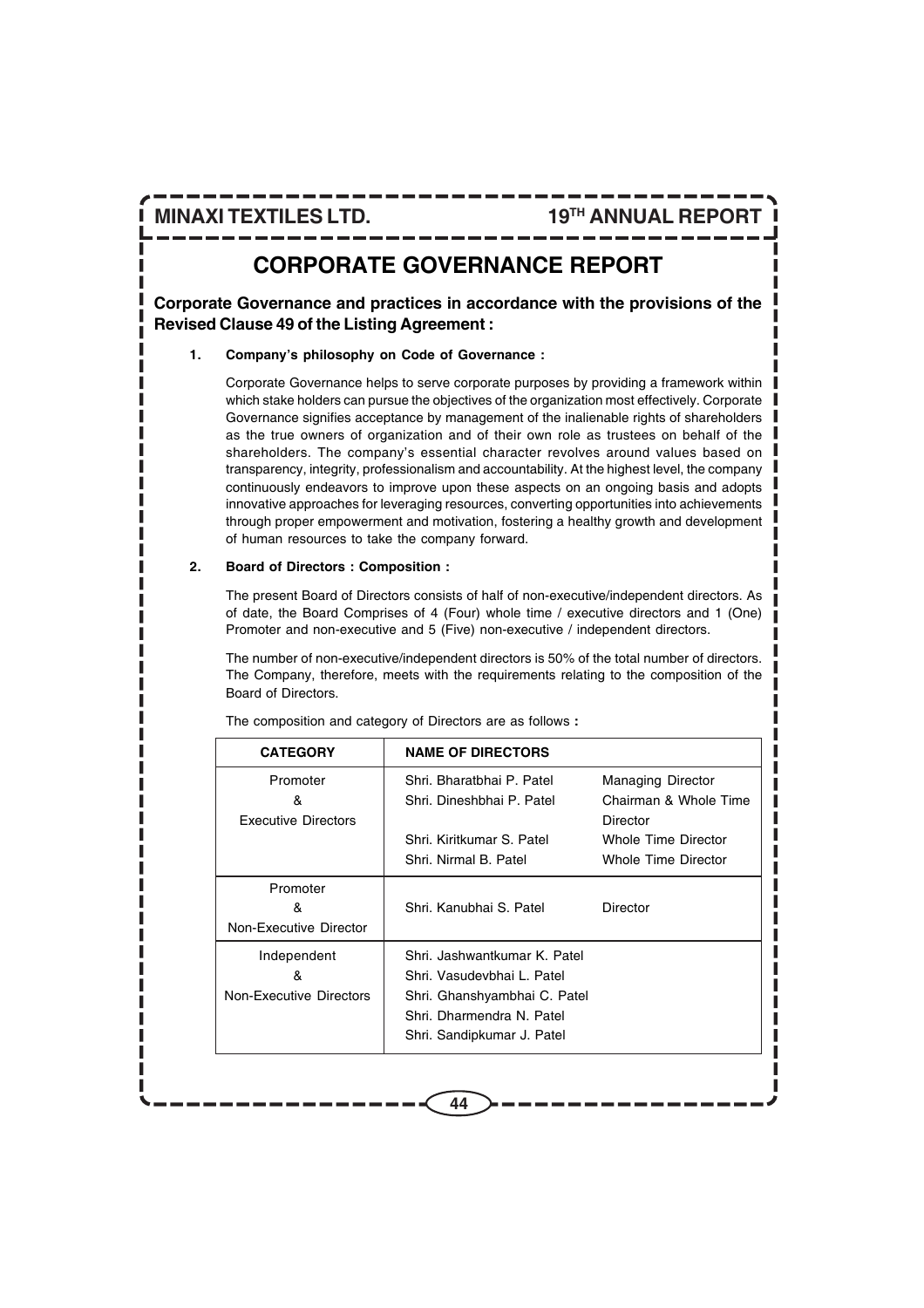**Disclosure of relationships between Directors inter-se :**

| Name of directors            | <b>Relationship with other Director</b>                                                                                  |
|------------------------------|--------------------------------------------------------------------------------------------------------------------------|
| Shri. Bharatbhai P. Patel    | Shri, Bharatbhai P. Patel is Father of Shri, Nirmal B. Patel<br>and Brother in law of Shri, Kiritkumar S, Patel.         |
| Shri, Dineshbhai P. Patel    | Not, in any way, concern / interested / related with any of<br>the other directors of the company                        |
| Shri, Kiritkumar S. Patel    | Shri, Kiritkumar S. Patel is brother in law of Shri, Bharatbhai<br>P. Patel and Maternal Uncle of Shri, Nirmal B. Patel. |
| Shri, Nirmal B. Patel        | Shri, Nirmal B. Patel is son of Shri, Bharatbhai P. Patel and<br>nephew of Shri. Kiritkumar S. Patel                     |
| Shri, Kanubhai S. Patel      | Not, in any way, concern / interested / related with any of<br>the other directors of the company.                       |
| Shri, Jashwantkumar K. Patel | Not, in any way, concern / interested / related with any of<br>the other directors of the company.                       |
| Shri, Vasudevbhai L. Patel   | Not, in any way, concern / interested / related with any of<br>the other directors of the company.                       |
| Shri. Ghanshyambhai C. Patel | Not, in any way, concern / interested / related with any of<br>the other directors of the company.                       |
| Shri, Dharmendra N. Patel    | Not, in any way, concern / interested / related with any of<br>the other directors of the company.                       |
| Shri. Sandipkumar J. Patel   | Not, in any way, concern / interested / related with any of<br>the other directors of the company.                       |

**Attendance of each Director at the Board meetings, Last Annual General Meeting and Number of Other Directorships and Chairmanships / Memberships of Committees of each Director in various companies, during the year 2013-2014 :**

| <b>Name of Directors</b>      | <b>Attendance</b><br>particulars |         | No. of Directorship and Committee<br>Membership / Chairmanship |                  |                  |
|-------------------------------|----------------------------------|---------|----------------------------------------------------------------|------------------|------------------|
|                               | <b>Board</b>                     | Last    | Other                                                          | <b>Committee</b> | <b>Committee</b> |
|                               | <b>Meetings</b>                  | AGM     | Directorship                                                   | Membership       | Chairmanship     |
| Shri, Kanubhai S Patel        | 4                                | Present | None                                                           | None             | None             |
| Shri. Bharatbhai P. Patel     | 9                                | Present | None                                                           |                  |                  |
| Shri. Dineshbhai P. Patel     | 9                                | Present | None                                                           |                  | None             |
| Shri, Kiritkumar S. Patel     | 9                                | Present |                                                                |                  | None             |
| Shri, Nirmal B. Patel         | 9                                | Present | None                                                           |                  | None             |
| Shri, Jashwantkumar K. Patell | 9                                | Present | None                                                           |                  |                  |
| Shri. Vasudevbhai L. Patel    | 9                                | Present | None                                                           |                  | None             |
| Shri. Ghanshyam C. Patel      | 9                                | Present | None                                                           |                  | None             |
| Shri, Dharmendra N. Patel     | 9                                | Present | None                                                           |                  | None             |
| Shri. Sandipkumar J. Patel    | 9                                | Present | None                                                           |                  | None             |

**Note :**

I) Details of the Committee membership / chairmanship is in accordance with the Revised Clause 49 of Listing Agreement.

II) None of the Directors of the Company is a member of more than ten committees nor is the Chairman of more than five Committees across all the Companies in which he is a Director.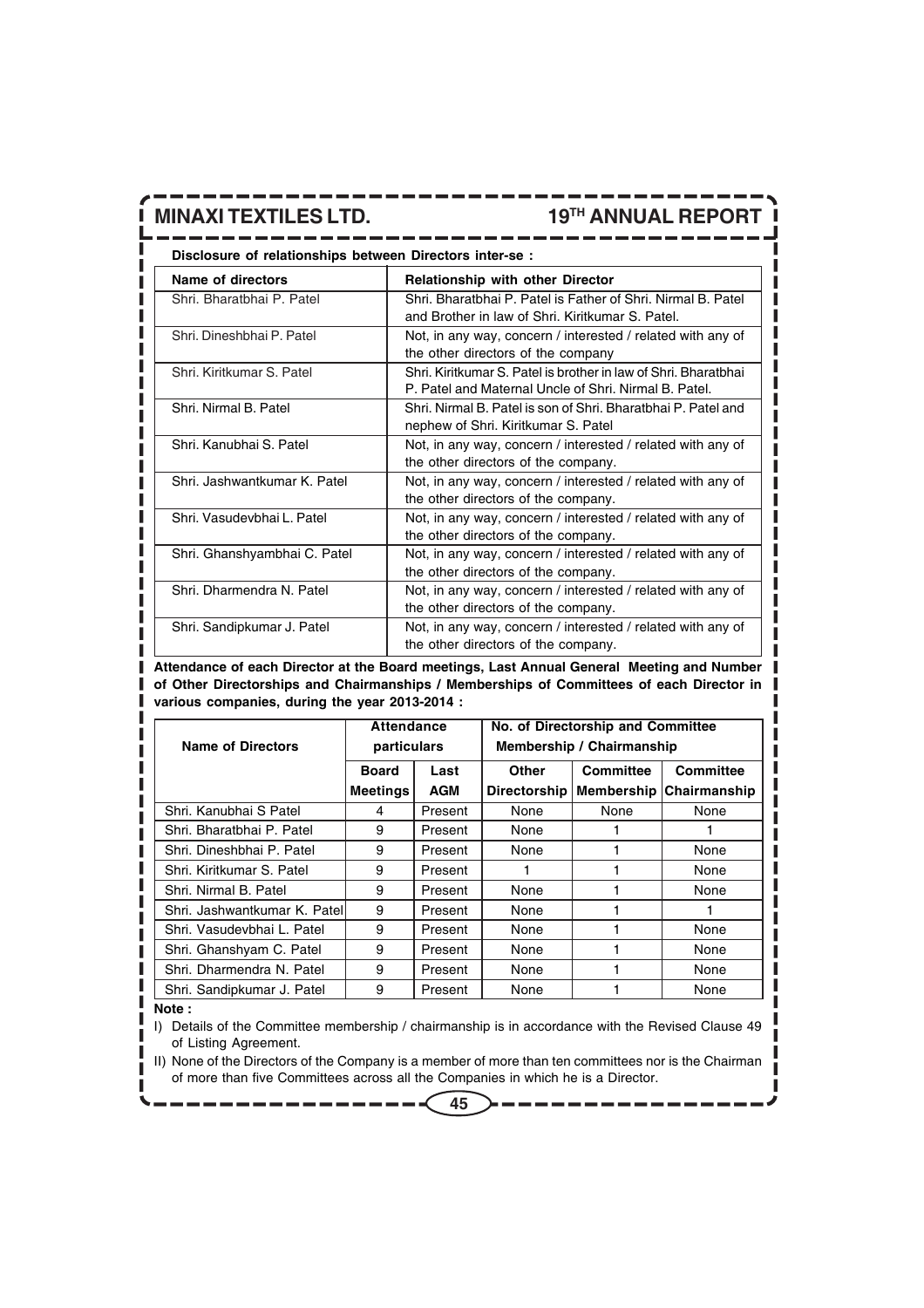#### **Number of Board Meetings held and the dates on which held :**

Nine (9) Board Meeting were held during the year 2013-2014. The dates on which the meetings were held are **:** 30/05/2013, 19/07/2013, 31/07/2013, 26/10/2013, 24/12/2013, 06/01/2014, 31/01/2014, 07/03/2014 and 31/03/2014**.**

The Company has held at least one meeting every quarter and the maximum time gap between any two meetings was not more than four months.

The Information as required under Annexure IA to Clause 49 of the Listing Agreement is made available to the Board. The agenda and the papers for consideration at the Board meeting are circulated to the Directors in advance before the meeting. Adequate information is circulated as part of the Board papers and is also made available at the Board meeting to enable the Board to take informed decisions. Where it is not practicable to attach supporting/relevant document(s) to the Agenda, the same are tabled at the meeting and specific reference to this is made in the Agenda.

#### **CEO / MD Certification :**

The Managing Director of the Company give annual certification on financial reporting and internal controls to the Board in terms of Clause 49. The Managing Director also give quarterly certification on financial results while placing the financial results before the Board in terms of Clause 41.

#### **Code of Conduct :**

The Company has formulated and implemented a Code of Conduct for all Board members and senior management personnel of the Company in compliance with Clause 49(I)(D) of the Listing Agreement.

#### **Risk Management Policy :**

The Company has formulated a Corporate Policy applicable to its operations, and duly approved by the Board of Directors at its meeting held on  $31<sup>ST</sup>$  March, 2006 in compliance with the requirement of the revised Clause 49 of the Listing Agreement with the Stock Exchanges. Audit Committee and Board Members are reviewing and updating the said policy periodically.

#### **3. Audit Committee :**

The Board of Directors of the Company has constituted an Audit Committee and has been reconstituted from time to time. The said Committee has been reconstituted by inducting qualified and independent members on the Committee, by the Board of directors of the company at its meeting held on  $30<sup>th</sup>$  May, 2014 in terms of requirements of Section 177 the authority to Audit Committee i.e. terms of reference has been modified. The Audit Committee comprises of 5 (Five) Independent Non-Executive Directors namely Shri. Jashwantkumar K. Patel, Chairman, Shri. Vasudevbhai L. Patel, Shri. Ghanshyambhai C. Patel, Shri. Dharmendra N. Patel and Shri. Sandipkumar J. Patel members of the committee.

At present, the constitution, composition and functioning of the Audit Committee also meets the requirements of Section 177 of the Companies Act, 2013 and Clause – 49 of the Listing Agreement entered into with the Stock Exchanges.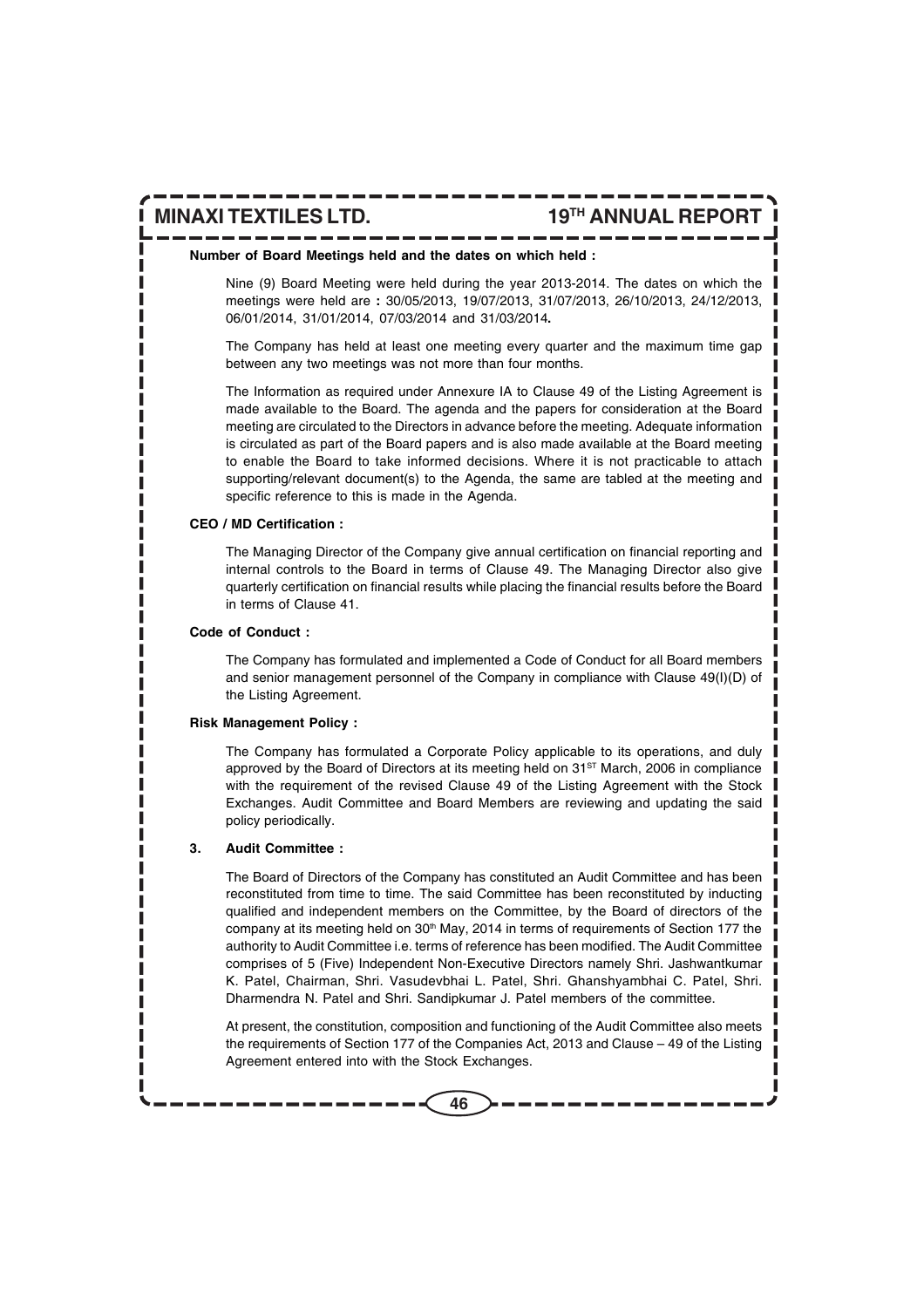**MINAXI TEXTILES LTD. 19TH ANNUAL REPORT**

**Attendance of each Member of Audit Committee meetings held during the year ended on 31st March, 2014 :**

| <b>Name of Directors</b>     | Category                       | Status /<br>Designation | No. of<br><b>Meeting</b><br>attended |
|------------------------------|--------------------------------|-------------------------|--------------------------------------|
| Shri, Jashwantkumar K. Patel | Non-executive /<br>Independent | Chairman                |                                      |
| Shri, Vasudevbhai L. Patel   | Non-executive /<br>Independent | Member                  | 4                                    |
| Shri. Ghanshyam C. Patel     | Non-executive /<br>Independent | Member                  | 4                                    |
| Shri. Dharmendra N. Patel    | Non-executive /<br>Independent | Member                  | 4                                    |
| Shri. Sandipkumar J. Patel   | Non-executive /<br>Independent | Member                  | 4                                    |

The Committee met 4 (four) times during the year 2013-2014. The dates on which the Audit Committee meetings were held are 30/05/2013, 31/07/2013, 26/10/2013, and 31/01/ 2014. The maximum time gap between any two meetings was not more than four months. Members of the Audit Committee have requisite financial and management expertise. Shri. Jaswantkumar K. Patel has, being a Chairman of the Audit Committee, attended the last Annual General Meeting held on 30<sup>th</sup> September, 2013.

#### **4. Remuneration Committee :**

The Company has not constituted the Remuneration Committee for the year 2013 -2014. But the Audit Committee is entrusted with the responsibility of finalizing the remuneration of Executive / Whole Time Directors.

Pursuant to the provisions of Section 178 of the Companies Act, 2013 read with Companies (Meetings of Board and its Powers) Rules, 2014 Rules framed there under, every listed company and prescribed class of companies, shall constitute Nomination and Remuneration Committee (NRC) of the Board consisting of 3 or more non-executive directors out of which not less than ½ shall be independent director.

In view of the above provision of law, the Board of Directors at its meeting held on  $30<sup>th</sup>$  May, 2014 has constituted NRC committee consisting of Shri. Vasudevbhai L. Patel, Chairman of the Committee/ Independent Director, Shri Ghanshyam C. Patel, Independent Director and Shri Dineshbhai P. Patel, Executive Chairman of the company, as member of the committee.

#### **5. Stakeholders Relationship Committee :**

The company has re-constituted the Shareholders and Investors Grievance Committee vide resolution passed in the Board Meeting held on 29/07/2011.

The Board has designated Shri. Bharatbhai Mehta, Manager as the Compliance Officer. As required by the provisions of Clause 47(f) of the Listing Agreement, the Company has designated the below cited email ID of the grievance redressel division / compliance officer exclusively for the purpose of registering complaints by investors. E-Mail ID : minaxitx@yahoo.com

The total number of complaints received and replied to the satisfaction of shareholders during the year under review was NIL and outstanding complaints as on 31st March, 2014 was NIL.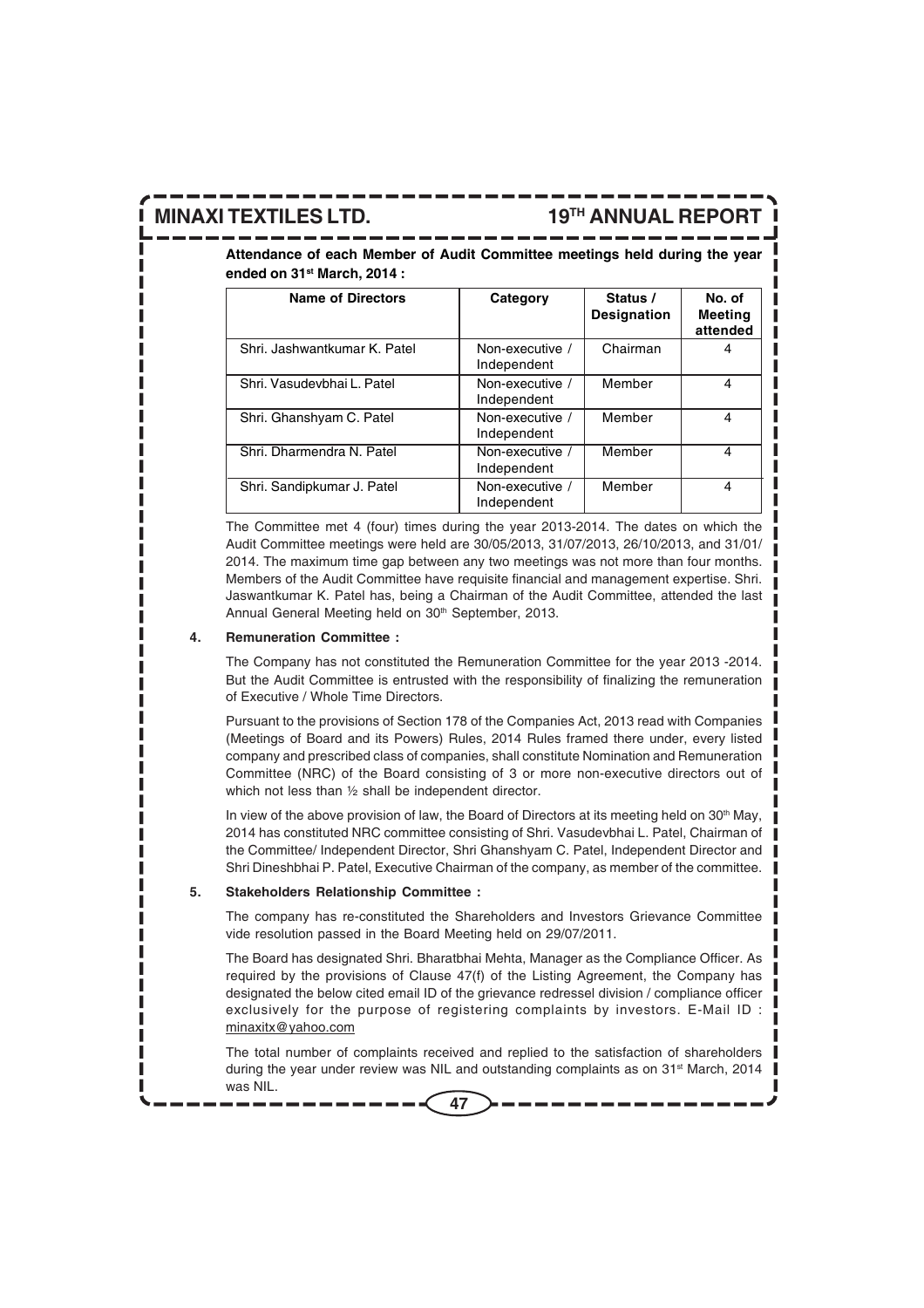None of the request for transfers, dematerialization and re-materialization was pending for approval as on 31st March, 2014.

According to Section 177 the company is required to constitute a Stakeholders Relationship Committee consisting of a Chairman who shall be a non executive directors and such other members as may be decided by the Board.

In view of the above provision, the company is required to change the name of the Shareholders and Investors Grievance Committee to Stakeholders Relationship Committee. Further, the membership of the company is also required to be changed in light of the above provisions

The Board of Directors of the Company has re-constituted a Stakeholders Relationship Committee. The Stakeholders Relationship Committee comprises of Four Directors namely Shri Dharmendra N. Patel, Chairman of the Committee, Shri. Bharatbhai P. Patel, Shri. Dineshbhai P. Patel and Shri. Nirmal B. Patel, members of the committee. The Committee, inter alia, approves issue of duplicate certificates and oversees and reviews all matters connected with the securities transfers. The Committee also looks into redressal of shareholders' complaints like transfer of shares, non-receipts of balance sheet, non-receipt of declared dividends etc. The Committee overseas the performance of the Registrar and Transfer Agents and recommends measures for overall improvement in the quality of investor services.

#### **6. Amount Transferred to IEPF Account**

As per the provision of Section 205C of the Companies Act, 1956, the Company is required to transfer the unclaimed Dividends, remaining unclaimed and unpaid for a period of seven years from the due date to the Investor Education and Protection Fund (IEPF) set up by the Central Government.

As the dividend declared in year 2005-2006, the seven years completed on 30<sup>th</sup> October,2013, the Company has transferred the unpaid or unclaimed dividend amount of Rs.93,175/-, for the financial year 2005-2006, to the Investor Education and Protection Fund (IEPF) established by the Central Government on 7<sup>th</sup> November, 2013.

| Year    | Location                          | Date       | Time         |
|---------|-----------------------------------|------------|--------------|
| 2010-11 | Plot No.3311, Unit No.2,          | 30/09/2011 | $10:00$ a.m. |
|         | GIDC Industrial Estate, Phase-IV, |            |              |
|         | Village Chhatral, Taluka Kalol,   |            |              |
|         | Dist - Gandhinagar (N.G)          |            |              |
| 2011-12 | Plot No.3311, Unit No.2,          | 29/09/2012 | $11:00$ a.m. |
|         | GIDC Industrial Estate, Phase-IV, |            |              |
|         | Village Chhatral, Taluka Kalol,   |            |              |
|         | Dist - Gandhinagar (N.G)          |            |              |
| 2012-13 | Plot No.3311, Unit No.2,          | 30/09/2013 | $11:00$ a.m. |
|         | GIDC Industrial Estate, Phase-IV, |            |              |
|         | Village Chhatral, Taluka Kalol,   |            |              |
|         | Dist - Gandhinagar (N.G)          |            |              |

#### **7. Annual General Body Meetings.**

#### **Location, date and time for last three Annual General Meetings were as follows**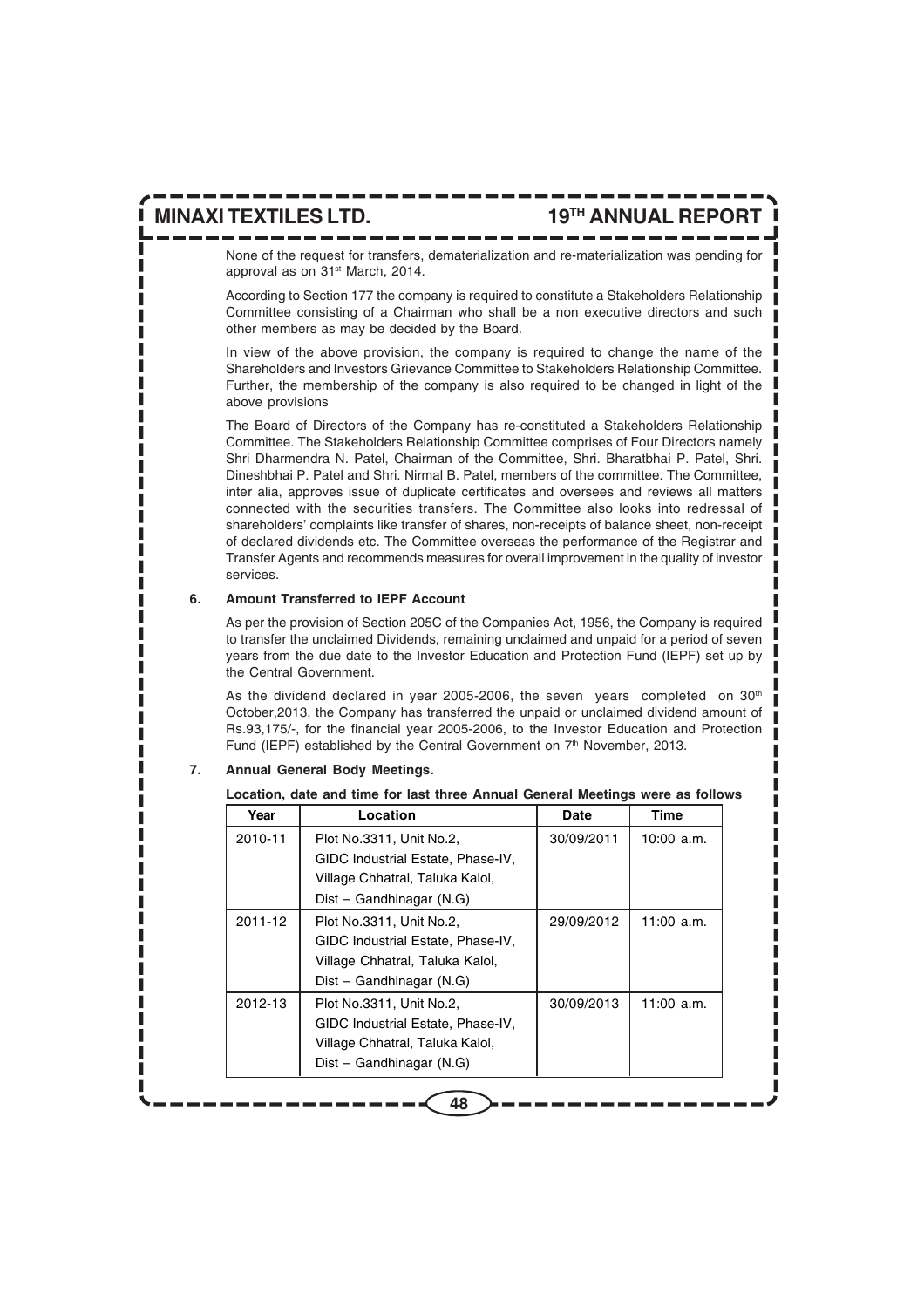Pursuant to the provisions of Section 192A of the Companies Act, 1956 there was no matter required to be dealt by the company to be passed through Postal Ballot.

#### **Whether any Special Resolutions :**

| (a) | Were put in the previous AGM                       | : Yes  |
|-----|----------------------------------------------------|--------|
| (b) | Were put through Postal Ballot last year           | : No   |
|     | Details of voting pattern                          | : N.A. |
|     | Persons who conducted postal ballot exercise       | : N.A. |
| (c) | Are proposed to be conducted through postal ballot | :No    |
| (d) | Procedure for postal ballot                        | : N.A. |

#### **8. Disclosures :**

- **8.1** There are no materially significant related party transactions i.e. transactions of material nature, with its promoters, the directors or the management, their subsidiaries or relatives etc., that may have potential conflicts with the interests of the company at large in the financial year 2013-2014.
- **8.2** There has been no instance of non-compliance by the company on any matter related to capital markets, during the last three years and hence no penalties or strictures have been imposed on the company by Stock Exchange(s) or SEBI or any other statutory authority.
- **8.3** The Company has complied with all the mandatory requirements of the Revised Clause 49 of the Listing Agreement.

#### **9. Means of Communication**

The Company regularly intimates quarterly un-audited as well as yearly audited financial results to the Stock Exchanges, immediately after the same are taken on record by the Board. This results are normally published in an English Daily Newspaper and in a Gujarati Daily Newspaper. These are not sent individually to the Shareholders.

All price sensitive information and announcements, if any, are communicated immediately after the Board decisions to the Stock Exchanges, where the company's share are listed, for dissemination to the Shareholders.

#### **10. General Shareholder Information**

#### **10.1 Company Registration Details**

The Company is registered under The Companies Act, 1956 with the Office of Registrar of Companies, Gujarat, India. The Corporate Identity Number (CIN) allotted to the Company by the Ministry of Corporate Affairs (MCA) is : L17119GJ1995PLC025007.

#### **10.2 Nineteenth Annual General Meeting**

Date : 30<sup>th</sup> day of September, 2014

Time : 11:00 a.m.

Venue : Plot No. 3311, Unit No. 2, Phase-IV, GIDC Industrial Estate,

Village : Chhatral, Taluka : Kalol, Dist. Gandhinagar (N.G.)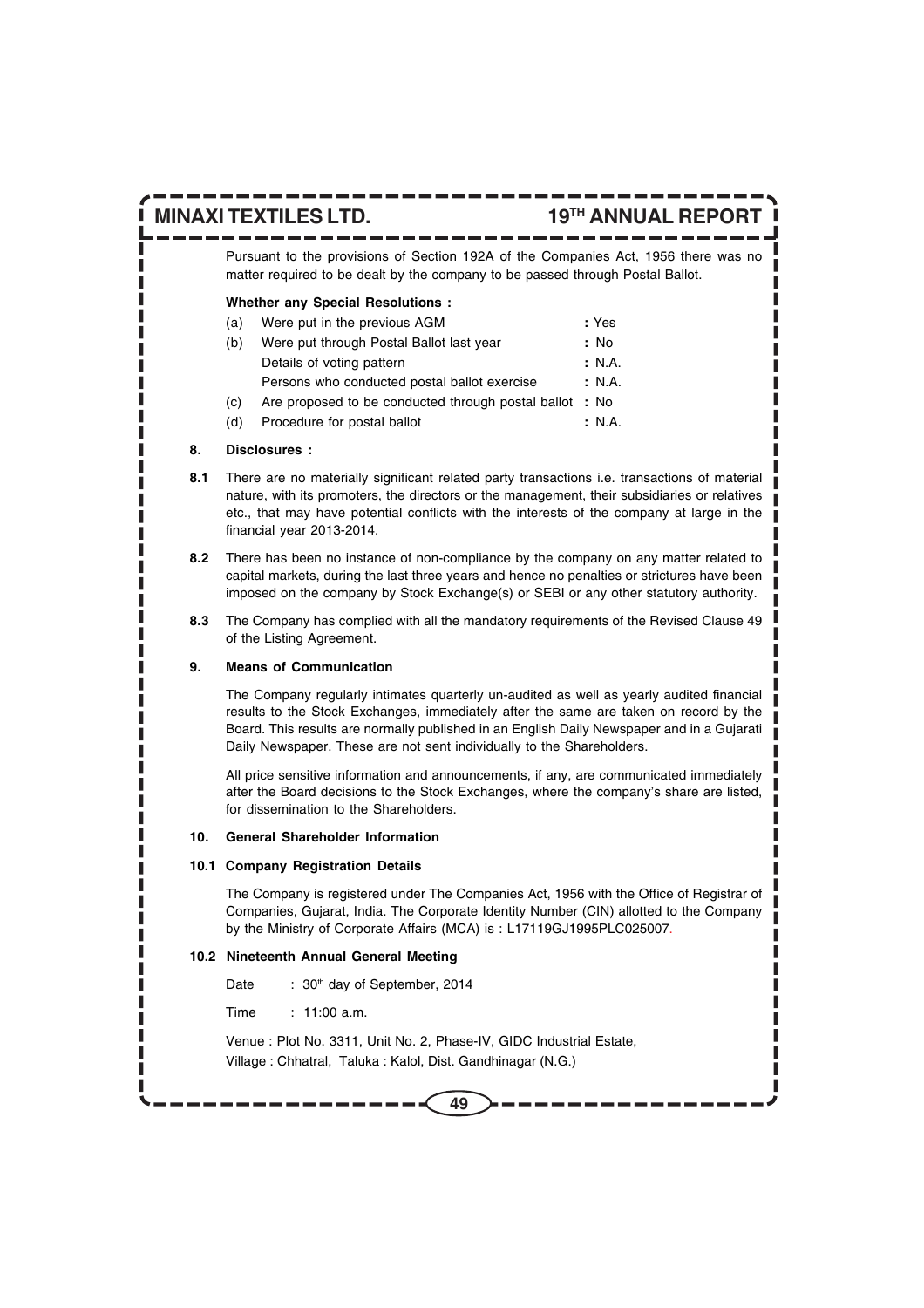As required under Clause 49(IV)(G)(i), particulars of Directors seeking appointment/reappointment are given in Annexure to the Notice of the Annual General Meeting to be held on 30<sup>th</sup> September, 2014.

### **10.3 Financial Year / Calendar (tentative)**

The Company follows April to March as its Financial Year. The results for every quarter beginning from April are being declared as per the Listing Agreement.

#### **10.4 Listing of Equity Shares on Stock Exchanges at : Bombay Stock Exchange Limited.**

Annual listing fees for the year 2013-2014, as applicable, has been paid.

#### **Stock Code**

| Demat ISIN Number in NSDL & CDSL for Equity Shares | : INE952CO1010 |
|----------------------------------------------------|----------------|
| New ISIN in NSDL & CDSL for Equity Shares          | : INE952C01028 |

### **10.5 Market Price Information and Other information concerning the shares**

**The table below sets forth, for the periods indicated, the Closing high and low and volume of trading activity on the BSE for the shares**

| <b>MONTH</b>    | High(₹) | Low(₹) | Volume  |
|-----------------|---------|--------|---------|
| April, 2013     | 0.82    | 0.62   | 205587  |
| May, 2013       | 0.85    | 0.67   | 159727  |
| June, 2013      | 0.83    | 0.64   | 230244  |
| July, 2013      | 0.95    | 0.73   | 65514   |
| August, 2013    | 0.92    | 0.53   | 15402   |
| September, 2013 | 0.63    | 0.53   | 41143   |
| October, 2013   | 0.81    | 0.58   | 101686  |
| November, 2013  | 0.72    | 0.54   | 75994   |
| December, 2013  | 0.64    | 0.47   | 67425   |
| January, 2014   | 0.78    | 0.66   | 63911   |
| February, 2014  | 0.81    | 0.65   | 395894  |
| March, 2014     | 1.05    | 0.77   | 559998  |
|                 |         | TOTAL  | 1982525 |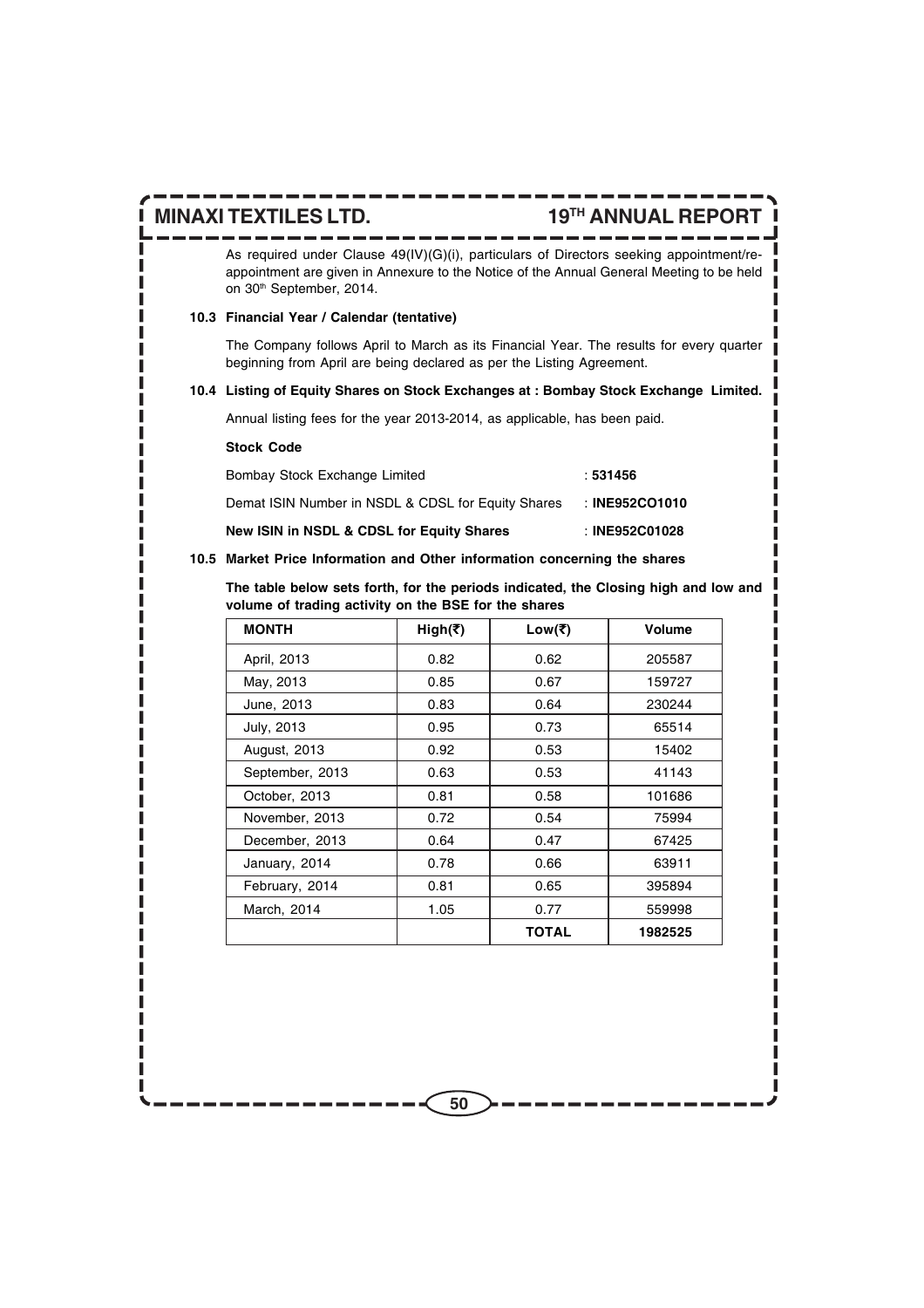

**Sharepro Services (India) Pvt. Ltd.**

| Head Office: Mumbai                 | Branch Office: Ahmedabad                       |
|-------------------------------------|------------------------------------------------|
| 13AB, Samhita Ware-housing Complex, | 416-420. $4^{\text{th}}$ Floor.                |
| $2nd$ Floor,                        | Devnandan Mall,                                |
| Sakinaka Telephone Exchange Lane,   | Opp. Sanyas Ashram,                            |
| Off. Andheri-Kurla Road,            | Ellisbridge, Ahmedabad - 380 006               |
| Sakinaka, Andheri East,             | Phone: 079 26582381 / 82 / 83 / 84             |
| Mumbai - 400 072                    | Fax: 079 26582385                              |
|                                     | e-mail:sharepro.ahmedabad@shareproservices.com |

#### **10.7 Share Transfer / Demat System**

All the shares related work is now onwards being undertaken by our R & T Agent, Sharepro Services (India) Private Limited. To expedite the process of share transfer, transmission, split, consolidation, re-materialization and de-materialization etc. of securities of the Company, the Board of Directors has delegated the power of approving the same to the Company's R & T Agent under the supervision and control of the Compliance Officer Shri. Bharatbhai Mehta, who is placing a summery statement of transfer / transmission etc. of securities of the Company at the meeting of the Shareholders' and Investors' Grievance Committee.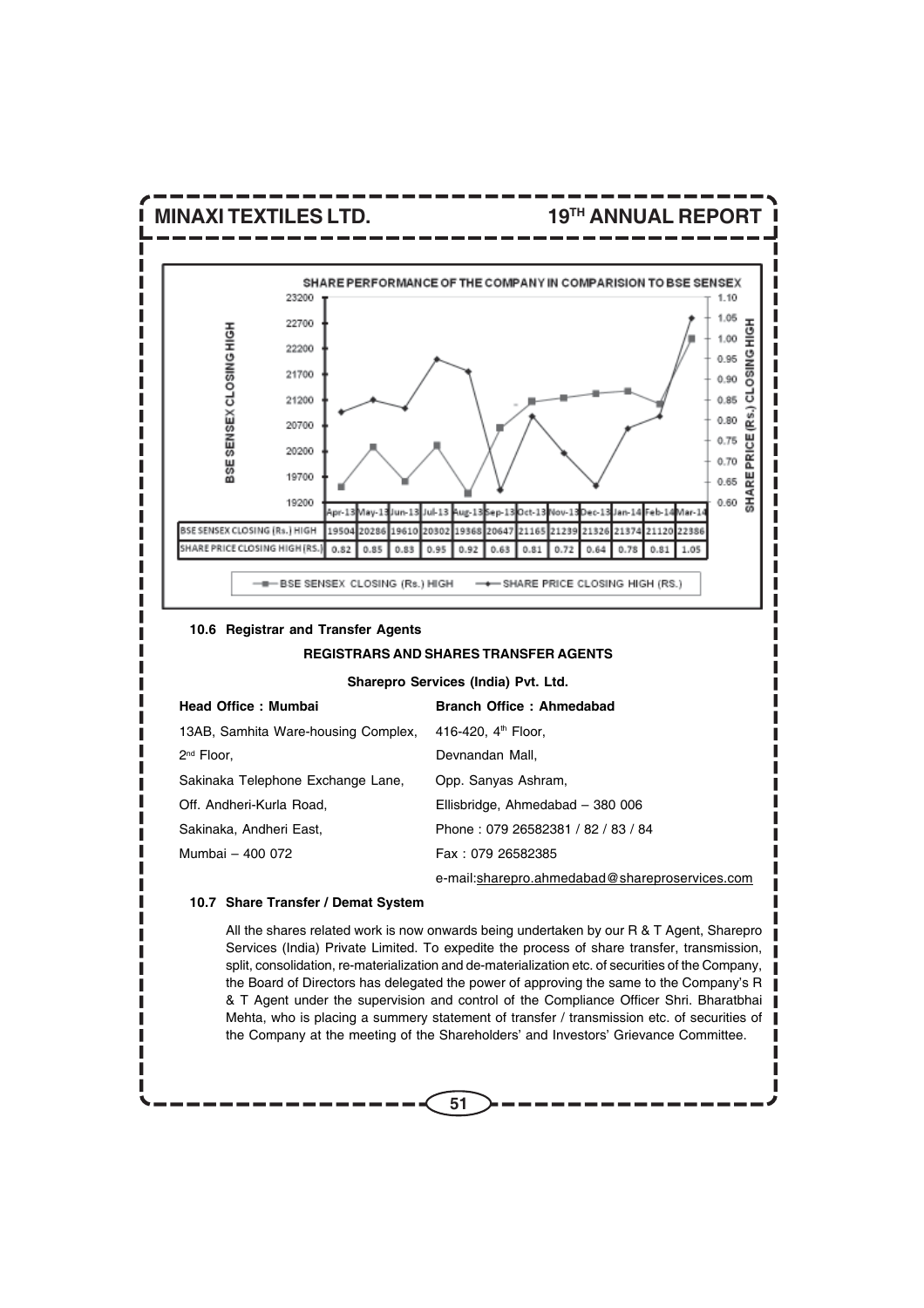Share lodged for transfer at the R & T Agents address in physical form are normally processed and approved within 15 days from the date of received, subject to the documents been valid and complete in all respect. Normally, all the request for de- materialization of shares are processed and the confirmation is give to the Depository within 15 days. The investors / shareholders grievances are also taken-up by our R & T Agent.

The Company has obtained and filed with the Stock Exchange(s), the half yearly certificates from a Company Secretary in Practice for due compliance with the share transfer formalities as required under Clause 47(c) of the Listing Agreement.

| Distribution of shareholding as on March 31, 2014 |                          |                      |                     |        |               |            |  |
|---------------------------------------------------|--------------------------|----------------------|---------------------|--------|---------------|------------|--|
|                                                   |                          | No. of equity shares | No. of holders<br>℅ |        | No. of shares | % of Total |  |
|                                                   | held                     |                      |                     |        |               |            |  |
|                                                   | ٠                        | 500                  | 1086                | 22.99  | 310641        | 0.63       |  |
| 501                                               |                          | 1000                 | 1122                | 23.76  | 1086046       | 2.20       |  |
| 1001                                              | ٠                        | 2000                 | 701                 | 14.84  | 1286235       | 2.60       |  |
| 2001                                              | ۰                        | 3000                 | 375                 | 7.94   | 1044061       | 2.12       |  |
| 3001                                              | ٠                        | 4000                 | 129                 | 2.73   | 487974        | 0.98       |  |
| 4001                                              | ٠                        | 5000                 | 452                 | 9.57   | 2243205       | 4.54       |  |
| 5001                                              | ٠                        | 10000                | 450                 | 9.53   | 3894501       | 7.88       |  |
| 10001                                             | $\overline{\phantom{a}}$ | 20000                | 178                 | 3.77   | 2747659       | 5.56       |  |
| Above                                             |                          | 20000                | 230                 | 4.87   | 36315678      | 73.49      |  |
| Total                                             |                          |                      | 4723                | 100.00 | 49416000      | 100.00     |  |

#### **10.8 Distribution Schedule and Shareholding Pattern as on 31st March, 2014**

| Shareholding Pattern as on March 31, 2014 |  |
|-------------------------------------------|--|
|-------------------------------------------|--|

| Sr.            | Category                                | As on         |                | As on         |                |  |
|----------------|-----------------------------------------|---------------|----------------|---------------|----------------|--|
| No.            |                                         |               | March 31, 2014 |               | March 31, 2013 |  |
|                |                                         | Nos. of       | Voting         | Nos. of       | Voting         |  |
|                |                                         | <b>Shares</b> | Strength       | <b>Shares</b> | Strength       |  |
|                |                                         | held          | %              | held          | ℅              |  |
| 1              | <b>Promoters</b>                        | 18688438      | 37.82          | 18496435      | 37.43          |  |
| $\overline{2}$ | Mutual Fund & UTI                       | NIL.          | <b>NIL</b>     | <b>NIL</b>    | NIL.           |  |
| 3              | Bank, Financial Institutions (FI's),    | <b>NIL</b>    | <b>NIL</b>     | <b>NIL</b>    | NIL.           |  |
|                | <b>Insurance Companies</b>              |               |                |               |                |  |
| 4              | Foreign Institutional Investors (FII's) | <b>NIL</b>    | <b>NIL</b>     | <b>NIL</b>    | NIL.           |  |
| 5              | Private Bodies Corporate                | 2319017       | 4.69           | 2636867       | 5.34           |  |
| 6              | <b>Indian Public</b>                    | 28288252      | 57.25          | 28165905      | 57.00          |  |
| $\overline{7}$ | Any other (i) Non Resident Indian       | 115093        | 0.23           | 115093        | 0.23           |  |
|                | (ii) Clearing Member                    | 5200          | 0.01           | 1700          | 0.00           |  |
| Total          |                                         | 49416000      | 100.00         | 49416000      | 100.00         |  |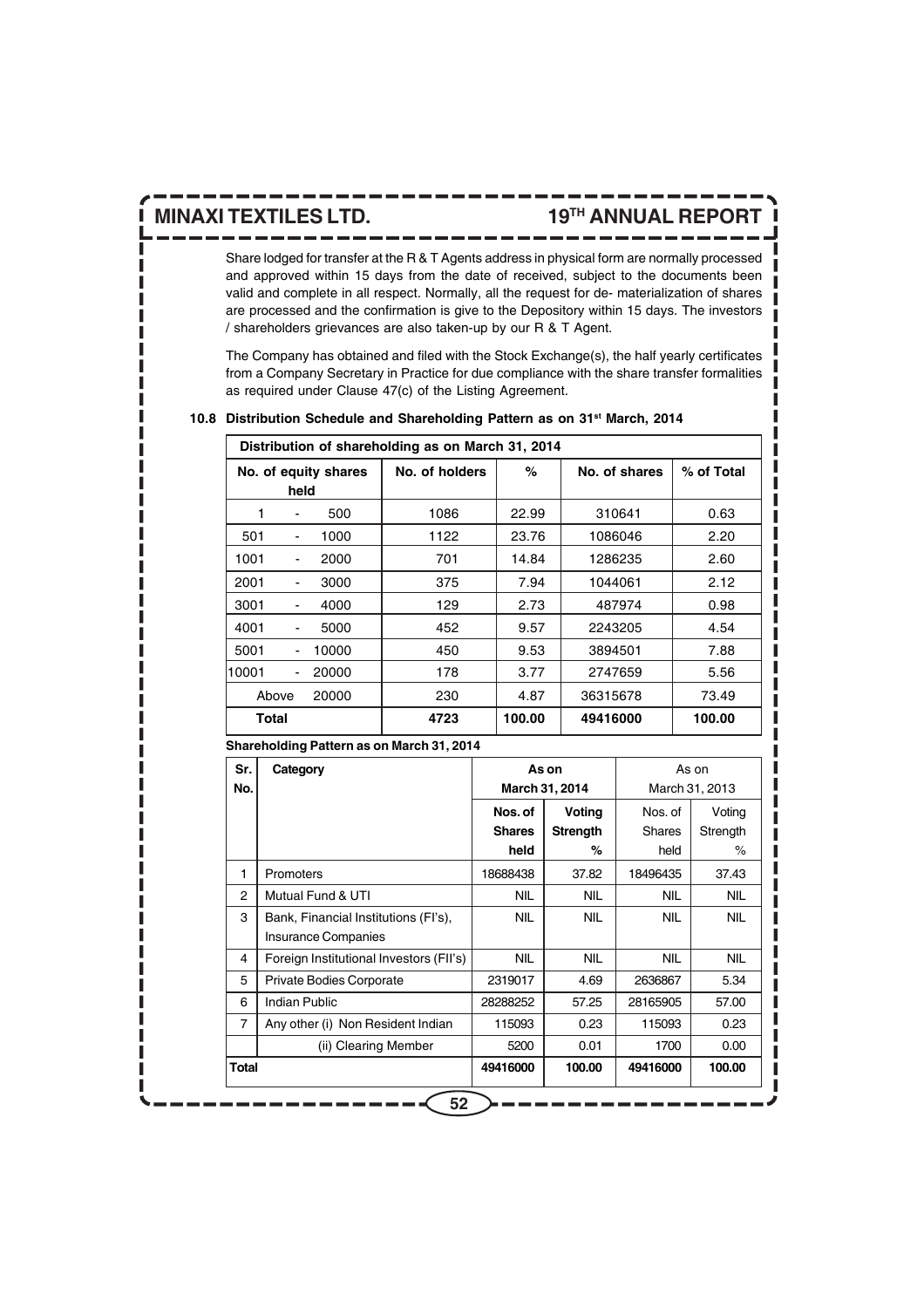#### **10.9 Dematerialization of Shares and Liquidity**

The Company's Shares are in compulsory De-mate segment and Presently shares are held in electronic and physical mode (96.82% of shares in demat, 3.18% in physical mode). Company's shares are easily traded on Bombay Stock Exchange Limited.

#### **10.10Out standing GDRs / DRs / Warrants or any Convertible Instruments**

- Not applicable.

#### **10.11Plant Location**

Plot No. 3311, GIDC Industrial Estate, Phase-IV, Village- Chhatral, Taluka- Kalol, Dist. **:** Gandhinagar (N.G)

#### **10.12Address for correspondence :**

| a) | Investor correspondence for     | Sharepro Services (India) Private Limited       |
|----|---------------------------------|-------------------------------------------------|
|    | transfer / dematerialization of | 416-420, 4 <sup>th</sup> Floor, Devnandan Mall, |
|    | shares, payment of dividend     | Opp. Sanyas Ashram, Ellisbridge,                |
|    | on shares and any other         | Ahmedabad - 380 006                             |
|    | query relating to the shares    | Phone: 079 26582381 / 82 / 83 / 84              |
|    | of the company.                 | Fax: 079 26582385                               |
|    |                                 | e-Mail: sharepro.ahmedabad@shareproservices.com |
|    |                                 |                                                 |
| b) | Any query on Payment of         | Plot No. 3311, Unit No.2,                       |
|    | Dividend on shares, if any, and | <b>GIDC</b> Industrial Estate,                  |
|    | Annual Report                   | Phase-IV, Village Chhatral,                     |
|    |                                 | Taluka-Kalol, Dist. Gandhinagar (N.G),          |
|    |                                 | Gujarat                                         |
|    |                                 | Tel. No.: 91-02764-234008                       |
|    |                                 | : 91-02764-234142                               |
|    |                                 | : minaxitx@yahoo.com<br>e-Mail                  |

#### **10.13Reconciliation of Share Capital Audit**

The Reconciliation of Share Capital Audit of the Company prepared in terms of SEBI Circular No. D&CC/FITTC/CIR-16/2002 dated December 31, 2002 reconciling the total shares held in both the depositories, viz NSDL and CDSL and in physical form with the total issued / paid-up capital of the Company were placed before the Board of Directors every quarter and also submitted to the Stock Exchange(s) every quarter.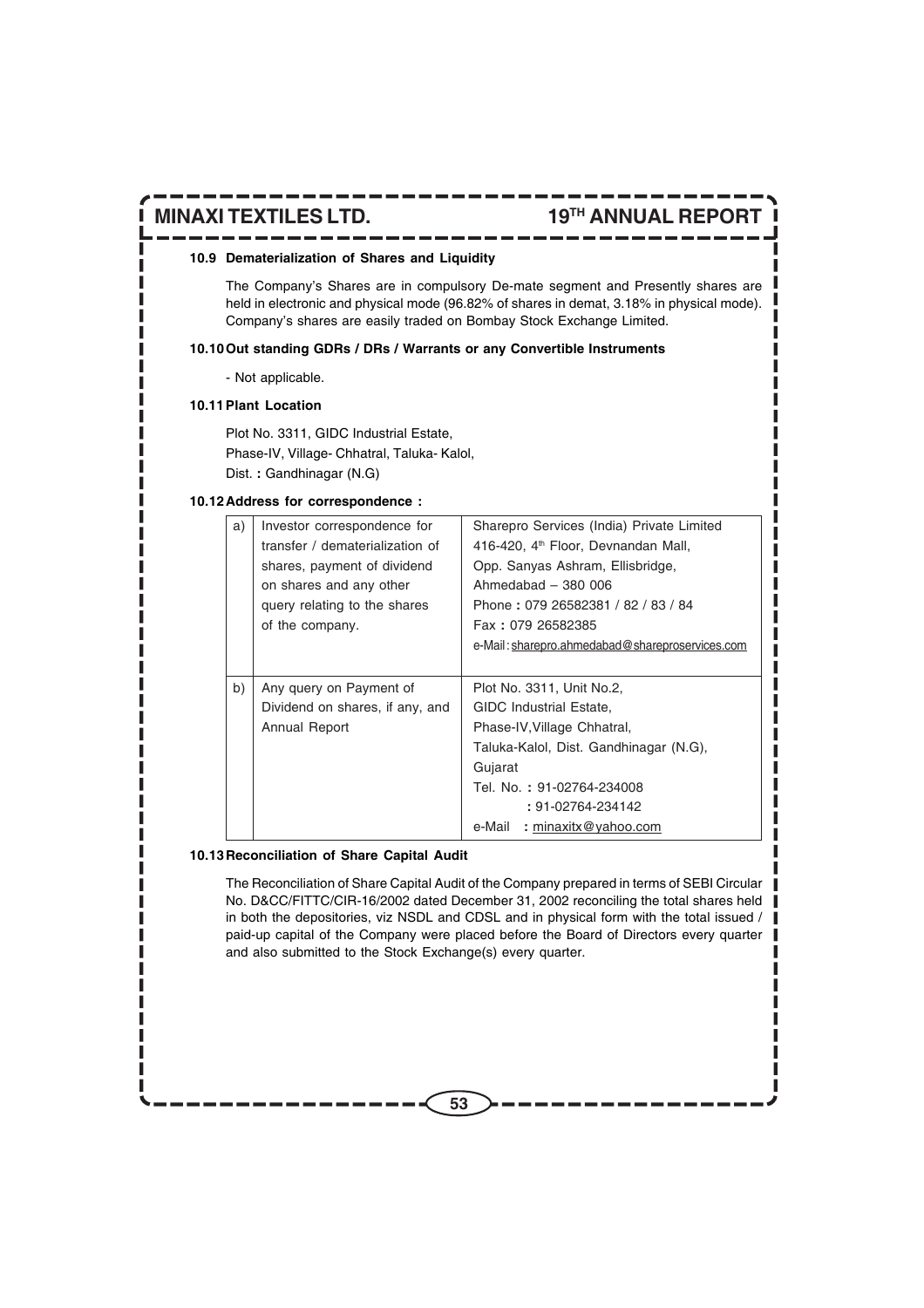## **AUDITOR'S CERTIFICATE ON CORPORATE GOVERNANCE**

To,

The Members of Minaxi Textiles Limited.

We have examined the compliance of condition of corporate governance by Minaxi Textiles Limited ('the Company') for the year ended  $31<sup>st</sup>$  March, 2014 as stipulated in Clause 49 of Listings Agreement of the company with Stock Exchanges. We have conducted our review on the basis of relevant records and documents maintained by the Company for the year ended 31<sup>st</sup> March, 2014 and furnished to us for the purpose of the review and the information and explanation given us by the Company during the review.

The compliance of condition of corporate governance is the responsibility of the management. Our examination was limited to procedure and implementation there of, adopted by the Company for ensuring the compliance of the conditions of the corporate governance. It is neither an audit nor an expression of opinion of the financial statements of the Company.

In our opinion and to the best of our information and according to the explanations given to us, we certify that Company has complied with the conditions of corporate governance as stipulated in the above – mentioned Listing Agreement.

As required by the Guidance Note issued by the institute of Chartered Accountants of India, we have to state that no investor grievance is pending for period exceeding one month against the Company as per the records maintained by the Company.

We further state that such compliance is neither as assurance as to the future viability of the Company nor the efficiency or effectiveness with which management has conducted the affairs of the Company.

Place **:** Ahmedabad **R.R.S & ASSOCIATES** Date **:** 30/05/2014 **CHARTERED ACCOUNTANTS**

> **RAJESH R SHAH PARTNER MEMBERSHIP NO.34549**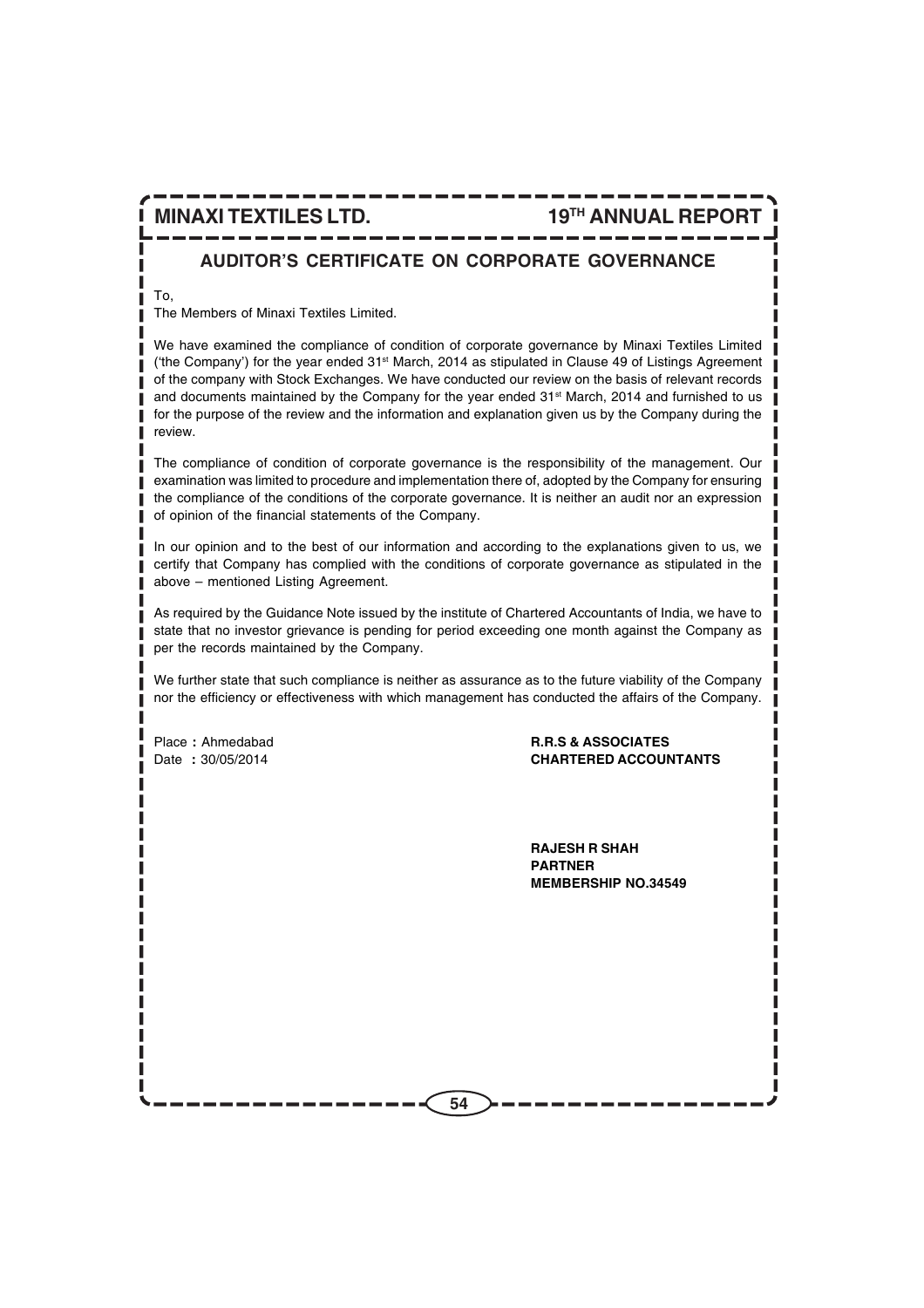## **CERTIFICATE ON CORPORATE GOVERNANCE**

To,

The Members of Minaxi Textiles Limited.

We have examined the compliance of condition of corporate governance by Minaxi Textiles Limited ('the Company') for the year ended 31<sup>st</sup> March, 2014 as stipulated in Clause 49 of Listings Agreement of the company with Stock Exchange(s). We have conducted our review on the basis of relevant records and documents maintained by the Company for the year ended 31<sup>st</sup> March, 2014 and furnished to us for the purpose of the review and the information and explanation given us by the Company during the review.

In our opinion and to the best of our information and according to the explanations given to us, we certify that Company has complied with the conditions of corporate governance as stipulated in the above – mentioned Listing Agreement.

In our opinion and to the best of our information and according to the explanations given to us, we certify that no investor grievance is pending for period exceeding one month against the Company as per the records maintained by the Company.

We further state that such compliance is neither as assurance as to the future viability of the Company nor the efficiency or effectiveness with which management has conducted the affairs of the Company.

Place : Ahmedabad **Formula** For, Ashok P. Pathak & Co. **Date : 30/05/2014 Company Secretaries**

> **Ashok P. Pathak Proprietor ACS No. 9939 COP No.2662**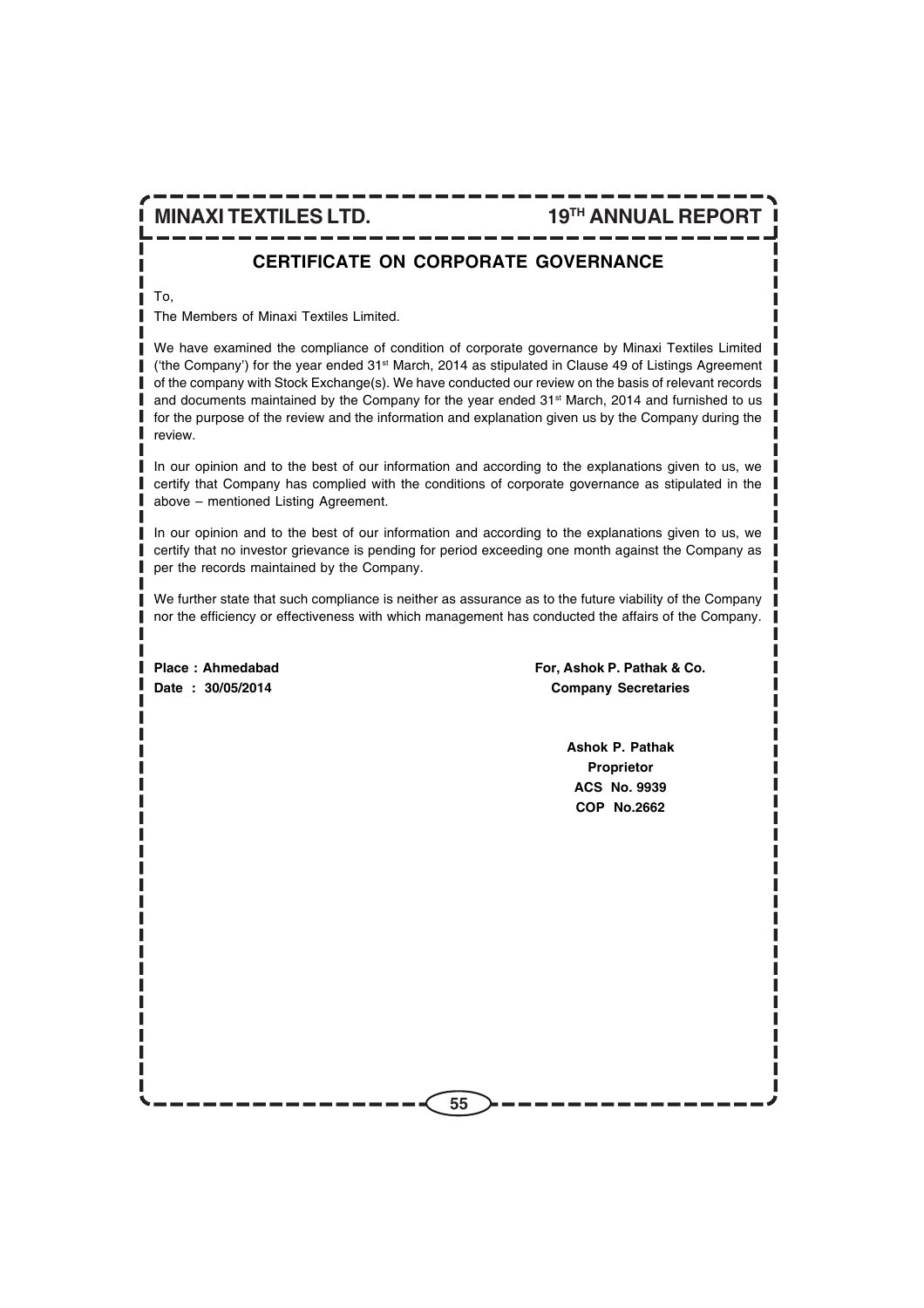## **CEO / MD CERTIFICATION PURSUANT TO CLAUSE 49 (V) OF THE LISTING AGREEMENT**

To,

The Board of Directors **Minaxi Textiles Limited**, Plot No. 3311, GIDC Chhatral, Dist. Gandhinagar.

## **CERTIFICATION BY CHIEF EXECUTIVE OFFICER / MANAGING DIRECTOR**

I, Bharatbhai P. Patel, Managing Director of the Company Minaxi Textiles Limited, hereby certify that for the financial year ending **31st March, 2014** on the basis of the review of the financial statements and the cash flow statement and to the best of my knowledge and belief that **:**

- 1 These statements do not contain any materially untrue statement or omit any material fact or contain statements that might be misleading.
- 2 These statements together present a true and fair view of the Company's affairs and are in compliance with existing accounting standards, applicable laws and regulations.
- 3 There are, to the best of my knowledge and belief, no transactions entered into by the Company during the year 2013-2014 which are fraudulent, illegal or in violation of the Company's code of conduct.
- 4 I accept responsibility for establishing and maintaining internal controls. I have evaluated the effectiveness of the internal control systems of the company and I have disclosed to the auditors and the Audit Committee those deficiencies, of which I am aware, in the design or operation of the internal control systems and that I have taken the required steps to rectify these deficiencies.
- 5 I further certify that **:**
	- a) there have been no significant changes in internal control during this year.
	- b) there have been no significant changes in accounting policies during this year.
	- c) there have been no instances of significant fraud of which I have become aware and the involvement therein, of management or an employee having a significant role in the Company's internal control system.

**Place :Chhatral Bharatbhai P. Patel**

Date : 30/05/2014 **Managing Director**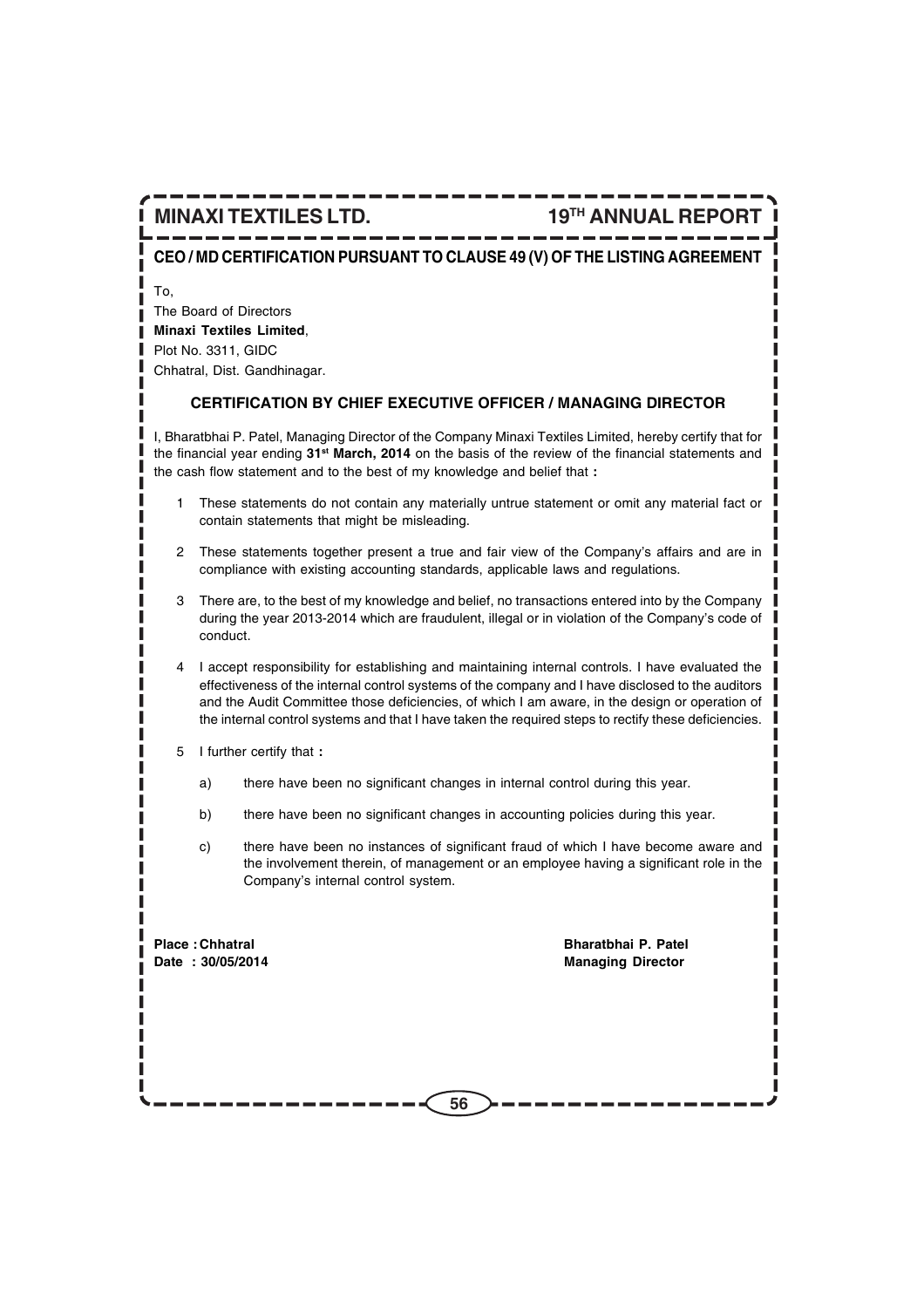## **MINAXI TEXTILES LTD. 19TH ANNUAL REPORT**

## **R.R.S & ASSOCIATES CHARTERED ACCOUNTANTS**

**Independent Auditors' Report**

To the Members of, Minaxi Textiles Limited

#### **Report On the Financial Statements**

We have audited the accompanying financial statements of Minaxi Textiles Limited, which comprise the Balance Sheet as at March 31, 2014, the Statement of Profit and Loss and Cash Flow Statement for the year then ended, and a summary of significant accounting policies and other explanatory information.

#### **Management's Responsibility for the Financial Statements**

The Company's Management is responsible for the preparation of these financial statements that give a true and fair view of the financial position, financial performance and cash flows of the Company in accordance with the Accounting Standards notified under the Companies Act, 1956 ("the Act") read with the General Circular 15/2013 dated 13<sup>th</sup> September, 2013 of the Ministry of Corporate Affairs in respect of Section 133 of the Companies Act, 2013 and in accordance with the accounting principles generally accepted in India. This responsibility includes the design, implementation and maintenance of internal control relevant to the preparation and presentation of the financial statements that give a true and fair view and are free from material misstatement, whether due to fraud or error.

#### **Auditor's Responsibility**

Our responsibility is to express an opinion on these financial statements based on our audit. We conducted our audit in accordance with the Standards on Auditing issued by the Institute of Chartered Accountants of India. Those Standards require that we comply with ethical requirements and plan and perform the audit to obtain reasonable assurance about whether the financial statements are free from material misstatement.

An audit involves performing procedures to obtain audit evidence about the amounts and disclosures in the financial statements. The procedures selected depend on the auditor's judgment, including the assessment of the risks of material misstatement of the financial statements, whether due to fraud or error. In making those risk assessments, the auditor considers internal control relevant to the Company's preparation and fair presentation of the financial statements in order to design audit procedures that are appropriate in the circumstances. An audit also includes evaluating the appropriateness of accounting policies used and the reasonableness of the accounting estimates made by management, as well as evaluating the overall presentation of the financial statements.

We believe that the audit evidence we have obtained is sufficient and appropriate to provide a basis for our audit opinion.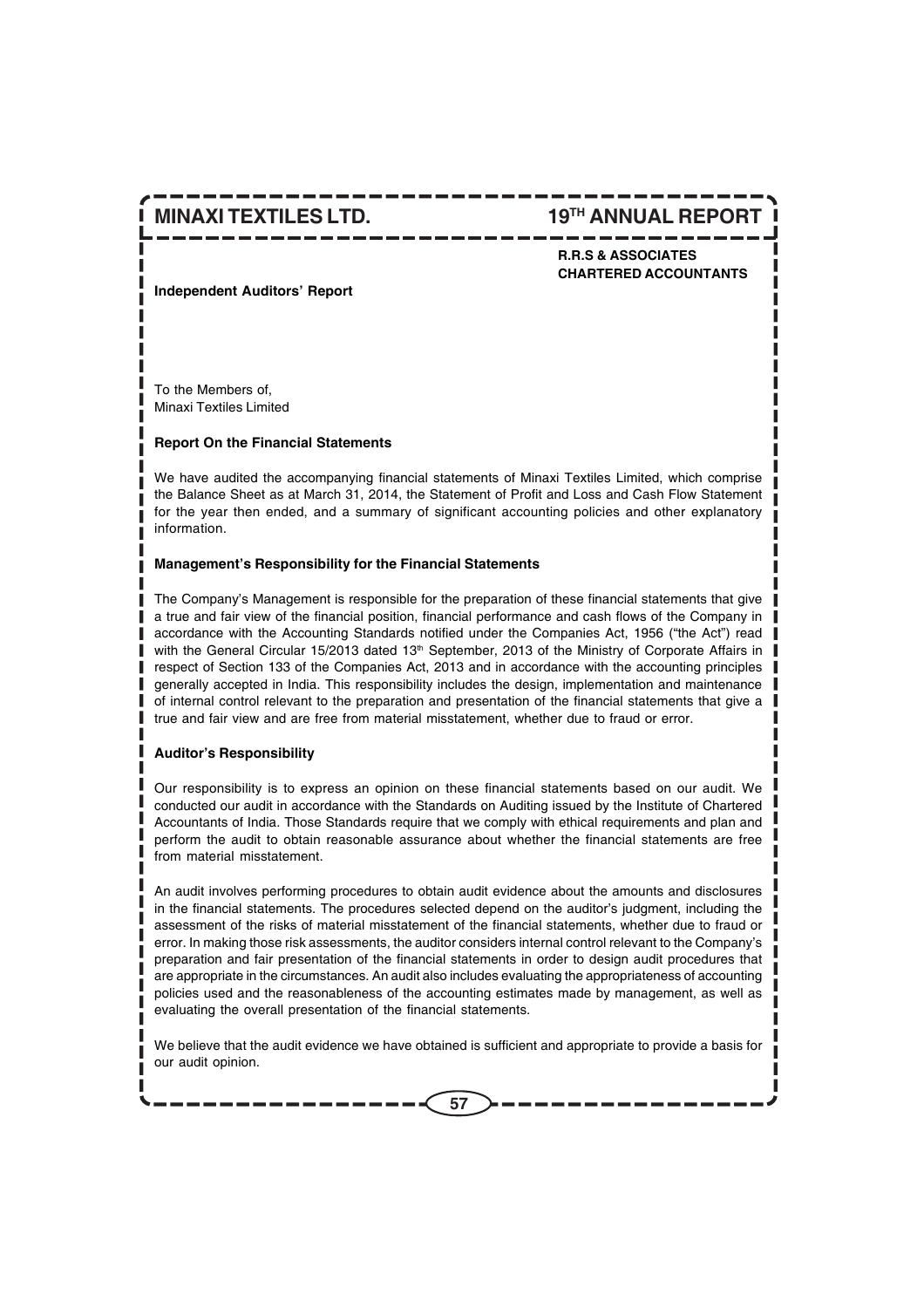#### **Independent Auditors' Report**

#### **Opinion**

In our opinion and to the best of our information and according to the explanations given to us, the financial statements give the information required by the Act in the manner so required and give a true and fair view in conformity with the accounting principles generally accepted in India:

- (a) In the case of the Balance Sheet, of the state of affairs of the Company as at March 31, 2014;
- (b) In the case of the Profit and Loss Account, of the profit for the year ended on that date; and
- (c) In the case of the Cash Flow Statement, of the Cash Flow for the year ended on that date.

#### **Report on Other Legal and Regulatory Requirements**

- 1. As required by the Companies (Auditor's Report) Order, 2003 ("the Order") issued by the Central Government of India in terms of section 227(4A) of the Act, we give in the Annexure a statement on the matters specified in the paragraphs 4 and 5 of the Order.
- 2. As required by section 227(3) of the Act, we report that:
- a. we have obtained all the information and explanations which to the best of our knowledge and belief were necessary for the purpose of our audit;
- b. in our opinion proper books of account as required by law have been kept by the Company so far as appears from our examination of those books
- c. the Balance Sheet, Statement of Profit and Loss, and Cash Flow Statement dealt with by this Report are in agreement with the books of account.
- d. in our opinion, the Balance Sheet, Statement of Profit and Loss, and Cash Flow Statement comply with the Accounting Standards notified under the Act read with the General Circular 15/2013 dated 13<sup>th</sup> September, 2013 of the Ministry of Corporate Affairs in respect of Section 133 of the Companies Act, 2013.
- e. on the basis of written representations received from the directors as on March 31, 2014, and taken on record by the Board of Directors, none of the directors is disqualified as on March 31, 2014, from being appointed as a director in terms of clause (g) of sub-section (1) of section 274 of the Companies Act, 1956.

For **RRS & Associates** Chartered Accountants (Registration No. 118336W)

**Rajesh R. Shah Partner** Membership No.: 034549

Ahmedabad Date: 30<sup>th</sup> May, 2014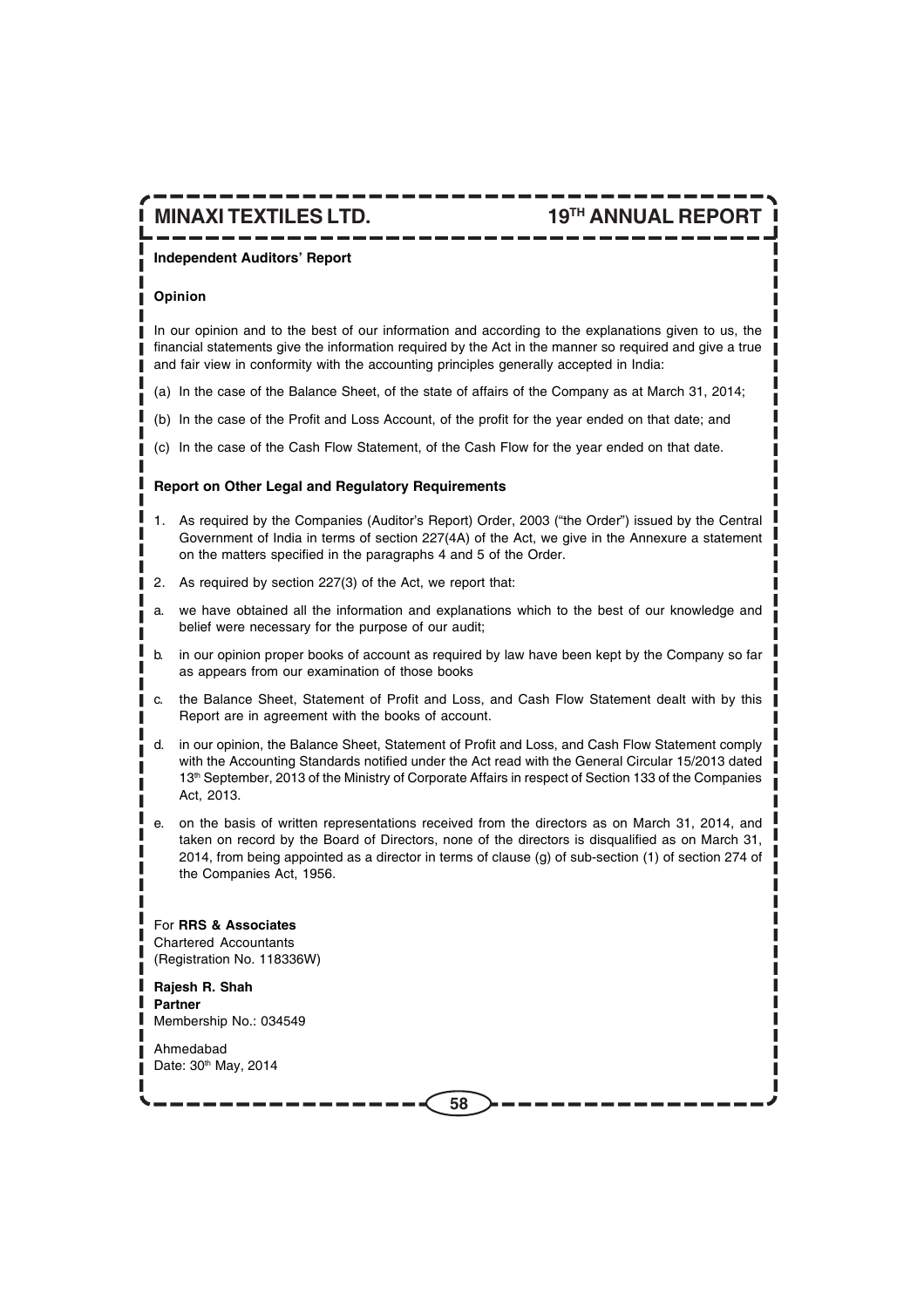## **MINAXI TEXTILES LTD. 19TH ANNUAL REPORT**

## **Annexure to Independent Auditors' Report**

Referred to in Paragraph 1 under the heading of "Report on Other Legal and Regulatory Requirements" of our report of ever date.

- 1. a. As informed to us, the Company is in the process of updating of proper records showing full particulars including quantitative details and situation of its fixed assets.
	- b. All the Fixed Assets of the Company have been physically verified by the management at reasonable period during the year and no material discrepancies have been noticed on such verification.
	- c. In our opinion and according to the information and explanation given to us, substantial part of fixed assets has not been disposed off by the company during the year.
- 2. a. As explained to us, stock has been physically verified during the year by the management. In our opinion, the frequency of verification is reasonable.
	- b. As per information given to us, the procedures of physical verification of stocks followed by the management are reasonable and adequate in relation to the size of the company and the nature of its business.
	- c. On the basis of our examination of the inventory records, in our opinion, the company is maintaining proper records of inventory. No material discrepancies were noticed on verification between the physical stocks and the book records.
- 3. a. The company has not granted any loans, secured or unsecured, to / from firms or other parties covered in the register maintained under section 301 of the Companies Act, 1956, hence provision of clause (a) are not applicable to the company.
	- b. During the year the company has taken unsecured loan of Rs. 46.00 lacs from one party covered in the register maintained under section 301 of the Companies Act, 1956.The maximum amount outstanding during the year in respect of the all the parties were Rs. 46.00 lacs and the yearend balance was Rs. 46.00 lacs.
	- c. In our opinion and according to the information and explanation given to us, the rate of interest of such loans taken, and other terms & conditions are not prima facie prejudicial to the interest of the Company.
	- d. In our opinion and according to the information and explanation given to us, the interest payments are regular and the principal amount is repayable on demand.
- 4. In our opinion, there are adequate internal control procedures Commensurate with the size of the Company and the nature of its business with regard to purchase of inventory and fixed assets and with regard to sale of goods. During the course of our audit, we have not observed any major weakness in internal control.
- 5. a. According to the information and explanations given to us, we are of the opinion that the transactions that need to be entered into the register maintained under section 301 of the Company Act, 1956 have been so entered.

**59**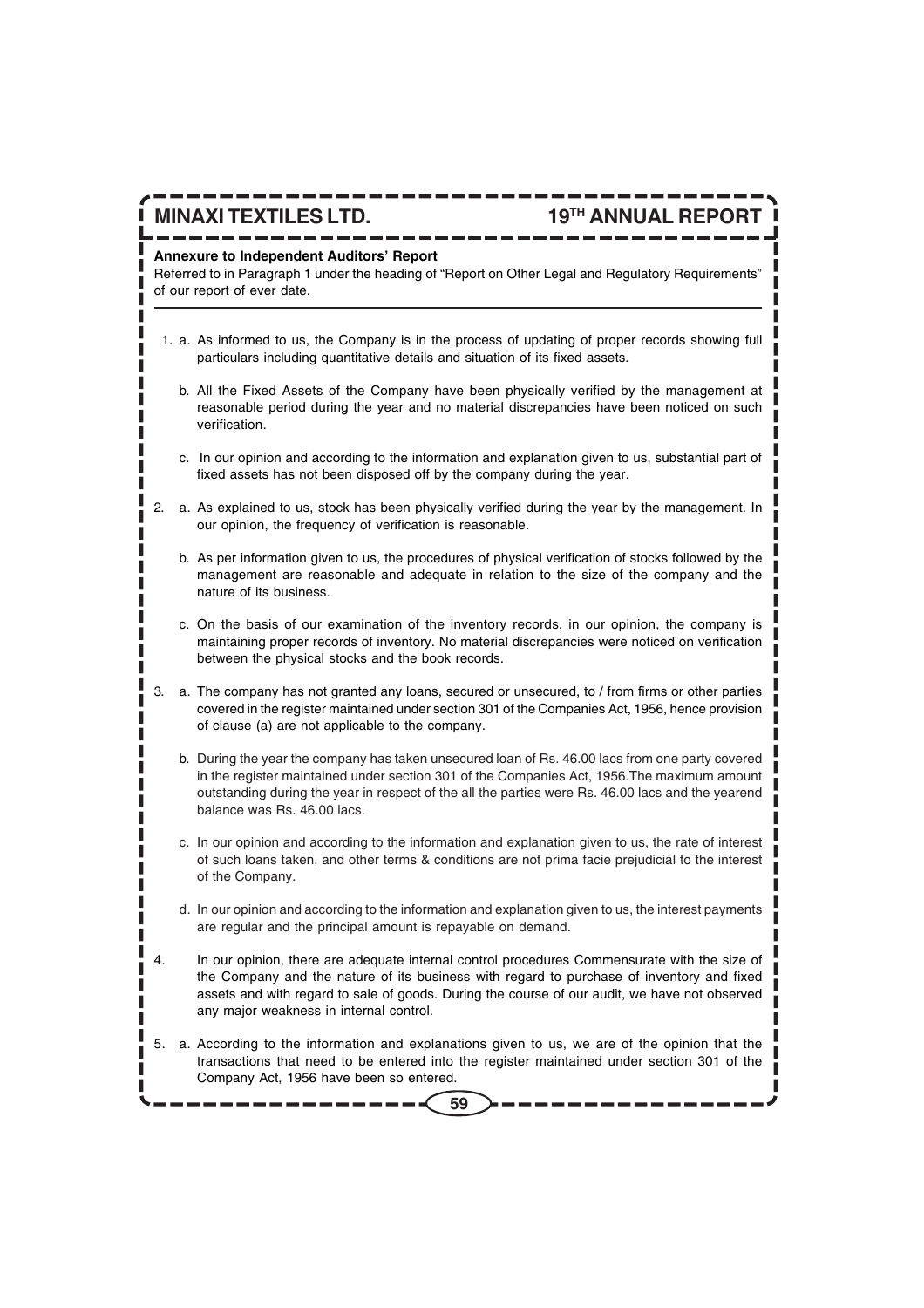# **MINAXI TEXTILES LTD. 19TH ANNUAL REPORT**

#### **Annexure to Independent Auditors' Report**

Referred to in Paragraph 1 under the heading of "Report on Other Legal and Regulatory Requirements" of our report of ever date.

- b. In our opinion and according to the information and explanation given to us the above transactions, wherever they exceed the threshold limit specified, are made at prices which are not prejudicial to the interest of the company
- 6. As per the explanations given to us, the company has not accepted deposits from the public.
- 7. The Company does not have any Internal Auditor or any special department/cell for Internal Audit, but looking towards the quantum & value of transactions and the Internal Control Procedures, we are of the opinion that the Company has enough control over the transactions of the business.
- 8. We have broadly reviewed the books of account relating to materials, labour and other items of cost maintained by the company pursuant to the Rules made by the Central Government for the maintenance of cost records under section 209(1)(d) of the Company Act, 1956 and we are of the opinion that prima facie the prescribed accounts and records have been made and maintained. We have however not, made a detailed examination of the records with a view to determine whether they are accurate or complete.
- 9. a. According to the information and explanations given to us, undisputed statutory dues including Provident Fund, ESI, Income-tax, Wealth-tax, Custom duty, Excise duty, cess and any other material statutory dues have been generally regularly deposited with the appropriate authorities and there are no undisputed dues outstanding as at the last day of the financial year for a period of more than six months from the date they become payable.
	- b. According to the records of the company and on the basis of the information and explanation given to us, there were no dues of sales tax, custom duty, excise duty, wealth tax, and cess, which have not been deposited on account of any dispute.
- 10. In our opinion and according to the records of the company, the company has not incurred cash losses during the financial year covered by our audit and immediate preceding financial year.
- 11. In our opinion and according to the information and explanation given to us, the Company has not defaulted in repayment of any dues to a financial institution, banks or debenture holders.
- 12. In our opinion and according to the information and explanation given to us, the Company has not granted any loans and advances on the basis of security by way of pledge of shares, debentures and other securities.
- 13. In our opinion, the company is not a chit fund or a nidhi / mutual benefit fund / society. Therefore, the provision of clause 4(xiii) of the Companies (Auditor's Report) Order, 2003 are not applicable to the company.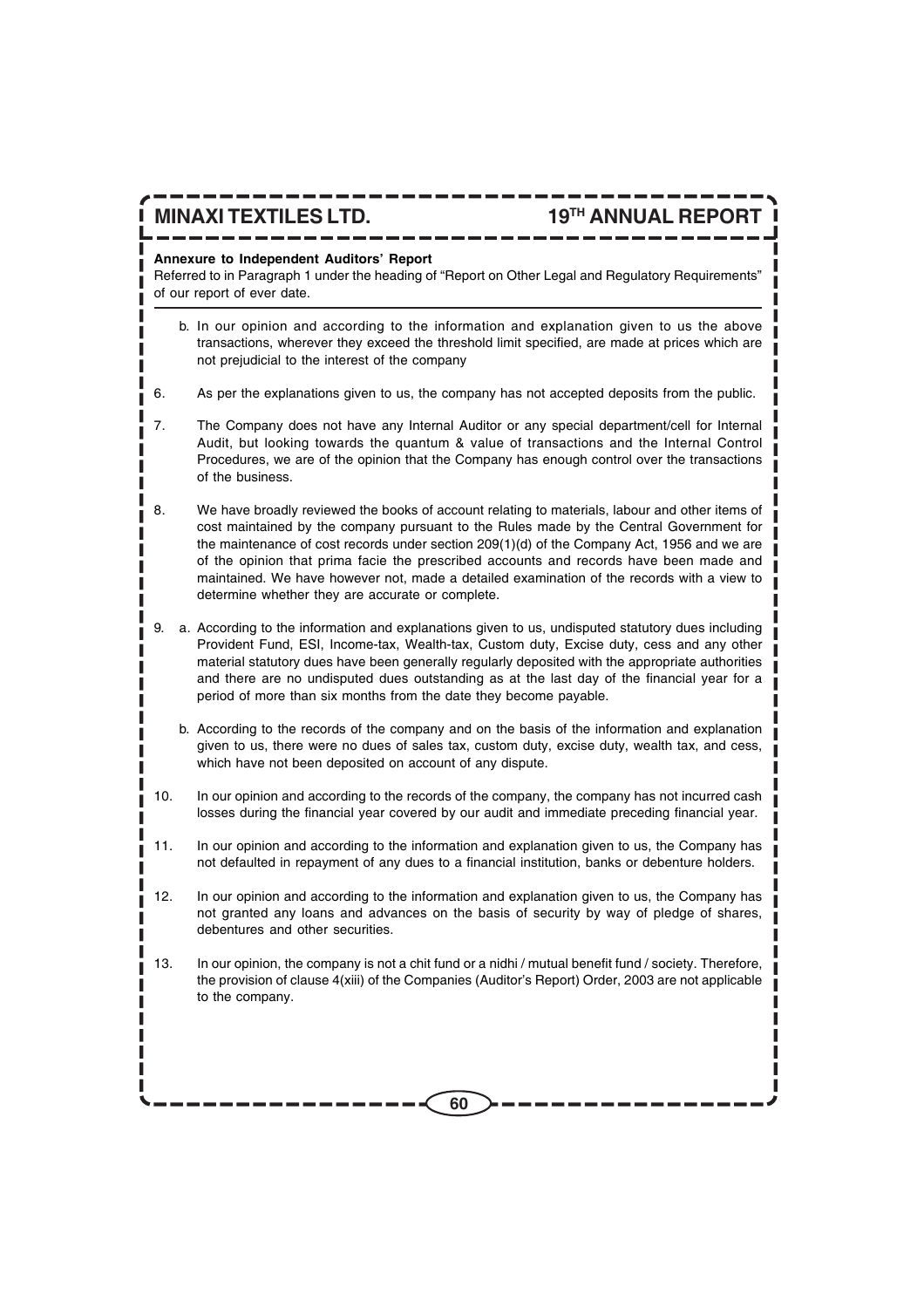#### **Annexure to Independent Auditors' Report**

Referred to in Paragraph 1 under the heading of "Report on Other Legal and Regulatory Requirements" of our report of ever date.

- 14. In our opinion , the company is not dealing /trading in units of mutual funds, Therefore clause 4(xiv) of the companies (Auditor's Report ) Order, 2003 are not applicable to the company.
- 15. In our opinion and according to the information and explanation given to us, the Company has not given any Guarantee for loans taken by others from banks or financial institutions.
- 16. In our opinion, on the basis of information and explanations given to us, the term loans were applied for the purpose for which the loans were obtained.
- 17. According to the information and explanations given to us and on an overall examination of the Balance Sheet of the Company, we report that the no funds raised on short-term basis have been used for long-term investment and no long-term funds have been used to finance shortterm assets except permanent working capital.
- 18. As the Company has not made any preferential allotment of share, hence the provision of clause 4(xviii) of the Companies (Auditor's Report) Order, 2003 is not applicable to the company.
- 19. The Company has not issued any debenture during the year.
- 20. The Company has not raised any money by public issue during the year.
- 21. During the course of our examination of the books and records of the company, carried out in accordance with the generally accepted auditing practices in India, and according to the information and explanation given to us, we have neither came across any instance of fraud on or by the Company, nor such type of the case been reported or informed to us by the management.

#### For **RRS & Associates**

Chartered Accountants (Registration No. 118336W)

**Rajesh R. Shah Partner** Membership No.: 034549

Ahmedabad Date: 30th May, 2014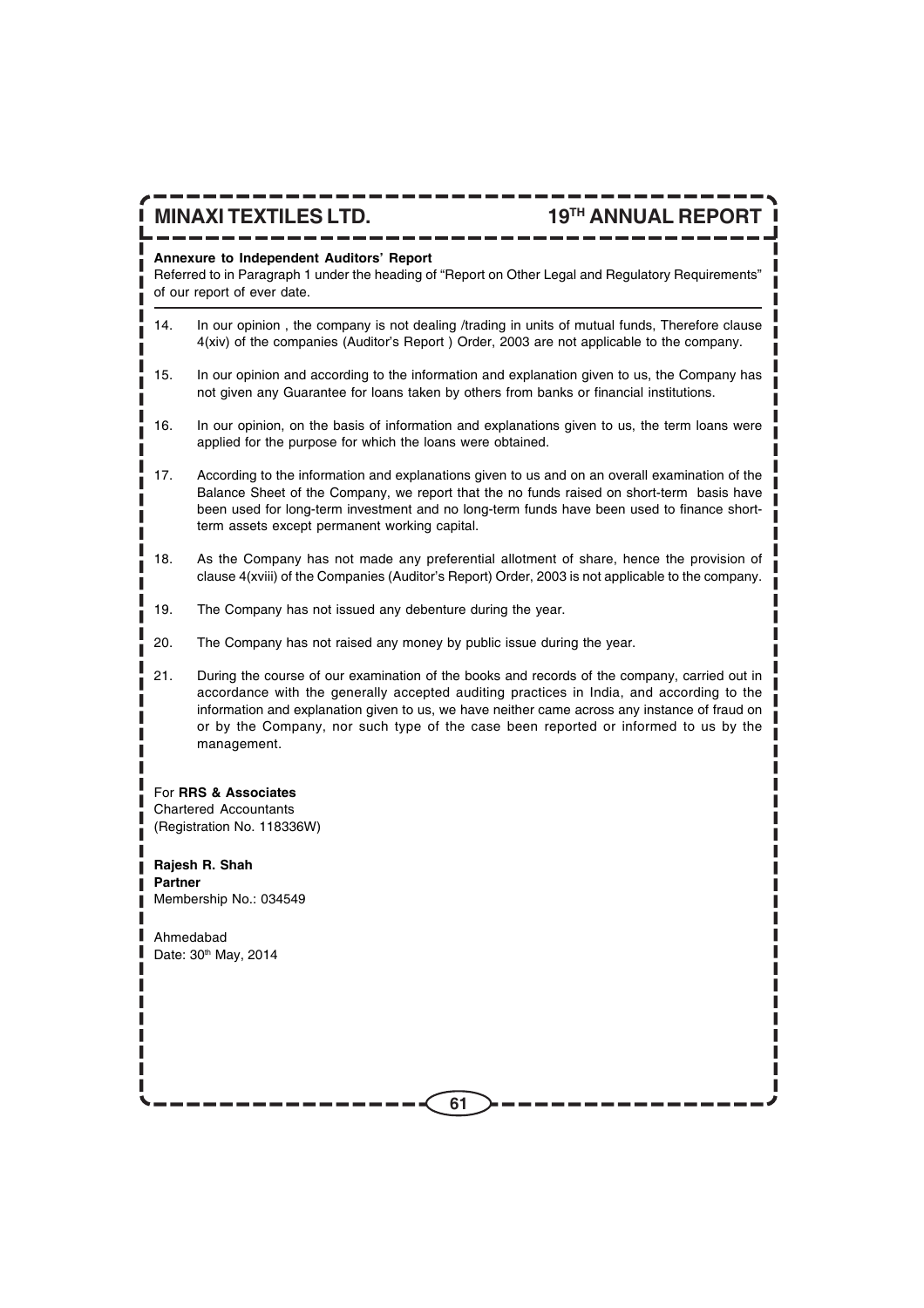#### **Note 1: Significant Accounting Policies**

#### **(a) ACCOUNTING CONCEPT**

The financial statements have been prepared under the historical cost convention and on the accounting principle of a going concern.

Accounting policies not specifically referred to otherwise are consistent and in consonance with accepted accounting principle.

### **(b) RECOGNIZATION OF INCOME & EXPENDITURE**

- 1. Sales are recognized, net of returns, on dispatch of goods to customers and are reflected in the accounts at net realizable value.
- 2. Incomes from interest on deposits are accounted on accrual basis.
- 3. Miscellaneous Expenditure has been amortized over a period of 10 years. Except otherwise stated Company accounts Incomes and Expenses on accrual basis in accordance with the generally accepted accounting principle.

### **(c) USE OF ESTIMATES**

The presentation of financial statements requires estimates and assumptions to be made that affect the reported amount of assets and liabilities on the date of the financial statements and reported amount of revenues and expenses during the reporting period. Difference between the actual results and estimates are recognized in the period in which the results are known / materialized.

#### **(d) FIXED ASSETS & DEPRECIATION**

- 1. Fixed assets are shown at their historical cost less depreciation and impairment loss. The cost of fixed assets includes the cost of acquisition including freight, taxes, duties and other identifiable direct expenses and interest on borrowing attributable to acquisition of assets up to the date the asset put to use less the accumulated depreciation on it.
- 2. Depreciation is provided on straight-line method at the rates and in the manner specified in Schedule XIV of the Companies Act, 1956.

#### **(e) INVESTMENT**

Long-term investments are carried at cost, less provision for diminution, other than temporary, in value of such investments. Current investments are carried at lower of Cost and fair market value.

#### **(f) INVENTORIES**

Inventories are valued at lower of cost (on FIFO basis) or net realizable value after providing for obsolescence and other losses, where considered necessary. Cost of Finished goods & Work in progress includes appropriate portion of Labour & overheads.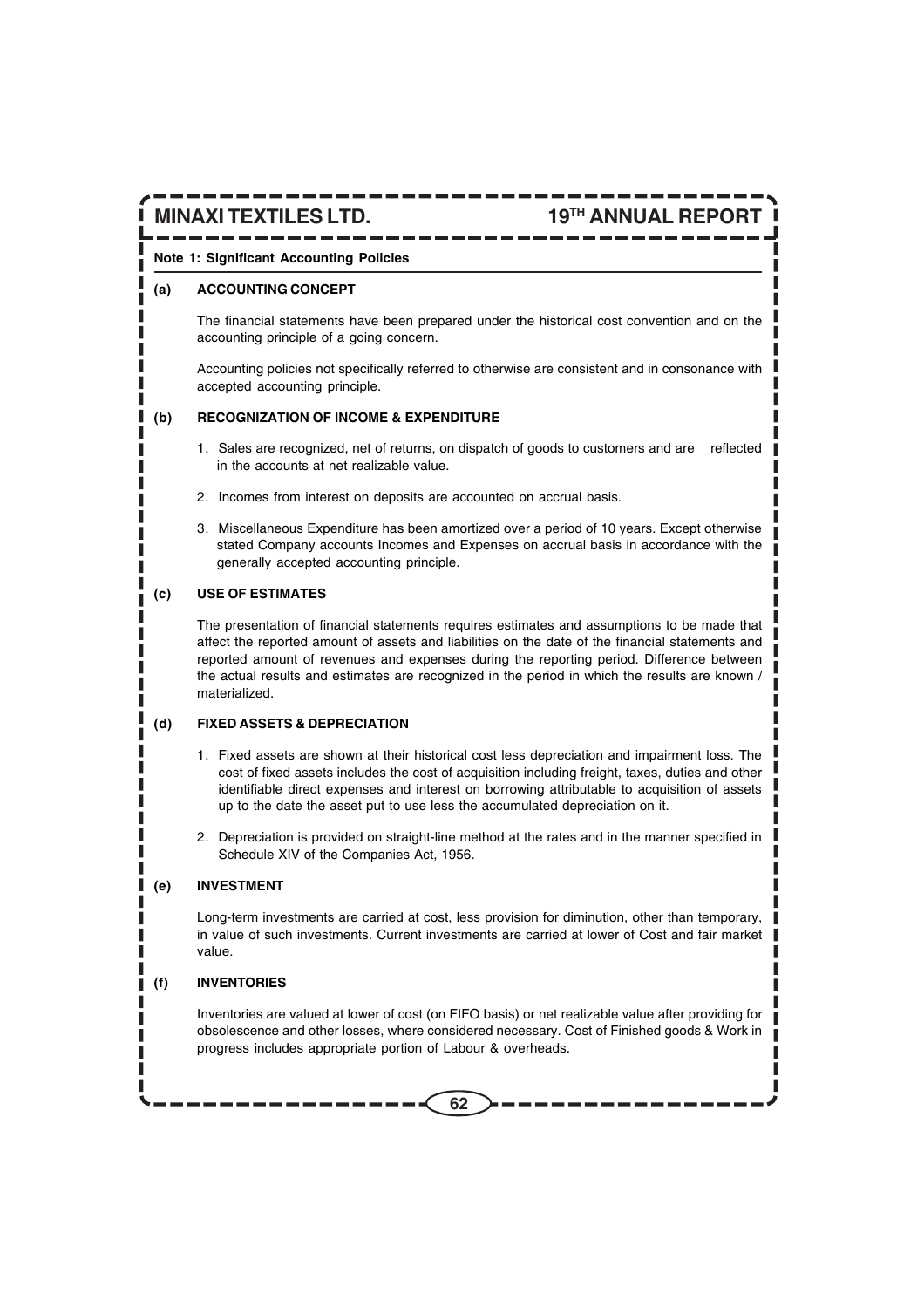### **Note 1: Significant Accounting Policies**

## **(g) CONTINGENT LIABILITIES**

Contingent liabilities are not provided (unless otherwise stated) and are disclosed by way of notes on account.

## **(h) TAXATION**

Current income tax and fringe benefit tax liability is estimated considering the provision of the Income Tax Act, 1961. The deferred tax Liability for timing difference between the book and tax profit for the year is accounted using the rates and Tax Laws that have been enacted or substantially enacted at the balance sheet date. Deferred Tax assets arising from the timing difference are recognized to the extent that there is reasonable certainty that sufficient future taxable income will be available.

## **(i) RETIREMENT BENEFITS**

- 1. Short Term Employee Benefits: The undiscounted amount of short term employee benefits expected to be paid in exchange for the service rendered by employee is recognized during the period when the employee render the service.
- 2. Post Employee Benefits: Contribution to defined contribution scheme such as provident fund, Gratuity etc. is charged to Profit and loss Account as incurred.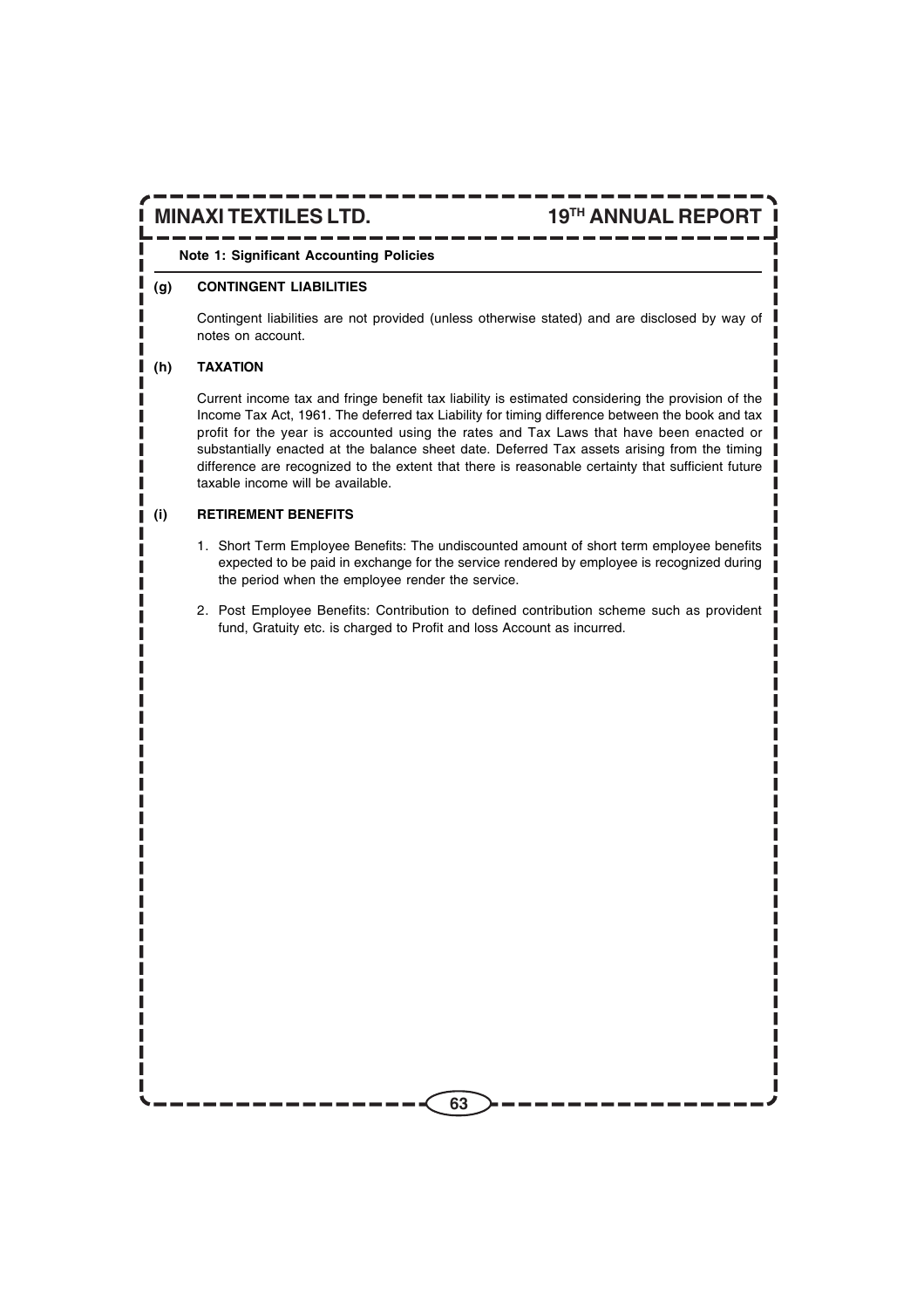|     | <b>MINAXI TEXTILES LIMITED</b>                                                                                                                                                      |                                                                            |                            |                                                   |                          |
|-----|-------------------------------------------------------------------------------------------------------------------------------------------------------------------------------------|----------------------------------------------------------------------------|----------------------------|---------------------------------------------------|--------------------------|
|     | <b>PARTICULAR</b>                                                                                                                                                                   | Cash flow statement for the year 2013-14<br><b>FOR THE YEAR</b><br>2013-14 |                            | <b>FOR THE YEAR</b><br>2012-13                    |                          |
| (A) | <b>CASH FLOW FROM OPERATING ACTIVITIES</b>                                                                                                                                          |                                                                            |                            |                                                   |                          |
|     | Net Profit before Taxes & Extra-Ordinary Items                                                                                                                                      |                                                                            | 15,894,175                 |                                                   | 17,900,105               |
|     | Adjustments for:<br>Depreciation<br>Interest & Other Financial Charges<br>Profit on Sale of Assets<br><b>Interest Received</b><br>Operating Profit before Working Capital Changes   | 11,394,535<br>20,915,091<br>(880, 565)<br>(473, 847)                       | 30,955,214<br>46,849,389   | 8,513,565<br>17,670,184<br>$\Omega$<br>(265, 036) | 25,918,713<br>43,818,818 |
|     | (Increase) / Decrease in Inventory<br>(Increase) / Decrease in Trade & Others Receivables                                                                                           | (38,025,404)<br>(84,521,639)                                               |                            | (3,932,812)<br>(23, 338, 073)                     |                          |
|     | (Increase) / Decrease in Trade Payables & Other Payable                                                                                                                             | 79,808,786                                                                 | (42,738,258)               | (9,444,469)                                       | (36,715,354)             |
|     | Cash Generated from Operation                                                                                                                                                       |                                                                            | 4,111,131                  |                                                   | 7,103,465                |
|     | <b>Direct Taxes Paid</b><br>Net Cash From Operating Activities                                                                                                                      |                                                                            | (6,768,594)<br>(2,675,463) |                                                   | (2,243,323)<br>4.860.142 |
| B   | <b>CASH FLOW FROM INVESTING ACTIVITIES</b><br>Sale of Fixed Assets<br><b>Purchase of Fixed Assets</b><br><b>Interest Received</b><br>Net Cash (used in) / from investing Activities | 22,595,000<br>(140, 955, 763)<br>473,847                                   | (117,886,916)              | $\Omega$<br>(2,240,311)<br>265,036                | (1,975,275)              |
| C   | <b>CASH FLOW FROM FINANCE ACTIVITIES</b><br>Increase in Long Term Loans & Other Borrowings<br><b>Interest Paid</b><br>Net Cash (used in) / from Financing Activities                | 136,554,155<br>(20, 915, 091)                                              | 115,639,064                | 21,245,207<br>(17,670,184)                        | 3,575,023                |
| D   | NET DECREASE IN CASH AND CASH EQUIVALENTS                                                                                                                                           |                                                                            | (4,923,315)                |                                                   | 6,459,889                |
|     | Opening Cash & Cash Equivalents                                                                                                                                                     |                                                                            | 8,277,924                  |                                                   | 1,818,035                |
|     | <b>Closing Cash &amp; Cash Equivalents</b>                                                                                                                                          |                                                                            | 3,354,608                  |                                                   | 8,277,924                |
|     | Cash and Cash Equivalent Comprises of:<br>Cash on Hand<br>Balance with the Bank                                                                                                     |                                                                            | 1,296,123<br>2,058,486     |                                                   | 1,379,359<br>6,898,566   |
|     | Total                                                                                                                                                                               |                                                                            | 3,354,609                  |                                                   | 8,277,924                |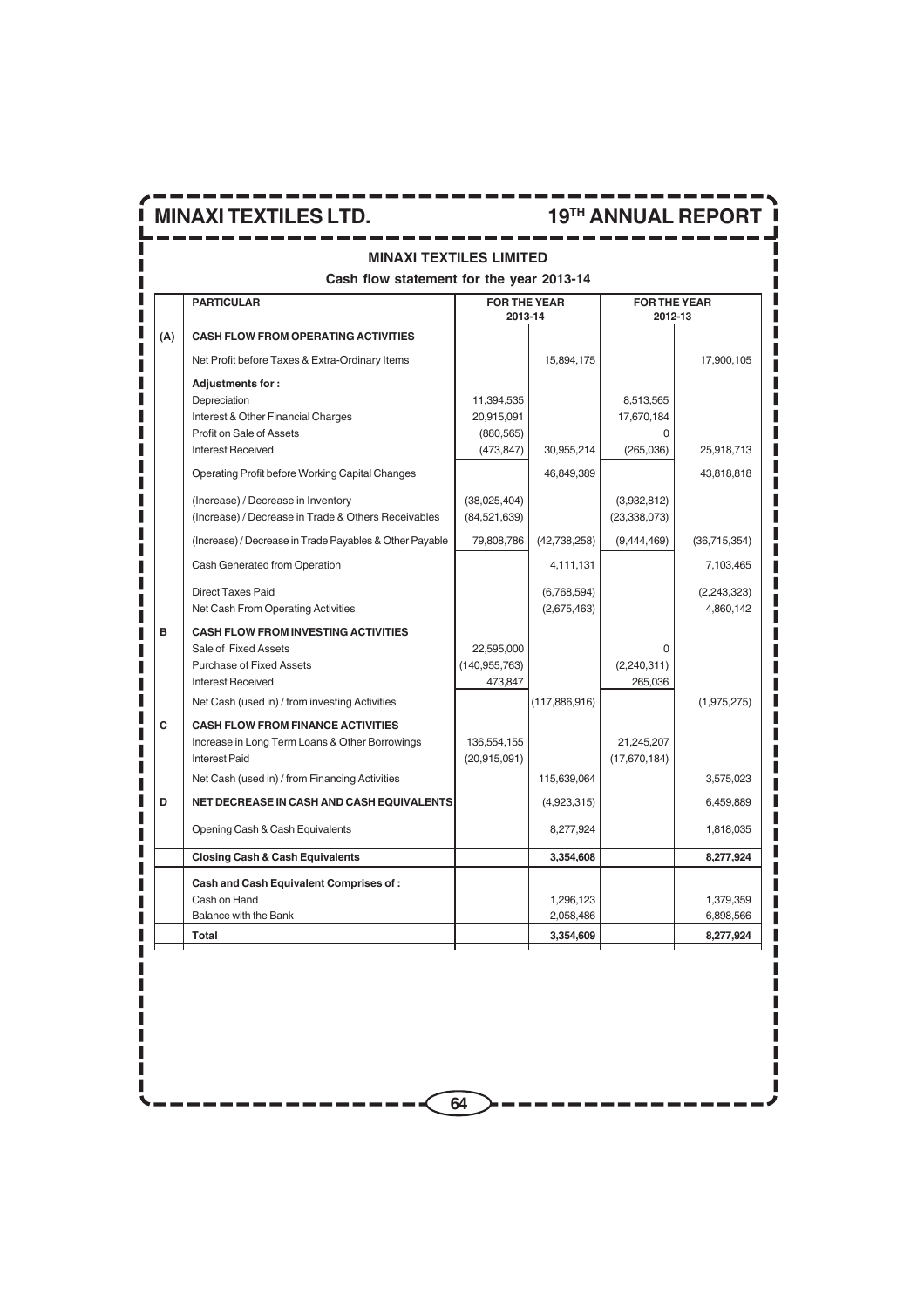Notes :

The above Cash Flow Statement hass been prepared under the "Indirect Method" as set out in the Notified Accounting Standared-3 on Cash Flow Statemensts.

Figures in bracket indicate cash outgo.

As per our Report of even date **For, R.R.S & Associates** For, and on behalf of the Board of Chartered Accountant **Minaxi Textiles Limited** FRN 118336W

**Rajesh R. Shah B.P. Patel D.P. Patel Partner** Director Director Director Director Director Director Membership No. 034549

Place : Ahmedabad Place : Chhatral Date : 30th May 2014 **Date : 30th May 2014** 

# **AUDITORS' CERTIFICATE**

We have examined the above Cash Flow statement of MINAXI TEXTILES LIMITED for the year ended 31st March, 2014. The Statement has been prepared by the Company in accordance with the requirements of listing agreement Clause 32 with Bombay Stock Exchanges, and is based on and in agreement with the corresponding Profit and Loss Account and Balance Sheet of the Company covered by our report.

#### For **RRS & Associates**

Chartered Accountants (Registration No. 118336W)

#### **Rajesh R. Shah Partner** Membership No.: 034549

Ahmedabad Date: 30<sup>th</sup> May, 2014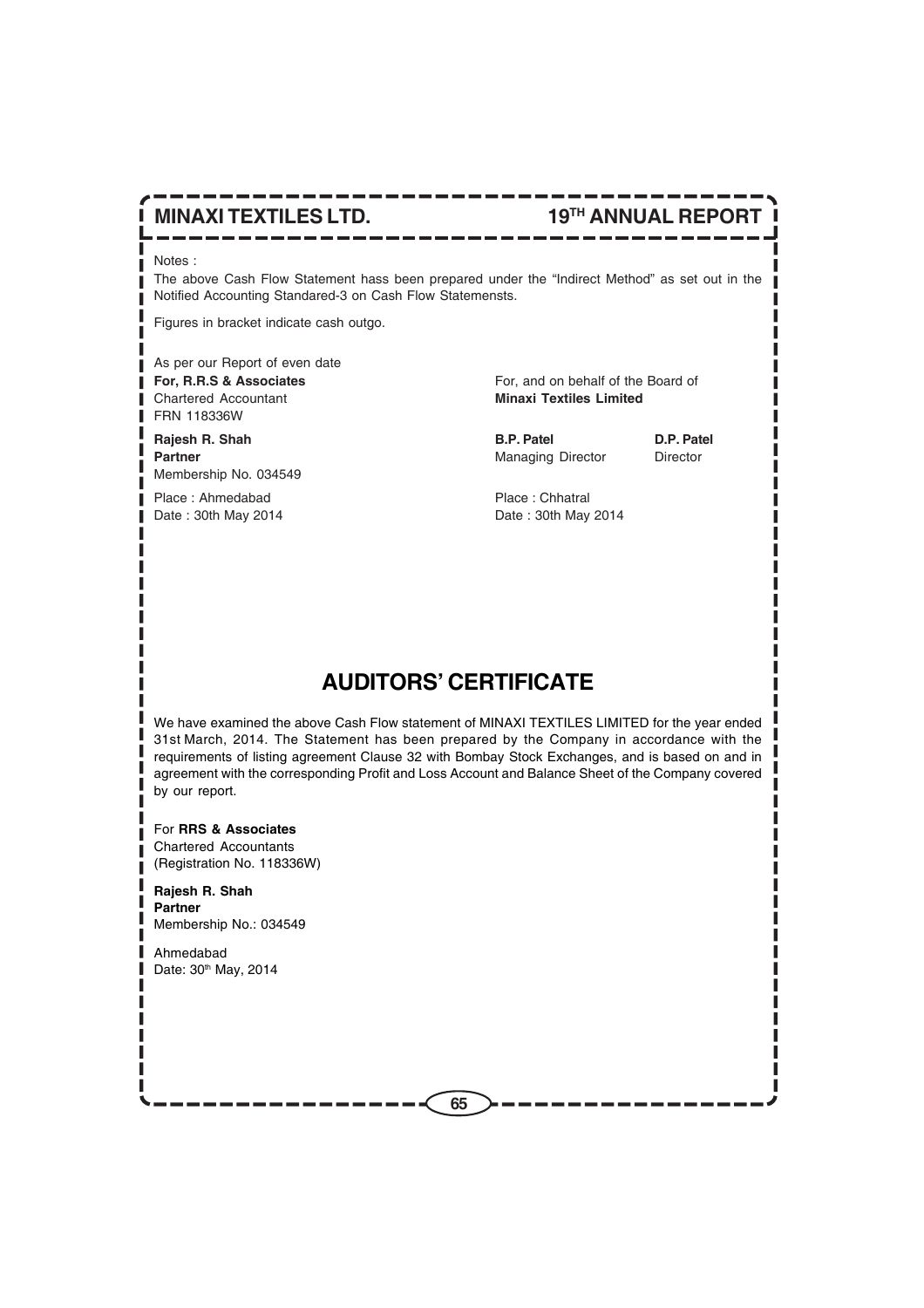## **MINAXI TEXTILES LIMITED Balance Sheet as at 31st March, 2014 Particulars Note As at 31st March, 2014 As at 31st March, 2013 No Amount (Rs.) Amount (Rs.) I. EQUITY AND LIABILITIES (1) Shareholder's Funds** (a) Share Capital  $\begin{array}{|c|c|c|c|c|c|c|c|} \hline \end{array}$  2  $\begin{array}{|c|c|c|c|c|c|c|c|c|} \hline \end{array}$  55,603,160 55,603,160 (b) Reserves and Surplus  $\begin{array}{|c|c|c|c|c|c|c|c|} \hline 3 & 44,626,301 & 32,576,885 \hline \end{array}$ **(2) Non-Current Liabilities** (a) Long-term borrowings 4 102,123,485 11,714,021 (b) Deferred tax liabilities (Net)  $\begin{array}{|c|c|c|c|c|c|c|c|} \hline 5 & 6,480,392 & 4,688,650 \hline \end{array}$ (c) Other Long term libilites 6 118,743 207,271 **(3) Current Liabilities** (a) Short-term borrowings 7 159,209,942 120,949,592 (b) Trade payables 18 97,560,475 18,434,256 (c) Other current liabilities 9 20,237,374 12,260,818 (d) Short-term provisions  $\begin{vmatrix} 10 \\ 5,343,929 \end{vmatrix}$  6,965,049  **Total 491,303,801 263,399,703 II. ASSETS (1) Not-current assets** (a) Fixed assets (Tangible)  $\begin{array}{|c|c|c|c|c|c|c|c|} \hline \end{array}$  186,891,008  $\begin{array}{|c|c|c|c|c|c|c|c|c|} \hline \end{array}$  86,231,101 (b) Capital Work in Progress | 11 | 7,807,555 | 620,669 (b) Long term loans and advances  $\begin{vmatrix} 12 & 2,294,555 & 1,712,349 \end{vmatrix}$ (c) Other non-current assets  $\begin{vmatrix} 13 & 135,130 \\ 13 & 135,130 \end{vmatrix}$  135,130 **(2) Current assets** (a) Inventories 14 14 104,832,027 66,806,623 (b) Trade receivables 15 15 157,682,631 86,472,279 (c) Cash and cash equivalents  $\begin{array}{|c|c|c|c|c|c|c|c|c|} \hline \end{array}$  3,354,609  $\begin{array}{|c|c|c|c|c|c|c|c|c|} \hline \end{array}$  8,277,924 (d) Short-term loans and advances 17 1,936,405 11,179,714 (e) Other Current Assets 18 26,369,881 1,963,914  **Total 491,303,801 263,399,703** Significant Accounting Policies Note to Financial Statements | 1 to 28 As per our Report of even date **For, R.R.S & Associates** For, and on behalf of the Board of Chartered Accountant **Minaxi Textiles Limited** FRN 118336W

| Rajesh R. Shah        | <b>B.P. Patel</b>        | D.P. Patel      |
|-----------------------|--------------------------|-----------------|
| <b>Partner</b>        | <b>Managing Director</b> | <b>Director</b> |
| Membership No. 034549 |                          |                 |
| Place: Ahmedabad      | Place: Chhatral          |                 |
| Date: 30th May 2014   | Date: 30th May 2014      |                 |
| 66                    |                          |                 |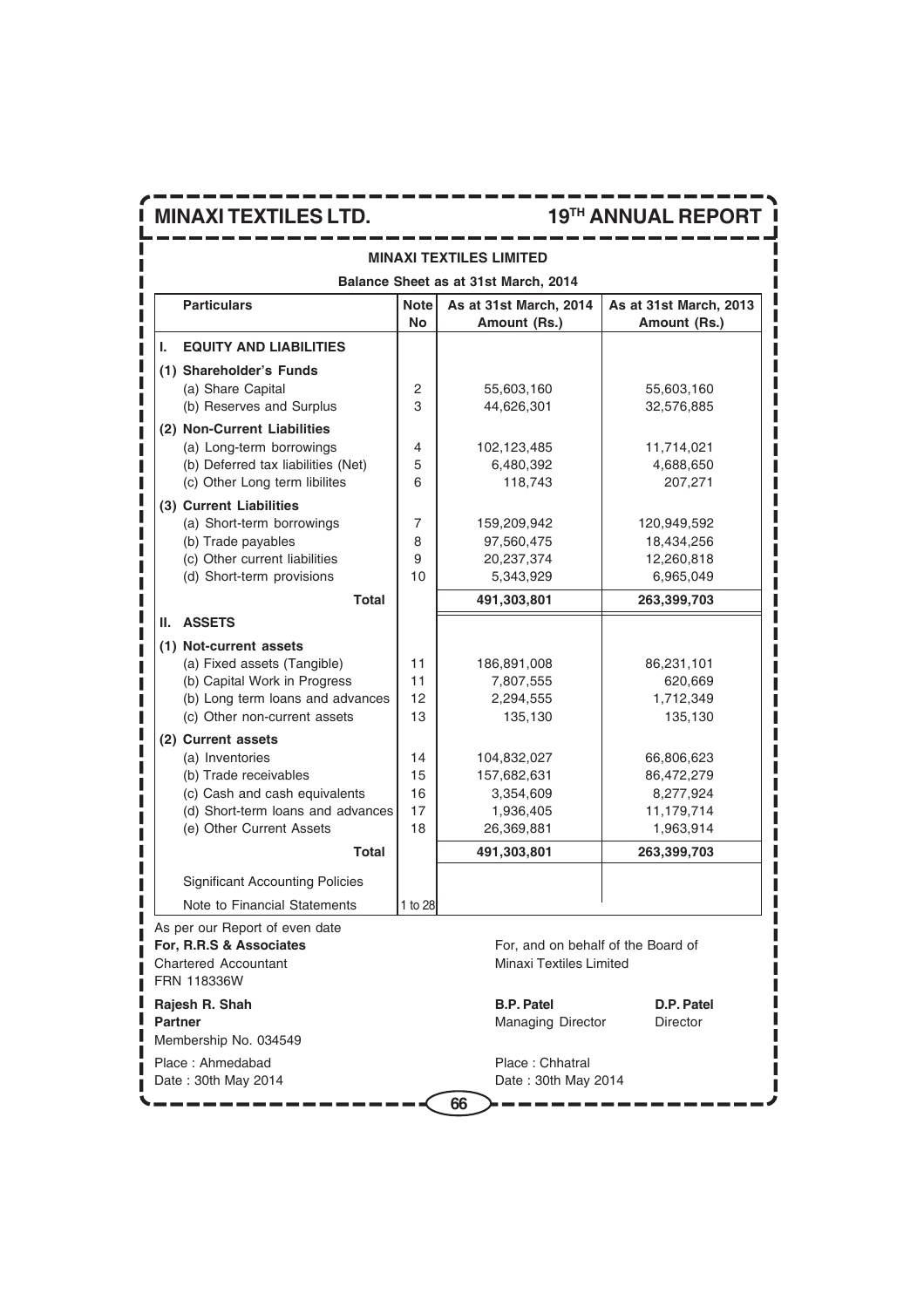| <b>MINAXI TEXTILES LIMITED</b>                                                                                                                                 |                                                                                                                                                                                                               |                          |                                                                                           |                                                                     |  |  |
|----------------------------------------------------------------------------------------------------------------------------------------------------------------|---------------------------------------------------------------------------------------------------------------------------------------------------------------------------------------------------------------|--------------------------|-------------------------------------------------------------------------------------------|---------------------------------------------------------------------|--|--|
| Statement of Profit and Loss for the year ended 31st March, 2014                                                                                               |                                                                                                                                                                                                               |                          |                                                                                           |                                                                     |  |  |
|                                                                                                                                                                | <b>Particulars</b>                                                                                                                                                                                            | <b>Note</b><br><b>No</b> | As at 31st March, 2014<br>Amount (Rs.)                                                    | As at 31st March, 2013<br>Amount (Rs.)                              |  |  |
| I.                                                                                                                                                             | Revenue from operations                                                                                                                                                                                       | 19                       | 526,816,959                                                                               | 378,206,791                                                         |  |  |
| Ш.                                                                                                                                                             | Other Income                                                                                                                                                                                                  | 20                       | 2,075,362                                                                                 | 1,063,281                                                           |  |  |
| III.                                                                                                                                                           | Total Revenue (I + II)                                                                                                                                                                                        |                          | 528,892,321                                                                               | 379,270,072                                                         |  |  |
|                                                                                                                                                                | IV. Expenses :<br>Cost of materials consumed<br>Purchase of Stock-in-Trade<br>Changes in inventories of finished goods,<br>Work in progress and stock-in-Trade<br>Employee benefit expense<br>Financial costs | 21<br>22<br>23<br>24     | 256,499,223<br>213,928,248<br>(52, 939, 368)<br>19,351,370<br>20,915,091                  | 211,377,346<br>64,426,924<br>17,968,555<br>13,662,897<br>17,670,184 |  |  |
|                                                                                                                                                                | Depreciation and amortization expense                                                                                                                                                                         | 11                       | 11,394,535                                                                                | 8,513,565                                                           |  |  |
|                                                                                                                                                                | Other expenses                                                                                                                                                                                                | 25                       | 43,849,047                                                                                | 29,250,496                                                          |  |  |
|                                                                                                                                                                | <b>Total Expenses</b>                                                                                                                                                                                         |                          | 512,998,146                                                                               | 362,869,967                                                         |  |  |
| V.                                                                                                                                                             | Profit before tax & Extraordinary Items                                                                                                                                                                       |                          | 15,894,175                                                                                | 16,400,105                                                          |  |  |
|                                                                                                                                                                | VI. Extraordinary Items<br>(Capital Advance Forfeited)                                                                                                                                                        |                          | 0                                                                                         | 1,500,000                                                           |  |  |
|                                                                                                                                                                | VII. Profit / (Loss) Before Tax                                                                                                                                                                               |                          | 15,894,175                                                                                | 17,900,105                                                          |  |  |
| VIII. Less: Tax expense:<br>(1) Currant tax<br>Less: Mat Credit (Entitlement)/Reversal<br>Net Tax<br>(2) Deferred tax<br>(3) Previous Year Income tax Expenses |                                                                                                                                                                                                               |                          | 3,100,000<br>(1,030,353)<br>2,069,647<br>1,791,742<br>(16, 630)                           | 5,400,000<br>0<br>5,400,000<br>429,953<br>398,584                   |  |  |
|                                                                                                                                                                | IX. Profit / (Loss) for period                                                                                                                                                                                |                          | 12,049,416                                                                                | 11,671,568                                                          |  |  |
|                                                                                                                                                                | X. Transfer to General Reserve<br>XI. Earning Per equity share:<br>(1) Basic & Diluted EPS<br>(Face Value of Rs 1)<br><b>Significant Accounting Policies</b><br>Note to Financial Statements                  | 26                       | 12,049,416<br>0.22                                                                        | 11,671,568<br>0.20                                                  |  |  |
|                                                                                                                                                                | As per our Report of even date<br>For, R.R.S & Associates<br><b>Chartered Accountant</b>                                                                                                                      |                          | For, and on behalf of the Board of<br><b>Minaxi Textiles Limited</b><br><b>B.P. Patel</b> | D.P. Patel                                                          |  |  |
| <b>FRN 118336W</b><br>Rajesh R. Shah<br><b>Partner</b><br>Membership No. 034549                                                                                |                                                                                                                                                                                                               |                          | <b>Managing Director</b>                                                                  | <b>Director</b>                                                     |  |  |

**67**

**Place : Ahmedabad Place : Chhatral** Date : 30th May 2014 Date : 30th May 2014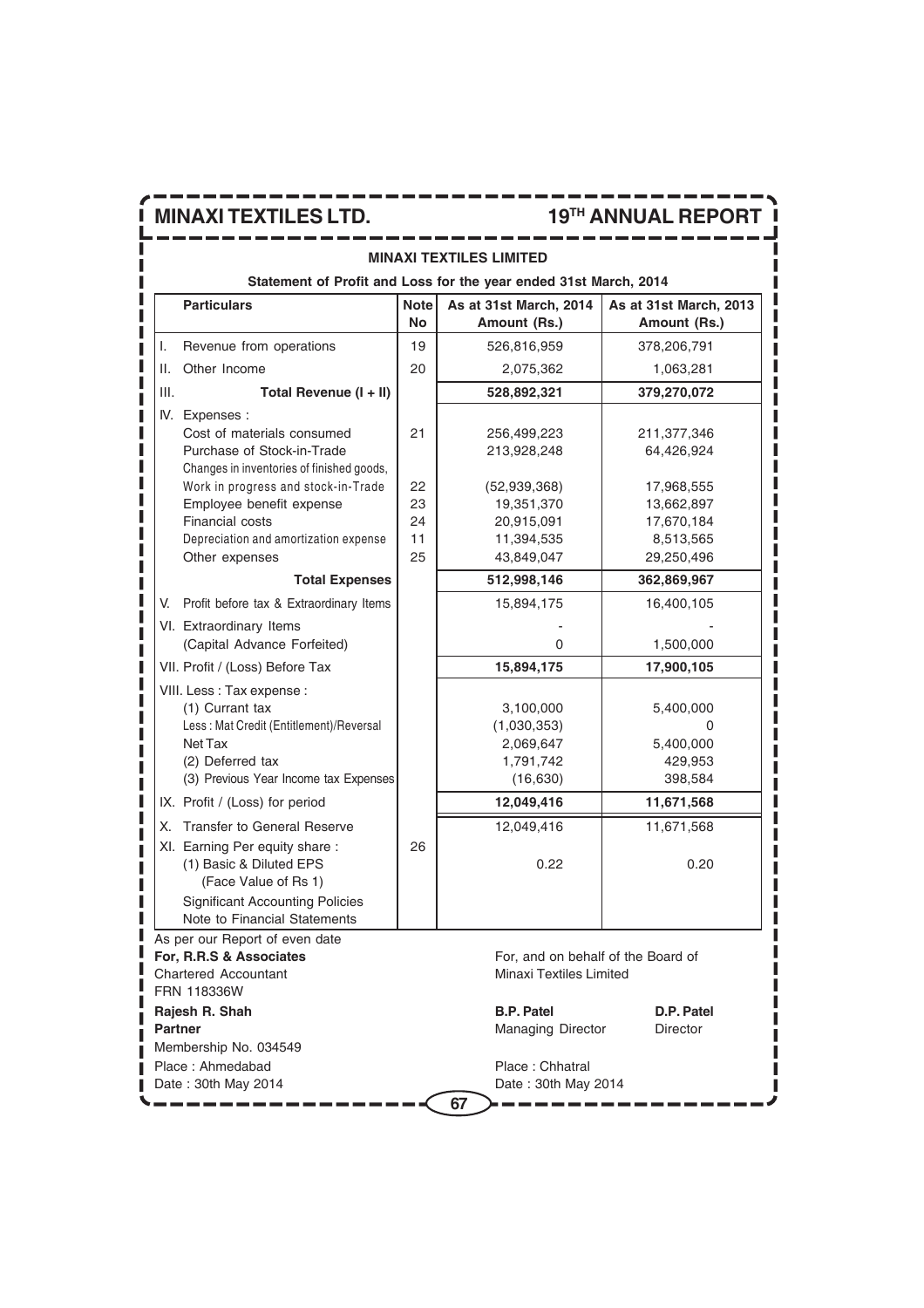#### ----------------**MINAXI TEXTILES LIMITED**

----

## **Notes on Financial Statement for the Year ended on 31st March, 2014**

| <b>Note</b><br>No. |                                                                                                                                                                        | As at 31st March, 2014<br>Amount (Rs.) | As at 31st March, 2013<br>Amount (Rs.) |
|--------------------|------------------------------------------------------------------------------------------------------------------------------------------------------------------------|----------------------------------------|----------------------------------------|
| $\overline{2}$     | i) Share Capital<br><b>Equaity Share Capital</b>                                                                                                                       |                                        |                                        |
|                    | Authorised Share capital<br>(7,00,00,000 Equity Shares of Rs. 1/- each)                                                                                                | 70,000,000                             | 70,000,000                             |
|                    | <b>Issued Share Capital</b><br>(61,800,000 Equity Share at Rs 1/- each)                                                                                                | 61,800,000                             | 61,800,000                             |
|                    | Subscribed & fully paid share capital<br>(5,56,03,160 Equity Share of Rs 1/- each<br>fully paid up)<br>(P. Y 4,94,16,000 paid up and 1,23,84,000)<br>shares forfeited) | 4,94,16,000                            | 4,94,16,000                            |
|                    | Forfeited shares<br>(Amount Paid up on 1,23,84,000 Shares of<br>Rs 1/- each in Financial Year 2006-2007                                                                | 6,187,160                              | 6,187,160                              |
|                    | Total                                                                                                                                                                  | 55,603,160                             | 55,603,160                             |

| <b>Note</b><br>2.1 | ii) Reconciliation of the number of shares                    | As at 31st March, 2014 | As at 31st March, 2013 |
|--------------------|---------------------------------------------------------------|------------------------|------------------------|
|                    | No. of Equity shares issued at the beginning<br>of the period | 55,603,160             | 55,603,160             |
|                    | Add no. of Equity shares issued during the<br>period          |                        |                        |
|                    | Less no. of Equity shares bought back<br>during the year      |                        |                        |
|                    | No. of Equity shares at the end of the period                 | 55,603,160             | 55,603,160             |

| <b>Note</b><br>2.2 | Details of share held by shareholding more than 5% of the aggregate shares in the Company. |              |          |               |          |
|--------------------|--------------------------------------------------------------------------------------------|--------------|----------|---------------|----------|
| <b>Sr. No.</b>     | <b>Name of Shareholders</b>                                                                | No. of Share | $%$ held | No. of shares | $%$ held |
|                    | Bharatbhai P. Patel                                                                        | 8977815      | 18.17%   | 8858454       | 17.93%   |
| 2.                 | Dinesh P. Patel                                                                            | 4438171      | 8.98%    | 4397640       | 8.90%    |
| З.                 | Kiritkumar S. Patel                                                                        | 4136606      | 8.37%    | 4128529       | 8.35%    |
| 4.                 | Mukesh P. Patel                                                                            | 2622720      | 5.31%    | 2501625       | 5.06%    |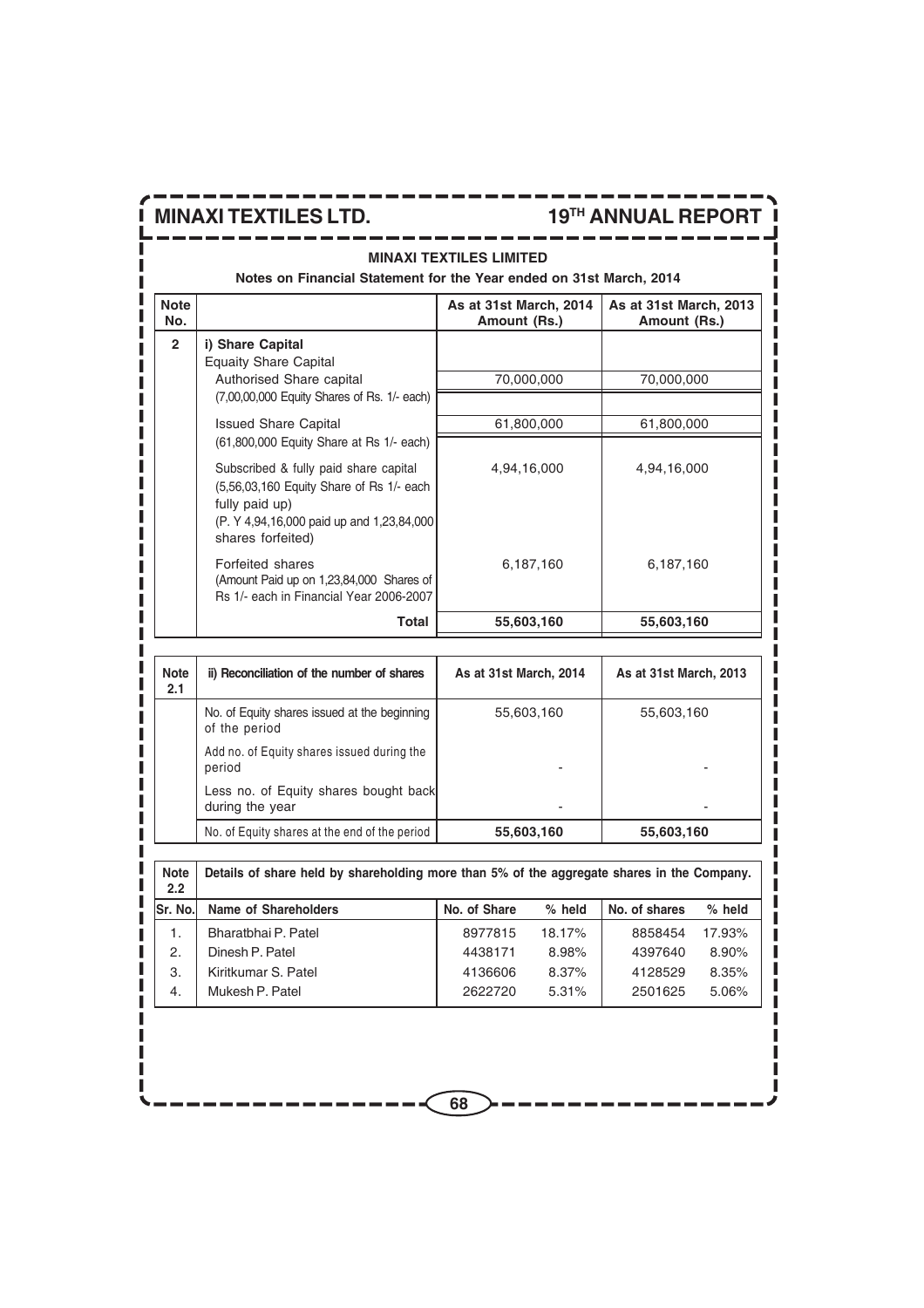I

I

**Note Terms / rights attached to equity shares : 2.3**

1. The Company has equity shares having par valur of Re. 1 per share. Each holder of equity shares is entitled to have one vote per share.

2. In the event of liquidation of the company, the holders of the equity shares will be entitled to receive the remaining assets of the company, after distribution of all prefrential amounts. The distribution will be in proportion to the number of shares held by the shareholders.

| <b>Note</b><br>No. |                                                    | As at 31st March, 2014<br>Amount (Rs.) | As at 31st March, 2013<br>Amount (Rs.) |
|--------------------|----------------------------------------------------|----------------------------------------|----------------------------------------|
| 3.                 | <b>Reserves and Surplus</b>                        |                                        |                                        |
|                    | <b>General Reserves</b>                            |                                        |                                        |
|                    | As at commencement of the year                     | 32,576,885                             | 20,905,317                             |
|                    | Surplus (Transferred from profit and loss account) | 12,049,416                             | 11,671,568                             |
|                    | Total                                              | 44,626,301                             | 32,576,885                             |

| <b>Note</b><br>No. |                                      | As at 31st March, 2014<br>Amount (Rs.) | As at 31st March, 2013<br>Amount (Rs.) |
|--------------------|--------------------------------------|----------------------------------------|----------------------------------------|
| 4.                 | Long-term borrowings                 |                                        |                                        |
|                    | Secured                              |                                        |                                        |
|                    | Term Loans (From Bank)               | 101,164,134                            | 22,214,404                             |
|                    | Less: Current Maturites of Term Loan | (12,661,045)                           | (11,529,103)                           |
|                    | (A)                                  | 88,503,089                             | 10,685,301                             |
|                    | Vehicle Loans (From Bank)            | 1,039,652                              | 1,386,358                              |
|                    | Less: Current Maturites of Term Loan | (381, 152)                             | (357, 638)                             |
|                    | (B)                                  | 658,500                                | 1,028,720                              |
|                    | Un-Secured                           |                                        |                                        |
|                    | Loan from Financial Institution      | 11,693,420                             |                                        |
|                    | Loan from Others                     | 7,997,361                              |                                        |
|                    | Less: Current Maturites of           |                                        |                                        |
|                    | <b>Financial Institution</b>         | (6,728,885)                            |                                        |
|                    | (C)                                  | 12,961,896                             |                                        |
|                    | Total                                | 102,123,485                            | 11,714,021                             |

**Note** Term loan is taken from bank of India (ROI 13.85%), which is hypothecated against the plant **4.1** and Machinery & Furniture and fixture of the company and also Equitable Mortgage of factory block owned by the company at Unit No. 2, plot no. 3311, GIDC Chhatral and Shop of one of the director.

**Note** Term loan is further secured by way of Residential flat (four) situated at fortune empire Kalol. **4.2**

**Note** Term loan are also further secured by the personal gurantees of all the directors of the company. **4.3**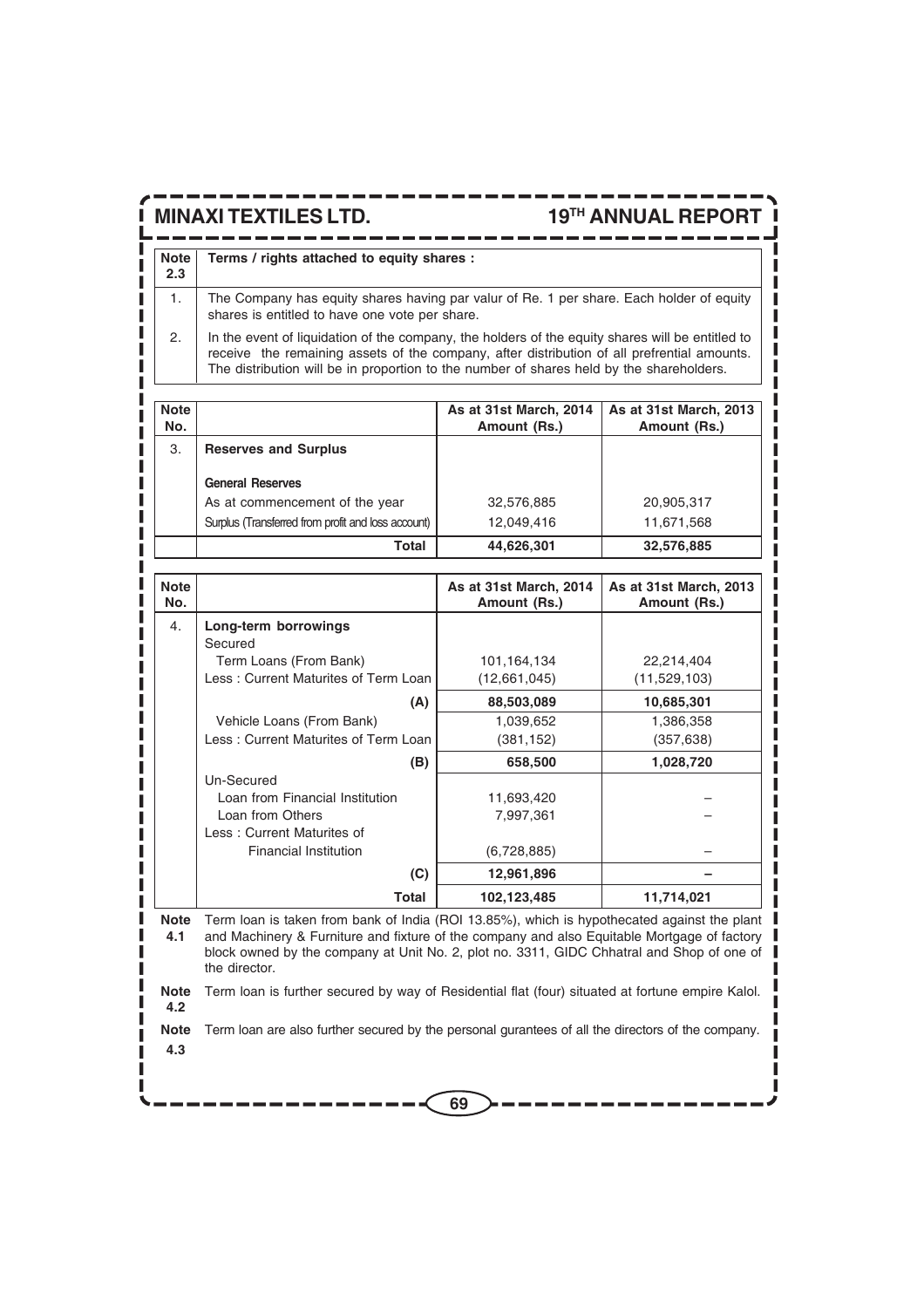|                                                  | <b>MINAXI TEXTILES LTD.</b>                                                                                                                                                                                                                                                                                                                                                                                                                                                                                                                                                                                                                                                                                                                                                                               |                                        | <b>19TH ANNUAL REPORT</b>              |
|--------------------------------------------------|-----------------------------------------------------------------------------------------------------------------------------------------------------------------------------------------------------------------------------------------------------------------------------------------------------------------------------------------------------------------------------------------------------------------------------------------------------------------------------------------------------------------------------------------------------------------------------------------------------------------------------------------------------------------------------------------------------------------------------------------------------------------------------------------------------------|----------------------------------------|----------------------------------------|
| Note<br>4.4<br>Note<br>4.5<br><b>Note</b><br>4.6 | Terms of Repayment of term loans taken from Bank of India :<br>(1) 42 EMI of Rs. 4,94,109/- each commencing from July 2011<br>(2) 72 EMI of Rs. 52,771/- each commencing from November 2011<br>(3) 60 EMI of Rs. 56,145/- each commencing from July 2012<br>(4) 4 Quartely Installment of Rs. 25 Lacs, 8 Quartely Installment of 35 Lacs, 9 Quaretely<br>Installment of 50 Lacs, 1 Quartely Installment of 49 Lacs each commencing from 2014<br>(5) 22 Quartely Installment of Rs. 4,13,637/- each commencing from August, 2014<br>Vehicle loan is hypothecated against the respective vehicle.<br>Terms or Repayment of vehicle loan taken from Bank of India and HDFC Bank :<br>(1) 60 EMI of Rs. 26,180/- each commencing from June 2012<br>(2) 60 EMI of Rs. 14,863/- each commencing from April 2010 |                                        |                                        |
| <b>Note</b><br>No.                               |                                                                                                                                                                                                                                                                                                                                                                                                                                                                                                                                                                                                                                                                                                                                                                                                           | As at 31st March, 2014<br>Amount (Rs.) | As at 31st March, 2013<br>Amount (Rs.) |
| 5                                                | <b>Deferred Tax Liability</b><br>Balance as per last year<br>Add: Provided during the year<br><b>Total</b>                                                                                                                                                                                                                                                                                                                                                                                                                                                                                                                                                                                                                                                                                                | 4,688,650<br>1,791,742                 | 4,258,697<br>429,953                   |
| <b>Note</b>                                      |                                                                                                                                                                                                                                                                                                                                                                                                                                                                                                                                                                                                                                                                                                                                                                                                           | 6,480,392<br>As at 31st March, 2014    | 4,688,650<br>As at 31st March, 2013    |
| No.                                              |                                                                                                                                                                                                                                                                                                                                                                                                                                                                                                                                                                                                                                                                                                                                                                                                           | Amount (Rs.)                           | Amount (Rs.)                           |
| 6                                                | <b>Other Long Term Liabilities</b><br><b>Unclaimed Dividend</b>                                                                                                                                                                                                                                                                                                                                                                                                                                                                                                                                                                                                                                                                                                                                           | 118,743                                | 207,271                                |
|                                                  | Total                                                                                                                                                                                                                                                                                                                                                                                                                                                                                                                                                                                                                                                                                                                                                                                                     | 118,743                                | 207,271                                |
| <b>Note</b><br>No.                               |                                                                                                                                                                                                                                                                                                                                                                                                                                                                                                                                                                                                                                                                                                                                                                                                           | As at 31st March, 2014<br>Amount (Rs.) | As at 31st March, 2013<br>Amount (Rs.) |
| 7.                                               | <b>Short Term Borrowing</b><br><b>Secured</b><br>Working Capital Loans From Bank of India                                                                                                                                                                                                                                                                                                                                                                                                                                                                                                                                                                                                                                                                                                                 | 159,209,942                            | 120,949,592                            |
|                                                  | Total                                                                                                                                                                                                                                                                                                                                                                                                                                                                                                                                                                                                                                                                                                                                                                                                     | 159,209,942                            | 120,949,592                            |
| Note<br>7.1                                      | cash Credit Facilities from Bank of India is hypothicated against the Raw Material and Stock in Progress.<br>Finished Goods, Store and entire present and future book debts and further secured by first<br>charge on immovable/movable properties of Unit II of the company.                                                                                                                                                                                                                                                                                                                                                                                                                                                                                                                             |                                        |                                        |
| <b>Note</b><br>7.2                               | The above facilities are further secured by the personal guarantees of all the Directors.                                                                                                                                                                                                                                                                                                                                                                                                                                                                                                                                                                                                                                                                                                                 |                                        |                                        |
| <b>Note</b><br>7.3                               | The above facilities are further secured by way of Residential flat (four) situated at fortune<br>empire Kalol.                                                                                                                                                                                                                                                                                                                                                                                                                                                                                                                                                                                                                                                                                           |                                        |                                        |
| <b>Note</b><br>7.4                               | Terms: Repayment on Demand. ROI 13.75 %                                                                                                                                                                                                                                                                                                                                                                                                                                                                                                                                                                                                                                                                                                                                                                   |                                        |                                        |
| <b>Note</b><br>No.                               |                                                                                                                                                                                                                                                                                                                                                                                                                                                                                                                                                                                                                                                                                                                                                                                                           | As at 31st March, 2014<br>Amount (Rs.) | As at 31st March, 2013<br>Amount (Rs.) |
| 8                                                | <b>Trade Payable</b>                                                                                                                                                                                                                                                                                                                                                                                                                                                                                                                                                                                                                                                                                                                                                                                      |                                        |                                        |
| I                                                | - For Goods                                                                                                                                                                                                                                                                                                                                                                                                                                                                                                                                                                                                                                                                                                                                                                                               | 89,269,715                             | 15,466,252                             |
|                                                  | - For Expenses                                                                                                                                                                                                                                                                                                                                                                                                                                                                                                                                                                                                                                                                                                                                                                                            | 8,290,760                              | 2,968,004                              |
|                                                  | <b>Total</b>                                                                                                                                                                                                                                                                                                                                                                                                                                                                                                                                                                                                                                                                                                                                                                                              | 97,560,475                             | 1,48,23,932                            |
|                                                  |                                                                                                                                                                                                                                                                                                                                                                                                                                                                                                                                                                                                                                                                                                                                                                                                           | 70                                     |                                        |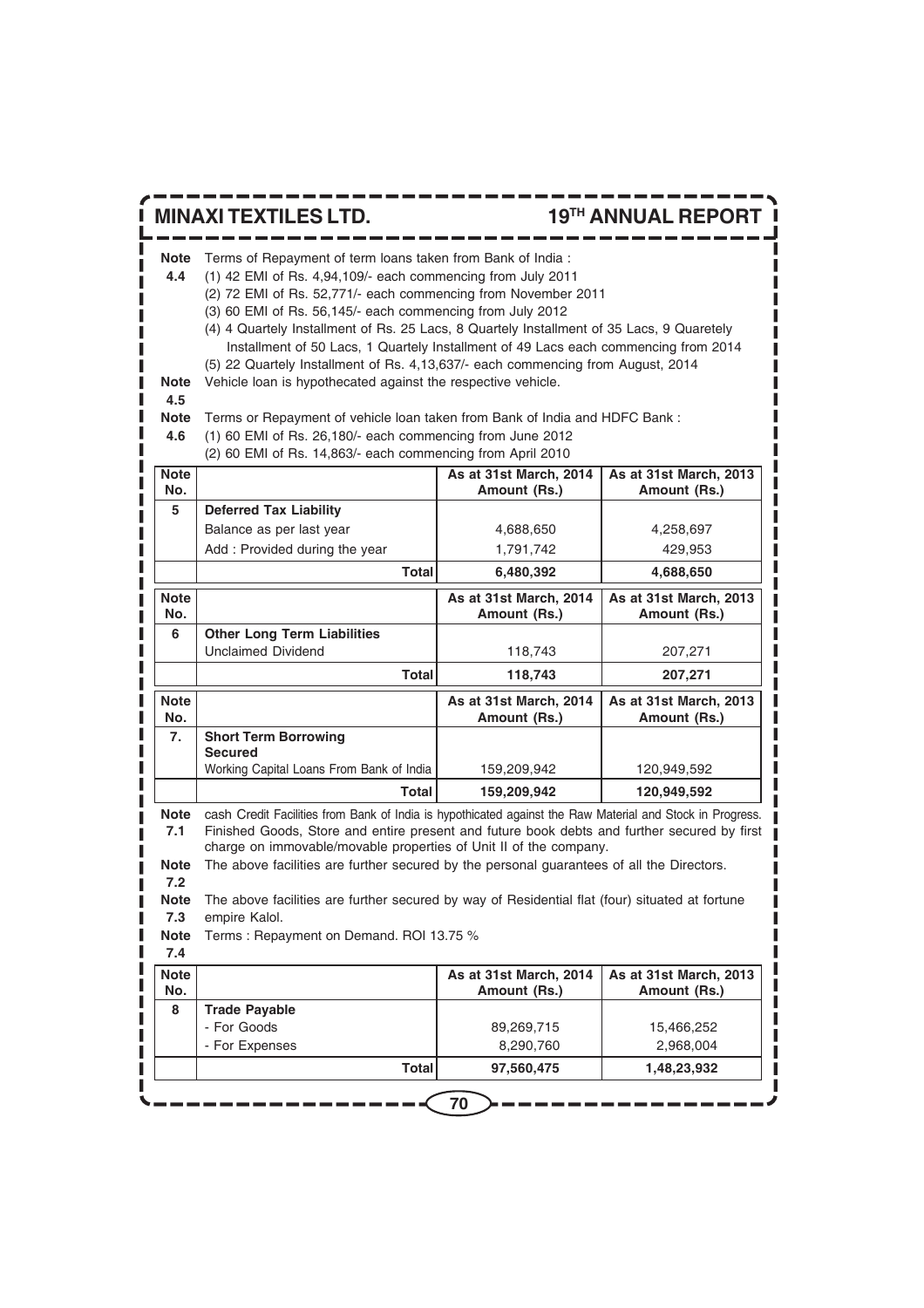|                |                                     |             | Gross Block                        |           |                        |            | Depreication     |                |                 | <b>Net Block</b> |            |
|----------------|-------------------------------------|-------------|------------------------------------|-----------|------------------------|------------|------------------|----------------|-----------------|------------------|------------|
| Sr. No.        | Nature of Assets                    | As at       |                                    |           | As at                  | As at      |                  |                | As at           | As at            | As At      |
|                |                                     | 1/4/2013    | Additions                          | Deduction | 31.03.14               | 1/04/2013  | <b>Additions</b> | Deduction      | 31/03<br>1/2014 | 31/03/2014       | 31/03/2013 |
| Ξ              | <b>Tangible Assets</b>              |             |                                    |           |                        |            |                  |                |                 |                  |            |
| ÷              | Land                                | 2,473,352   | 66,300                             |           | 2,539,652              |            |                  | $\blacksquare$ |                 | 2,539,652        | 2,473,352  |
| $\rm \sim$     | Building (Other than Factory)       |             | 4,087,680                          |           | 4,087,680              |            | 18,985           | $\blacksquare$ | 18,985          | 4,068,695        | $\circ$    |
| $\dot{\infty}$ | Factory Building                    | 20,720,553  | 1,756,250                          |           | 22,476,803             | 6,047,837  | 718,535          | ı              | 6,766,372       | 15,710,431       | 14,672,716 |
| 4.             | Vehicles                            | 4,696,026   |                                    |           | 4,696,026              | 1,540,584  | 446,122          | $\blacksquare$ | 1,986,706       | 2,709,320        | 3,155,442  |
| ŗΩ             | Furniture & Fixtures                | 2,439,141   | 1,310,316                          |           | 3,749,457              | 1,980,469  | 169,282          | ı              | 2,149,751       | 1,599,706        | 458,672    |
| <u>ღ</u>       | Avery Weighing Scale                | 43,000      |                                    |           | 43,000                 | 43,000     |                  | ï              | 43,000          |                  | $\circ$    |
| Ν.             | Air Conditioner & Office Equipments | 224,295     | 62,400                             |           | 286,695                | 82,236     | 12,978           | $\blacksquare$ | 95,214          | 191,481          | 142,059    |
| ŏ.             | <b>Plant &amp; Machinery</b>        | 96,083,475  | 121,279,271                        |           | 29,727,862 187,634,884 | 30,997,432 | 9,746,885        | 8,013,427      | 32,730,890      | 154,903,994      | 65,086,042 |
| $\ddot{\circ}$ | Compute                             | 257,948     | 61,881                             |           | 319,829                | 257,948    | 48,846           | ı              | 306,793         | 13,036           | $\circ$    |
| 10.            | Humidification Plat                 | 1, 142, 954 | 5,144,779                          |           | 6,287,733              | 1,015,254  | 220,770          | $\blacksquare$ | 1,236,024       | 5,051,709        | 127,700    |
| $\Rightarrow$  | Laboratory Equipment                | 255,414     |                                    |           | 255,414                | 140,297    | 12, 132          | $\blacksquare$ | 152,429         | 102,985          | 115,117    |
|                | Total                               | 128,336,158 | 133,768,877 29,727,862 232,377,173 |           |                        | 42,105,057 | 11,394,535       | 8,013,427      | 45,486,165      | 186,891,008      | 86,231,101 |
|                |                                     |             |                                    |           |                        |            |                  |                |                 |                  |            |
| ⊕              | Capital Assets Work in Progress     | 620,669     | 7,807,555                          | 620,669   | 7,807,555              |            |                  |                |                 | 7,807,555        | 620,669    |
|                | <b>Grand Total</b>                  | 128,956,827 | 141,576,432 30,348,531             |           | 240,184,728            | 42,105,057 | 11,394,535       | 8,013,427      | 45,486,165      | 194,698,563      | 86,851,770 |
|                | Previous Year                       | 126,716,516 | 2,240,311                          |           | 128,956,827            | 33,591,827 | 8,513,565        | J.             | 42,105,057      | 86,851,770       | 83,125,024 |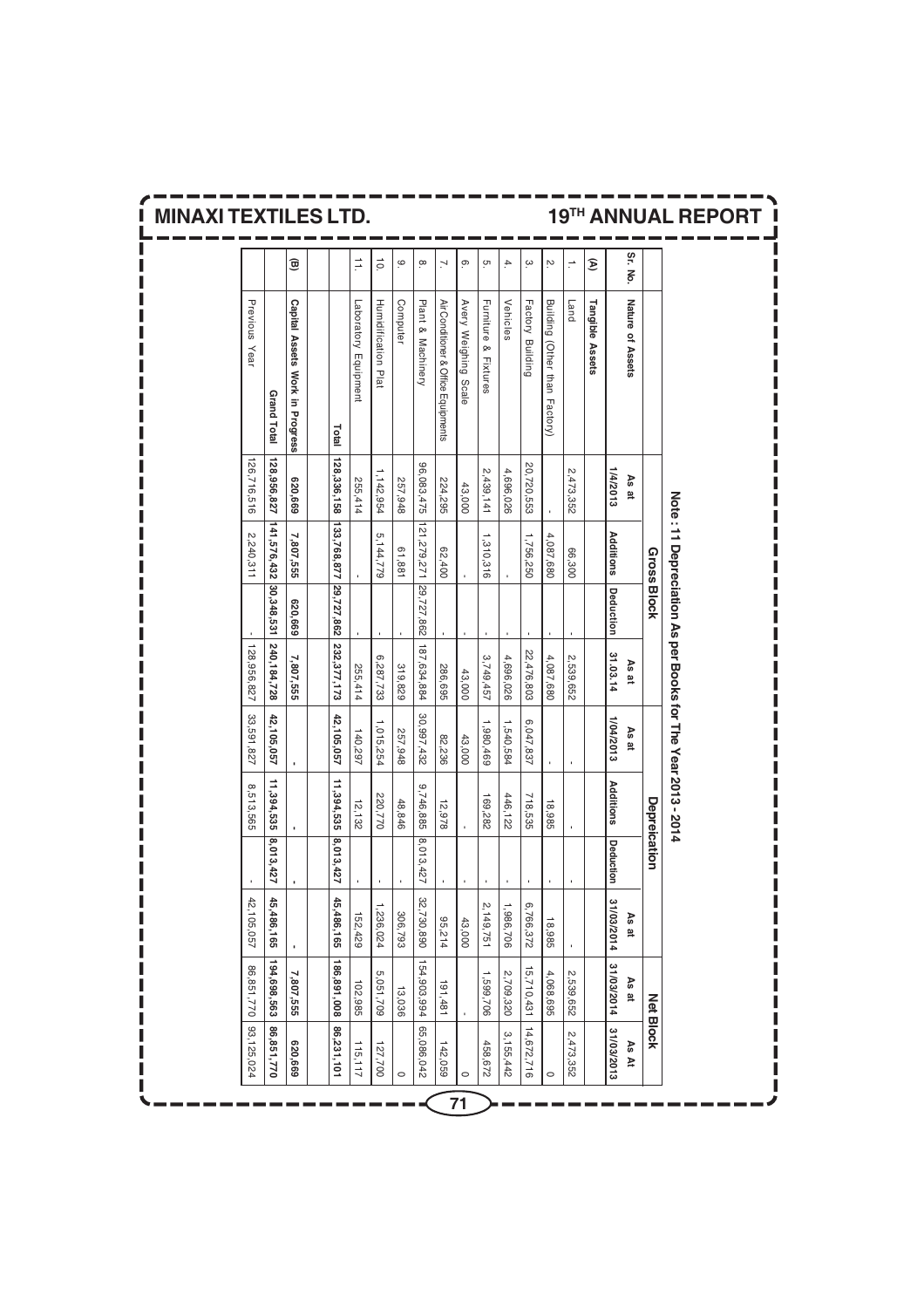| <b>Note</b><br>No. |                                                                             | As at 31st March, 2014<br>Amount (Rs.) | As at 31st March, 2013<br>Amount (Rs.) |
|--------------------|-----------------------------------------------------------------------------|----------------------------------------|----------------------------------------|
| 9                  | Other current liabilities                                                   |                                        |                                        |
|                    | <b>Secured</b>                                                              |                                        |                                        |
|                    | Current maturities of long term debt                                        |                                        |                                        |
|                    | - From Bank (Term Loan)                                                     | 12,661,045                             | 11,529,103                             |
|                    | - From Bank (Vehicle Loan)                                                  | 381,152                                | 357,638                                |
|                    | <b>Unsecured</b>                                                            |                                        |                                        |
|                    | Current maturities of long term debt                                        |                                        |                                        |
|                    | - From Financial Institution                                                | 6,728,885                              |                                        |
|                    | Advance for the Machinery Sales                                             |                                        | 125,000                                |
|                    | Other Payables #                                                            | 466,292                                | 249,077                                |
|                    | Total                                                                       | 20,237,374                             | 12,260,818                             |
|                    |                                                                             |                                        |                                        |
|                    | # This includes statutory dues payable like PF, ESIC, VAT, Service Tax etc. |                                        |                                        |
| <b>Note</b><br>No. |                                                                             | As at 31st March, 2014<br>Amount (Rs.) | As at 31st March, 2013<br>Amount (Rs.) |
| 10                 | Short-term provisions                                                       |                                        |                                        |
|                    | For Expenditure                                                             | 2,243,929                              | 1,565,049                              |
|                    | For Tax                                                                     | 3,100,000                              | 5,400,000                              |
|                    | <b>Total</b>                                                                | 5,343,929                              | 6,965,049                              |
| <b>Note</b>        |                                                                             | As at 31st March, 2014                 | As at 31st March, 2013                 |
| No.                |                                                                             | Amount (Rs.)                           | Amount (Rs.)                           |
| 12                 | <b>Long Term Loans and Advances</b>                                         |                                        |                                        |
|                    | (Unsecured And considered good)                                             |                                        |                                        |
|                    | <b>Security Deposits</b>                                                    | 2,294,555                              | 1,712,349                              |
|                    | <b>Total</b>                                                                | 2,294,555                              | 1,712,349                              |
| <b>Note</b><br>No. |                                                                             | As at 31st March, 2014<br>Amount (Rs.) | As at 31st March, 2013<br>Amount (Rs.) |
| 13                 | Other non-current assets                                                    |                                        |                                        |
|                    | Other Receivable                                                            | 135,130                                | 135,130                                |
|                    | <b>Total</b>                                                                | 135,130                                | 135,130                                |
| <b>Note</b><br>No. |                                                                             | As at 31st March, 2014<br>Amount (Rs.) | As at 31st March, 2013<br>Amount (Rs.) |
| 14                 | <b>Inventories</b>                                                          |                                        |                                        |
|                    | Raw materials                                                               | 22,726,011                             | 37,730,821                             |
|                    | Work in progress                                                            | 9,712,043                              | 9,045,355                              |
|                    | Finished goods                                                              | 68,894,812                             | 14,840,426                             |
|                    | Stores and spares<br><b>Stock in Transit</b>                                | 1,542,677<br>1,956,484                 | 1,451,831<br>3,738,190                 |
|                    |                                                                             |                                        |                                        |
|                    | <b>Total</b>                                                                | 104,832,027                            | 66,806,623                             |
|                    |                                                                             |                                        |                                        |
|                    |                                                                             |                                        |                                        |
|                    |                                                                             |                                        |                                        |
|                    |                                                                             | 72                                     |                                        |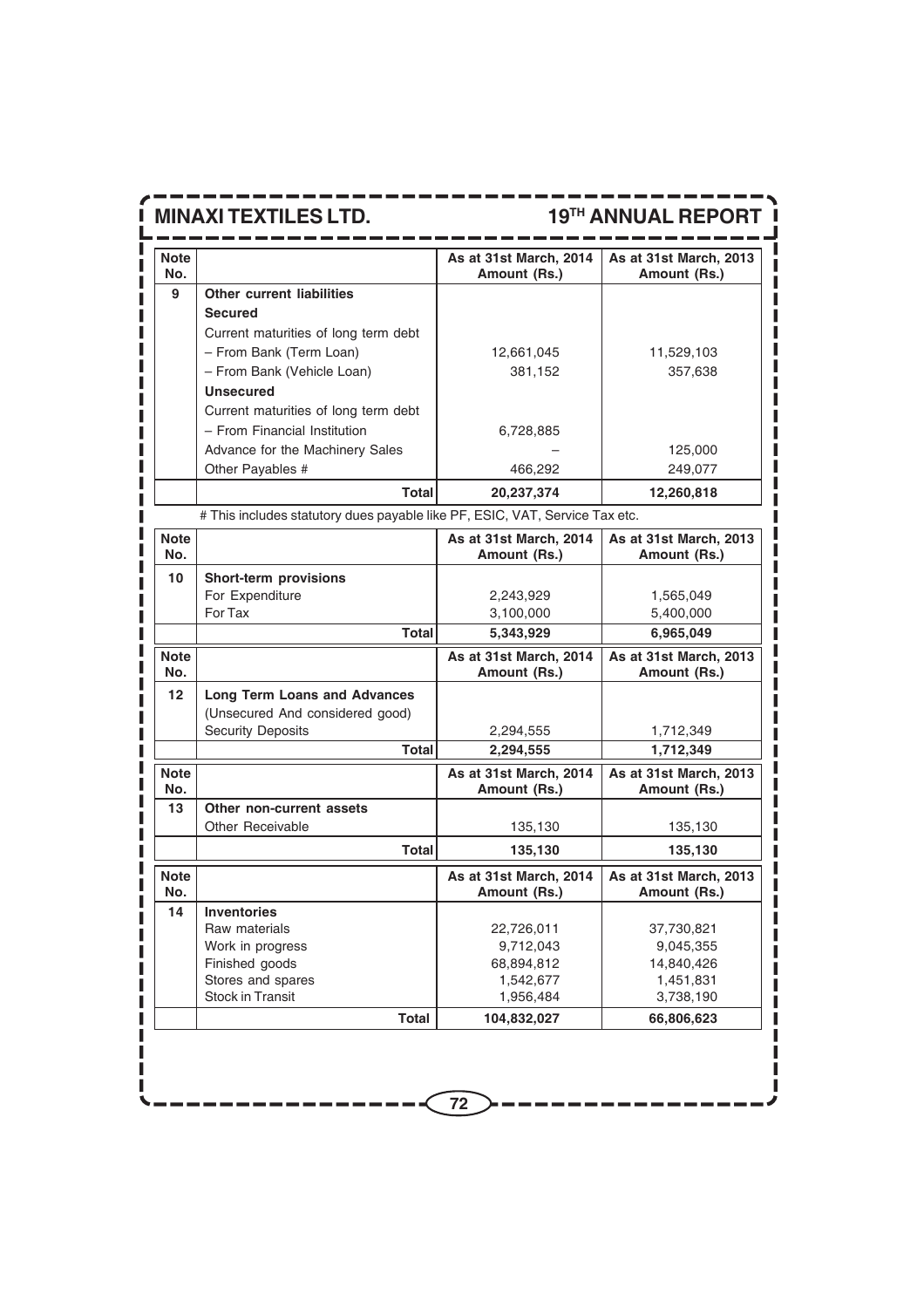ı

# **MINAXI TEXTILES LTD. 19TH ANNUAL REPORT**

| <b>Note</b><br>No. |                                 | As at 31st March, 2014<br>Amount (Rs.) | As at 31st March, 2013<br>Amount (Rs.) |
|--------------------|---------------------------------|----------------------------------------|----------------------------------------|
| 15                 | <b>Trade receivables</b>        |                                        |                                        |
|                    | (Unsecured and considered good) |                                        |                                        |
|                    | More than six months            | 20,382,678                             | 3,149,491                              |
|                    | <b>Others</b>                   | 137.299.953                            | 86,322,788                             |
|                    | Total                           | 157,682,631                            | 86,472,279                             |
| <b>Note</b><br>No. |                                 | As at 31st March, 2014<br>Amount (Rs.) | As at 31st March, 2013<br>Amount (Rs.) |
| 16                 | Cash and cash equivalents       |                                        |                                        |
|                    | Balance with banks              | 6,101                                  | 6,211                                  |
|                    | Bank of India Dividend Account  | 118,743                                | 211.911                                |
|                    | Cash on hand                    | 1,296,123                              | 1,379,359                              |
|                    | Fixed Deposits ##               | 1,933,643                              | 6,680,444                              |
|                    | Total                           | 3,354,609                              | 8,277,924                              |

 $- - -$ 

## Fixed Deposit include Rs. 19,33,643/- (P.Y. Rs. 9,16,591/-) having maturity more than 12 months

| Note<br>No. |                                      | As at 31st March, 2014<br>Amount (Rs.) | As at 31st March, 2013<br>Amount (Rs.) |
|-------------|--------------------------------------|----------------------------------------|----------------------------------------|
| 17          | <b>Short Term Loan and Advance</b>   |                                        |                                        |
|             | (Unsecured Advances)                 |                                        |                                        |
|             | <b>Prepaid Expenses</b>              | 278,433                                | 353,023                                |
|             | Advance for Capital Assets           | O                                      | 10,703,880                             |
|             | (New Plant & Machinery)              |                                        |                                        |
|             | Advance for Store & Spare            | 754,719                                | 0                                      |
|             | Other Short term loans and advances* | 903,253                                | 122,811                                |
|             | <b>Total</b>                         | 1,936,405                              | 11,179,714                             |

\* includes advances to suppliers and others

| <b>Note</b><br>No. |                                                    | As at 31st March, 2014<br>Amount (Rs.) | As at 31st March, 2013<br>Amount (Rs.) |
|--------------------|----------------------------------------------------|----------------------------------------|----------------------------------------|
| 18                 | <b>Other Current Assets</b>                        |                                        |                                        |
|                    | <b>Balance With Revenue Authorities</b>            | 3,146,872                              | 1,745,578                              |
|                    | Mat Credit Receivable                              | 1,030,353                              |                                        |
|                    | <b>Tender Deposit</b>                              | 25,000                                 |                                        |
|                    | Interest Subsidy Receivable                        | 3,269,494                              |                                        |
|                    | Capital Subsidy Receivable                         | 18,499,350                             |                                        |
|                    | Interest accured but not received                  | 398,812                                | 218,336                                |
|                    | Total                                              | 26,369,881                             | 1,963,914                              |
| <b>Note</b>        |                                                    | As at 31st March, 2014                 | As at 31st March, 2013                 |
| No.                |                                                    | Amount (Rs.)                           |                                        |
|                    |                                                    |                                        | Amount (Rs.)                           |
| 19                 | <b>Revenue from Operations</b><br>Sale of Products |                                        |                                        |
|                    | - Domestic Sale                                    | 510,348,584                            | 363,949,358                            |
|                    | - Export Sale                                      | 12,540                                 |                                        |
|                    | Other operating revenues                           | 16,455,835                             | 14,257,433                             |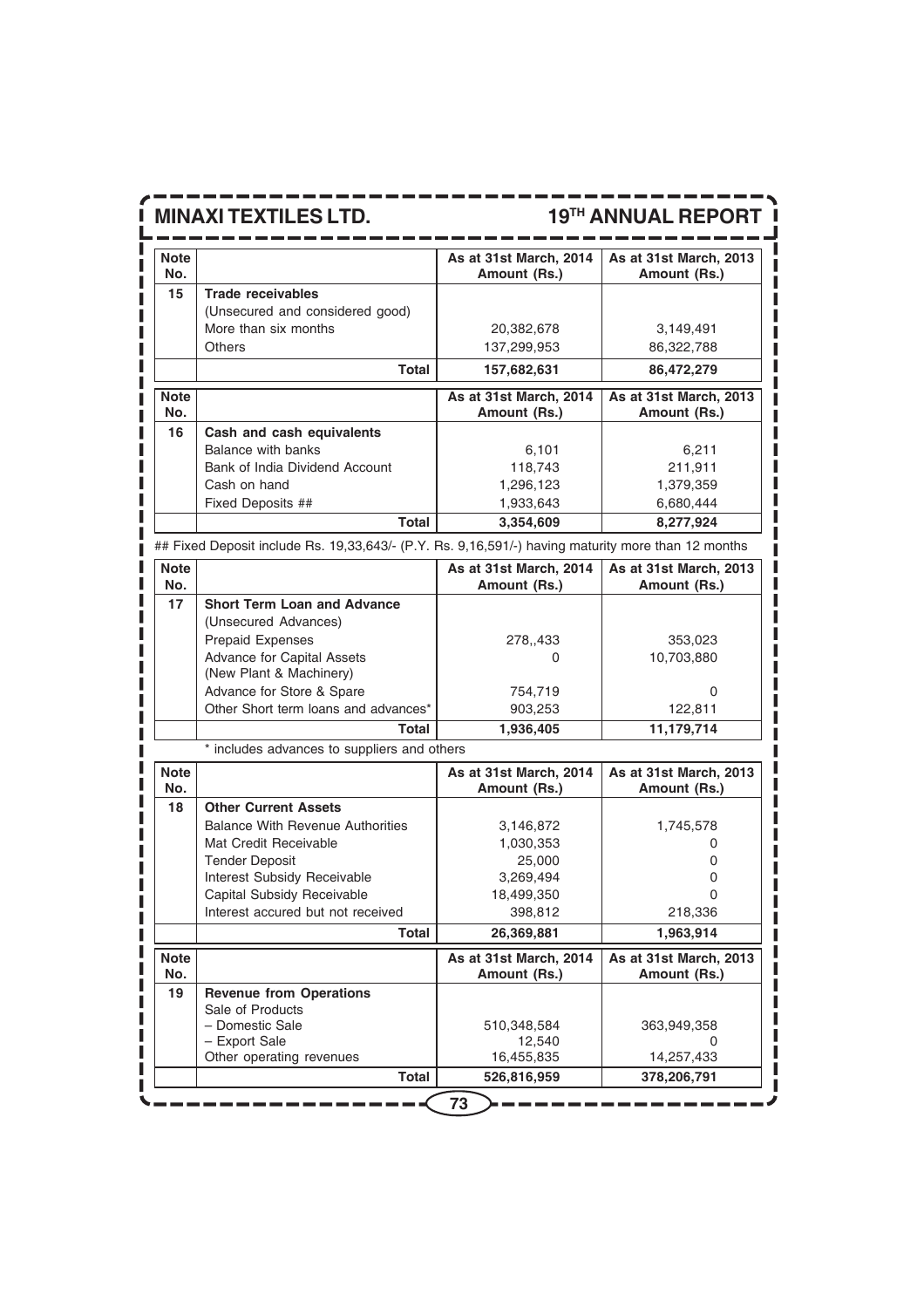П

## **MINAXI TEXTILES LTD.** 19<sup>TH</sup> ANNUAL REPORT

| <b>Other Income</b><br>Interest Income<br>Sundry Balance written off (Net)<br>Profit on Sale of Machinery | Amount (Rs.)<br>473,847                                                                                                                                                                                                                                                                                                   | Amount (Rs.)<br>265,036                                                                                                                                                                                                                                                                                                                                                                                                      |
|-----------------------------------------------------------------------------------------------------------|---------------------------------------------------------------------------------------------------------------------------------------------------------------------------------------------------------------------------------------------------------------------------------------------------------------------------|------------------------------------------------------------------------------------------------------------------------------------------------------------------------------------------------------------------------------------------------------------------------------------------------------------------------------------------------------------------------------------------------------------------------------|
|                                                                                                           |                                                                                                                                                                                                                                                                                                                           |                                                                                                                                                                                                                                                                                                                                                                                                                              |
|                                                                                                           |                                                                                                                                                                                                                                                                                                                           |                                                                                                                                                                                                                                                                                                                                                                                                                              |
|                                                                                                           | 373,139                                                                                                                                                                                                                                                                                                                   | 321,850                                                                                                                                                                                                                                                                                                                                                                                                                      |
|                                                                                                           | 880,565                                                                                                                                                                                                                                                                                                                   | 0                                                                                                                                                                                                                                                                                                                                                                                                                            |
| Exchange Difference                                                                                       | 4,158                                                                                                                                                                                                                                                                                                                     | 148,017                                                                                                                                                                                                                                                                                                                                                                                                                      |
| Sale of Scrape                                                                                            | 343,653                                                                                                                                                                                                                                                                                                                   | 328,378                                                                                                                                                                                                                                                                                                                                                                                                                      |
| <b>Total</b>                                                                                              | 2,075,362                                                                                                                                                                                                                                                                                                                 | 1,063,281                                                                                                                                                                                                                                                                                                                                                                                                                    |
|                                                                                                           |                                                                                                                                                                                                                                                                                                                           | As at 31st March, 2013                                                                                                                                                                                                                                                                                                                                                                                                       |
|                                                                                                           | Amount (Rs.)                                                                                                                                                                                                                                                                                                              | Amount (Rs.)                                                                                                                                                                                                                                                                                                                                                                                                                 |
| <b>Cost of Material Consumed #</b>                                                                        |                                                                                                                                                                                                                                                                                                                           |                                                                                                                                                                                                                                                                                                                                                                                                                              |
| Stock at Opening                                                                                          | 37,730,821                                                                                                                                                                                                                                                                                                                | 15,571,285                                                                                                                                                                                                                                                                                                                                                                                                                   |
| Add: Purchase                                                                                             | 238,805,174                                                                                                                                                                                                                                                                                                               | 231, 174, 642                                                                                                                                                                                                                                                                                                                                                                                                                |
|                                                                                                           | 2,689,239                                                                                                                                                                                                                                                                                                                 | 2,362,240                                                                                                                                                                                                                                                                                                                                                                                                                    |
|                                                                                                           |                                                                                                                                                                                                                                                                                                                           | 37,730,821                                                                                                                                                                                                                                                                                                                                                                                                                   |
| <b>Total</b>                                                                                              | 256,499,233                                                                                                                                                                                                                                                                                                               | 211,377,346                                                                                                                                                                                                                                                                                                                                                                                                                  |
|                                                                                                           |                                                                                                                                                                                                                                                                                                                           |                                                                                                                                                                                                                                                                                                                                                                                                                              |
|                                                                                                           | As at 31st March, 2014                                                                                                                                                                                                                                                                                                    | As at 31st March, 2013                                                                                                                                                                                                                                                                                                                                                                                                       |
|                                                                                                           |                                                                                                                                                                                                                                                                                                                           | Quatntity (KG)                                                                                                                                                                                                                                                                                                                                                                                                               |
|                                                                                                           |                                                                                                                                                                                                                                                                                                                           |                                                                                                                                                                                                                                                                                                                                                                                                                              |
|                                                                                                           |                                                                                                                                                                                                                                                                                                                           | 88,920                                                                                                                                                                                                                                                                                                                                                                                                                       |
|                                                                                                           |                                                                                                                                                                                                                                                                                                                           | 1,193,079                                                                                                                                                                                                                                                                                                                                                                                                                    |
|                                                                                                           |                                                                                                                                                                                                                                                                                                                           | 1,281,999                                                                                                                                                                                                                                                                                                                                                                                                                    |
|                                                                                                           |                                                                                                                                                                                                                                                                                                                           | 194,142                                                                                                                                                                                                                                                                                                                                                                                                                      |
|                                                                                                           |                                                                                                                                                                                                                                                                                                                           | 1,087,857                                                                                                                                                                                                                                                                                                                                                                                                                    |
|                                                                                                           |                                                                                                                                                                                                                                                                                                                           |                                                                                                                                                                                                                                                                                                                                                                                                                              |
|                                                                                                           |                                                                                                                                                                                                                                                                                                                           | As at 31st March, 2013                                                                                                                                                                                                                                                                                                                                                                                                       |
|                                                                                                           | Amount (Rs.)                                                                                                                                                                                                                                                                                                              | Amount (Rs.)                                                                                                                                                                                                                                                                                                                                                                                                                 |
| Changes in inventories of finished<br>goods, work in- progress and<br><b>Stock-inTransit</b>              |                                                                                                                                                                                                                                                                                                                           |                                                                                                                                                                                                                                                                                                                                                                                                                              |
| Work in progress                                                                                          | 9,712,043                                                                                                                                                                                                                                                                                                                 | 9,045,355                                                                                                                                                                                                                                                                                                                                                                                                                    |
| <b>Finished Goods</b>                                                                                     | 68,894,812                                                                                                                                                                                                                                                                                                                | 14,840,426                                                                                                                                                                                                                                                                                                                                                                                                                   |
| <b>Stock in Transit</b>                                                                                   | 1,956,484                                                                                                                                                                                                                                                                                                                 | 3,738,190                                                                                                                                                                                                                                                                                                                                                                                                                    |
|                                                                                                           | 80,563,339                                                                                                                                                                                                                                                                                                                | 27,623,971                                                                                                                                                                                                                                                                                                                                                                                                                   |
| <b>Inventories (at Commencement)</b>                                                                      |                                                                                                                                                                                                                                                                                                                           |                                                                                                                                                                                                                                                                                                                                                                                                                              |
|                                                                                                           |                                                                                                                                                                                                                                                                                                                           | 9,838,787                                                                                                                                                                                                                                                                                                                                                                                                                    |
|                                                                                                           |                                                                                                                                                                                                                                                                                                                           | 32,628,798                                                                                                                                                                                                                                                                                                                                                                                                                   |
|                                                                                                           |                                                                                                                                                                                                                                                                                                                           | 3,124,941                                                                                                                                                                                                                                                                                                                                                                                                                    |
| <b>Total</b>                                                                                              | 52,939,368                                                                                                                                                                                                                                                                                                                | 45,592,526<br>(17, 968, 555)                                                                                                                                                                                                                                                                                                                                                                                                 |
|                                                                                                           | Add: Inward Transportation Exp<br>Less: Closing<br><b>Quantity Details of Raw Material</b><br><b>Opening Stock</b><br>ADD: Purchase (net)<br><b>Total</b><br>Less: Closing Stock<br><b>Raw Material Consumed</b><br><b>Inventories (at Close)</b><br>Work in progress<br><b>Finished Goods</b><br><b>Stock in Transit</b> | As at 31st March, 2014<br>22,726,011<br># Major item of Raw Material Includes Yarn Used for manufacturing of Grey Cloth.<br>Quatntity (KG)<br>194,142<br>1,192,985<br>1,387,127<br>110,444<br>1,276,683<br>The above raw material consumption shows consumption of Indegenous raw materials only.<br>There is no imported raw material used.<br>As at 31st March, 2014<br>9,045,355<br>14,840,426<br>3,738,190<br>27,623,971 |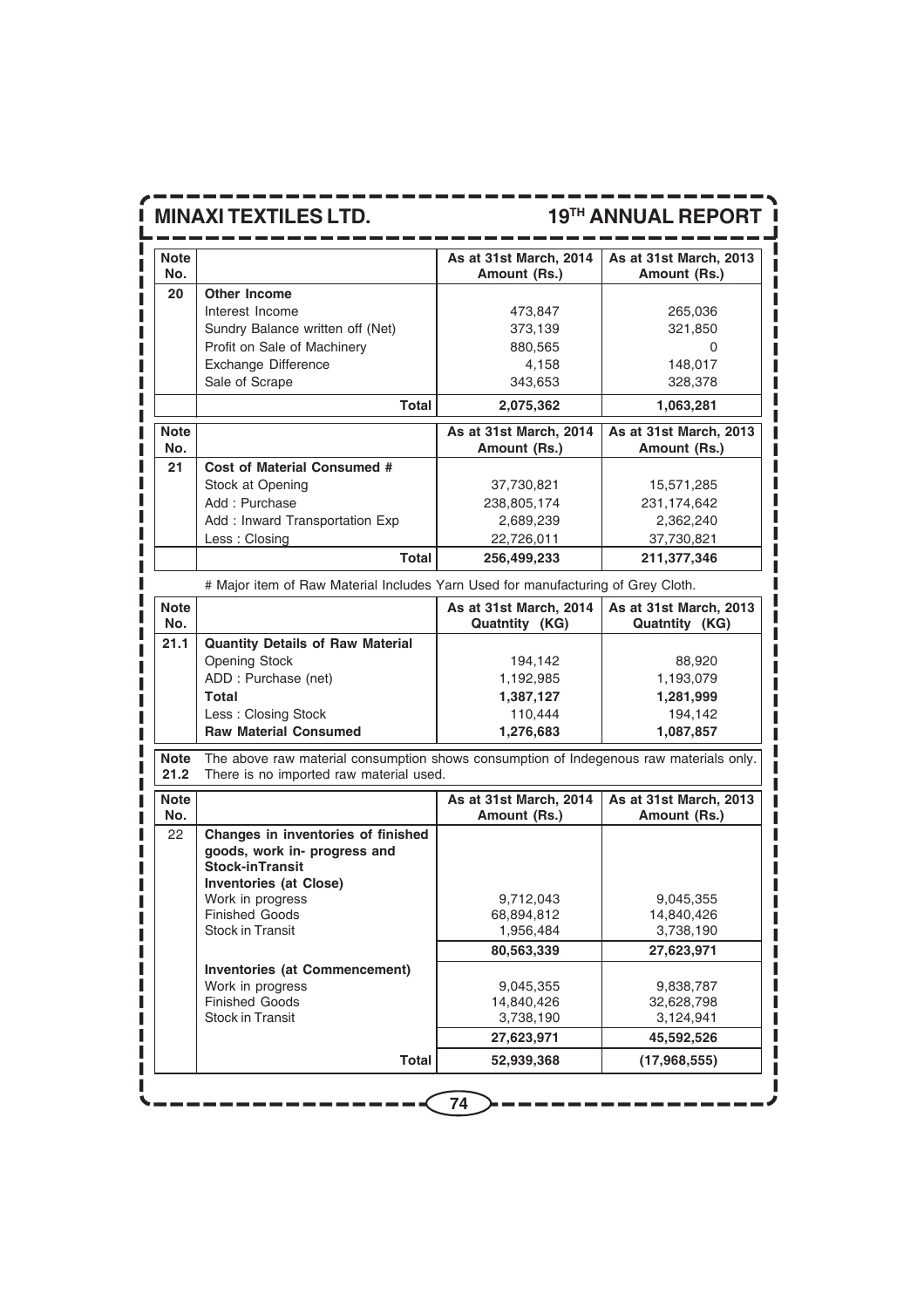|                     | <b>MINAXI TEXTILES LTD.</b>                                                 |                                                  | <b>19TH ANNUAL REPORT</b>                        |
|---------------------|-----------------------------------------------------------------------------|--------------------------------------------------|--------------------------------------------------|
| <b>Note</b><br>22.1 | <b>Quantity Details of Finished Goods</b><br>Including (Grey Cloth Trading) | As at 31st March, 2014<br><b>Quatntity (MTR)</b> | As at 31st March, 2013<br><b>Quatntity (MTR)</b> |
|                     | <b>Opening Stock</b>                                                        | 138,689                                          | 352,632                                          |
|                     | Add: Purchase during the year                                               | 1,388,589                                        | 617,443                                          |
|                     | Add: Production during the year                                             | 3,148,767                                        | 2,883,379                                        |
|                     | Less: Sales during the year                                                 | 4,040,654                                        | 3,714,765                                        |
|                     | <b>Closing Stock</b>                                                        | 635,391                                          | 138,689                                          |
| <b>Note</b><br>22.2 | <b>Quantity Details of Work - In</b><br><b>Progress</b>                     | As at 31st March, 2014<br><b>Quatntity (KGS)</b> | As at 31st March, 2013<br><b>Quatntity (KGS)</b> |
|                     | <b>Opening Stock</b>                                                        | 43.302                                           | 48,681                                           |
|                     | <b>Closing Stock</b>                                                        | 50.766                                           | 43.302                                           |
| <b>Note</b><br>No.  |                                                                             | As at 31st March, 2014<br>Amount (Rs.)           | As at 31st March, 2013<br>Amount (Rs.)           |
| 23                  | <b>Employee Benefits Expense</b>                                            |                                                  |                                                  |
|                     | Salaries and wages                                                          | 14,388,491                                       | 9,417,429                                        |
|                     | Directors Remmuneration                                                     | 4,143,224                                        | 3,528,234                                        |
|                     | Contribution to provident and other funds                                   | 361,077                                          | 388,285                                          |
|                     | Staff welfare expenses                                                      | 458,578                                          | 328,949                                          |
|                     | <b>Total</b>                                                                | 19,351,370                                       | 13,662,897                                       |
| <b>Note</b><br>No.  |                                                                             | As at 31st March, 2014<br>Amount (Rs.)           | As at 31st March, 2013<br>Amount (Rs.)           |
| 24                  | <b>Finance Costs</b>                                                        |                                                  |                                                  |
|                     | Interest expenses On :                                                      |                                                  |                                                  |
|                     | <b>Working Capital</b>                                                      | 14,531,476                                       | 12,165,099                                       |
|                     | Term Loans                                                                  | 4,632,175                                        | 3,903,710                                        |
|                     | Interest to Others                                                          | 1,390,906                                        | 625,240                                          |
|                     | Bank and Other borrowing costs                                              | 360,535                                          | 976,134                                          |
|                     | <b>Total</b>                                                                | 20,915,091                                       | 17,670,184                                       |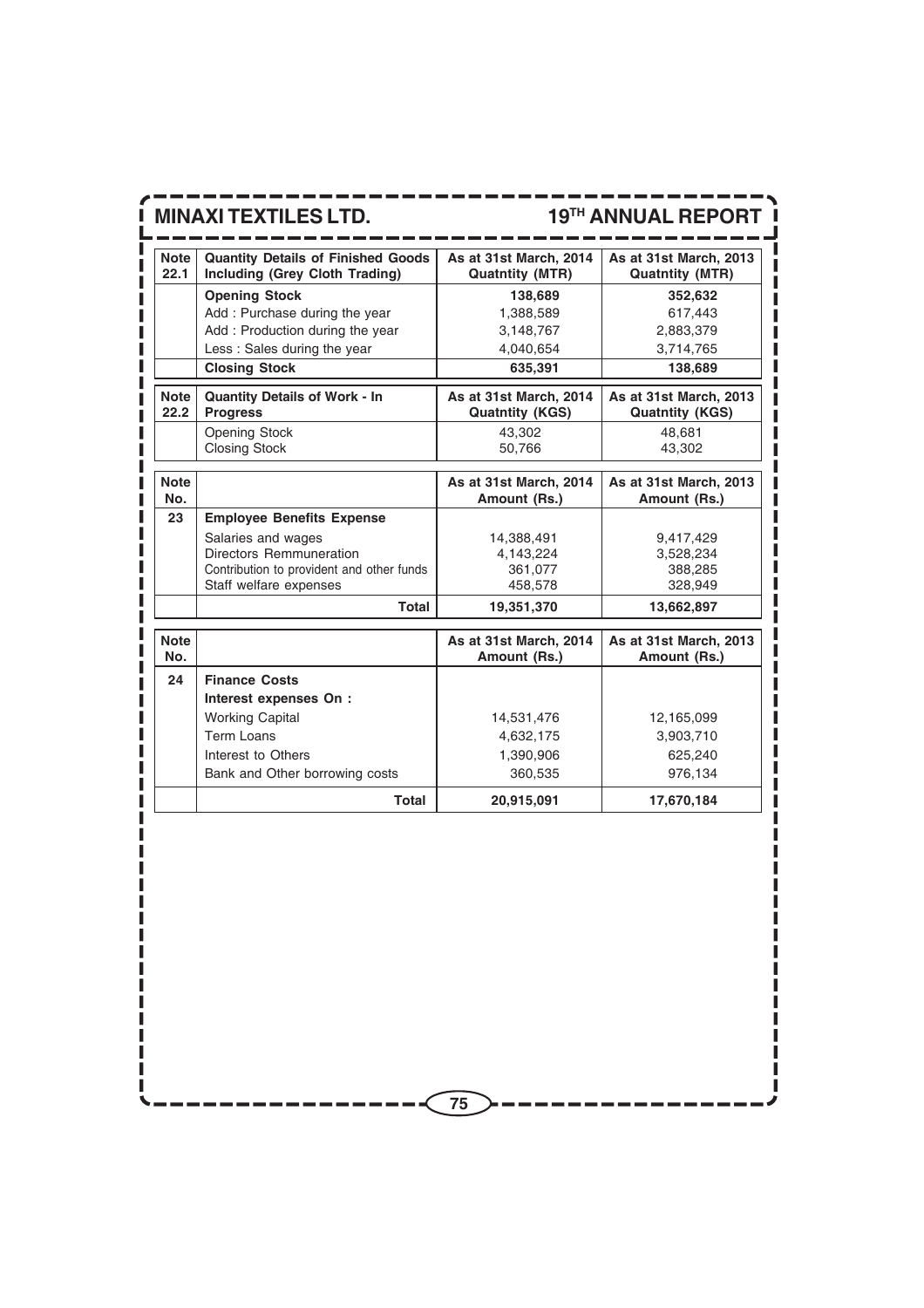| <b>Note</b><br>No. |                                                                  | As at 31st March, 2014<br>Amount (Rs.)      | As at 31st March, 2013<br>Amount (Rs.)      |  |
|--------------------|------------------------------------------------------------------|---------------------------------------------|---------------------------------------------|--|
| 25                 | <b>Others Expenses</b>                                           |                                             |                                             |  |
|                    | <b>Manufacturing Expenses:</b>                                   |                                             |                                             |  |
|                    | Consumption of stores and spare parts                            | 4,916,100                                   | 6,125,660                                   |  |
|                    | <b>Electricity Expenses</b>                                      | 13,284,482                                  | 12,337,700                                  |  |
|                    | Job and Process Expenses                                         | 19,831,651                                  | 4,117,894                                   |  |
|                    | Repairs & Maintenance                                            | 646,836                                     | 1,666,700                                   |  |
|                    | Other Manufacturing Expenses                                     | 735,062                                     | 449,624                                     |  |
|                    | <b>Administrative Expenses:</b>                                  |                                             |                                             |  |
|                    | Audit Fees (Note 25.2)                                           | 247,192                                     | 219,102                                     |  |
|                    | Insurance Premium                                                | 506,340                                     | 418,617                                     |  |
|                    | Legal, Professional & Consultancy Charges                        | 408,540                                     | 834,428                                     |  |
|                    | Rates & Taxes                                                    | 677,466                                     | 258,486                                     |  |
|                    | Vehicle Repairs & Maintenance                                    | 294,764                                     | 394,580                                     |  |
|                    | Office Rent                                                      | 148,500                                     | 132,500                                     |  |
|                    | Other Administrative Expenses                                    | 477,969                                     | 682,401                                     |  |
|                    | <b>Selling &amp; Distribution Expenses:</b>                      |                                             |                                             |  |
|                    | Brokerage & Commission                                           | 1,206,747                                   | 1,165,090                                   |  |
|                    | <b>Travelling Expenses</b>                                       | 311,883                                     | 202,051                                     |  |
|                    | Other Selling & Administrative Expenses                          | 155,515                                     | 245,663                                     |  |
|                    | <b>Total</b>                                                     | 43,849,047                                  | 29,250,496                                  |  |
| Note<br>25.1       | Imprted and Indigenous Store and<br><b>Spare Parts Consumed:</b> | As at 31st March, 2014<br>Amount (Rs.)<br>% | As at 31st March, 2013<br>Amount (Rs.)<br>% |  |
|                    | Imported                                                         | 547,549<br>11.64%                           | 1,297,181<br>22.02%                         |  |
|                    | Indigenous                                                       | 4,154,873<br>88.36%                         | 4,593,139<br>77.98%                         |  |
|                    | Total                                                            | 4,702,422<br>100.00%                        | 100.00%<br>5,890,320                        |  |
| *Note              |                                                                  | As at 31st March, 2013                      | As at 31st March, 2012                      |  |
| 25.2               |                                                                  | Amount (Rs.)                                | Amount (Rs.)                                |  |
| (a)                | As Auditor                                                       |                                             |                                             |  |
|                    | For Statutory Audit                                              | 1,35,000                                    | 1,15,000                                    |  |
|                    | For Tax Audit Fees                                               | 30,000                                      | 25,000                                      |  |
| (b)                | For Certification & Others                                       | 82,192                                      | 74,102                                      |  |
|                    | <b>Total</b>                                                     | 2,47,192                                    | 2,19,102                                    |  |
| <b>Note</b><br>26  |                                                                  | As at 31st March, 2013<br>Amount (Rs.)      | As at 31st March, 2012<br>Amount (Rs.)      |  |
|                    | <b>Earning Per Share</b>                                         |                                             |                                             |  |
|                    | Profit After Tax                                                 | 12,049,416                                  | 11,671,568                                  |  |
|                    | Weighted Average No. of Equity                                   | 55,603,160                                  | 55,603,160                                  |  |
|                    | <b>Shares Outstanding</b>                                        |                                             |                                             |  |
|                    | Basic & Diluted Earning Per Share (in Rs.)                       | 0.22                                        | 0.21                                        |  |
|                    | (Face Value of Rs. 1/- each)                                     |                                             |                                             |  |
|                    |                                                                  | 76                                          |                                             |  |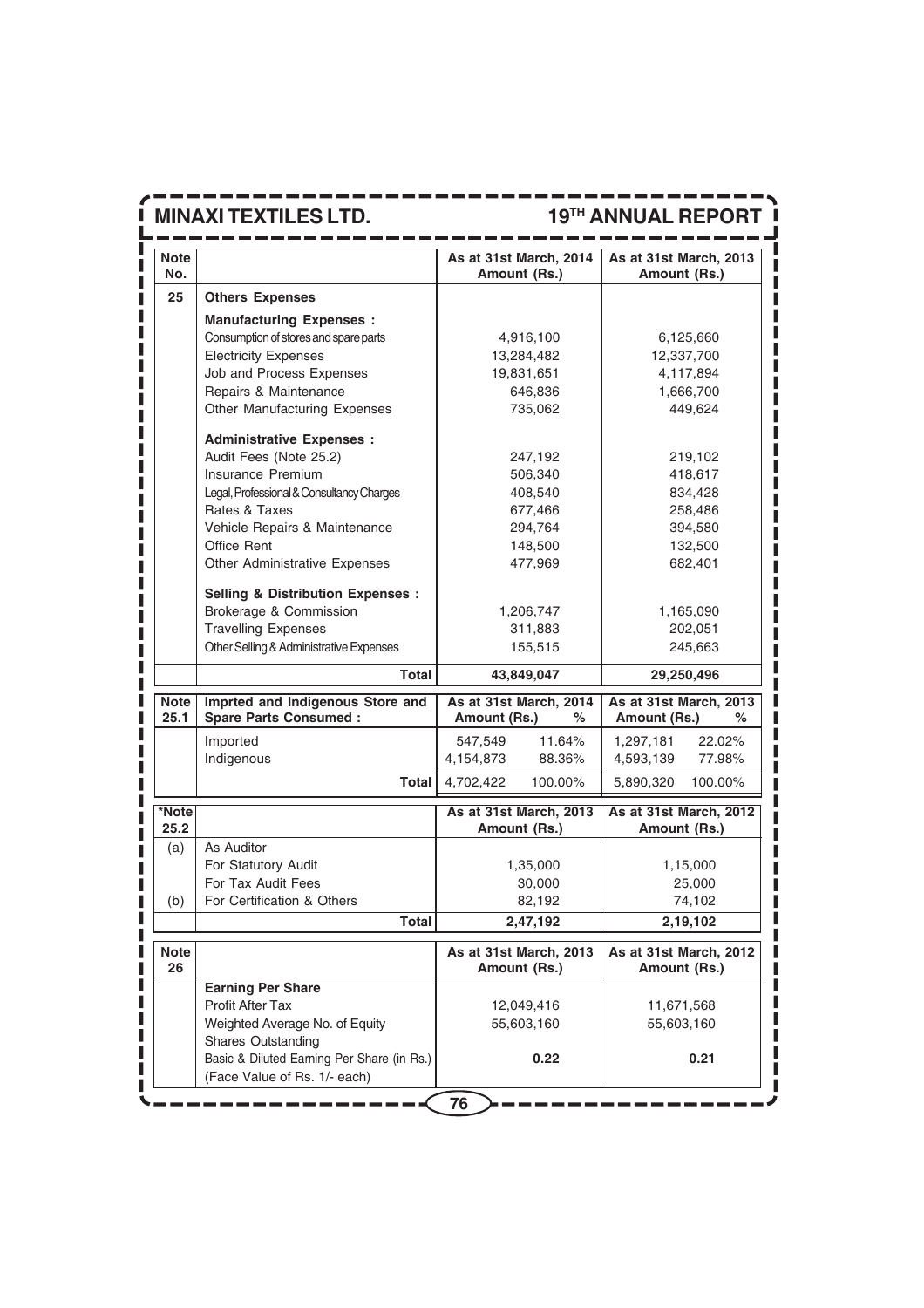#### **Note: 27 Contingent Liabilities and Commitments (to the extent not provided for)**

1) Company has imported 17 Machineries worth Rs 198.97 lacs under EPGC and saved Rs 42.57 lacs of custom duty, company has to export Rs 340.56 lacs before 02/08/2018. Non compliance of the above would result into liabilities of Rs 42.57 lacs (P.Y. 42.57 lacs). Company has also given guarantee of Rs 6.39 lacs (P.Y. 6.39 lacs) to custom authority.

2) During the year company has imported 31 Machineries under Zero duty EPGC Scheme and saved Rs 284.15 lacs of custom duty, company has to export 6 times of the duty saved within a period of 6 years. Non compliance of the above would result into liabilities of Rs 284.15 lacs. Company has also given guarantee of Rs 42.70 lacs to custom authority.

#### **Note : 28 Micro and Small Scale Business Enterprises :**

The management has initiated the process of identifying enterprises those have provided goods and services to the company and which qualify under the definition of micro and small enterprises, as defined under Micro, Small and Medium Enterprise Development Act, 2006. Accordingly, the disclosure requirement here under is not furnish.

#### **Note : 29 Employee Benefits :**

The disclosures required under Accounting Standard -15(Revised) "Employee Benefits" notified in the Companies (Accounting Standard) Rules 2006 are given below:

#### **Defined Contribution Plan**

Amount towards Defined Contribution Plan have been recognized under "Contribution to Provident and Other funds" in the note no. 23 Rs. 2,33,391/- (P.Y. 2,54,856/-)

#### **Note : 30 Related Party Disclosures**

Names of related parties and description of relationship from/ to which following transactions were entered during the year

| Sr. No.        | Name                | Relationship              |
|----------------|---------------------|---------------------------|
| 1.             | Bharatbhai P. Patel | Managing Director         |
| $\overline{2}$ | Dineshbhai P. Patel | Director                  |
| $\overline{3}$ | Kiritbhai S. Patel  | Director                  |
| $\overline{4}$ | Nirmal B. Patel     | Director                  |
| 5.             | Kanubhai Patel      | Non-Executive<br>Director |

**77**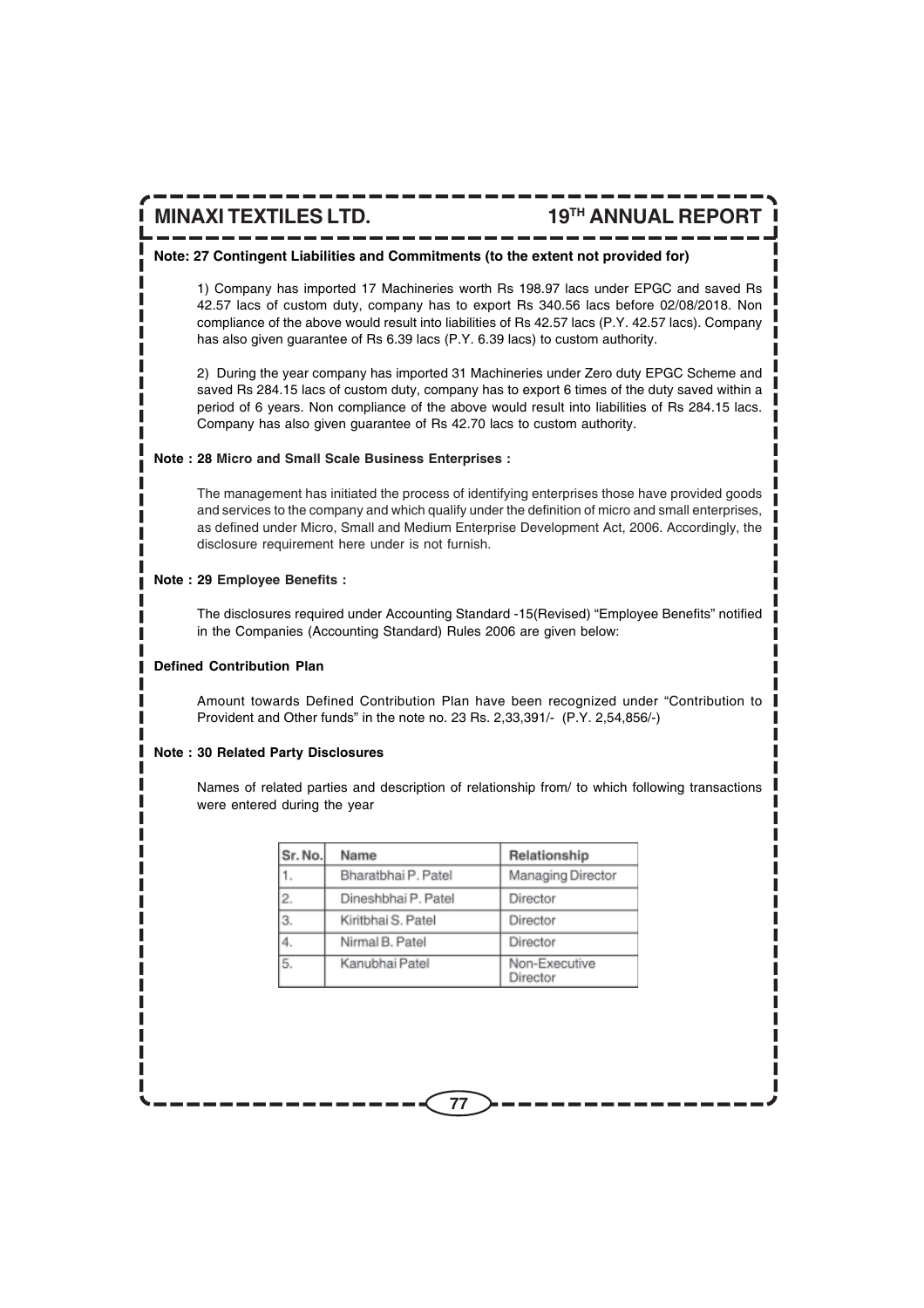(Amount in Rs)

#### **Transactions with related parties & Balance Oustanding as at the year end**

| Sr. No. | Nature of<br>Transaction | 2013-14   | Outstanding<br>as on<br>31/03/2014 | 2012-13   | Outstanding<br>as on<br>31/03/2013 |
|---------|--------------------------|-----------|------------------------------------|-----------|------------------------------------|
|         |                          |           |                                    |           |                                    |
|         | Remuneration             |           |                                    |           |                                    |
|         | Bharatbhai Patel         | 15,76,624 | 29,837                             | 13,81,626 | 0                                  |
|         | Dineshbhai Patel         | 9,76,644  | 41,070                             | 7,31,646  | 0                                  |
|         | Kiritbhai Patel          | 8.16.644  | 58,030                             | 7,31,646  | 0                                  |
|         | Nirmal Patel             | 7.73.312  | 60.000                             | 6,83,316  | 0                                  |
|         |                          |           |                                    |           |                                    |
| 2       | Loan Taken               |           |                                    |           |                                    |
|         | Kanubhai Patel           | 46,00,000 | 46,00,000                          | 0         |                                    |

**Note : 31** Previous year figures have been accordingly regrouped / reclassified to confirm to the current year's classification.

As per our Report of even date<br>For. R.R.S & Associates Chartered Accountant Minaxi Textiles Limited FRN 118336W

**Rajesh R. Shah B.P. Patel D.P. Patel D.P. Patel** Partner **Partner** Director **Partner** Director **Director** Director Membership No. 034549

Place : Ahmedabad Place : Chhatral Date : 30th May 2014 **Date : 30th May 2014** 

For, and on behalf of the Board of

**78**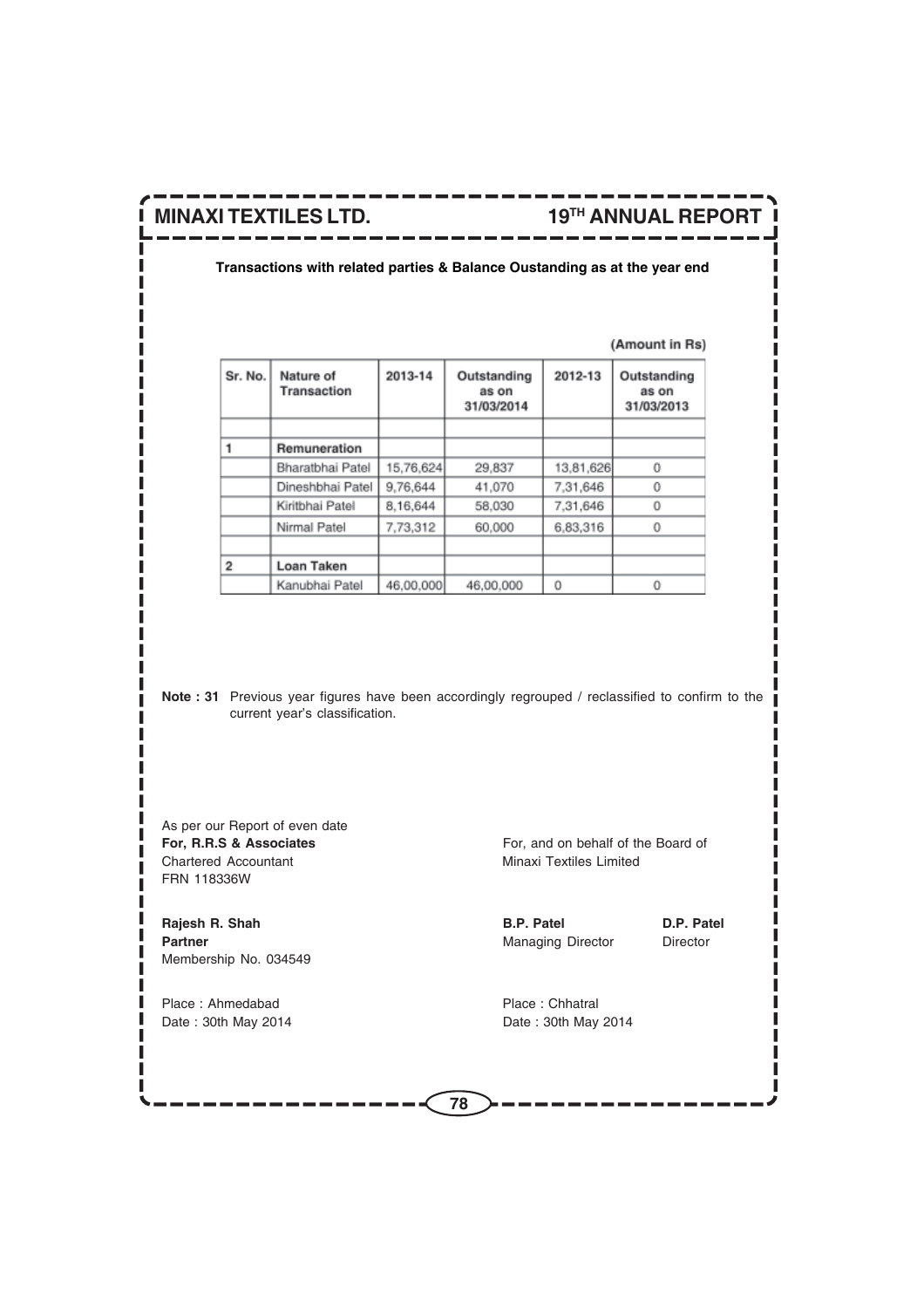| <b>MINAXI TEXTILES LTD.</b>                                                                                                                                                                       |                      | <b>19TH ANNUAL REPORT</b>                                                                                                              |  |  |
|---------------------------------------------------------------------------------------------------------------------------------------------------------------------------------------------------|----------------------|----------------------------------------------------------------------------------------------------------------------------------------|--|--|
| MINAXI TEXTILES LIMITED<br>CIN: L17119GJ1995PLC025007<br>Registered Office: Plot No.3311, Unit No.2, GIDC Industrial Estate, Phase-IV, Village<br>Chhatral, Taluka: Kalol, Dist. Gandhinagar(N.G) |                      |                                                                                                                                        |  |  |
|                                                                                                                                                                                                   |                      | FORM NO. MGT 11<br><b>PROXY FORM</b>                                                                                                   |  |  |
|                                                                                                                                                                                                   |                      | [Pursuant to section 105(6) of the Companies Act, 2013 and Rule 19(3) of the Companies<br>(Management and Administration) Rules, 2014] |  |  |
| Name of the shareholder(s)                                                                                                                                                                        | ÷                    |                                                                                                                                        |  |  |
| Registered address                                                                                                                                                                                | ÷                    |                                                                                                                                        |  |  |
| E-mail ID                                                                                                                                                                                         | ÷                    |                                                                                                                                        |  |  |
| Folio No. /DP ID & Client ID*                                                                                                                                                                     | ÷                    |                                                                                                                                        |  |  |
| No. of shares held                                                                                                                                                                                | ÷                    |                                                                                                                                        |  |  |
| * Applicable in case shares are held in electronic form.                                                                                                                                          |                      |                                                                                                                                        |  |  |
|                                                                                                                                                                                                   |                      |                                                                                                                                        |  |  |
| hereby appoint:                                                                                                                                                                                   |                      |                                                                                                                                        |  |  |
| Name                                                                                                                                                                                              | ÷                    |                                                                                                                                        |  |  |
| Address                                                                                                                                                                                           | ÷                    |                                                                                                                                        |  |  |
|                                                                                                                                                                                                   |                      |                                                                                                                                        |  |  |
| E-mail ID                                                                                                                                                                                         |                      | Or failing him:                                                                                                                        |  |  |
| Name                                                                                                                                                                                              | t                    |                                                                                                                                        |  |  |
| Address                                                                                                                                                                                           | ÷                    |                                                                                                                                        |  |  |
|                                                                                                                                                                                                   |                      |                                                                                                                                        |  |  |
| E-mail ID                                                                                                                                                                                         | $\ddot{\phantom{a}}$ | Or failing him:                                                                                                                        |  |  |
| Name                                                                                                                                                                                              | ÷                    |                                                                                                                                        |  |  |
| Address                                                                                                                                                                                           | t                    |                                                                                                                                        |  |  |
|                                                                                                                                                                                                   |                      |                                                                                                                                        |  |  |
| E-mail ID                                                                                                                                                                                         |                      |                                                                                                                                        |  |  |

and whose signature(s) are appended below as my / our proxy to attend and vote (on Poll) for me/us and on my/ our behalf at the Nineteenth Annual General Meeting of the Company to be held on Tuesday, 30<sup>th</sup> day of September, 2014 at 11.00 a.m. at Plot No.3311, Unit No.2, GIDC Industrial Estate, Phase-IV, Village Chhatral, Taluka - Kalol, Dist. Gandhinagar(N.G) and at any adjournment thereof in respect of such resolutions as are indicated below: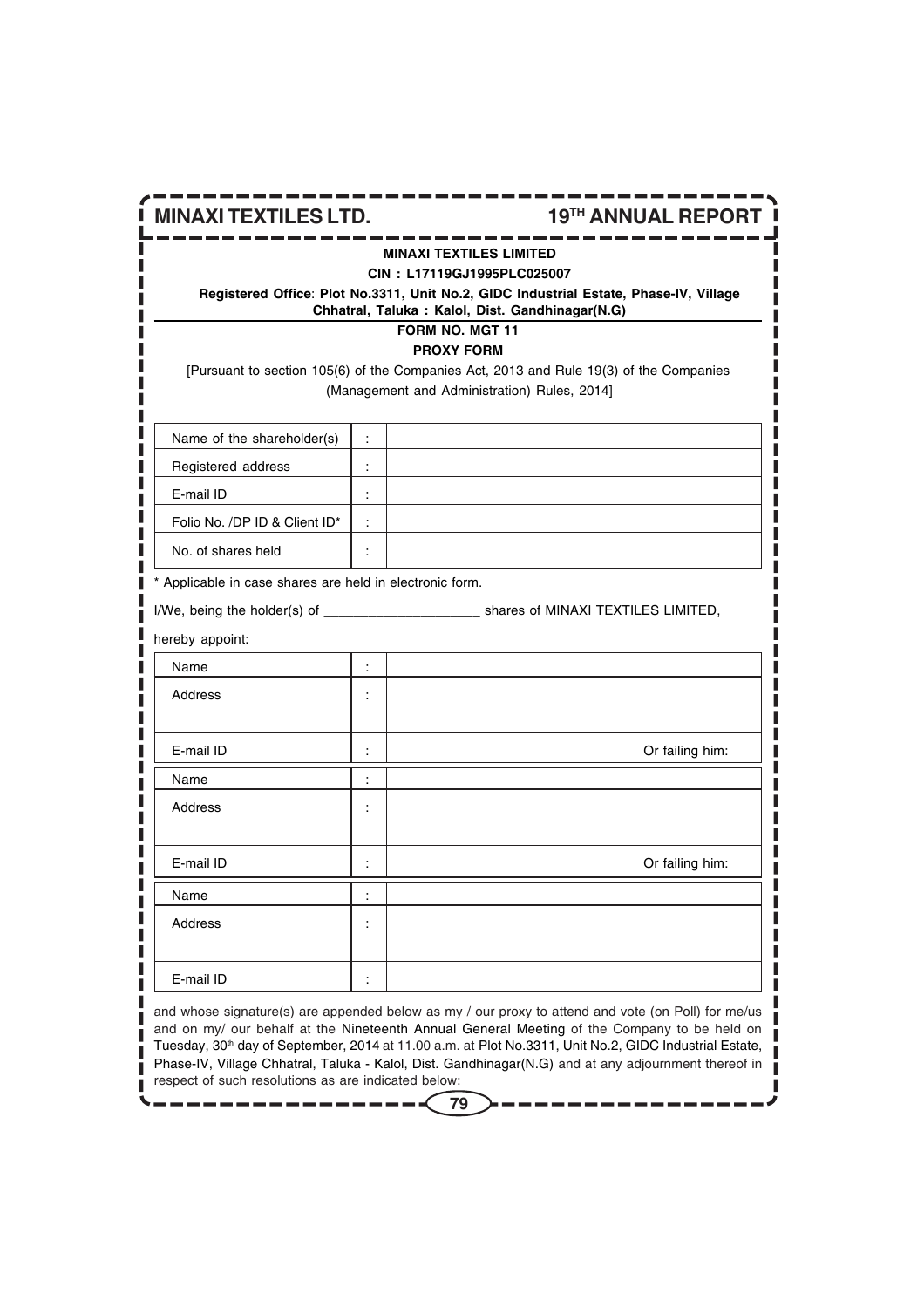|     | <b>MINAXI TEXTILES LTD.</b>                                                                                             | <b>19TH ANNUAL REPORT</b> |     |                |
|-----|-------------------------------------------------------------------------------------------------------------------------|---------------------------|-----|----------------|
|     | <b>Ordinary Business</b>                                                                                                |                           | For | <b>Against</b> |
| 1.  | To receive, consider, approve and adopt the Audited                                                                     |                           |     |                |
|     | Accounts for the Financial Year ended on 31 <sup>st</sup> March,                                                        |                           |     |                |
|     | 2014, and the reports of the Board of Directors and                                                                     |                           |     |                |
|     | Auditors thereon.                                                                                                       |                           |     |                |
| 2.  | To appoint a director in Place of Shri. Bharatbhai P.                                                                   |                           |     |                |
|     | Patel, who retires by rotation and being eligible, offers                                                               |                           |     |                |
| З.  | himself for reappointment.<br>To appoint a director in Place of Shri. Kanubhai S. Patel,                                |                           |     |                |
|     | who retires by rotation and being eligible, offers himself                                                              |                           |     |                |
|     | for reappointment.                                                                                                      |                           |     |                |
| 4.  | To appoint Auditors to hold office from the conclusion of                                                               |                           |     |                |
|     | this Annual General Meeting of the Company until the                                                                    |                           |     |                |
|     | conclusion of next Annual General Meeting and fix their                                                                 |                           |     |                |
|     | remuneration and in this regard to consider and, if                                                                     |                           |     |                |
|     | thought fit, to pass, with or without modification, the                                                                 |                           |     |                |
|     | following resolution as an Ordinary Resolution.                                                                         |                           |     |                |
|     | <b>Special Business</b>                                                                                                 |                           | For | Against        |
| 5.  | Appointment of Shri Kiritkumar S. Patel as Whole Time                                                                   |                           |     |                |
|     | Director of the Company for a further period of five year                                                               |                           |     |                |
|     | w.e.f. 01 <sup>st</sup> February, 2014.                                                                                 |                           |     |                |
| 6.  | Re-appointment of Shri Jashwantkumar K. Patel as                                                                        |                           |     |                |
|     | Independent Director for a consecutive period of five                                                                   |                           |     |                |
|     | years for a term upto 31.03.2019.                                                                                       |                           |     |                |
| 7.  | Re-appointment of Shri Vasudevbhai L. Patel as                                                                          |                           |     |                |
|     | Independent Director for a consecutive period of five                                                                   |                           |     |                |
| 8.  | years for a term upto 31.03.2019.<br>Re-appointment of Shri Ghanshyam C. Patel as                                       |                           |     |                |
|     | Independent Director for a consecutive period of five                                                                   |                           |     |                |
|     | years for a term upto 31.03.2019.                                                                                       |                           |     |                |
| 9.  | Re-appointment of Shri Dharmendra N. Patel as                                                                           |                           |     |                |
|     | Independent Director for a consecutive period of five                                                                   |                           |     |                |
|     | years for a term upto 31.03.2019.                                                                                       |                           |     |                |
| 10. | Re-appointment of Shri Sandipkumar J. Patel as                                                                          |                           |     |                |
|     | Independent Director for a consecutive period of five                                                                   |                           |     |                |
|     | years for a term upto 31.03.2019.                                                                                       |                           |     |                |
|     |                                                                                                                         |                           |     |                |
|     |                                                                                                                         |                           |     | 1.₹            |
|     |                                                                                                                         |                           |     | Revenue        |
|     |                                                                                                                         |                           |     | Stamp          |
|     |                                                                                                                         |                           |     |                |
|     | Note :- 1. This form of proxy in order to be effective must be duly stamped, completed and signed and must be deposited |                           |     |                |
|     | at the Registered Office of the Company, not later than 48 hours before the commencement of the meeting.                |                           |     |                |

-------

- 1

---------

as he/she thinks appropriate. **80** ä,

Π